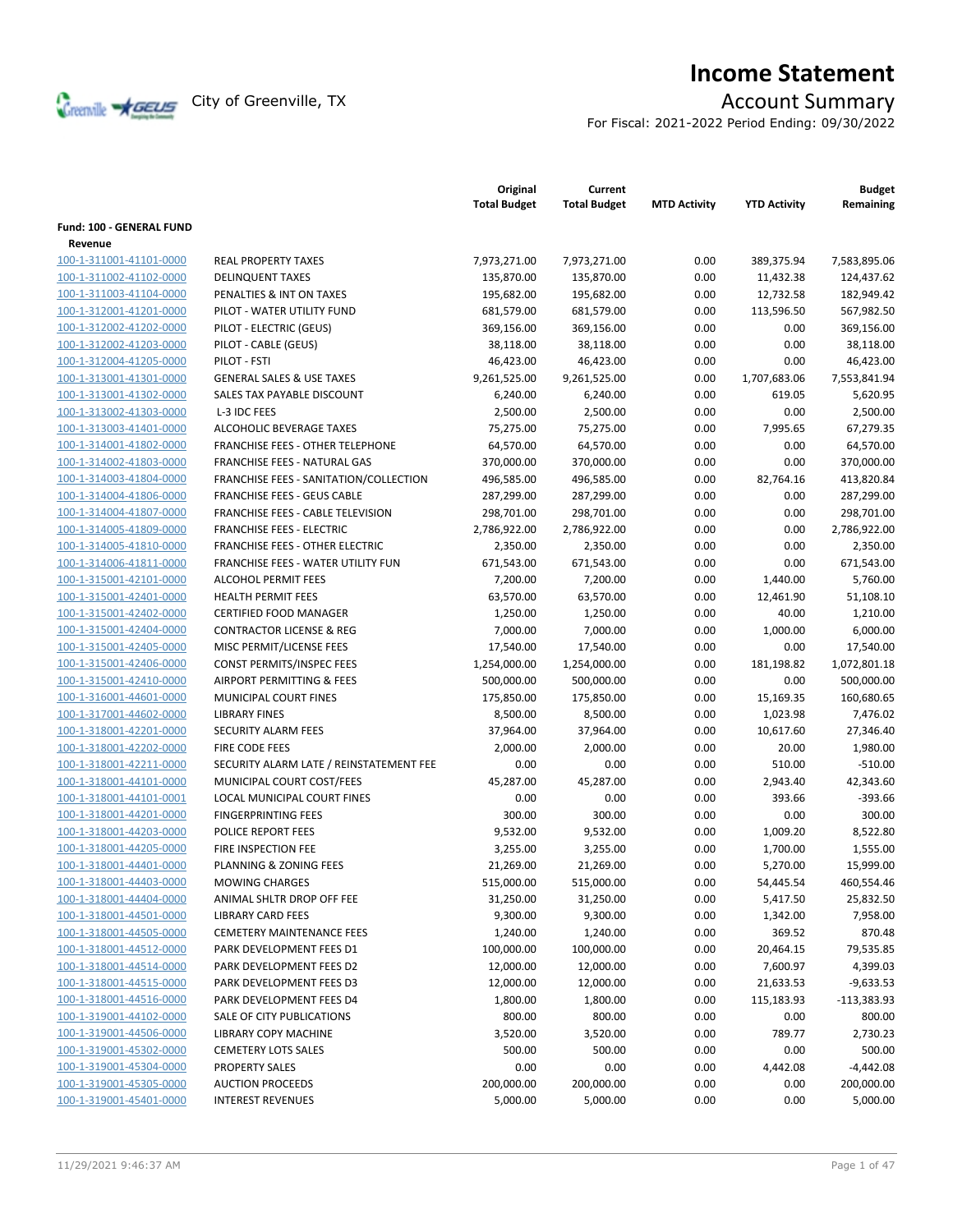|                         |                                        | Original<br><b>Total Budget</b> | Current<br><b>Total Budget</b> | <b>MTD Activity</b> | <b>YTD Activity</b> | <b>Budget</b><br>Remaining |
|-------------------------|----------------------------------------|---------------------------------|--------------------------------|---------------------|---------------------|----------------------------|
| 100-1-319001-45501-0000 | <b>LIBRARY MTG ROOM RENTAL</b>         | 750.00                          | 750.00                         | 0.00                | 20.00               | 730.00                     |
| 100-1-319001-45503-0000 | <b>PAVILION RENTALS</b>                | 9,900.00                        | 9,900.00                       | 0.00                | 1,351.50            | 8,548.50                   |
| 100-1-319001-45601-0000 | MISCELLANEOUS REVENUES                 | 67,000.00                       | 67,000.00                      | 0.00                | 47.50               | 66,952.50                  |
| 100-1-319001-45604-0000 | OTHER REVENUE / OVER/SHORT             | 0.00                            | 0.00                           | 0.00                | 4,846,287.09        | -4,846,287.09              |
| 100-1-322001-43002-0000 | ANIMAL SHELTER CONTRIB                 | 100,000.00                      | 100,000.00                     | 0.00                | 0.00                | 100,000.00                 |
| 100-1-322001-43003-0000 | HUNT CO CONTRIB - FIRE                 | 28,800.00                       | 28,800.00                      | 0.00                | 9,600.00            | 19,200.00                  |
| 100-1-322001-43004-0000 | HUNT CO MEM HOSP REIM                  | 22,400.00                       | 22,400.00                      | 0.00                | 12,660.00           | 9,740.00                   |
| 100-1-323001-46008-0000 | <b>XFR - TOURISM FUND</b>              | 98,000.00                       | 98,000.00                      | 0.00                | 16,333.34           | 81,666.66                  |
| 100-1-324001-46506-0000 | CA - RECREATION FUND                   | 342.00                          | 342.00                         | 0.00                | 57.00               | 285.00                     |
| 100-1-324001-46509-0000 | CA - VENUE MGMT FUND                   | 5,259.00                        | 5,259.00                       | 0.00                | 876.50              | 4,382.50                   |
| 100-1-324001-46537-0000 | CA - MAIL MACHINE LEASE                | 0.00                            | 0.00                           | 0.00                | 269.28              | $-269.28$                  |
| 100-1-324001-46614-0000 | CA - SANITATION FUND COLLECTION        | 49,054.00                       | 49,054.00                      | 0.00                | 8,175.66            | 40,878.34                  |
| 100-1-324001-46650-0000 | CA - UTILITY FUND TO GENERAL GOVERNME  | 294,215.00                      | 294,215.00                     | 0.00                | 49,035.84           | 245,179.16                 |
| 100-1-324001-46651-0000 | CA - UTILITY FUND TO PUBLIC WORKS      | 170,599.00                      | 170,599.00                     | 0.00                | 28,433.16           | 142,165.84                 |
| 100-1-324001-46801-0000 | CA - SPENCE FUND                       | 600.00                          | 600.00                         | 0.00                | 100.00              | 500.00                     |
| 100-1-324009-46901-0000 | CA - ELECTRIC UTILITY                  | 279,377.00                      | 279,377.00                     | 0.00                | 46,562.82           | 232,814.18                 |
| 100-1-324009-46906-0000 | CA - CABLE UTILITY                     | 39,242.00                       | 39,242.00                      | 0.00                | 6,540.34            | 32,701.66                  |
| 100-1-443200-52004-0000 | <b>MICROCHIP</b>                       | 0.00                            | 0.00                           | 0.00                | 700.00              | $-700.00$                  |
|                         | <b>Revenue Total:</b>                  | 27,976,074.00                   | 27,976,074.00                  | 0.00                | 7,819,736.25        | 20,156,337.75              |
| <b>Expense</b>          |                                        |                                 |                                |                     |                     |                            |
| 100-1-411000-52001-0000 | <b>OFFICE SUPPLIES</b>                 | 150.00                          | 150.00                         | 0.00                | 0.00                | 150.00                     |
| 100-1-411000-52005-0000 | PRINTED MATERIALS                      | 96.00                           | 96.00                          | 0.00                | 0.00                | 96.00                      |
| 100-1-411000-52103-0000 | <b>MEETING SUPPLIES</b>                | 3,331.10                        | 3,331.10                       | 0.00                | 21.64               | 3,309.46                   |
| 100-1-411000-54001-0000 | <b>TELEPHONE CHARGES</b>               | 3,648.00                        | 3,648.00                       | 0.00                | 0.00                | 3,648.00                   |
| 100-1-411000-54101-0000 | PROFESSIONAL SERVICES                  | 22,000.00                       | 22,000.00                      | 0.00                | 2,000.00            | 20,000.00                  |
| 100-1-411000-54201-0000 | MEMBERSHIPS & SUBSCRIPTIONS            | 7,125.00                        | 7,125.00                       | 0.00                | 0.00                | 7,125.00                   |
| 100-1-411000-54204-0000 | <b>PUBLIC RELATIONS</b>                | 2,500.00                        | 2,500.00                       | 0.00                | 0.00                | 2,500.00                   |
| 100-1-411000-54213-0000 | PLAQUES AND AWARDS                     | 1,200.00                        | 1,200.00                       | 0.00                | 0.00                | 1,200.00                   |
| 100-1-411000-54214-0000 | <b>TRAVEL &amp; TRAINING</b>           | 17,650.00                       | 17,650.00                      | 0.00                | 543.11              | 17,106.89                  |
| 100-1-411000-54300-0000 | <b>TRAVEL TO CAPITAL</b>               | 2,500.00                        | 2,500.00                       | 0.00                | 0.00                | 2,500.00                   |
| 100-1-411400-51001-0000 | REGULAR SALARIES                       | 160,873.00                      | 160,873.00                     | 0.00                | 17,928.48           | 142,944.52                 |
| 100-1-411400-51021-0000 | LONGEVITY                              | 1,860.00                        | 1,860.00                       | 0.00                | 1,980.00            | $-120.00$                  |
| 100-1-411400-51116-0000 | CAR ALLOWANCE                          | 4,200.00                        | 4,200.00                       | 0.00                | 484.62              | 3,715.38                   |
| 100-1-411400-51117-0000 | <b>CELL PHONE ALLOWANCE</b>            | 2,130.00                        | 2,130.00                       | 0.00                | 245.76              | 1,884.24                   |
| 100-1-411400-51201-0000 | <b>FICA</b>                            | 10,711.00                       | 10,711.00                      | 0.00                | 1,217.88            | 9,493.12                   |
| 100-1-411400-51202-0000 | MEDICARE                               | 2,505.00                        | 2,505.00                       | 0.00                | 284.82              | 2,220.18                   |
| 100-1-411400-51203-0000 | <b>HEALTH INSURANCE</b>                | 24,859.42                       | 24,859.42                      | 0.00                | 4,143.24            | 20,716.18                  |
| 100-1-411400-51204-0000 | <b>WORKERS COMPENSATION</b>            | 342.00                          | 342.00                         | 0.00                | 56.80               | 285.20                     |
| 100-1-411400-51205-0000 | <b>STATE UNEMPLOYMENT</b>              | 383.00                          | 383.00                         | 0.00                | 0.00                | 383.00                     |
| 100-1-411400-51301-0000 | TMRS                                   | 20,299.00                       | 20,299.00                      | 0.00                | 2,394.11            | 17,904.89                  |
| 100-1-411400-52001-0000 | <b>OFFICE SUPPLIES</b>                 | 325.00                          | 325.00                         | 0.00                | 0.00                | 325.00                     |
| 100-1-411400-52002-0000 | POSTAGE / FREIGHT                      | 100.00                          | 100.00                         | 0.00                | 12.83               | 87.17                      |
| 100-1-411400-52005-0000 | PRINTED MATERIALS                      | 2,090.00                        | 2,090.00                       | 0.00                | 0.00                | 2,090.00                   |
| 100-1-411400-54001-0000 | <b>TELEPHONE CHARGES</b>               | 1,104.24                        | 1,104.24                       | 0.00                | 80.51               | 1,023.73                   |
| 100-1-411400-54101-0000 | PROFESSIONAL SERVICES                  | 1,195.00                        | 1,195.00                       | 0.00                | 395.00              | 800.00                     |
| 100-1-411400-54201-0000 | <b>MEMBERSHIPS &amp; SUBSCRIPTIONS</b> | 250.00                          | 250.00                         | 0.00                | 150.00              | 100.00                     |
| 100-1-411400-54206-0000 | <b>ELECTION EXPENSE</b>                | 104,000.00                      | 104,000.00                     | 0.00                | 0.00                | 104,000.00                 |
| 100-1-411400-54214-0000 | <b>TRAVEL &amp; TRAINING</b>           | 4,430.00                        | 4,430.00                       | 0.00                | 408.76              | 4,021.24                   |
| 100-1-412100-51001-0000 | <b>REGULAR SALARIES</b>                | 191,306.00                      | 191,306.00                     | 0.00                | 17,444.96           | 173,861.04                 |
| 100-1-412100-51020-0000 | <b>OVERTIME</b>                        | 7,210.00                        | 7,210.00                       | 0.00                | 79.50               | 7,130.50                   |
| 100-1-412100-51021-0000 | LONGEVITY                              | 6,172.00                        | 6,172.00                       | 0.00                | 2,044.00            | 4,128.00                   |
| 100-1-412100-51101-0000 | <b>CERTIFICATION PAY</b>               | 3,600.00                        | 3,600.00                       | 0.00                | 230.77              | 3,369.23                   |
| 100-1-412100-51201-0000 | <b>FICA</b>                            | 12,914.00                       | 12,914.00                      | 0.00                | 1,128.22            | 11,785.78                  |
| 100-1-412100-51202-0000 | MEDICARE                               | 3,020.00                        | 3,020.00                       | 0.00                | 263.86              | 2,756.14                   |
| 100-1-412100-51203-0000 | <b>HEALTH INSURANCE</b>                | 49,718.00                       | 49,718.00                      | 0.00                | 8,286.34            | 41,431.66                  |
| 100-1-412100-51204-0000 | <b>WORKERS COMPENSATION</b>            | 412.00                          | 412.00                         | 0.00                | 68.00               | 344.00                     |
| 100-1-412100-51205-0000 | STATE UNEMPLOYMENT                     | 1,149.00                        | 1,149.00                       | 0.00                | 0.00                | 1,149.00                   |
| 100-1-412100-51301-0000 | <b>TMRS</b>                            | 23,015.00                       | 23,015.00                      | 0.00                | 2,296.71            | 20,718.29                  |
| 100-1-412100-52001-0000 | <b>OFFICE SUPPLIES</b>                 | 1,100.00                        | 1,100.00                       | 0.00                | 0.00                | 1,100.00                   |
|                         |                                        |                                 |                                |                     |                     |                            |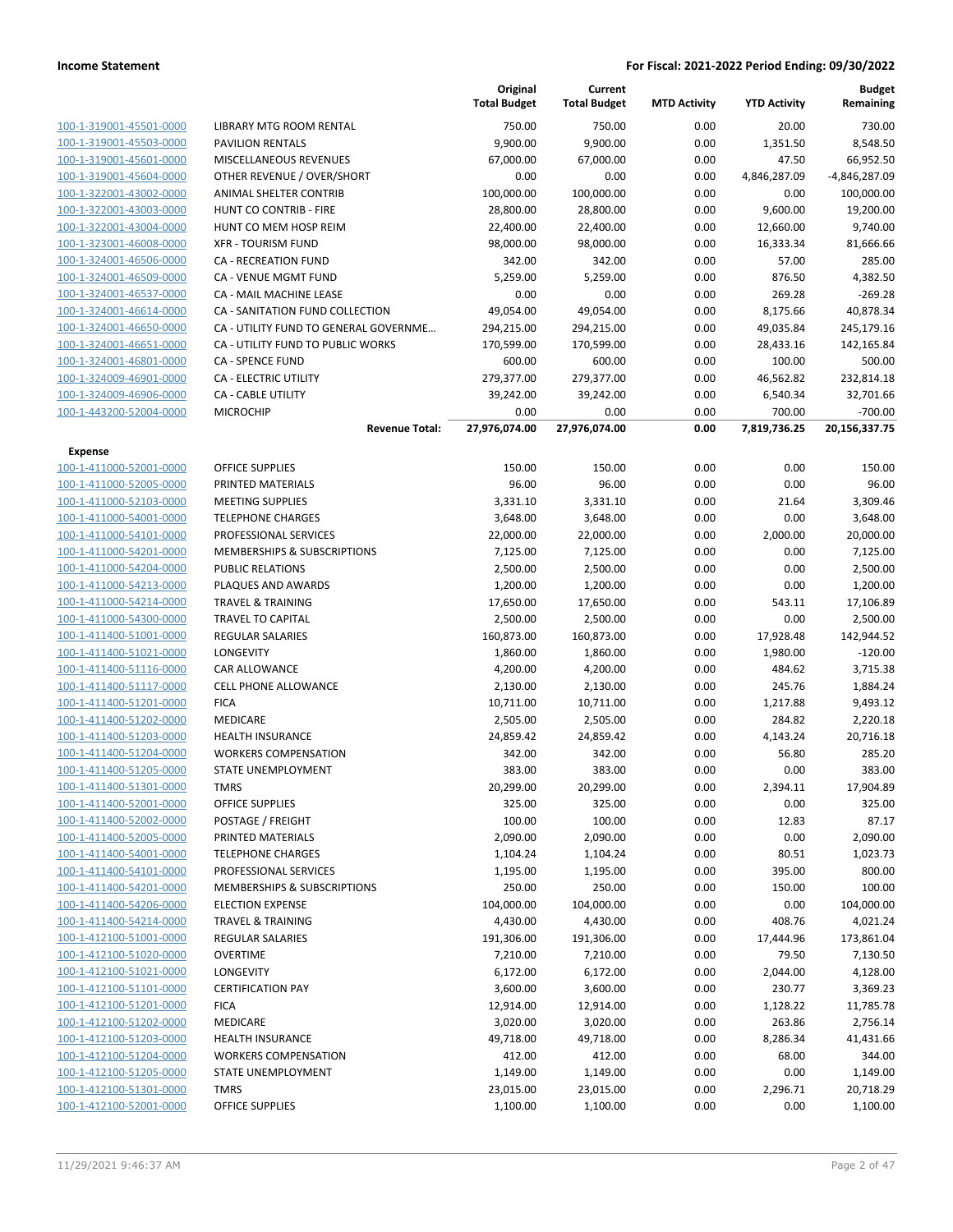|                                                    |                                               | Original<br><b>Total Budget</b> | Current<br><b>Total Budget</b> | <b>MTD Activity</b> | <b>YTD Activity</b> | <b>Budget</b><br>Remaining |
|----------------------------------------------------|-----------------------------------------------|---------------------------------|--------------------------------|---------------------|---------------------|----------------------------|
| 100-1-412100-52002-0000                            | POSTAGE / FREIGHT                             | 2,750.00                        | 2,750.00                       | 0.00                | 135.46              | 2,614.54                   |
| 100-1-412100-52005-0000                            | PRINTED MATERIALS                             | 1,500.00                        | 1,500.00                       | 0.00                | 0.00                | 1,500.00                   |
| 100-1-412100-52102-0000                            | <b>BOOKS / REF SUPPLIES</b>                   | 250.00                          | 250.00                         | 0.00                | 0.00                | 250.00                     |
| 100-1-412100-52110-0000                            | <b>TICKET WRITER SUPPLIES</b>                 | 9,500.00                        | 9,500.00                       | 0.00                | 0.00                | 9,500.00                   |
| 100-1-412100-53201-0000                            | <b>FURNITURE &amp; OFFICE EQUIPMENT</b>       | 1,715.00                        | 1,715.00                       | 0.00                | 1,323.89            | 391.11                     |
| 100-1-412100-54001-0000                            | <b>TELEPHONE CHARGES</b>                      | 4,959.00                        | 4,959.00                       | 0.00                | 400.59              | 4,558.41                   |
| 100-1-412100-54101-0000                            | PROFESSIONAL SERVICES                         | 29,000.00                       | 29,000.00                      | 0.00                | 75.00               | 28,925.00                  |
| 100-1-412100-54201-0000                            | MEMBERSHIPS & SUBSCRIPTIONS                   | 635.00                          | 635.00                         | 0.00                | 0.00                | 635.00                     |
| 100-1-412100-54207-0000                            | COURT COSTS, JURY, WIT FEES                   | 360.00                          | 360.00                         | 0.00                | 0.00                | 360.00                     |
| 100-1-412100-54214-0000                            | <b>TRAVEL &amp; TRAINING</b>                  | 7,280.00                        | 7,280.00                       | 0.00                | 973.80              | 6,306.20                   |
| 100-1-413200-51001-0000                            | REGULAR SALARIES                              | 265,815.00                      | 265,815.00                     | 0.00                | 29,806.58           | 236,008.42                 |
| 100-1-413200-51020-0000                            | <b>OVERTIME</b>                               | 146.00                          | 146.00                         | 0.00                | 0.00                | 146.00                     |
| 100-1-413200-51021-0000                            | LONGEVITY                                     | 1,050.00                        | 1,050.00                       | 0.00                | 1,113.00            | $-63.00$                   |
| 100-1-413200-51116-0000                            | CAR ALLOWANCE                                 | 7,200.00                        | 7,200.00                       | 0.00                | 830.76              | 6,369.24                   |
| 100-1-413200-51117-0000                            | CELL PHONE ALLOWANCE                          | 1,170.00                        | 1,170.00                       | 0.00                | 135.00              | 1,035.00                   |
| 100-1-413200-51201-0000                            | <b>FICA</b>                                   | 22,650.00                       | 22,650.00                      | 0.00                | 433.09              | 22,216.91                  |
| 100-1-413200-51202-0000                            | <b>MEDICARE</b>                               | 3,993.00                        | 3,993.00                       | 0.00                | 432.13              | 3,560.87                   |
| 100-1-413200-51203-0000                            | <b>HEALTH INSURANCE</b>                       | 31,074.00                       | 31,074.00                      | 0.00                | 5,179.00            | 25,895.00                  |
| 100-1-413200-51204-0000                            | <b>WORKERS COMPENSATION</b>                   | 545.00                          | 545.00                         | 0.00                | 90.00               | 455.00                     |
| 100-1-413200-51205-0000                            | STATE UNEMPLOYMENT                            | 479.00                          | 479.00                         | 0.00                | 0.00                | 479.00                     |
| 100-1-413200-51301-0000                            | <b>TMRS</b>                                   | 32,357.00                       | 32,357.00                      | 0.00                | 3,698.68            | 28,658.32                  |
| 100-1-413200-51303-0000                            | SUP 457 COMP PLAN                             | 22,230.00                       | 22,230.00                      | 0.00                | 2,542.86            | 19,687.14                  |
| 100-1-413200-52001-0000                            | <b>OFFICE SUPPLIES</b>                        | 575.00                          | 575.00                         | 0.00                | 111.75              | 463.25                     |
| 100-1-413200-52002-0000                            | POSTAGE / FREIGHT                             | 40.00                           | 40.00                          | 0.00                | 0.00                | 40.00                      |
| 100-1-413200-52103-0000                            | <b>MEETING SUPPLIES</b>                       | 4,700.00                        | 4,700.00                       | 0.00                | 0.00                | 4,700.00                   |
| 100-1-413200-54001-0000                            | <b>TELEPHONE CHARGES</b>                      | 4,300.00                        | 4,300.00                       | 0.00                | 456.73              | 3,843.27                   |
| 100-1-413200-54201-0000                            | MEMBERSHIPS & SUBSCRIPTIONS                   | 3,400.00                        | 3,400.00                       | 0.00                | 2,315.20            | 1,084.80                   |
| 100-1-413200-54205-0000                            | <b>BUSINESS MEALS</b>                         | 600.00                          | 600.00                         | 0.00                | 0.00                | 600.00                     |
| 100-1-413200-54212-0000                            | <b>PRINTING</b>                               | 100.00                          | 100.00                         | 0.00                | 0.00                | 100.00                     |
| 100-1-413200-54214-0000                            | <b>TRAVEL &amp; TRAINING</b>                  | 5,000.00                        | 5,000.00                       | 0.00                | 65.60               | 4,934.40                   |
| 100-1-413200-54300-0000                            | <b>TRAVEL TO CAPITAL</b>                      | 2,500.00                        | 2,500.00                       | 0.00                | 0.00                | 2,500.00                   |
| 100-1-415100-51001-0000                            | <b>REGULAR SALARIES</b>                       | 309,857.00                      | 309,857.00                     | 0.00                | 35,362.42           | 274,494.58                 |
| 100-1-415100-51020-0000                            | <b>OVERTIME</b>                               | 3,404.00                        | 3,404.00                       | 0.00                | 0.00                | 3,404.00                   |
| 100-1-415100-51021-0000                            | <b>LONGEVITY</b>                              | 4,282.00                        | 4,282.00                       | 0.00                | 3,712.00            | 570.00                     |
| 100-1-415100-51116-0000                            | CAR ALLOWANCE                                 | 4,200.00                        | 4,200.00                       | 0.00                | 646.16              | 3,553.84                   |
| 100-1-415100-51117-0000                            | <b>CELL PHONE ALLOWANCE</b>                   | 2,130.00                        | 2,130.00                       | 0.00                | 290.76              | 1,839.24                   |
| 100-1-415100-51201-0000                            | <b>FICA</b>                                   | 20,080.00                       | 20,080.00                      | 0.00                | 2,480.60            | 17,599.40                  |
| 100-1-415100-51202-0000                            | MEDICARE                                      | 4,696.00                        | 4,696.00                       | 0.00                | 580.14              | 4,115.86                   |
| 100-1-415100-51203-0000                            | <b>HEALTH INSURANCE</b>                       | 68,363.00                       | 68,363.00                      | 0.00                | 11,393.84           | 56,969.16                  |
| 100-1-415100-51204-0000                            | <b>WORKERS COMPENSATION</b>                   | 641.00                          | 641.00                         | 0.00                | 105.84              | 535.16                     |
| 100-1-415100-51205-0000                            | STATE UNEMPLOYMENT                            | 1,054.00                        | 1,054.00                       | 0.00                | 149.30              | 904.70                     |
| 100-1-415100-51301-0000<br>100-1-415100-52001-0000 | <b>TMRS</b>                                   | 38,055.00                       | 38,055.00                      | 0.00                | 4,908.48            | 33,146.52                  |
|                                                    | <b>OFFICE SUPPLIES</b>                        | 1,700.00                        | 1,700.00                       | 0.00                | 0.00                | 1,700.00                   |
| 100-1-415100-52002-0000                            | POSTAGE / FREIGHT                             | 4,000.00                        | 4,000.00                       | 0.00                | 370.86              | 3,629.14                   |
| 100-1-415100-52005-0000<br>100-1-415100-54001-0000 | PRINTED MATERIALS<br><b>TELEPHONE CHARGES</b> | 150.00<br>3,326.00              | 150.00                         | 0.00<br>0.00        | 0.00<br>336.63      | 150.00<br>2,989.37         |
| 100-1-415100-54110-0000                            | <b>AUDIT</b>                                  | 80,000.00                       | 3,326.00<br>80,000.00          | 0.00                | 0.00                | 80,000.00                  |
| 100-1-415100-54201-0000                            | MEMBERSHIPS & SUBSCRIPTIONS                   | 1,940.00                        | 1,940.00                       | 0.00                | 0.00                | 1,940.00                   |
| 100-1-415100-54211-0000                            | ADVERTISING                                   | 35,000.00                       | 35,000.00                      | 0.00                | 457.00              | 34,543.00                  |
| 100-1-415100-54214-0000                            | <b>TRAVEL &amp; TRAINING</b>                  | 1,625.00                        | 1,625.00                       | 0.00                | 252.32              | 1,372.68                   |
| 100-1-415150-54401-0000                            | APPRAISER                                     | 313,963.18                      | 313,963.18                     | 0.00                | 0.00                | 313,963.18                 |
| 100-1-415150-54402-0000                            | <b>COLLECTOR</b>                              | 16,100.00                       | 16,100.00                      | 0.00                | 0.00                | 16,100.00                  |
| 100-1-415300-54106-0000                            | <b>ATTORNEY FEES</b>                          | 200,000.00                      | 200,000.00                     | 0.00                | 18,840.00           | 181,160.00                 |
| 100-1-415500-51001-0000                            | <b>REGULAR SALARIES</b>                       | 194,747.00                      | 194,747.00                     | 0.00                | 22,113.52           | 172,633.48                 |
| 100-1-415500-51020-0000                            | <b>OVERTIME</b>                               | 0.00                            | 0.00                           | 0.00                | 808.52              | $-808.52$                  |
| 100-1-415500-51021-0000                            | LONGEVITY                                     | 4,422.00                        | 4,422.00                       | 0.00                | 4,422.00            | 0.00                       |
| 100-1-415500-51116-0000                            | CAR ALLOWANCE                                 | 4,200.00                        | 4,200.00                       | 0.00                | 484.62              | 3,715.38                   |
| 100-1-415500-51117-0000                            | <b>CELL PHONE ALLOWANCE</b>                   | 1,170.00                        | 1,170.00                       | 0.00                | 135.00              | 1,035.00                   |
| 100-1-415500-51201-0000                            | <b>FICA</b>                                   | 12,681.00                       | 12,681.00                      | 0.00                | 1,597.29            | 11,083.71                  |
|                                                    |                                               |                                 |                                |                     |                     |                            |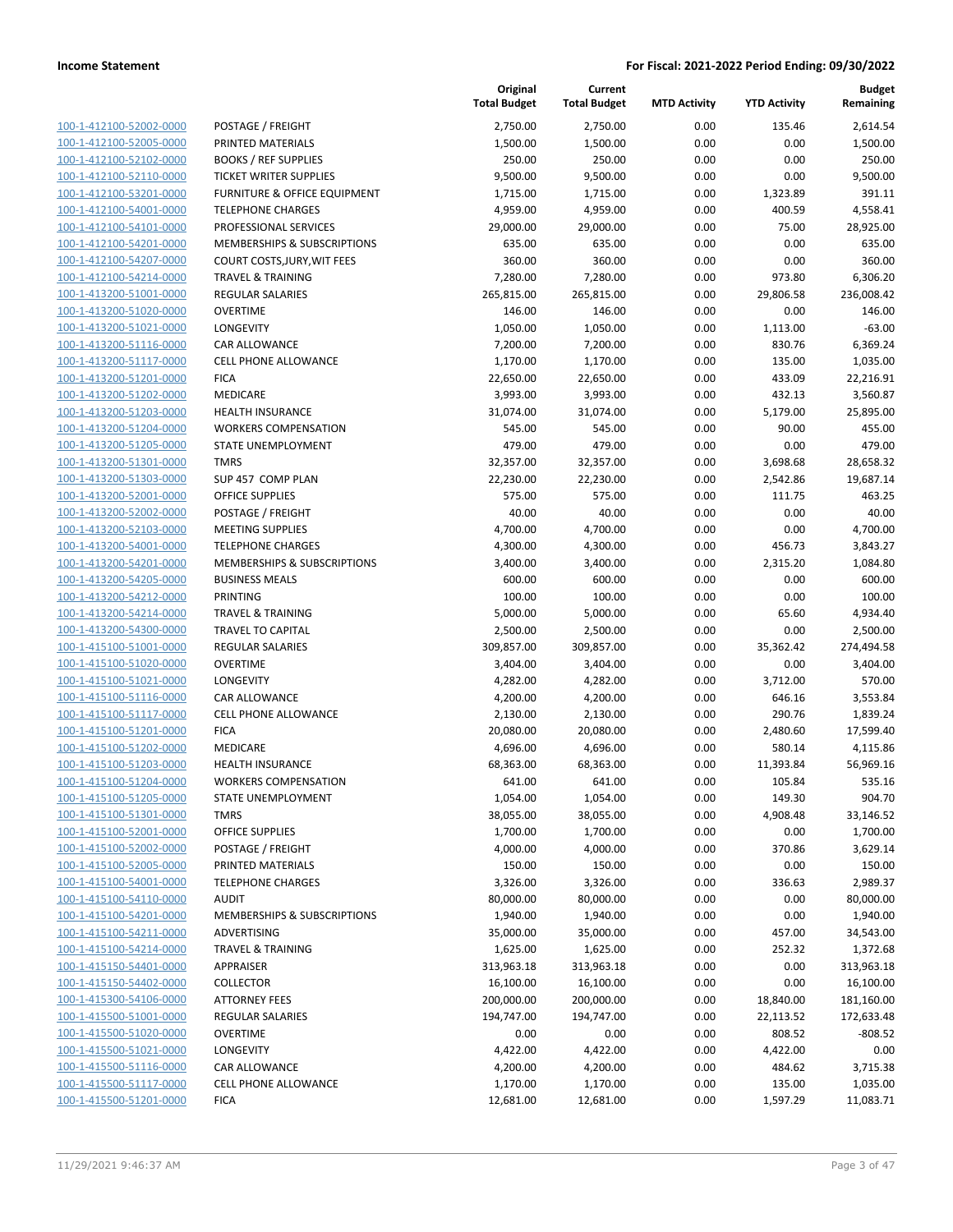| 100-1-415500-51202-0000         |
|---------------------------------|
| 100-1-415500-51203-0000         |
| 100-1-415500-51204-0000         |
| 100-1-415500-51205-0000         |
| 100-1-415500-51301-0000         |
| 100-1-415500-52001-0000         |
| 100-1-415500-52002-0000         |
| 100-1-415500-52303-0000         |
| 100-1-415500-54001-0000         |
| 100-1-415500-54102-0000         |
| 100-1-415500-54103-0000         |
| 100-1-415500-54107-0000         |
|                                 |
| 100-1-415500-54118-0000         |
| 100-1-415500-54119-0000         |
| 100-1-415500-54201-0000         |
| 100-1-415500-54213-0000         |
| 100-1-415500-54214-0000         |
| 100-1-421100-51001-0000         |
| 100-1-421100-51020-0000         |
| 100-1-421100-51021-0000         |
| 1-421100-51101-0000<br>100-     |
| 100-1-421100-51115-0000         |
| 100-1-421100-51117-0000         |
| 100-1-421100-51201-0000         |
|                                 |
| 100-1-421100-51202-0000         |
| 100-1-421100-51203-0000         |
| 100-1-421100-51204-0000         |
| 100-1-421100-51205-0000         |
| 100-1-421100-51301-0000         |
| 100-1-421100-52001-0000         |
| 1-421100-52002-0000<br>100-     |
| 100-1-421100-52004-0000         |
| 100-1-421100-52005-0000         |
| 100-1-421100-52102-0000         |
| 100-1-421100-52103-0000         |
| 100-1-421100-52104-0000         |
| 100-1-421100-52201-0000         |
| 100-1-421100-52203-0000         |
|                                 |
| 100-1-421100-52302-0000         |
| 100-1-421100-52305-0000         |
| -421100-53202-0000<br>$100 - 1$ |
| <u>100-1-421100-53205-0000</u>  |
| 100-1-421100-54001-0000         |
| <u>100-1-421100-54002-0000</u>  |
| 100-1-421100-54201-0000         |
| 100-1-421100-54205-0000         |
| 100-1-421100-54212-0000         |
| 100-1-421100-54213-0000         |
| <u>100-1-421100-54214-0000</u>  |
| 100-1-421210-51001-0000         |
| 100-1-421210-51020-0000         |
|                                 |
| 100-1-421210-51021-0000         |
| 100-1-421210-51101-0000         |
| <u>100-1-421210-51115-0000</u>  |
| 100-1-421210-51117-0000         |
| 100-1-421210-51201-0000         |
| 100-1-421210-51202-0000         |
| <u>100-1-421210-51203-0000</u>  |
| 100-1-421210-51204-0000         |
|                                 |

|                                                    |                                                      | Original<br><b>Total Budget</b> | Current<br><b>Total Budget</b> | <b>MTD Activity</b> | <b>YTD Activity</b> | <b>Budget</b><br>Remaining |
|----------------------------------------------------|------------------------------------------------------|---------------------------------|--------------------------------|---------------------|---------------------|----------------------------|
| 100-1-415500-51202-0000                            | MEDICARE                                             | 2,966.00                        | 2,966.00                       | 0.00                | 373.56              | 2,592.44                   |
| 100-1-415500-51203-0000                            | <b>HEALTH INSURANCE</b>                              | 37,289.00                       | 37,289.00                      | 0.00                | 6,214.84            | 31,074.16                  |
| 100-1-415500-51204-0000                            | <b>WORKERS COMPENSATION</b>                          | 405.00                          | 405.00                         | 0.00                | 66.84               | 338.16                     |
| 100-1-415500-51205-0000                            | STATE UNEMPLOYMENT                                   | 575.00                          | 575.00                         | 0.00                | 0.00                | 575.00                     |
| 100-1-415500-51301-0000                            | <b>TMRS</b>                                          | 24,033.00                       | 24,033.00                      | 0.00                | 3,243.78            | 20,789.22                  |
| 100-1-415500-52001-0000                            | <b>OFFICE SUPPLIES</b>                               | 5,000.00                        | 5,000.00                       | 0.00                | 2,625.00            | 2,375.00                   |
| 100-1-415500-52002-0000                            | POSTAGE / FREIGHT                                    | 1,500.00                        | 1,500.00                       | 0.00                | 52.68               | 1,447.32                   |
| 100-1-415500-52303-0000                            | <b>TRAINING SUPPLIES</b>                             | 750.00                          | 750.00                         | 0.00                | 0.00                | 750.00                     |
| 100-1-415500-54001-0000                            | <b>TELEPHONE CHARGES</b>                             | 2,675.00                        | 2,675.00                       | 0.00                | 296.60              | 2,378.40                   |
| 100-1-415500-54102-0000                            | <b>MVR CHECKS</b>                                    | 500.00                          | 500.00                         | 0.00                | 0.00                | 500.00                     |
| 100-1-415500-54103-0000                            | POLICE EXAM MATERIALS                                | 25,312.00                       | 25,312.00                      | 0.00                | 0.00                | 25,312.00                  |
| 100-1-415500-54107-0000                            | MEDICAL                                              | 8,000.00                        | 8,000.00                       | 0.00                | 0.00                | 8,000.00                   |
| 100-1-415500-54118-0000                            | <b>MEDICAL - POLICE</b>                              | 2,500.00                        | 2,500.00                       | 0.00                | 0.00                | 2,500.00                   |
| 100-1-415500-54119-0000                            | <b>MEDICAL - FIRE</b>                                | 2,500.00                        | 2,500.00                       | 0.00                | 0.00                | 2,500.00                   |
| 100-1-415500-54201-0000                            | MEMBERSHIPS & SUBSCRIPTIONS                          | 4,000.00                        | 4,000.00                       | 0.00                | 0.00                | 4,000.00                   |
| 100-1-415500-54213-0000                            | PLAQUES AND AWARDS                                   | 128,000.00                      | 128,000.00                     | 0.00                | 5,554.68            | 122,445.32                 |
| 100-1-415500-54214-0000                            | <b>TRAVEL &amp; TRAINING</b>                         | 3,000.00                        | 3,000.00                       | 0.00                | 2,246.25            | 753.75                     |
| 100-1-421100-51001-0000                            | <b>REGULAR SALARIES</b>                              | 443,625.00                      | 443,625.00                     | 0.00                | 50,210.09           | 393,414.91                 |
| 100-1-421100-51020-0000                            | <b>OVERTIME</b>                                      | 17,853.00                       | 17,853.00                      | 0.00                | 4,795.73            | 13,057.27                  |
| 100-1-421100-51021-0000                            | LONGEVITY                                            | 9,898.00                        | 9,898.00                       | 0.00                | 6,835.69            | 3,062.31                   |
| 100-1-421100-51101-0000                            | <b>CERTIFICATION PAY</b>                             | 5,400.00                        | 5,400.00                       | 0.00                | 623.07              | 4,776.93                   |
| 100-1-421100-51115-0000                            | <b>CLOTHING ALLOWANCE</b>                            | 841.00                          | 841.00                         | 0.00                | 941.58              | $-100.58$                  |
| 100-1-421100-51117-0000                            | <b>CELL PHONE ALLOWANCE</b>                          | 2,130.00                        | 2,130.00                       | 0.00                | 335.76              | 1,794.24                   |
| 100-1-421100-51201-0000                            | <b>FICA</b>                                          | 29,796.00                       | 29,796.00                      | 0.00                | 3,920.17            | 25,875.83                  |
| 100-1-421100-51202-0000                            | MEDICARE                                             | 6,969.00                        | 6,969.00                       | 0.00                | 916.82              | 6,052.18                   |
| 100-1-421100-51203-0000                            | <b>HEALTH INSURANCE</b>                              | 62,149.00                       | 62,149.00                      | 0.00                | 10,358.16           | 51,790.84                  |
| 100-1-421100-51204-0000                            | <b>WORKERS COMPENSATION</b>                          | 7,798.00                        | 7,798.00                       | 0.00                | 1,288.34            | 6,509.66                   |
| 100-1-421100-51205-0000                            | STATE UNEMPLOYMENT                                   | 958.00                          | 958.00                         | 0.00                | 0.00                | 958.00                     |
| 100-1-421100-51301-0000                            | <b>TMRS</b>                                          | 56,469.00                       | 56,469.00                      | 0.00                | 7,394.06            | 49,074.94                  |
| 100-1-421100-52001-0000                            | <b>OFFICE SUPPLIES</b>                               | 1,000.00                        | 1,000.00                       | 0.00                | 0.00                | 1,000.00                   |
| 100-1-421100-52002-0000                            | POSTAGE / FREIGHT                                    | 300.00                          | 300.00                         | 0.00                | 0.00                | 300.00                     |
| 100-1-421100-52004-0000                            | <b>COMPUTER SUPPLIES</b>                             | 600.00                          | 600.00                         | 0.00                | 0.00                | 600.00                     |
| 100-1-421100-52005-0000                            | PRINTED MATERIALS                                    | 300.00                          | 300.00                         | 0.00                | 0.00                | 300.00                     |
| 100-1-421100-52102-0000                            | <b>BOOKS / REF SUPPLIES</b>                          | 450.00                          | 450.00                         | 0.00                | 109.95              | 340.05                     |
| 100-1-421100-52103-0000                            | <b>MEETING SUPPLIES</b>                              | 2,300.00                        | 2,300.00                       | 0.00                | 75.00               | 2,225.00                   |
| 100-1-421100-52104-0000                            | <b>WEARING APPAREL</b>                               | 470.00                          | 470.00                         | 0.00                | 0.00                | 470.00                     |
| 100-1-421100-52201-0000<br>100-1-421100-52203-0000 | MINOR TOOLS & EQUIPMENT<br><b>MOTOR VEHICLE FUEL</b> | 4,503.00                        | 4,503.00                       | 0.00                | 0.00                | 4,503.00                   |
| 100-1-421100-52302-0000                            | <b>MEDICAL SUPPLIES</b>                              | 2,703.00<br>300.00              | 2,703.00<br>300.00             | 0.00<br>0.00        | 665.74<br>0.00      | 2,037.26<br>300.00         |
| 100-1-421100-52305-0000                            | PUBLIC EDUCATION                                     | 17,400.00                       | 17,400.00                      | 0.00                | 12.99               | 17,387.01                  |
| 100-1-421100-53202-0000                            | MACHINE, TOOLS & IMPLMNTS                            | 150.00                          | 150.00                         | 0.00                | 0.00                | 150.00                     |
| 100-1-421100-53205-0000                            | <b>MOTOR VEHICLES</b>                                | 1,750.00                        | 1,750.00                       | 0.00                | 0.00                | 1,750.00                   |
| 100-1-421100-54001-0000                            | <b>TELEPHONE CHARGES</b>                             | 4,000.00                        | 4,000.00                       | 0.00                | 352.64              | 3,647.36                   |
| 100-1-421100-54002-0000                            | <b>UTILITY CHARGES</b>                               | 65,248.00                       | 65,248.00                      | 0.00                | 10,840.10           | 54,407.90                  |
| 100-1-421100-54201-0000                            | MEMBERSHIPS & SUBSCRIPTIONS                          | 4,979.00                        | 4,979.00                       | 0.00                | 0.00                | 4,979.00                   |
| 100-1-421100-54205-0000                            | <b>BUSINESS MEALS</b>                                | 150.00                          | 150.00                         | 0.00                | 0.00                | 150.00                     |
| 100-1-421100-54212-0000                            | PRINTING                                             | 172.00                          | 172.00                         | 0.00                | 0.00                | 172.00                     |
| 100-1-421100-54213-0000                            | PLAQUES AND AWARDS                                   | 1,700.00                        | 1,700.00                       | 0.00                | 0.00                | 1,700.00                   |
| 100-1-421100-54214-0000                            | <b>TRAVEL &amp; TRAINING</b>                         | 11,690.00                       | 11,690.00                      | 0.00                | 0.00                | 11,690.00                  |
| 100-1-421210-51001-0000                            | REGULAR SALARIES                                     | 910,641.00                      | 910,641.00                     | 0.00                | 79,737.37           | 830,903.63                 |
| 100-1-421210-51020-0000                            | <b>OVERTIME</b>                                      | 49,998.00                       | 49,998.00                      | 0.00                | 5,215.84            | 44,782.16                  |
| 100-1-421210-51021-0000                            | LONGEVITY                                            | 16,128.00                       | 16,128.00                      | 0.00                | 11,487.07           | 4,640.93                   |
| 100-1-421210-51101-0000                            | <b>CERTIFICATION PAY</b>                             | 17,040.00                       | 17,040.00                      | 0.00                | 1,592.28            | 15,447.72                  |
| 100-1-421210-51115-0000                            | <b>CLOTHING ALLOWANCE</b>                            | 8,646.00                        | 8,646.00                       | 0.00                | 2,510.88            | 6,135.12                   |
| 100-1-421210-51117-0000                            | <b>CELL PHONE ALLOWANCE</b>                          | 6,600.00                        | 6,600.00                       | 0.00                | 581.52              | 6,018.48                   |
| 100-1-421210-51201-0000                            | <b>FICA</b>                                          | 62,561.00                       | 62,561.00                      | 0.00                | 6,005.70            | 56,555.30                  |
| 100-1-421210-51202-0000                            | MEDICARE                                             | 14,631.00                       | 14,631.00                      | 0.00                | 1,404.57            | 13,226.43                  |
| 100-1-421210-51203-0000                            | HEALTH INSURANCE                                     | 149,157.00                      | 149,157.00                     | 0.00                | 24,859.50           | 124,297.50                 |
| 100-1-421210-51204-0000                            | <b>WORKERS COMPENSATION</b>                          | 18,953.00                       | 18,953.00                      | 0.00                | 3,131.50            | 15,821.50                  |
|                                                    |                                                      |                                 |                                |                     |                     |                            |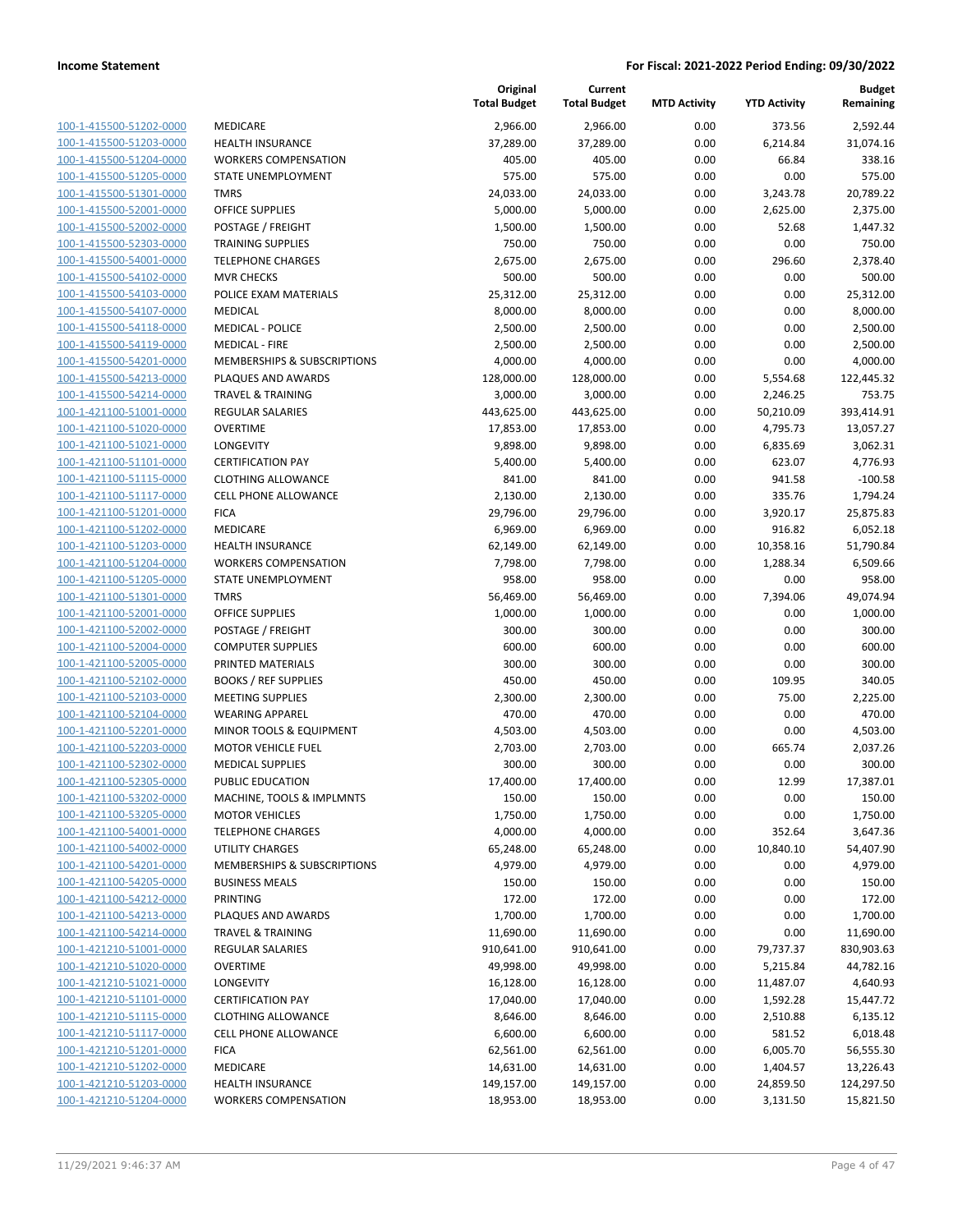100-1-421210-51205-0000 100-1-421210-51301-0000 100-1-421210-52001-0000 100-1-421210-52002-0000 100-1-421210-52004-0000 100-1-421210-52005-0000 100-1-421210-52102-0000 100-1-421210-52201-0000 100-1-421210-52203-0000 100-1-421210-53203-0000 100-1-421210-53205-0000 100-1-421210-54001-0000 100-1-421210-54201-0000 100-1-421210-54208-0000 100-1-421210-54214-0000 100-1-421230-51001-0000 100-1-421230-51020-0000 100-1-421230-51021-0000 100-1-421230-51101-0000 100-1-421230-51102-0000 100-1-421230-51115-0000 100-1-421230-51117-0000 100-1-421230-51201-0000 100-1-421230-51202-0000 100-1-421230-51203-0000 100-1-421230-51204-0000 100-1-421230-51205-0000 100-1-421230-51301-0000 100-1-421230-51401-0000 100-1-421230-52001-0000 100-1-421230-52002-0000 100-1-421230-52004-0000 100-1-421230-52005-0000 100-1-421230-52006-0000 100-1-421230-52007-0000 100-1-421230-52008-0000 100-1-421230-52009-0000 100-1-421230-52102-0000 BOOKS / REF SUPPLIES 80.00 80.00 0.00 0.00 80.00 100-1-421230-52104-0000 100-1-421230-52105-0000 100-1-421230-52108-0000 100-1-421230-52108-0001 100-1-421230-52109-0000 100-1-421230-52111-0000 100-1-421230-52201-0000 100-1-421230-52202-0000 100-1-421230-52203-0000 100-1-421230-52303-0000 TRAINING SUPPLIES 520.00 520.00 0.00 0.00 520.00 100-1-421230-52309-0000 100-1-421230-53202-0000 100-1-421230-53205-0000 100-1-421230-54001-0000 100-1-421230-54108-0000 100-1-421230-54108-0001 100-1-421230-54201-0000 100-1-421230-54202-0000 100-1-421230-54214-0000 100-1-421230-54215-0000 100-1-421240-51001-0000

|                                        | Original<br><b>Total Budget</b> | Current<br><b>Total Budget</b> | <b>MTD Activity</b> | <b>YTD Activity</b> | <b>Budget</b><br>Remaining |
|----------------------------------------|---------------------------------|--------------------------------|---------------------|---------------------|----------------------------|
| STATE UNEMPLOYMENT                     | 2,299.00                        | 2,299.00                       | 0.00                | 0.00                | 2,299.00                   |
| <b>TMRS</b>                            | 122,699.00                      | 122,699.00                     | 0.00                | 11,730.51           | 110,968.49                 |
| OFFICE SUPPLIES                        | 1,060.00                        | 1,060.00                       | 0.00                | 0.00                | 1,060.00                   |
| POSTAGE / FREIGHT                      | 150.00                          | 150.00                         | 0.00                | 7.69                | 142.31                     |
| <b>COMPUTER SUPPLIES</b>               | 1,350.00                        | 1,350.00                       | 0.00                | 0.00                | 1,350.00                   |
| PRINTED MATERIALS                      | 50.00                           | 50.00                          | 0.00                | 0.00                | 50.00                      |
| <b>BOOKS / REF SUPPLIES</b>            | 120.00                          | 120.00                         | 0.00                | 0.00                | 120.00                     |
| MINOR TOOLS & EQUIPMENT                | 840.00                          | 840.00                         | 0.00                | 0.00                | 840.00                     |
| <b>MOTOR VEHICLE FUEL</b>              | 6,936.00                        | 6,936.00                       | 0.00                | 3,194.01            | 3,741.99                   |
| <b>INSTRUMENTS &amp; APPARATUS</b>     | 300.00                          | 300.00                         | 0.00                | 0.00                | 300.00                     |
| <b>MOTOR VEHICLES</b>                  | 1,750.00                        | 1,750.00                       | 0.00                | 0.00                | 1,750.00                   |
| <b>TELEPHONE CHARGES</b>               | 7,500.00                        | 7,500.00                       | 0.00                | 841.01              | 6,658.99                   |
| MEMBERSHIPS & SUBSCRIPTIONS            | 10,198.00                       | 10,198.00                      | 0.00                | 0.00                | 10,198.00                  |
| <b>LABORATORY WORK</b>                 | 9,900.00                        | 9,900.00                       | 0.00                | 0.00                | 9,900.00                   |
| <b>TRAVEL &amp; TRAINING</b>           | 11,100.00                       | 11,100.00                      | 0.00                | 0.00                | 11,100.00                  |
| REGULAR SALARIES                       | 3,277,104.00                    | 3,277,104.00                   | 0.00                | 342,032.83          | 2,935,071.17               |
| <b>OVERTIME</b>                        | 220,593.00                      | 220,593.00                     | 0.00                | 71,219.07           | 149,373.93                 |
| LONGEVITY                              | 29,688.00                       | 29,688.00                      | 0.00                | 28,311.24           | 1,376.76                   |
| <b>CERTIFICATION PAY</b>               | 71,280.00                       | 71,280.00                      | 0.00                | 5,399.91            | 65,880.09                  |
| <b>BILINGUAL PAY</b>                   | 1,800.00                        |                                | 0.00                | 207.72              | 1,592.28                   |
|                                        |                                 | 1,800.00                       |                     |                     |                            |
| <b>CLOTHING ALLOWANCE</b>              | 5,291.00                        | 5,291.00                       | 0.00                | 840.54              | 4,450.46                   |
| CELL PHONE ALLOWANCE                   | 2,520.00                        | 2,520.00                       | 0.00                | 791.52              | 1,728.48                   |
| <b>FICA</b>                            | 223,713.00                      | 223,713.00                     | 0.00                | 26,642.91           | 197,070.09                 |
| MEDICARE                               | 52,320.00                       | 52,320.00                      | 0.00                | 6,231.01            | 46,088.99                  |
| <b>HEALTH INSURANCE</b>                | 559,337.00                      | 559,337.00                     | 0.00                | 93,222.86           | 466,114.14                 |
| <b>WORKERS COMPENSATION</b>            | 70,491.00                       | 70,491.00                      | 0.00                | 11,652.16           | 58,838.84                  |
| STATE UNEMPLOYMENT                     | 8,527.00                        | 8,527.00                       | 0.00                | 389.55              | 8,137.45                   |
| <b>TMRS</b>                            | 423,972.00                      | 423,972.00                     | 0.00                | 52,061.21           | 371,910.79                 |
| <b>CONTRA - SALARIES</b>               | $-150,000.00$                   | $-150,000.00$                  | 0.00                | $-2,025.90$         | $-147,974.10$              |
| OFFICE SUPPLIES (PATROL)               | 600.00                          | 600.00                         | 0.00                | 0.00                | 600.00                     |
| POSTAGE / FREIGHT (PATROL)             | 390.00                          | 390.00                         | 0.00                | 0.00                | 390.00                     |
| <b>COMPUTER SUPPLIES (PATROL)</b>      | 400.00                          | 400.00                         | 0.00                | 0.00                | 400.00                     |
| PRINTED MATERIALS (PATROL)             | 524.00                          | 524.00                         | 0.00                | 0.00                | 524.00                     |
| OFFICE SUPPLIES (OPERATIONS)           | 1,110.00                        | 1,110.00                       | 0.00                | 0.00                | 1,110.00                   |
| POSTAGE/FRIEGHT (OPERATIONS)           | 50.00                           | 50.00                          | 0.00                | 0.00                | 50.00                      |
| <b>COMPUTER SUPPLIES (OPERATIONS)</b>  | 1,420.00                        | 1,420.00                       | 0.00                | 0.00                | 1,420.00                   |
| PRINTED MATERIALS (OPERATIONS)         | 2,245.00                        | 2,245.00                       | 0.00                | 0.00                | 2,245.00                   |
| <b>BOOKS / REF SUPPLIES</b>            | 80.00                           | 80.00                          | 0.00                | 0.00                | 80.00                      |
| <b>WEARING APPAREL (PATROL)</b>        | 57,232.00                       | 57,232.00                      | 0.00                | 225.00              | 57,007.00                  |
| <b>WEARING APPAREL (OPERATIONS)</b>    | 6,400.00                        | 6,400.00                       | 0.00                | 0.00                | 6,400.00                   |
| <b>MENAGERIE SUPPLIES (OPERATIONS)</b> | 1,495.00                        | 1,495.00                       | 0.00                | 60.00               | 1,435.00                   |
| MENAGERIE SUPPLIES (PATROL)            | 1,275.00                        | 1,275.00                       | 0.00                | 0.00                | 1,275.00                   |
| <b>SUPPORT OF PRISONERS</b>            | 2,635.00                        | 2,635.00                       | 0.00                | 82.00               | 2,553.00                   |
| <b>AMMUNITION</b>                      | 18,450.00                       | 18,450.00                      | 0.00                | 0.00                | 18,450.00                  |
| MINOR TOOLS & EQUIPMENT (PATROL)       | 10,410.00                       | 10,410.00                      | 0.00                | 0.00                | 10,410.00                  |
| MINOR TOOLS AND EQUIPMENT (OPERATION   | 8,785.00                        | 8,785.00                       | 0.00                | 0.00                | 8,785.00                   |
| <b>MOTOR VEHICLE FUEL</b>              | 78,291.00                       | 78,291.00                      | 0.00                | 15,064.77           | 63,226.23                  |
| <b>TRAINING SUPPLIES</b>               | 520.00                          | 520.00                         | 0.00                | 0.00                | 520.00                     |
| <b>BODY ARMOR</b>                      | 20,400.00                       | 20,400.00                      | 0.00                | 0.00                | 20,400.00                  |
| MACHINE, TOOLS & IMPLMNTS              | 1,500.00                        | 1,500.00                       | 0.00                | 0.00                | 1,500.00                   |
| <b>MOTOR VEHICLES</b>                  | 20,000.00                       | 20,000.00                      | 0.00                | 4,781.42            | 15,218.58                  |
| <b>TELEPHONE CHARGES</b>               | 20,000.00                       | 20,000.00                      | 0.00                | 1,881.88            | 18,118.12                  |
| <b>VETERINARY SERVICES</b>             | 700.00                          | 700.00                         | 0.00                | 0.00                | 700.00                     |
| <b>VETERINARY SERVICES</b>             | 1,000.00                        | 1,000.00                       | 0.00                | 0.00                | 1,000.00                   |
| MEMBERSHIPS & SUBSCRIPTIONS (PATROL)   | 535.00                          | 535.00                         | 0.00                | 0.00                | 535.00                     |
| MEMBERSHIPS & SUBSCRIPTIONS (OPERATIO  | 4,112.00                        | 4,112.00                       | 0.00                | 0.00                | 4,112.00                   |
|                                        |                                 |                                |                     |                     |                            |
| <b>TRAVEL &amp; TRAINING</b>           | 12,900.00                       | 12,900.00                      | 0.00                | $-70.00$            | 12,970.00                  |
| TRAVEL & TRAINING (OPERATIONS)         | 16,000.00                       | 16,000.00                      | 0.00                | 0.00                | 16,000.00                  |
| REGULAR SALARIES                       | 878,596.00                      | 878,596.00                     | 0.00                | 91,586.75           | 787,009.25                 |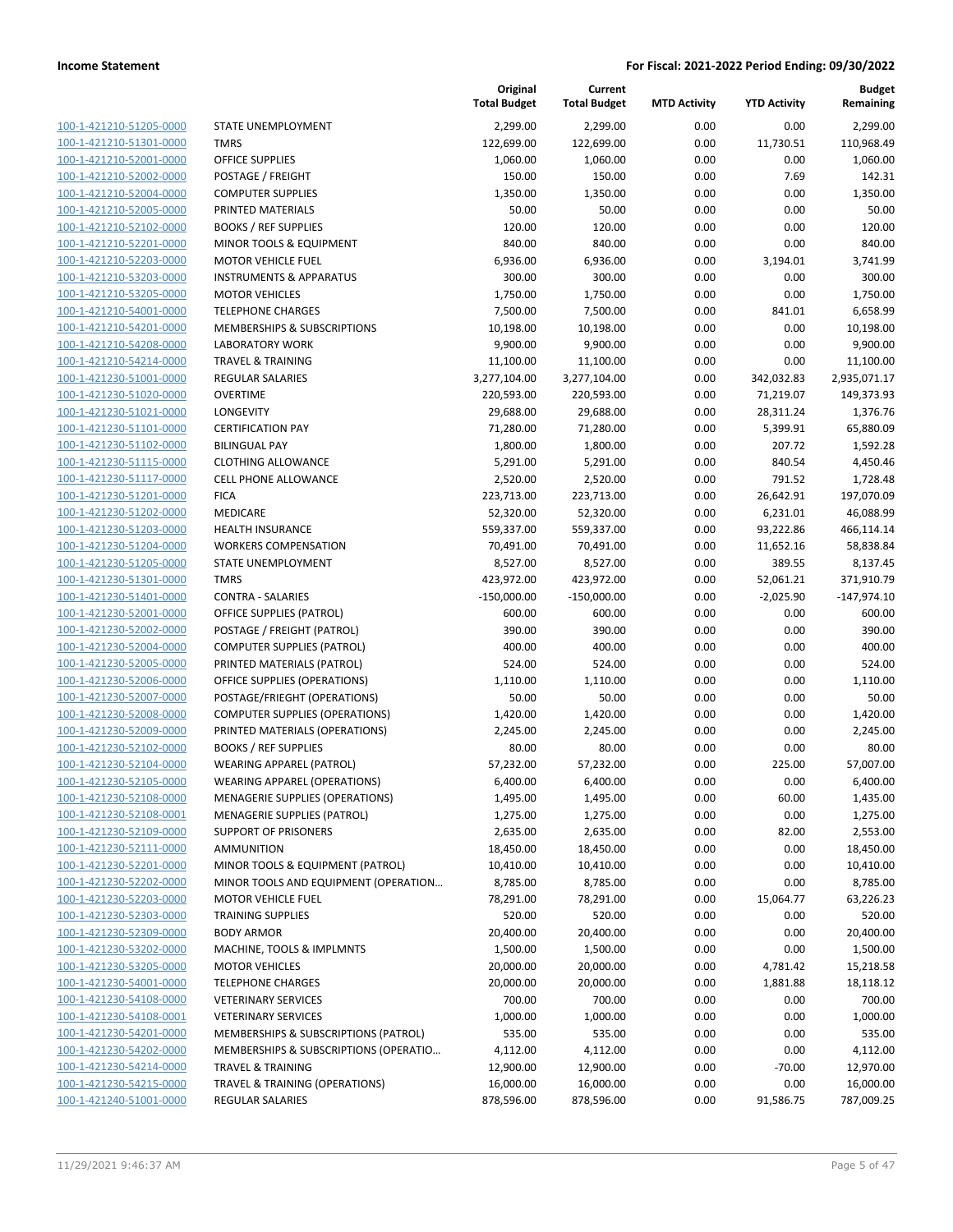| 100-1-421240-51020-0000                            |
|----------------------------------------------------|
| 100-1-421240-51021-0000                            |
| 100-1-421240-51101-0000                            |
| 100-1-421240-51102-0000                            |
| <u>100-1-421240-51115-0000</u>                     |
| 100-1-421240-51117-0000                            |
| 100-1-421240-51201-0000                            |
| 100-1-421240-51202-0000                            |
| 100-1-421240-51203-0000                            |
| <u>100-1-421240-51204-0000</u>                     |
| 100-1-421240-51205-0000                            |
| 100-1-421240-51301-0000                            |
| 100-1-421240-51302-0000                            |
| 100-1-421240-52001-0000                            |
| <u>100-1-421240-52002-0000</u>                     |
| 100-1-421240-52004-0000                            |
| 100-1-421240-52005-0000                            |
| 100-1-421240-52102-0000                            |
| 100-1-421240-52104-0000                            |
| <u>100-1-421240-52201-0000</u>                     |
| 100-1-421240-52203-0000                            |
| 100-1-421240-52303-0000                            |
| 100-1-421240-53202-0000                            |
| 100-1-421240-53205-0000                            |
| <u>100-1-421240-53207-0000</u>                     |
| 100-1-421240-54001-0000                            |
| 100-1-421240-54101-0000                            |
| 100-1-421240-54201-0000                            |
| 100-1-421240-54212-0000                            |
| <u>100-1-421240-54214-0000</u>                     |
| 100-1-421240-55231-0000                            |
| 100-1-421240-55232-0000                            |
| 100-1-421600-52104-0000                            |
| 100-1-421600-52111-0000                            |
| 100-1-421600-52201-0000                            |
| 100-1-421600-52206-0000                            |
| 100-1-421600-52304-0000                            |
|                                                    |
| 100-1-421600-53202-0000<br>100-1-421600-54201-0000 |
|                                                    |
| 100-1-421600-54214-0000                            |
| 100-1-422100-51001-0000                            |
| <u>100-1-422100-51020-0000</u>                     |
| 100-1-422100-51021-0000                            |
| 100-1-422100-51101-0000                            |
| <u>100-1-422100-51116-0000</u>                     |
| 100-1-422100-51117-0000                            |
| <u>100-1-422100-51201-0000</u>                     |
| 100-1-422100-51202-0000                            |
| <u>100-1-422100-51203-0000</u>                     |
| <u>100-1-422100-51204-0000</u>                     |
| 100-1-422100-51205-0000                            |
| 100-1-422100-51301-0000                            |
| 100-1-422100-51302-0000                            |
| <u>100-1-422100-52001-0000</u>                     |
| <u>100-1-422100-52002-0000</u>                     |
| <u>100-1-422100-52005-0000</u>                     |
| <u>100-1-422100-52101-0000</u>                     |
| 100-1-422100-52102-0000                            |
| <u>100-1-422100-52103-0000</u>                     |
|                                                    |

|                                                    |                                                 | Original<br><b>Total Budget</b> | Current<br><b>Total Budget</b> | <b>MTD Activity</b> | <b>YTD Activity</b>  | <b>Budget</b><br>Remaining |
|----------------------------------------------------|-------------------------------------------------|---------------------------------|--------------------------------|---------------------|----------------------|----------------------------|
| 100-1-421240-51020-0000                            | <b>OVERTIME</b>                                 | 51,349.00                       | 51,349.00                      | 0.00                | 11,307.38            | 40,041.62                  |
| 100-1-421240-51021-0000                            | <b>LONGEVITY</b>                                | 12,621.00                       | 12,621.00                      | 0.00                | 9,378.45             | 3,242.55                   |
| 100-1-421240-51101-0000                            | <b>CERTIFICATION PAY</b>                        | 15,600.00                       | 15,600.00                      | 0.00                | 1,730.78             | 13,869.22                  |
| 100-1-421240-51102-0000                            | <b>BILINGUAL PAY</b>                            | 1,500.00                        | 1,500.00                       | 0.00                | 69.24                | 1,430.76                   |
| 100-1-421240-51115-0000                            | <b>CLOTHING ALLOWANCE</b>                       | 120.00                          | 120.00                         | 0.00                | 13.86                | 106.14                     |
| 100-1-421240-51117-0000                            | <b>CELL PHONE ALLOWANCE</b>                     | 960.00                          | 960.00                         | 0.00                | 110.76               | 849.24                     |
| 100-1-421240-51201-0000                            | <b>FICA</b>                                     | 24,233.00                       | 24,233.00                      | 0.00                | 4,056.99             | 20,176.01                  |
| 100-1-421240-51202-0000                            | MEDICARE                                        | 13,938.00                       | 13,938.00                      | 0.00                | 1,559.90             | 12,378.10                  |
| 100-1-421240-51203-0000                            | HEALTH INSURANCE                                | 229,950.00                      | 229,950.00                     | 0.00                | 38,325.00            | 191,625.00                 |
| 100-1-421240-51204-0000                            | <b>WORKERS COMPENSATION</b>                     | 4,420.00                        | 4,420.00                       | 0.00                | 730.34               | 3,689.66                   |
| 100-1-421240-51205-0000                            | <b>STATE UNEMPLOYMENT</b>                       | 3,641.00                        | 3,641.00                       | 0.00                | 304.30               | 3,336.70                   |
| 100-1-421240-51301-0000                            | <b>TMRS</b>                                     | 39,122.00                       | 39,122.00                      | 0.00                | 7,951.44             | 31,170.56                  |
| 100-1-421240-51302-0000                            | <b>FR&amp;R RETIREMENT</b>                      | 126,736.00                      | 126,736.00                     | 0.00                | 9,277.12             | 117,458.88                 |
| 100-1-421240-52001-0000                            | <b>OFFICE SUPPLIES</b>                          | 2,247.00                        | 2,247.00                       | 0.00                | 116.08               | 2,130.92                   |
| 100-1-421240-52002-0000                            | POSTAGE / FREIGHT                               | 2,200.00                        | 2,200.00                       | 0.00                | 309.26               | 1,890.74                   |
| 100-1-421240-52004-0000                            | <b>COMPUTER SUPPLIES</b>                        | 500.00                          | 500.00                         | 0.00                | 0.00                 | 500.00                     |
| 100-1-421240-52005-0000                            | PRINTED MATERIALS                               | 750.00                          | 750.00                         | 0.00                | 0.00                 | 750.00                     |
| 100-1-421240-52102-0000                            | REFERENCE SUPPLIES                              | 600.00                          | 600.00                         | 0.00                | 0.00                 | 600.00                     |
| 100-1-421240-52104-0000                            | <b>WEARING APPAREL</b>                          | 1,800.00                        | 1,800.00                       | 0.00                | 0.00                 | 1,800.00                   |
| 100-1-421240-52201-0000                            | MINOR TOOLS & EQUIPMENT                         | 2,200.00                        | 2,200.00                       | 0.00                | 0.00                 | 2,200.00                   |
| 100-1-421240-52203-0000                            | <b>MOTOR VEHICLE FUEL</b>                       | 864.00                          | 864.00                         | 0.00                | 424.57               | 439.43                     |
| 100-1-421240-52303-0000                            | <b>TRAINING SUPPLIES</b>                        | 970.00                          | 970.00                         | 0.00                | 0.00                 | 970.00                     |
| 100-1-421240-53202-0000                            | MACHINE, TOOLS & IMPLMNTS                       | 194.00                          | 194.00                         | 0.00                | 0.00                 | 194.00                     |
| 100-1-421240-53205-0000                            | <b>MOTOR VEHICLES</b>                           | 840.00                          | 840.00                         | 0.00                | 6.00                 | 834.00                     |
| 100-1-421240-53207-0000                            | RADIO/COMMUNICATIONS                            | 3,892.00                        | 3,892.00                       | 0.00                | 3,892.00             | 0.00                       |
| 100-1-421240-54001-0000                            | <b>TELEPHONE CHARGES</b>                        | 12,000.00                       | 12,000.00                      | 0.00                | 1,492.09             | 10,507.91                  |
| 100-1-421240-54101-0000                            | PROFESSIONAL SERVICES                           | 3,400.00                        | 3,400.00                       | 0.00                | 250.00               | 3,150.00                   |
| 100-1-421240-54201-0000                            | MEMBERSHIPS & SUBSCRIPTIONS                     | 3,192.00                        | 3,192.00                       | 0.00                | 0.00                 | 3,192.00                   |
| 100-1-421240-54212-0000                            | PRINTING                                        | 485.00                          | 485.00                         | 0.00                | 0.00                 | 485.00                     |
| 100-1-421240-54214-0000                            | <b>TRAVEL &amp; TRAINING</b>                    | 27,060.00                       | 27,060.00                      | 0.00                | 24.10                | 27,035.90                  |
| 100-1-421240-55231-0000                            | LESS LETHAL PROGRAM                             | 21,740.18                       | 21,740.18                      | 0.00                | 0.00                 | 21,740.18                  |
| 100-1-421240-55232-0000                            | <b>FIREARMS PROGRAM</b>                         | 24,875.00                       | 24,875.00                      | 0.00                | 0.00                 | 24,875.00                  |
| 100-1-421600-52104-0000                            | <b>WEARING APPAREL</b>                          | 3,800.00                        | 3,800.00                       | 0.00                | 0.00                 | 3,800.00                   |
| 100-1-421600-52111-0000                            | <b>AMMUNITION</b>                               | 8,500.00                        | 8,500.00                       | 0.00                | 6,560.70             | 1,939.30                   |
| 100-1-421600-52201-0000                            | MINOR TOOLS & EQUIPMENT                         | 6,450.00                        | 6,450.00                       | 0.00                | 0.00                 | 6,450.00                   |
| 100-1-421600-52206-0000                            | SPECIAL OPS EQUIPMENT                           | 6,560.00                        | 6,560.00                       | 0.00                | 0.00                 | 6,560.00                   |
| 100-1-421600-52304-0000                            | DRONE PROGRAM                                   | 3,052.00                        | 3,052.00                       | 0.00                | 0.00                 | 3,052.00                   |
| 100-1-421600-53202-0000                            | MACHINE, TOOLS & IMPLMNTS                       | 200.00                          | 200.00                         | 0.00                | 0.00                 | 200.00                     |
| 100-1-421600-54201-0000                            | MEMBERSHIPS & SUBSCRIPTIONS                     | 440.00                          | 440.00                         | 0.00                | 0.00                 | 440.00                     |
| 100-1-421600-54214-0000                            | TRAVEL & TRAINING                               | 12,700.00                       | 12,700.00                      | 0.00                | 1,260.68             | 11,439.32                  |
| 100-1-422100-51001-0000                            | <b>REGULAR SALARIES</b>                         | 312,705.00                      | 312,705.00                     | 0.00                | 35,577.40            | 277,127.60                 |
| 100-1-422100-51020-0000                            | <b>OVERTIME</b>                                 | 5,576.00                        | 5,576.00                       | 0.00                | 846.40               | 4,729.60                   |
| 100-1-422100-51021-0000                            | LONGEVITY                                       | 4,792.00                        | 4,792.00                       | 0.00                | 3,199.69             | 1,592.31                   |
| 100-1-422100-51101-0000                            | <b>CERTIFICATION PAY</b><br>CAR ALLOWANCE       | 5,400.00                        | 5,400.00                       | 0.00                | 553.86               | 4,846.14                   |
| 100-1-422100-51116-0000                            |                                                 | 7,800.00                        | 7,800.00                       | 0.00                | 900.00               | 6,900.00                   |
| 100-1-422100-51117-0000                            | <b>CELL PHONE ALLOWANCE</b>                     | 1,950.00                        | 1,950.00                       | 0.00                | 225.00               | 1,725.00                   |
| 100-1-422100-51201-0000                            | <b>FICA</b>                                     | 8,468.00                        | 8,468.00                       | 0.00                | 463.80               | 8,004.20                   |
| 100-1-422100-51202-0000<br>100-1-422100-51203-0000 | MEDICARE                                        | 4,904.00                        | 4,904.00                       | 0.00                | 584.92               | 4,319.08                   |
| 100-1-422100-51204-0000                            | HEALTH INSURANCE<br><b>WORKERS COMPENSATION</b> | 37,289.00                       | 37,289.00<br>6,361.00          | 0.00<br>0.00        | 6,214.84<br>1,051.00 | 31,074.16<br>5,310.00      |
|                                                    | <b>STATE UNEMPLOYMENT</b>                       | 6,361.00                        |                                |                     |                      |                            |
| 100-1-422100-51205-0000<br>100-1-422100-51301-0000 | <b>TMRS</b>                                     | 575.00<br>6,626.00              | 575.00                         | 0.00<br>0.00        | 0.00<br>959.51       | 575.00<br>5,666.49         |
|                                                    |                                                 |                                 | 6,626.00                       |                     |                      |                            |
| 100-1-422100-51302-0000<br>100-1-422100-52001-0000 | FR&R RETIREMENT<br>OFFICE SUPPLIES              | 60,029.00<br>1,948.00           | 60,029.00<br>1,948.00          | 0.00<br>0.00        | 7,035.56<br>0.00     | 52,993.44<br>1,948.00      |
| 100-1-422100-52002-0000                            | POSTAGE / FREIGHT                               | 300.00                          | 300.00                         | 0.00                | 0.00                 | 300.00                     |
| 100-1-422100-52005-0000                            | PRINTED MATERIALS                               | 500.00                          | 500.00                         | 0.00                | 0.00                 | 500.00                     |
| 100-1-422100-52101-0000                            | <b>JANITORIAL SUPPLIES</b>                      | 1,450.00                        | 1,450.00                       | 0.00                | 0.00                 | 1,450.00                   |
| 100-1-422100-52102-0000                            | REFERENCE SUPPLIES                              | 3,000.00                        | 3,000.00                       | 0.00                | 0.00                 | 3,000.00                   |
| 100-1-422100-52103-0000                            | <b>MEETING SUPPLIES</b>                         | 2,100.00                        | 2,100.00                       | 0.00                | 0.00                 | 2,100.00                   |
|                                                    |                                                 |                                 |                                |                     |                      |                            |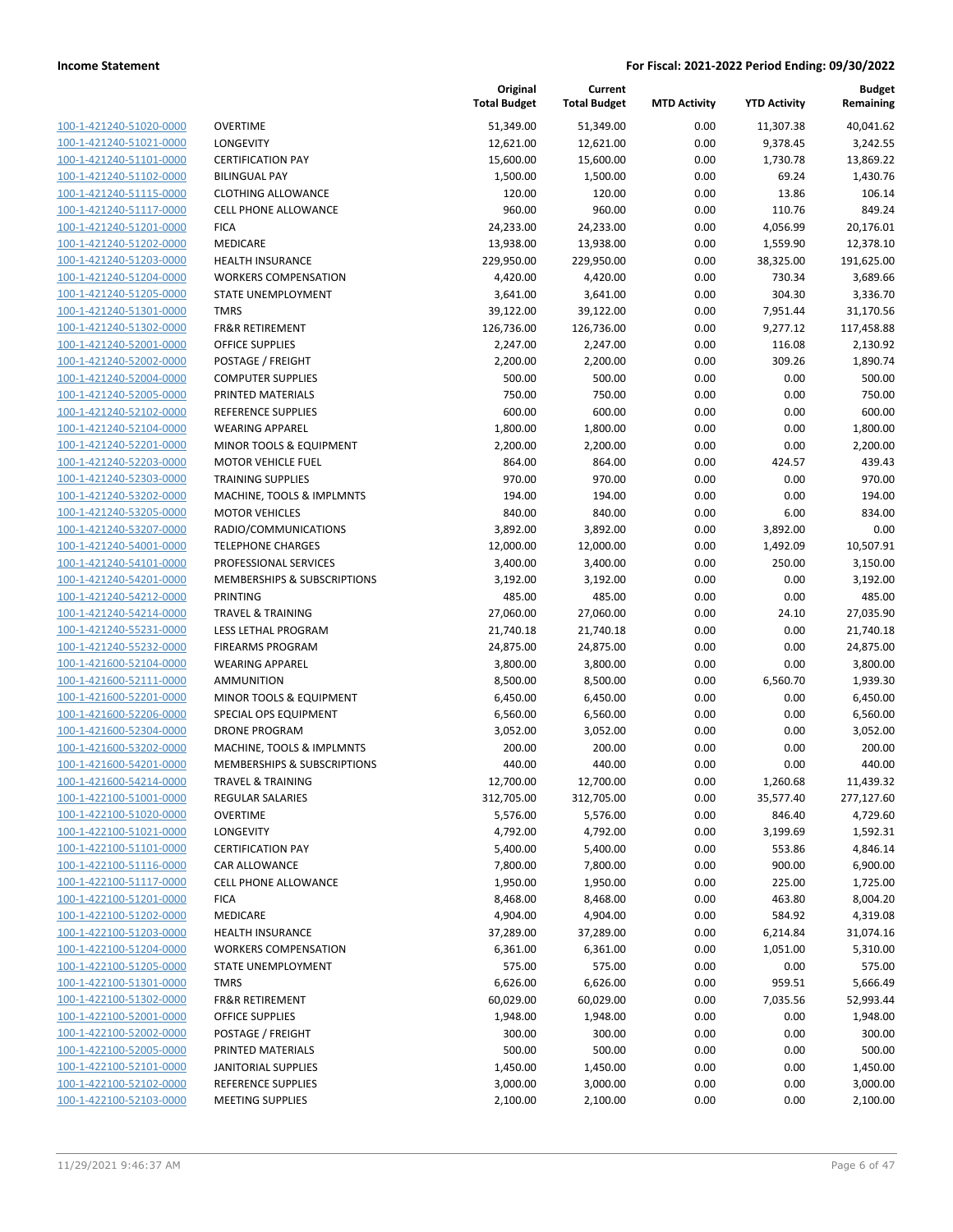| 100-1-422100-52104-0000        | WE.             |
|--------------------------------|-----------------|
| 100-1-422100-53207-0000        | RAD             |
| 100-1-422100-54001-0000        | TEL             |
| 100-1-422100-54002-0000        | UTI             |
|                                |                 |
| 100-1-422100-54101-0000        | PRC             |
| 100-1-422100-54201-0000        | MEI             |
| 100-1-422100-54214-0000        | <b>TRA</b>      |
| 100-1-422100-54217-0000        | AW              |
| 100-1-422200-51001-0000        | <b>REG</b>      |
| 100-1-422200-51020-0000        | OVE             |
| 100-1-422200-51021-0000        | LON             |
| 100-1-422200-51101-0000        | CER             |
| 100-1-422200-51102-0000        | <b>BILI</b>     |
| 100-1-422200-51117-0000        | CEL             |
| 100-1-422200-51202-0000        | MEI             |
| 100-1-422200-51203-0000        | HE/             |
|                                |                 |
| 100-1-422200-51204-0000        | WO              |
| 100-1-422200-51205-0000        | <b>STA</b>      |
| 100-1-422200-51302-0000        | FR <sub>8</sub> |
| 100-1-422200-51401-0000        | COI             |
| 100-1-422200-52001-0000        | OFF             |
| 100-1-422200-52101-0000        | JAN             |
| 100-1-422200-52102-0000        | REF             |
| 100-1-422200-52103-0000        | MEI             |
| 100-1-422200-52104-0000        | WE.             |
| 100-1-422200-52107-0000        | BO <sub>1</sub> |
| 100-1-422200-52201-0000        | MIN             |
| 100-1-422200-52203-0000        | MO              |
| 100-1-422200-52205-0000        | <b>FIRS</b>     |
| 100-1-422200-52207-0000        | <b>BUN</b>      |
| 100-1-422200-52208-0000        | <b>RES</b>      |
| 100-1-422200-52304-0001        | DR(             |
|                                | HAZ             |
| 100-1-422200-52306-0000        |                 |
| 100-1-422200-53202-0000        | MA              |
| 100-1-422200-53205-0000        | МO              |
| 100-1-422200-53208-0000        | <b>FIRE</b>     |
| 100-1-422200-53213-0000        | SCB             |
| 100-1-422200-54001-0000        | TEL             |
| 100-1-422200-54002-0000        | UTI             |
| 100-1-422200-54109-0000        | <b>INS</b>      |
| 100-1-422200-54214-0000        | <b>TRA</b>      |
| 100-1-422200-55201-0000        | ΕQι             |
| 100-1-422200-55203-0000        | FUR             |
| 100-1-422200-55207-0000        | rad             |
| 100-1-422300-51001-0000        | REC             |
| 100-1-422300-51020-0000        | OVE             |
| 100-1-422300-51021-0000        | LO١             |
| 100-1-422300-51101-0000        | CER             |
|                                |                 |
| <u>100-1-422300-51117-0000</u> | CEL             |
| 100-1-422300-51202-0000        | MEI             |
| 100-1-422300-51203-0000        | HEA             |
| 100-1-422300-51204-0000        | wo              |
| 100-1-422300-51205-0000        | STA             |
| 100-1-422300-51302-0000        | FR8             |
| <u>100-1-422300-52002-0000</u> | <b>POS</b>      |
| 100-1-422300-52005-0000        | PRII            |
| 100-1-422300-52104-0000        | WE.             |
| 100-1-422300-52201-0000        | MIN             |
| 100-1-422300-52203-0000        | MO              |
|                                |                 |

| 100-1-422100-52104-0000<br><b>WEARING APPAREL</b><br>1,445.00<br>0.00<br>1,445.00<br>100-1-422100-53207-0000<br>0.00<br>RADIO/COMMUNICATIONS<br>9,500.00<br>9,500.00 | 0.00<br>0.00<br>328.62 | 1,445.00<br>9,500.00 |
|----------------------------------------------------------------------------------------------------------------------------------------------------------------------|------------------------|----------------------|
|                                                                                                                                                                      |                        |                      |
|                                                                                                                                                                      |                        |                      |
| 0.00<br>100-1-422100-54001-0000<br><b>TELEPHONE CHARGES</b><br>3,300.00<br>3,300.00                                                                                  |                        | 2,971.38             |
| 100-1-422100-54002-0000<br>UTILITY CHARGES<br>4,121.00<br>4,121.00<br>0.00                                                                                           | 496.00                 | 3,625.00             |
| 100-1-422100-54101-0000<br>PROFESSIONAL SERVICES<br>0.00<br>7,500.00<br>7,500.00                                                                                     | 0.00                   | 7,500.00             |
| 100-1-422100-54201-0000<br>MEMBERSHIPS & SUBSCRIPTIONS<br>0.00<br>6,071.70<br>6,071.70                                                                               | 3,825.00               | 2,246.70             |
| 100-1-422100-54214-0000<br><b>TRAVEL &amp; TRAINING</b><br>4,700.00<br>4,700.00<br>0.00                                                                              | 0.00                   | 4,700.00             |
| 100-1-422100-54217-0000<br><b>AWARDS PROGRAM</b><br>1,500.00<br>1,500.00<br>0.00                                                                                     | 0.00                   | 1,500.00             |
| 100-1-422200-51001-0000<br>REGULAR SALARIES<br>3,559,065.00<br>3,559,065.00<br>0.00                                                                                  | 427,401.78             | 3,131,663.22         |
| 100-1-422200-51020-0000<br><b>OVERTIME</b><br>432,141.00<br>0.00<br>432,141.00                                                                                       | 122,588.12             | 309,552.88           |
| 100-1-422200-51021-0000<br>LONGEVITY<br>49,252.00<br>49,252.00<br>0.00                                                                                               | 49,246.31              | 5.69                 |
| 100-1-422200-51101-0000<br><b>CERTIFICATION PAY</b><br>113,160.00<br>113,160.00<br>0.00                                                                              | 7,864.80               | 105,295.20           |
| 100-1-422200-51102-0000<br><b>BILINGUAL PAY</b><br>1,200.00<br>1,200.00<br>0.00                                                                                      | 138.48                 | 1,061.52             |
| 100-1-422200-51117-0000<br>CELL PHONE ALLOWANCE<br>1,560.00<br>1,560.00<br>0.00                                                                                      | 180.00                 | 1,380.00             |
| 100-1-422200-51202-0000<br>MEDICARE<br>60,267.00<br>60,267.00<br>0.00                                                                                                | 8,385.55               | 51,881.45            |
| 100-1-422200-51203-0000<br><b>HEALTH INSURANCE</b><br>596,626.00<br>596,626.00<br>0.00                                                                               | 99,437.68              | 497,188.32           |
| 100-1-422200-51204-0000<br><b>WORKERS COMPENSATION</b><br>91,806.00<br>91,806.00<br>0.00                                                                             | 15,176.18              | 76,629.82            |
| 100-1-422200-51205-0000<br>STATE UNEMPLOYMENT<br>9,197.00<br>9,197.00<br>0.00                                                                                        | 35.72                  | 9,161.28             |
| 100-1-422200-51302-0000<br><b>FR&amp;R RETIREMENT</b><br>885,309.00<br>885,309.00<br>0.00                                                                            | 114,109.08             | 771,199.92           |
| 100-1-422200-51401-0000<br><b>CONTRA - SALARIES</b><br>0.00<br>0.00<br>0.00                                                                                          | $-1,233.25$            | 1,233.25             |
| 100-1-422200-52001-0000<br><b>OFFICE SUPPLIES</b><br>1,714.00<br>0.00<br>1,714.00                                                                                    | 0.00                   | 1,714.00             |
| 100-1-422200-52101-0000<br><b>JANITORIAL SUPPLIES</b><br>6,000.00<br>6,000.00<br>0.00                                                                                | 437.15                 | 5,562.85             |
| 100-1-422200-52102-0000<br><b>REFERENCE SUPPLIES</b><br>500.00<br>500.00<br>0.00                                                                                     | 0.00                   | 500.00               |
| 100-1-422200-52103-0000<br><b>MEETING SUPPLIES</b><br>750.00<br>750.00<br>0.00                                                                                       | 0.00                   | 750.00               |
| 100-1-422200-52104-0000<br><b>WEARING APPAREL</b><br>22,425.00<br>22,425.00<br>0.00                                                                                  | 0.00                   | 22,425.00            |
| 100-1-422200-52107-0000<br><b>BOTANICAL SUPPLIES</b><br>1,000.00<br>1,000.00<br>0.00                                                                                 | 0.00                   | 1,000.00             |
| 100-1-422200-52201-0000<br>MINOR TOOLS & EQUIPMENT<br>13,200.00<br>13,200.00<br>0.00                                                                                 | 0.00                   | 13,200.00            |
| 100-1-422200-52203-0000<br><b>MOTOR VEHICLE FUEL</b><br>28,650.00<br>28,650.00<br>0.00                                                                               | 7,040.92               | 21,609.08            |
| 100-1-422200-52205-0000<br>FIRST RESPONDER SUPPLIES<br>23,640.00<br>23,640.00<br>0.00                                                                                | 0.00                   | 23,640.00            |
| 100-1-422200-52207-0000<br><b>BUNKER GEAR</b><br>47,150.00<br>47,150.00<br>0.00                                                                                      | 0.00                   | 47,150.00            |
| 100-1-422200-52208-0000<br>RESCUE EQUIPMENT<br>5,300.00<br>5,300.00<br>0.00                                                                                          | 0.00                   | 5,300.00             |
| 100-1-422200-52304-0001<br>0.00<br><b>DRONE MAINTENANCE</b><br>2,724.00<br>2,724.00                                                                                  | 0.00                   | 2,724.00             |
| 100-1-422200-52306-0000<br><b>HAZMAT SUPPLIES</b><br>11,650.00<br>11,650.00<br>0.00                                                                                  | 0.00                   | 11,650.00            |
| 100-1-422200-53202-0000<br>MACHINE, TOOLS & IMPLMNTS<br>1,900.00<br>1,900.00<br>0.00                                                                                 | 0.00                   | 1,900.00             |
| 100-1-422200-53205-0000<br><b>MOTOR VEHICLES</b><br>42,000.00<br>42,000.00<br>0.00                                                                                   | 966.13                 | 41,033.87            |
| 100-1-422200-53208-0000<br>FIRE HOSE/NOZZLES<br>13,900.00<br>0.00<br>13,900.00                                                                                       | 0.00                   | 13,900.00            |
| 100-1-422200-53213-0000<br><b>SCBA MAINTENANCE</b><br>2,000.00<br>2,000.00<br>0.00                                                                                   | 0.00                   | 2,000.00             |
| 100-1-422200-54001-0000<br><b>TELEPHONE CHARGES</b><br>9,954.00<br>9,954.00<br>0.00                                                                                  | 1,349.40               | 8,604.60             |
| 100-1-422200-54002-0000<br>UTILITY CHARGES<br>54,150.00<br>54,150.00<br>0.00                                                                                         | 7,411.47               | 46,738.53            |
| 100-1-422200-54109-0000<br>10,690.00<br>10,690.00<br>0.00<br>INSPECTIONS/TESTING                                                                                     | 0.00                   | 10,690.00            |
| 100-1-422200-54214-0000<br><b>TRAVEL &amp; TRAINING</b><br>20,600.00<br>0.00<br>20,600.00                                                                            | 8,485.00               | 12,115.00            |
| 2,000.00<br>2,000.00<br>100-1-422200-55201-0000<br><b>EQUIPMENT PURCHASES</b><br>0.00                                                                                | 0.00                   | 2,000.00             |
| 100-1-422200-55203-0000<br><b>FURNITURE/OFFICE EQUIP</b><br>3,000.00<br>3,000.00<br>0.00                                                                             | 0.00                   | 3,000.00             |
| 100-1-422200-55207-0000<br>RADIO COMMUNICATION EQUIP<br>4,000.00<br>4,000.00<br>0.00                                                                                 | 0.00                   | 4,000.00             |
| 100-1-422300-51001-0000<br>REGULAR SALARIES<br>218,211.00<br>218,211.00<br>0.00                                                                                      | 12,932.20              | 205,278.80           |
| 100-1-422300-51020-0000<br><b>OVERTIME</b><br>29,215.00<br>29,215.00<br>0.00                                                                                         | 0.00                   | 29,215.00            |
| 100-1-422300-51021-0000<br>LONGEVITY<br>2,018.00<br>2,018.00<br>0.00                                                                                                 | 2,000.00               | 18.00                |
| 100-1-422300-51101-0000<br><b>CERTIFICATION PAY</b><br>5,040.00<br>5,040.00<br>0.00                                                                                  | 221.55                 | 4,818.45             |
| 100-1-422300-51117-0000<br><b>CELL PHONE ALLOWANCE</b><br>1,560.00<br>1,560.00<br>0.00                                                                               | 90.00                  | 1,470.00             |
| 100-1-422300-51202-0000<br>MEDICARE<br>3,713.00<br>0.00<br>3,713.00                                                                                                  | 218.89                 | 3,494.11             |
| 100-1-422300-51203-0000<br>HEALTH INSURANCE<br>24,859.00<br>24,859.00<br>0.00                                                                                        | 4,143.16               | 20,715.84            |
| 100-1-422300-51204-0000<br><b>WORKERS COMPENSATION</b><br>5,655.00<br>5,655.00<br>0.00                                                                               | 938.16                 | 4,716.84             |
| 100-1-422300-51205-0000<br>STATE UNEMPLOYMENT<br>383.00<br>383.00<br>0.00                                                                                            | 0.00                   | 383.00               |
| 100-1-422300-51302-0000<br><b>FR&amp;R RETIREMENT</b><br>54,537.00<br>54,537.00<br>0.00                                                                              | 3,246.92               | 51,290.08            |
| 100-1-422300-52002-0000<br>POSTAGE / FREIGHT<br>300.00<br>300.00<br>0.00                                                                                             | 0.00                   | 300.00               |
| 100-1-422300-52005-0000<br>PRINTED MATERIALS<br>480.00<br>480.00<br>0.00                                                                                             | 0.00                   | 480.00               |
| 100-1-422300-52104-0000<br>1,604.00<br><b>WEARING APPAREL</b><br>1,604.00<br>0.00                                                                                    | 0.00                   | 1,604.00             |
| 100-1-422300-52201-0000<br>MINOR TOOLS & EQUIPMENT<br>2,960.00<br>2,960.00<br>0.00                                                                                   | 0.00                   | 2,960.00             |
| 100-1-422300-52203-0000<br>MOTOR VEHICLE FUEL<br>1,000.00<br>1,000.00<br>0.00                                                                                        | 486.84                 | 513.16               |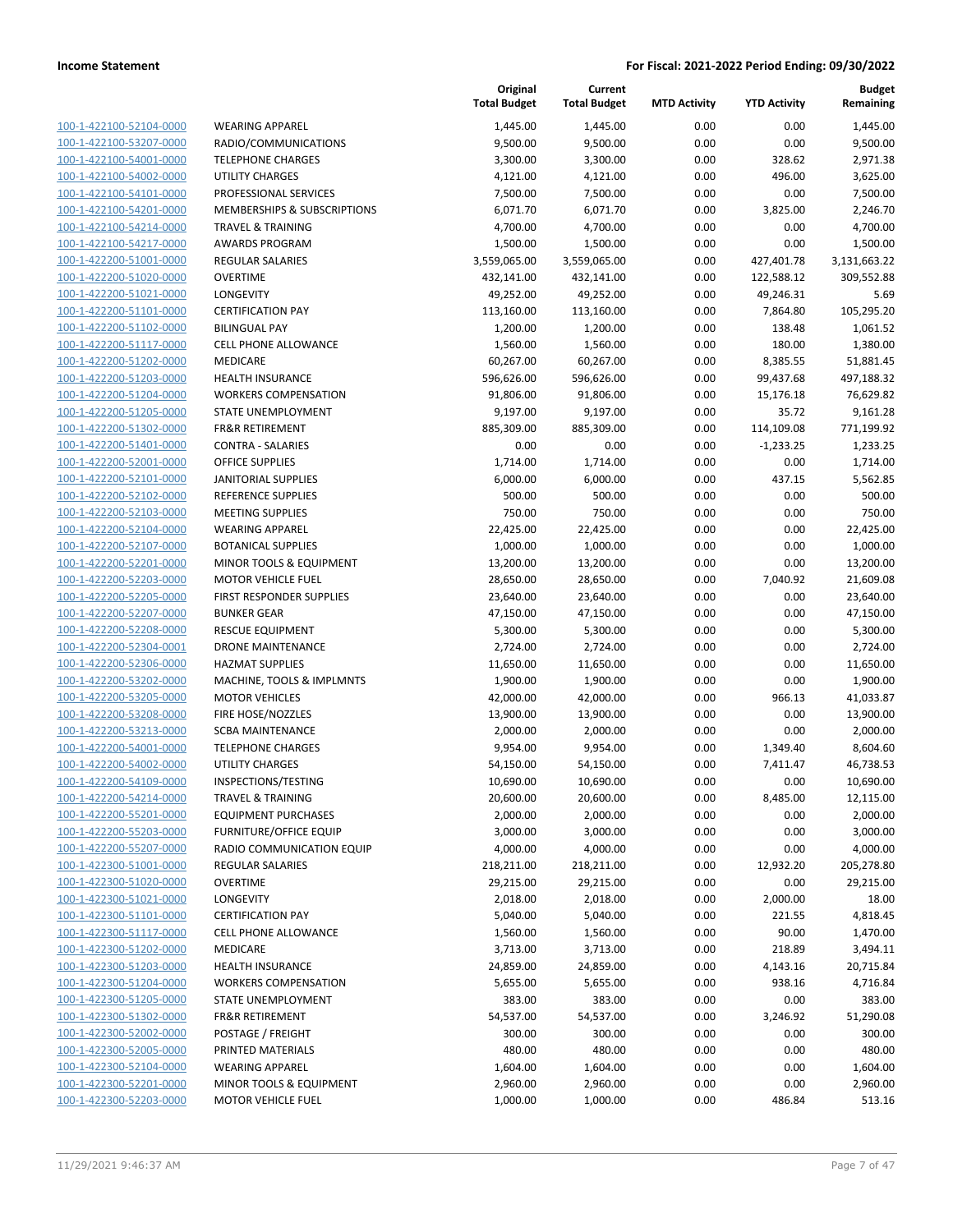| 100-1-422300-52304-0000        |
|--------------------------------|
| 100-1-422300-53205-0000        |
| 100-1-422300-54001-0000        |
| 100-1-422300-54201-0000        |
| 100-1-422300-54208-0000        |
| 100-1-422300-54210-0000        |
| 100-1-422300-54214-0000        |
| 100-1-422300-54217-0000        |
| 100-1-422400-53204-0000        |
| 100-1-422400-53209-0000        |
| 100-1-422400-54001-0000        |
| 100-1-422400-54201-0000        |
| 100-1-422400-54214-0000        |
| <u>100-1-431100-51001-0000</u> |
| 100-1-431100-51021-0000        |
| 100-1-431100-51116-0000        |
| 100-1-431100-51117-0000        |
| 100-1-431100-51201-0000        |
| 100-1-431100-51202-0000        |
| 100-1-431100-51203-0000        |
| 100-1-431100-51204-0000        |
| 100-1-431100-51205-0000        |
| 100-1-431100-51301-0000        |
| <u>100-1-431100-52001-0000</u> |
| 100-1-431100-52002-0000        |
| 100-1-431100-52103-0000        |
| 100-1-431100-52203-0000        |
| 100-1-431100-53201-0000        |
| 100-1-431100-53205-0000        |
| 100-1-431100-53207-0000        |
| 100-1-431100-54001-0000        |
| 100-1-431100-54002-0000        |
| 100-1-431100-54101-0000        |
| <u>100-1-431100-54201-0000</u> |
| 100-1-431100-54214-0000        |
| 100-1-431200-51001-0000        |
| 100-1-431200-51020-0000        |
| 100-1-431200-51021-0000        |
| 100-1-431200-51101-0000        |
| 100-1-431200-51117-0000        |
| 100-1-431200-51201-0000        |
| 100-1-431200-51202-0000        |
| 100-1-431200-51203-0000        |
| <u>100-1-431200-51204-0000</u> |
| <u>100-1-431200-51205-0000</u> |
| 100-1-431200-51301-0000        |
| 100-1-431200-51401-0000        |
| <u>100-1-431200-52001-0000</u> |
| <u>100-1-431200-52002-0000</u> |
| 100-1-431200-52103-0000        |
| <u>100-1-431200-52104-0000</u> |
| 100-1-431200-52106-0000        |
| 100-1-431200-52107-0000        |
| <u>100-1-431200-52201-0000</u> |
| 100-1-431200-52203-0000        |
| <u>100-1-431200-52302-0000</u> |
| <u>100-1-431200-52303-0000</u> |
| <u>100-1-431200-53201-0000</u> |
| <u>100-1-431200-53202-0000</u> |
|                                |

|                         |                              | Original<br><b>Total Budget</b> | Current<br><b>Total Budget</b> | <b>MTD Activity</b> | <b>YTD Activity</b> | <b>Budget</b><br>Remaining |
|-------------------------|------------------------------|---------------------------------|--------------------------------|---------------------|---------------------|----------------------------|
| 100-1-422300-52304-0000 | FIRE PREVENTION SUPPLIES     | 9,160.00                        | 9,160.00                       | 0.00                | 0.00                | 9,160.00                   |
| 100-1-422300-53205-0000 | <b>MOTOR VEHICLES</b>        | 200.00                          | 200.00                         | 0.00                | 0.00                | 200.00                     |
| 100-1-422300-54001-0000 | <b>TELEPHONE CHARGES</b>     | 450.00                          | 450.00                         | 0.00                | 72.53               | 377.47                     |
| 100-1-422300-54201-0000 | MEMBERSHIPS & SUBSCRIPTIONS  | 1,902.00                        | 1,902.00                       | 0.00                | 0.00                | 1,902.00                   |
| 100-1-422300-54208-0000 | <b>LABORATORY WORK</b>       | 750.00                          | 750.00                         | 0.00                | 0.00                | 750.00                     |
| 100-1-422300-54210-0000 | PHOTO PROCESSING             | 50.00                           | 50.00                          | 0.00                | 0.00                | 50.00                      |
| 100-1-422300-54214-0000 | <b>TRAVEL &amp; TRAINING</b> | 9,800.00                        | 9,800.00                       | 0.00                | 511.36              | 9,288.64                   |
| 100-1-422300-54217-0000 | <b>AWARDS PROGRAM</b>        | 500.00                          | 500.00                         | 0.00                | 0.00                | 500.00                     |
| 100-1-422400-53204-0000 | SIREN MAINTENANCE            | 1,000.00                        | 1,000.00                       | 0.00                | 0.00                | 1,000.00                   |
| 100-1-422400-53209-0000 | HARDWARE/SOFTWARE            | 12,500.00                       | 12,500.00                      | 0.00                | 0.00                | 12,500.00                  |
| 100-1-422400-54001-0000 | <b>TELEPHONE CHARGES</b>     | 1,500.00                        | 1,500.00                       | 0.00                | 336.71              | 1,163.29                   |
| 100-1-422400-54201-0000 | MEMBERSHIPS & SUBSCRIPTIONS  | 3,150.00                        | 3,150.00                       | 0.00                | 0.00                | 3,150.00                   |
| 100-1-422400-54214-0000 | <b>TRAVEL &amp; TRAINING</b> | 1,500.00                        | 1,500.00                       | 0.00                | 0.00                | 1,500.00                   |
| 100-1-431100-51001-0000 | <b>REGULAR SALARIES</b>      | 145,476.00                      | 145,476.00                     | 0.00                | 16,463.20           | 129,012.80                 |
| 100-1-431100-51021-0000 | <b>LONGEVITY</b>             | 528.00                          | 528.00                         | 0.00                | 528.00              | 0.00                       |
| 100-1-431100-51116-0000 | <b>CAR ALLOWANCE</b>         | 4,200.00                        | 4,200.00                       | 0.00                | 484.62              | 3,715.38                   |
| 100-1-431100-51117-0000 | <b>CELL PHONE ALLOWANCE</b>  | 1,170.00                        | 1,170.00                       | 0.00                | 135.00              | 1,035.00                   |
| 100-1-431100-51201-0000 | <b>FICA</b>                  | 13,637.00                       | 13,637.00                      | 0.00                | 1,047.47            | 12,589.53                  |
| 100-1-431100-51202-0000 | MEDICARE                     | 2,195.00                        | 2,195.00                       | 0.00                | 244.97              | 1,950.03                   |
| 100-1-431100-51203-0000 | <b>HEALTH INSURANCE</b>      | 24,859.00                       | 24,859.00                      | 0.00                | 4,143.16            | 20,715.84                  |
| 100-1-431100-51204-0000 | <b>WORKERS COMPENSATION</b>  | 300.00                          | 300.00                         | 0.00                | 49.50               | 250.50                     |
| 100-1-431100-51205-0000 | STATE UNEMPLOYMENT           | 383.00                          | 383.00                         | 0.00                | 0.00                | 383.00                     |
| 100-1-431100-51301-0000 | <b>TMRS</b>                  | 17,786.00                       | 17,786.00                      | 0.00                | 2,042.87            | 15,743.13                  |
| 100-1-431100-52001-0000 | <b>OFFICE SUPPLIES</b>       | 600.00                          | 600.00                         | 0.00                | 0.00                | 600.00                     |
| 100-1-431100-52002-0000 | POSTAGE / FREIGHT            | 100.00                          | 100.00                         | 0.00                | 1.58                | 98.42                      |
| 100-1-431100-52103-0000 | <b>MEETING SUPPLIES</b>      | 720.00                          | 720.00                         | 0.00                | 0.00                | 720.00                     |
| 100-1-431100-52203-0000 | <b>MOTOR VEHICLE FUEL</b>    | 200.00                          | 200.00                         | 0.00                | 0.00                | 200.00                     |
| 100-1-431100-53201-0000 | FURNITURE & OFFICE EQUIPMENT | 950.00                          | 950.00                         | 0.00                | 0.00                | 950.00                     |
| 100-1-431100-53205-0000 | <b>MOTOR VEHICLES</b>        | 300.00                          | 300.00                         | 0.00                | 0.00                | 300.00                     |
| 100-1-431100-53207-0000 | RADIO/COMMUNICATIONS         | 3,000.00                        | 3,000.00                       | 0.00                | 0.00                | 3,000.00                   |
| 100-1-431100-54001-0000 | <b>TELEPHONE CHARGES</b>     | 3,300.00                        | 3,300.00                       | 0.00                | 280.59              | 3,019.41                   |
| 100-1-431100-54002-0000 | <b>UTILITY CHARGES</b>       | 850.00                          | 850.00                         | 0.00                | 104.76              | 745.24                     |
| 100-1-431100-54101-0000 | PROFESSIONAL SERVICES        | 800.00                          | 800.00                         | 0.00                | 4,900.00            | $-4,100.00$                |
| 100-1-431100-54201-0000 | MEMBERSHIPS & SUBSCRIPTIONS  | 1,300.00                        | 1,300.00                       | 0.00                | 0.00                | 1,300.00                   |
| 100-1-431100-54214-0000 | <b>TRAVEL &amp; TRAINING</b> | 4,500.00                        | 4,500.00                       | 0.00                | 0.00                | 4,500.00                   |
| 100-1-431200-51001-0000 | <b>REGULAR SALARIES</b>      | 412,929.00                      | 412,929.00                     | 0.00                | 47,893.19           | 365,035.81                 |
| 100-1-431200-51020-0000 | <b>OVERTIME</b>              | 16,046.00                       | 16,046.00                      | 0.00                | 3,731.72            | 12,314.28                  |
| 100-1-431200-51021-0000 | LONGEVITY                    | 4,572.00                        | 4,572.00                       | 0.00                | 6,182.00            | $-1,610.00$                |
| 100-1-431200-51101-0000 | <b>CERTIFICATION PAY</b>     | 0.00                            | 0.00                           | 0.00                | 23.08               | $-23.08$                   |
| 100-1-431200-51117-0000 | CELL PHONE ALLOWANCE         | 1,560.00                        | 1,560.00                       | 0.00                | 210.00              | 1,350.00                   |
| 100-1-431200-51201-0000 | <b>FICA</b>                  | 26,977.00                       | 26,977.00                      | 0.00                | 3,333.97            | 23,643.03                  |
| 100-1-431200-51202-0000 | MEDICARE                     | 6,309.00                        | 6,309.00                       | 0.00                | 779.72              | 5,529.28                   |
| 100-1-431200-51203-0000 | HEALTH INSURANCE             | 136,727.00                      | 136,727.00                     | 0.00                | 22,787.84           | 113,939.16                 |
| 100-1-431200-51204-0000 | <b>WORKERS COMPENSATION</b>  | 17,154.00                       | 17,154.00                      | 0.00                | 2,833.16            | 14,320.84                  |
| 100-1-431200-51205-0000 | STATE UNEMPLOYMENT           | 2,108.00                        | 2,108.00                       | 0.00                | 310.33              | 1,797.67                   |
| 100-1-431200-51301-0000 | <b>TMRS</b>                  | 51,125.00                       | 51,125.00                      | 0.00                | 6,732.66            | 44,392.34                  |
| 100-1-431200-51401-0000 | CONTRA - SALARIES            | 0.00                            | 0.00                           | 0.00                | $-2,317.23$         | 2,317.23                   |
| 100-1-431200-52001-0000 | OFFICE SUPPLIES              | 600.00                          | 600.00                         | 0.00                | 0.00                | 600.00                     |
| 100-1-431200-52002-0000 | POSTAGE / FREIGHT            | 20.00                           | 20.00                          | 0.00                | 0.00                | 20.00                      |
| 100-1-431200-52103-0000 | <b>MEETING SUPPLIES</b>      | 914.63                          | 914.63                         | 0.00                | 0.00                | 914.63                     |
| 100-1-431200-52104-0000 | <b>WEARING APPAREL</b>       | 9,166.50                        | 9,166.50                       | 0.00                | 0.00                | 9,166.50                   |
| 100-1-431200-52106-0000 | <b>CHEMICAL SUPPLIES</b>     | 4,499.98                        | 4,499.98                       | 0.00                | 0.00                | 4,499.98                   |
| 100-1-431200-52107-0000 | <b>BOTANICAL SUPPLIES</b>    | 1,347.00                        | 1,347.00                       | 0.00                | 0.00                | 1,347.00                   |
| 100-1-431200-52201-0000 | MINOR TOOLS & EQUIPMENT      | 10,000.00                       | 10,000.00                      | 0.00                | 0.00                | 10,000.00                  |
| 100-1-431200-52203-0000 | <b>MOTOR VEHICLE FUEL</b>    | 33,964.00                       | 33,964.00                      | 0.00                | 8,225.10            | 25,738.90                  |
| 100-1-431200-52302-0000 | <b>MEDICAL SUPPLIES</b>      | 150.00                          | 150.00                         | 0.00                | 0.00                | 150.00                     |
| 100-1-431200-52303-0000 | <b>TRAINING SUPPLIES</b>     | 460.96                          | 460.96                         | 0.00                | 0.00                | 460.96                     |
| 100-1-431200-53201-0000 | FURNITURE & OFFICE EQUIPMENT | 1,025.00                        | 1,025.00                       | 0.00                | 0.00                | 1,025.00                   |
| 100-1-431200-53202-0000 | MACHINE, TOOLS & IMPLMNTS    | 4,713.27                        | 4,713.27                       | 0.00                | 0.00                | 4,713.27                   |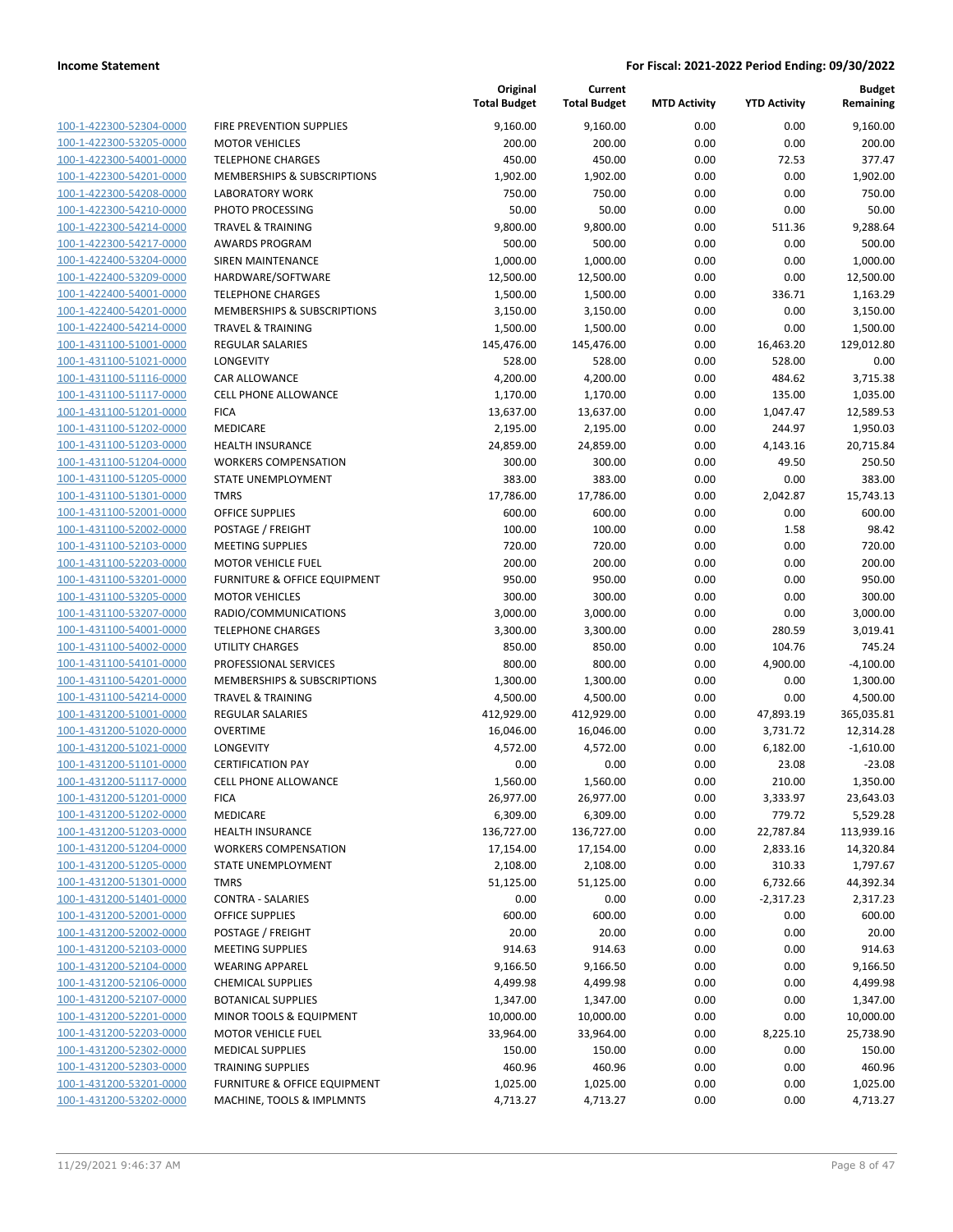|                         |                                         | Original<br><b>Total Budget</b> | Current<br><b>Total Budget</b> | <b>MTD Activity</b> | <b>YTD Activity</b> | <b>Budget</b><br>Remaining |
|-------------------------|-----------------------------------------|---------------------------------|--------------------------------|---------------------|---------------------|----------------------------|
| 100-1-431200-53205-0000 | <b>MOTOR VEHICLES</b>                   | 25,000.00                       | 25,000.00                      | 0.00                | 4,283.91            | 20,716.09                  |
| 100-1-431200-53207-0000 | RADIO/COMMUNICATIONS                    | 3,210.00                        | 3,210.00                       | 0.00                | 0.00                | 3,210.00                   |
| 100-1-431200-53301-0000 | SIDEWALKS, CURBS, & GUTTERS             | 20,014.80                       | 20,014.80                      | 0.00                | 4,200.53            | 15,814.27                  |
| 100-1-431200-53303-0000 | MAINT - STREET /ALLEY/APRN/RNWY         | 500,000.00                      | 500,000.00                     | 0.00                | 3,619.96            | 496,380.04                 |
| 100-1-431200-53305-0000 | <b>BRIDGES &amp; CULVERTS</b>           | 8,000.00                        | 8,000.00                       | 0.00                | 0.00                | 8,000.00                   |
| 100-1-431200-53308-0000 | <b>STORM SEWERS</b>                     | 12,510.00                       | 12,510.00                      | 0.00                | 0.00                | 12,510.00                  |
| 100-1-431200-54001-0000 | <b>TELEPHONE CHARGES</b>                | 1,500.00                        | 1,500.00                       | 0.00                | 192.61              | 1,307.39                   |
| 100-1-431200-54002-0000 | <b>UTILITY CHARGES</b>                  | 6,576.00                        | 6,576.00                       | 0.00                | 1,056.66            | 5,519.34                   |
| 100-1-431200-54201-0000 | <b>MEMBERSHIPS &amp; SUBSCRIPTIONS</b>  | 2,503.00                        | 2,503.00                       | 0.00                | 0.00                | 2,503.00                   |
| 100-1-431200-54214-0000 | <b>TRAVEL &amp; TRAINING</b>            | 1,450.00                        | 1,450.00                       | 0.00                | $-8.22$             | 1,458.22                   |
| 100-1-431200-55207-0000 | RADIO COMMUNICATION EQUIP               | 2,637.50                        | 2,637.50                       | 0.00                | 0.00                | 2,637.50                   |
| 100-1-431600-51001-0000 | REGULAR SALARIES                        | 79,364.00                       | 79,364.00                      | 0.00                | 5,654.16            | 73,709.84                  |
| 100-1-431600-51020-0000 | <b>OVERTIME</b>                         | 8,721.00                        | 8,721.00                       | 0.00                | 830.97              | 7,890.03                   |
| 100-1-431600-51021-0000 | LONGEVITY                               | 2,706.00                        | 2,706.00                       | 0.00                | 2,610.00            | 96.00                      |
| 100-1-431600-51101-0000 | <b>CERTIFICATION PAY</b>                | 600.00                          | 600.00                         | 0.00                | 69.24               | 530.76                     |
| 100-1-431600-51201-0000 | <b>FICA</b>                             | 5,666.00                        | 5,666.00                       | 0.00                | 545.29              | 5,120.71                   |
| 100-1-431600-51202-0000 | <b>MEDICARE</b>                         | 1,325.00                        | 1,325.00                       | 0.00                | 127.53              | 1,197.47                   |
| 100-1-431600-51203-0000 | <b>HEALTH INSURANCE</b>                 | 24,859.00                       | 24,859.00                      | 0.00                | 4,143.16            | 20,715.84                  |
| 100-1-431600-51204-0000 | <b>WORKERS COMPENSATION</b>             | 3,603.00                        | 3,603.00                       | 0.00                | 595.50              | 3,007.50                   |
| 100-1-431600-51205-0000 | STATE UNEMPLOYMENT                      | 383.00                          | 383.00                         | 0.00                | 0.00                | 383.00                     |
| 100-1-431600-51301-0000 | <b>TMRS</b>                             | 10,739.00                       | 10,739.00                      | 0.00                | 1,063.06            | 9,675.94                   |
| 100-1-431600-52001-0000 | <b>OFFICE SUPPLIES</b>                  | 600.00                          | 600.00                         | 0.00                | 0.00                | 600.00                     |
| 100-1-431600-52002-0000 | POSTAGE / FREIGHT                       | 40.00                           | 40.00                          | 0.00                | 0.00                | 40.00                      |
| 100-1-431600-52104-0000 | <b>WEARING APPAREL</b>                  | 3,900.40                        | 3,900.40                       | 0.00                | 0.00                | 3,900.40                   |
| 100-1-431600-52106-0000 | <b>CHEMICAL SUPPLIES</b>                | 1,073.41                        | 1,073.41                       | 0.00                | 0.00                | 1,073.41                   |
| 100-1-431600-52201-0000 | MINOR TOOLS & EQUIPMENT                 | 7,495.82                        | 7,495.82                       | 0.00                | 0.00                | 7,495.82                   |
| 100-1-431600-52203-0000 | <b>MOTOR VEHICLE FUEL</b>               | 3,450.00                        | 3,450.00                       | 0.00                | 430.84              | 3,019.16                   |
| 100-1-431600-53202-0000 | MACHINE, TOOLS & IMPLMNTS               | 5,561.31                        | 5,561.31                       | 0.00                | 0.00                | 5,561.31                   |
| 100-1-431600-53205-0000 | <b>MOTOR VEHICLES</b>                   | 2,000.00                        | 2,000.00                       | 0.00                | 61.25               | 1,938.75                   |
| 100-1-431600-53207-0000 | RADIO/COMMUNICATIONS                    | 1,245.00                        | 1,245.00                       | 0.00                | 0.00                | 1,245.00                   |
| 100-1-431600-53303-0000 | MAINT - STREET /ALLEY/APRN/RNWY         | 35,000.00                       | 35,000.00                      | 0.00                | 0.00                | 35,000.00                  |
| 100-1-431600-54001-0000 | <b>TELEPHONE CHARGES</b>                | 1,300.00                        | 1,300.00                       | 0.00                | 128.55              | 1,171.45                   |
| 100-1-431600-54002-0000 | <b>UTILITY CHARGES</b>                  | 308,750.00                      | 303,750.00                     | 0.00                | 49,548.61           | 254,201.39                 |
| 100-1-431600-54214-0000 | <b>TRAVEL &amp; TRAINING</b>            | 787.00                          | 787.00                         | 0.00                | 75.00               | 712.00                     |
| 100-1-431700-51001-0000 | REGULAR SALARIES                        | 177,401.00                      | 177,401.00                     | 0.00                | 13,489.06           | 163,911.94                 |
| 100-1-431700-51020-0000 | <b>OVERTIME</b>                         | 702.00                          | 702.00                         | 0.00                | 0.00                | 702.00                     |
| 100-1-431700-51021-0000 | LONGEVITY                               | 2,340.00                        | 2,340.00                       | 0.00                | 2,363.70            | $-23.70$                   |
| 100-1-431700-51117-0000 | <b>CELL PHONE ALLOWANCE</b>             | 780.00                          | 780.00                         | 0.00                | 76.50               | 703.50                     |
| 100-1-431700-51201-0000 | <b>FICA</b>                             | 11,236.00                       | 11,236.00                      | 0.00                | 942.05              | 10,293.95                  |
| 100-1-431700-51202-0000 | MEDICARE                                | 2,628.00                        | 2,628.00                       | 0.00                | 220.31              | 2,407.69                   |
| 100-1-431700-51203-0000 | <b>HEALTH INSURANCE</b>                 | 37,289.00                       | 37,289.00                      | 0.00                | 6,214.84            | 31,074.16                  |
| 100-1-431700-51204-0000 | <b>WORKERS COMPENSATION</b>             | 813.00                          | 813.00                         | 0.00                | 134.66              | 678.34                     |
| 100-1-431700-51205-0000 | STATE UNEMPLOYMENT                      | 575.00                          | 575.00                         | 0.00                | 0.00                | 575.00                     |
| 100-1-431700-51301-0000 | <b>TMRS</b>                             | 21,294.00                       | 21,294.00                      | 0.00                | 1,847.78            | 19,446.22                  |
| 100-1-431700-52001-0000 | <b>OFFICE SUPPLIES</b>                  | 2,263.00                        | 2,263.00                       | 0.00                | 0.00                | 2,263.00                   |
| 100-1-431700-52002-0000 | POSTAGE / FREIGHT                       | 300.00                          | 300.00                         | 0.00                | 0.00                | 300.00                     |
| 100-1-431700-52104-0000 | <b>WEARING APPAREL</b>                  | 1,868.00                        | 1,868.00                       | 0.00                | 0.00                | 1,868.00                   |
| 100-1-431700-52201-0000 | MINOR TOOLS & EQUIPMENT                 | 1,633.15                        | 1,633.15                       | 0.00                | 0.00                | 1,633.15                   |
| 100-1-431700-52203-0000 | <b>MOTOR VEHICLE FUEL</b>               | 3,450.00                        | 3,450.00                       | 0.00                | 783.98              | 2,666.02                   |
| 100-1-431700-52303-0000 | <b>TRAINING SUPPLIES</b>                | 536.95                          | 536.95                         | 0.00                | 0.00                | 536.95                     |
| 100-1-431700-53201-0000 | <b>FURNITURE &amp; OFFICE EQUIPMENT</b> | 4,680.00                        | 4,680.00                       | 0.00                | 0.00                | 4,680.00                   |
| 100-1-431700-53205-0000 | <b>MOTOR VEHICLES</b>                   | 1,000.00                        | 1,000.00                       | 0.00                | 7,514.47            | -6,514.47                  |
| 100-1-431700-53207-0000 | RADIO/COMMUNICATIONS                    | 380.00                          | 380.00                         | 0.00                | 0.00                | 380.00                     |
| 100-1-431700-54001-0000 | <b>TELEPHONE CHARGES</b>                | 4,200.00                        | 4,200.00                       | 0.00                | 184.61              | 4,015.39                   |
| 100-1-431700-54002-0000 | UTILITY CHARGES                         | 900.00                          | 900.00                         | 0.00                | 104.76              | 795.24                     |
| 100-1-431700-54201-0000 | MEMBERSHIPS & SUBSCRIPTIONS             | 810.00                          | 810.00                         | 0.00                | 0.00                | 810.00                     |
| 100-1-431700-54212-0000 | <b>PRINTING</b>                         | 425.00                          | 425.00                         | 0.00                | 0.00                | 425.00                     |
| 100-1-431700-54214-0000 | <b>TRAVEL &amp; TRAINING</b>            | 2,550.00                        | 2,550.00                       | 0.00                | 0.00                | 2,550.00                   |
| 100-1-431700-54410-0000 | PERMITS/FEES                            | 400.00                          | 400.00                         | 0.00                | 0.00                | 400.00                     |
|                         |                                         |                                 |                                |                     |                     |                            |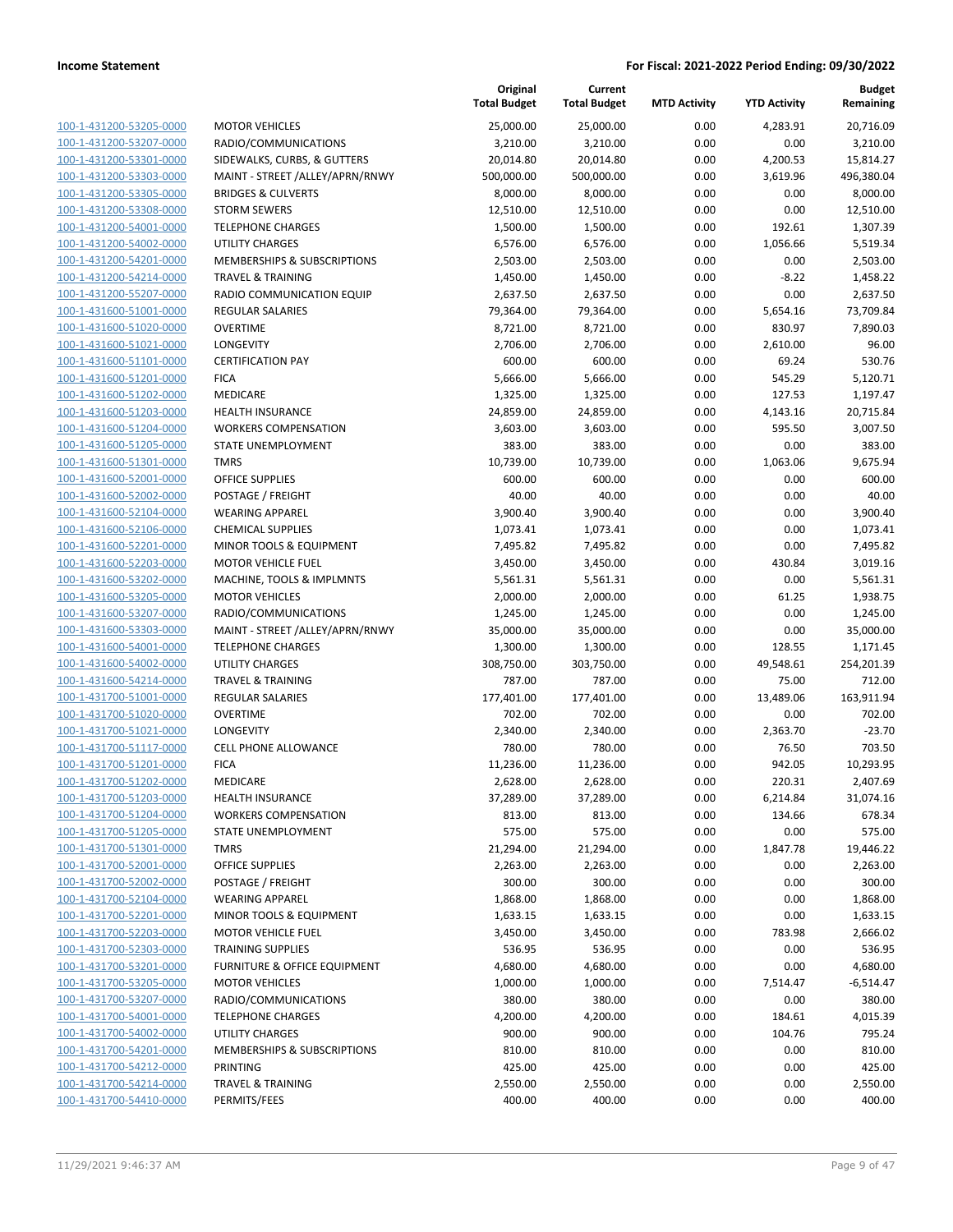| 100-1-441100-51001-0000        |
|--------------------------------|
| 100-1-441100-51020-0000        |
| 100-1-441100-51021-0000        |
| 100-1-441100-51102-0000        |
| 100-1-441100-51117-0000        |
| 100-1-441100-51201-0000        |
| 100-1-441100-51202-0000        |
| 100-1-441100-51203-0000        |
| 100-1-441100-51204-0000        |
| 100-1-441100-51205-0000        |
| 100-1-441100-51301-0000        |
| 100-1-441100-52001-0000        |
| 100-1-441100-52002-0000        |
| 100-1-441100-52005-0000        |
|                                |
| 100-1-441100-54001-0000        |
| 100-1-441100-54002-0000        |
| 100-1-441100-54101-0000        |
| 100-1-441100-54214-0000        |
| 100-1-441200-51001-0000        |
| 100-1-441200-51021-0000        |
| 100-1-441200-51101-0000        |
| 100-1-441200-51117-0000        |
| 100-1-441200-51201-0000        |
| 100-1-441200-51202-0000        |
| 100-1-441200-51203-0000        |
| 100-1-441200-51204-0000        |
| 100-1-441200-51205-0000        |
| 100-1-441200-51301-0000        |
| 100-1-441200-52104-0000        |
| 100-1-441200-54201-0000        |
| 100-1-441200-54214-0000        |
| 100-1-441300-51001-0000        |
|                                |
| 100-1-441300-51021-0000        |
| 100-1-441300-51101-0000        |
| 100-1-441300-51116-0000        |
| 100-1-441300-51117-0000        |
| 100-1-441300-51201-0000        |
| 100-1-441300-51202-0000        |
| 100-1-441300-51203-0000        |
| 100-1-441300-51204-0000        |
| 100-1-441300-51205-0000        |
| 100-1-441300-51301-0000        |
| 100-1-441300-52002-0000        |
| 100-1-441300-52005-0000        |
| 100-1-441300-52104-0000        |
| 100-1-441300-52201-0000        |
| 100-1-441300-52203-0000        |
| 100-1-441300-53205-0000        |
| <u>100-1-441300-54001-0000</u> |
|                                |
| <u>100-1-441300-54002-0000</u> |
| 100-1-441300-54120-0000        |
| 100-1-441300-54201-0000        |
| 100-1-441300-54214-0000        |
| <u>100-1-441300-54410-0000</u> |
| <u>100-1-442200-53205-0000</u> |
| 100-1-443200-51001-0000        |
| 100-1-443200-51020-0000        |
| 100-1-443200-51021-0000        |
| <u>100-1-443200-51102-0000</u> |
|                                |

|                         |                              | Original<br><b>Total Budget</b> | Current<br><b>Total Budget</b> | <b>MTD Activity</b> | <b>YTD Activity</b> | <b>Budget</b><br>Remaining |
|-------------------------|------------------------------|---------------------------------|--------------------------------|---------------------|---------------------|----------------------------|
| 100-1-441100-51001-0000 | <b>REGULAR SALARIES</b>      | 170,847.00                      | 170,847.00                     | 0.00                | 16,752.40           | 154,094.60                 |
| 100-1-441100-51020-0000 | <b>OVERTIME</b>              | 1,565.00                        | 1,565.00                       | 0.00                | 0.00                | 1,565.00                   |
| 100-1-441100-51021-0000 | LONGEVITY                    | 1,416.00                        | 1,416.00                       | 0.00                | 1,092.00            | 324.00                     |
| 100-1-441100-51102-0000 | <b>BILINGUAL PAY</b>         | 600.00                          | 600.00                         | 0.00                | 69.24               | 530.76                     |
| 100-1-441100-51117-0000 | <b>CELL PHONE ALLOWANCE</b>  | 960.00                          | 960.00                         | 0.00                | 110.76              | 849.24                     |
| 100-1-441100-51201-0000 | <b>FICA</b>                  | 10,874.00                       | 10,874.00                      | 0.00                | 1,072.48            | 9,801.52                   |
| 100-1-441100-51202-0000 | MEDICARE                     | 2,543.00                        | 2,543.00                       | 0.00                | 250.83              | 2,292.17                   |
| 100-1-441100-51203-0000 | HEALTH INSURANCE             | 49,719.00                       | 49,719.00                      | 0.00                | 8,286.50            | 41,432.50                  |
| 100-1-441100-51204-0000 | <b>WORKERS COMPENSATION</b>  | 609.00                          | 609.00                         | 0.00                | 100.66              | 508.34                     |
| 100-1-441100-51205-0000 | STATE UNEMPLOYMENT           | 766.00                          | 766.00                         | 0.00                | 13.44               | 752.56                     |
| 100-1-441100-51301-0000 | <b>TMRS</b>                  | 20,608.00                       | 20,608.00                      | 0.00                | 2,090.83            | 18,517.17                  |
| 100-1-441100-52001-0000 | OFFICE SUPPLIES              | 5,163.84                        | 5,163.84                       | 0.00                | 0.00                | 5,163.84                   |
| 100-1-441100-52002-0000 | POSTAGE / FREIGHT            | 1,000.00                        | 1,000.00                       | 0.00                | 10.29               | 989.71                     |
| 100-1-441100-52005-0000 | PRINTED MATERIALS            | 810.44                          | 810.44                         | 0.00                | 0.00                | 810.44                     |
| 100-1-441100-54001-0000 | <b>TELEPHONE CHARGES</b>     | 2,872.00                        | 2,872.00                       | 0.00                | 168.49              | 2,703.51                   |
| 100-1-441100-54002-0000 | <b>UTILITY CHARGES</b>       | 1,000.00                        | 1,000.00                       | 0.00                | 104.76              | 895.24                     |
| 100-1-441100-54101-0000 | PROFESSIONAL SERVICES        | 135,000.00                      | 135,000.00                     | 0.00                | 6,000.00            | 129,000.00                 |
| 100-1-441100-54214-0000 | <b>TRAVEL &amp; TRAINING</b> | 1,000.00                        | 1,000.00                       | 0.00                | 0.00                | 1,000.00                   |
| 100-1-441200-51001-0000 | <b>REGULAR SALARIES</b>      | 58,400.00                       | 58,400.00                      | 0.00                | 6,632.00            | 51,768.00                  |
| 100-1-441200-51021-0000 | <b>LONGEVITY</b>             | 510.00                          | 510.00                         | 0.00                | 510.00              | 0.00                       |
| 100-1-441200-51101-0000 | <b>CERTIFICATION PAY</b>     | 1,200.00                        | 1,200.00                       | 0.00                | 0.00                | 1,200.00                   |
| 100-1-441200-51117-0000 | CELL PHONE ALLOWANCE         | 432.00                          | 432.00                         | 0.00                | 0.00                | 432.00                     |
| 100-1-441200-51201-0000 | <b>FICA</b>                  | 3,754.00                        | 3,754.00                       | 0.00                | 406.65              | 3,347.35                   |
| 100-1-441200-51202-0000 | MEDICARE                     | 878.00                          | 878.00                         | 0.00                | 95.11               | 782.89                     |
| 100-1-441200-51203-0000 | <b>HEALTH INSURANCE</b>      | 12,430.00                       | 12,430.00                      | 0.00                | 2,071.66            | 10,358.34                  |
| 100-1-441200-51204-0000 | <b>WORKERS COMPENSATION</b>  | 272.00                          | 272.00                         | 0.00                | 44.84               | 227.16                     |
| 100-1-441200-51205-0000 | STATE UNEMPLOYMENT           | 192.00                          | 192.00                         | 0.00                | 0.00                | 192.00                     |
| 100-1-441200-51301-0000 | <b>TMRS</b>                  | 7,114.00                        | 7,114.00                       | 0.00                | 828.47              | 6,285.53                   |
| 100-1-441200-52104-0000 | <b>WEARING APPAREL</b>       | 500.04                          | 500.04                         | 0.00                | 0.00                | 500.04                     |
| 100-1-441200-54201-0000 | MEMBERSHIPS & SUBSCRIPTIONS  | 250.00                          | 250.00                         | 0.00                | 0.00                | 250.00                     |
| 100-1-441200-54214-0000 | <b>TRAVEL &amp; TRAINING</b> | 1,000.00                        | 1,000.00                       | 0.00                | 0.00                | 1,000.00                   |
| 100-1-441300-51001-0000 | <b>REGULAR SALARIES</b>      | 339,437.00                      | 339,437.00                     | 0.00                | 40,315.76           | 299,121.24                 |
| 100-1-441300-51021-0000 | <b>LONGEVITY</b>             | 3,480.00                        | 3,480.00                       | 0.00                | 3,462.00            | 18.00                      |
| 100-1-441300-51101-0000 | <b>CERTIFICATION PAY</b>     | 2,400.00                        | 2,400.00                       | 0.00                | 276.93              | 2,123.07                   |
| 100-1-441300-51116-0000 | <b>CAR ALLOWANCE</b>         | 4,200.00                        | 4,200.00                       | 0.00                | 484.62              | 3,715.38                   |
| 100-1-441300-51117-0000 | <b>CELL PHONE ALLOWANCE</b>  | 3,132.00                        | 3,132.00                       | 0.00                | 380.76              | 2,751.24                   |
| 100-1-441300-51201-0000 | <b>FICA</b>                  | 21,864.00                       | 21,864.00                      | 0.00                | 2,702.14            | 19,161.86                  |
| 100-1-441300-51202-0000 | MEDICARE                     | 5,113.00                        | 5,113.00                       | 0.00                | 631.96              | 4,481.04                   |
| 100-1-441300-51203-0000 | <b>HEALTH INSURANCE</b>      | 74,578.00                       | 74,578.00                      | 0.00                | 12,429.66           | 62,148.34                  |
| 100-1-441300-51204-0000 | <b>WORKERS COMPENSATION</b>  | 1,624.00                        | 1,624.00                       | 0.00                | 268.16              | 1,355.84                   |
| 100-1-441300-51205-0000 | STATE UNEMPLOYMENT           | 1,150.00                        | 1,150.00                       | 0.00                | 184.39              | 965.61                     |
| 100-1-441300-51301-0000 | <b>TMRS</b>                  | 41,436.00                       | 41,436.00                      | 0.00                | 5,210.76            | 36,225.24                  |
| 100-1-441300-52002-0000 | POSTAGE / FREIGHT            | 5,000.00                        | 5,000.00                       | 0.00                | 395.54              | 4,604.46                   |
| 100-1-441300-52005-0000 | PRINTED MATERIALS            | 1,490.40                        | 1,490.40                       | 0.00                | 0.00                | 1,490.40                   |
| 100-1-441300-52104-0000 | <b>WEARING APPAREL</b>       | 2,400.00                        | 2,400.00                       | 0.00                | 0.00                | 2,400.00                   |
| 100-1-441300-52201-0000 | MINOR TOOLS & EQUIPMENT      | 500.00                          | 500.00                         | 0.00                | 0.00                | 500.00                     |
| 100-1-441300-52203-0000 | <b>MOTOR VEHICLE FUEL</b>    | 4,239.00                        | 4,239.00                       | 0.00                | 1,054.53            | 3,184.47                   |
| 100-1-441300-53205-0000 | <b>MOTOR VEHICLES</b>        | 1,500.00                        | 1,500.00                       | 0.00                | 132.60              | 1,367.40                   |
| 100-1-441300-54001-0000 | <b>TELEPHONE CHARGES</b>     | 5,800.00                        | 5,800.00                       | 0.00                | 376.66              | 5,423.34                   |
| 100-1-441300-54002-0000 | UTILITY CHARGES              | 925.00                          | 925.00                         | 0.00                | 104.76              | 820.24                     |
| 100-1-441300-54120-0000 | <b>TITLE SEARCHES</b>        | 5,000.00                        | 5,000.00                       | 0.00                | 750.00              | 4,250.00                   |
| 100-1-441300-54201-0000 | MEMBERSHIPS & SUBSCRIPTIONS  | 750.00                          | 750.00                         | 0.00                | 0.00                | 750.00                     |
| 100-1-441300-54214-0000 | <b>TRAVEL &amp; TRAINING</b> | 4,000.00                        | 4,000.00                       | 0.00                | 78.00               | 3,922.00                   |
| 100-1-441300-54410-0000 | PERMITS/FEES                 | 35,000.00                       | 35,000.00                      | 0.00                | 0.00                | 35,000.00                  |
| 100-1-442200-53205-0000 | <b>MOTOR VEHICLES</b>        | 3,000.00                        | 3,000.00                       | 0.00                | 69.60               | 2,930.40                   |
| 100-1-443200-51001-0000 | REGULAR SALARIES             | 218,138.00                      | 218,138.00                     | 0.00                | 26,257.51           | 191,880.49                 |
| 100-1-443200-51020-0000 | OVERTIME                     | 8,019.00                        | 8,019.00                       | 0.00                | 1,720.14            | 6,298.86                   |
| 100-1-443200-51021-0000 | LONGEVITY                    | 6,556.00                        | 6,556.00                       | 0.00                | 6,502.00            | 54.00                      |
| 100-1-443200-51102-0000 | <b>BILINGUAL PAY</b>         | 600.00                          | 600.00                         | 0.00                | 69.24               | 530.76                     |
|                         |                              |                                 |                                |                     |                     |                            |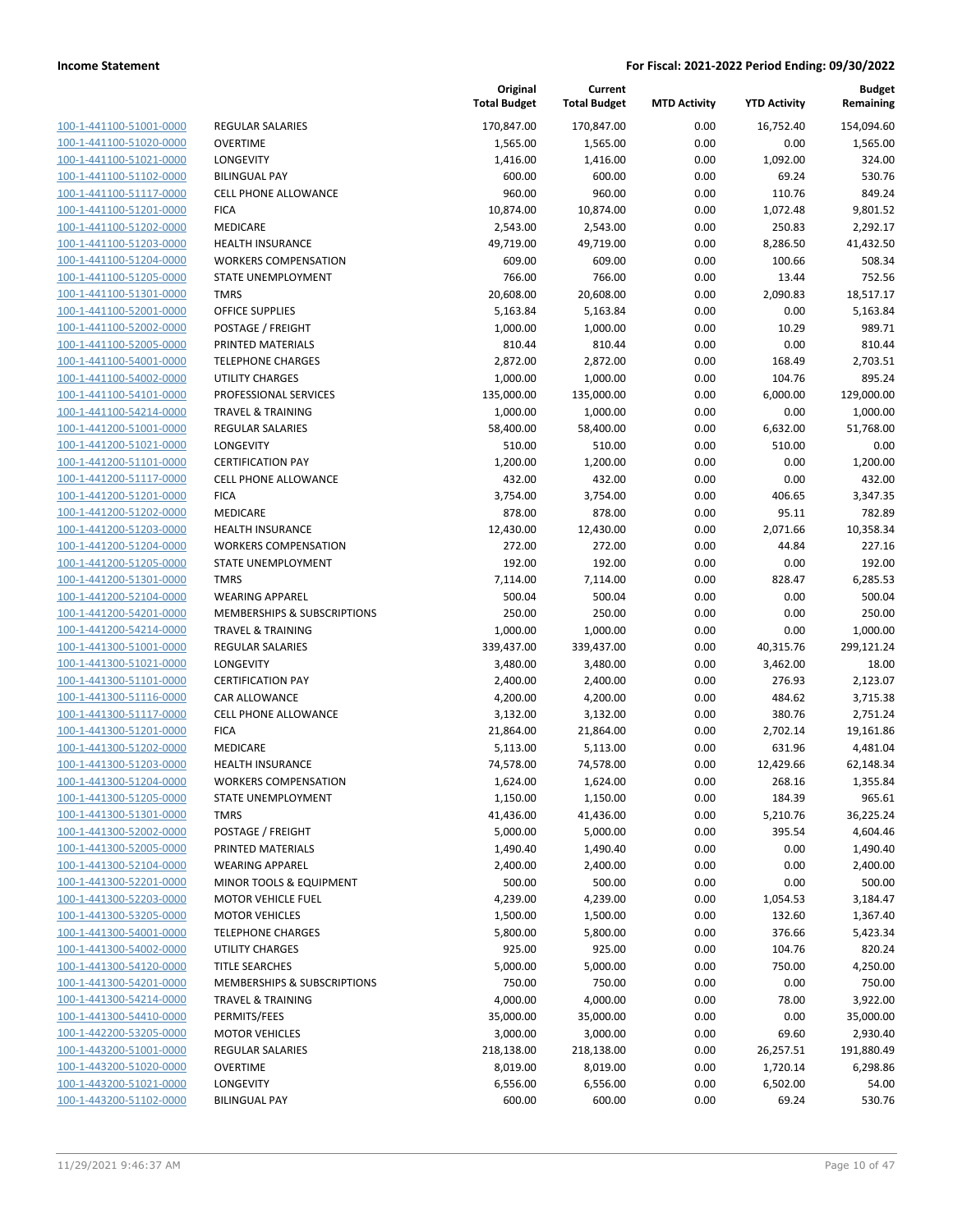| 100-1-443200-51117-0000                            |
|----------------------------------------------------|
| 100-1-443200-51201-0000                            |
| 100-1-443200-51202-0000                            |
| 100-1-443200-51203-0000                            |
| 100-1-443200-51204-0000                            |
| 100-1-443200-51205-0000                            |
|                                                    |
| 100-1-443200-51301-0000                            |
| 100-1-443200-52001-0000                            |
| 100-1-443200-52002-0000                            |
| 100-1-443200-52003-0000                            |
| 100-1-443200-52101-0000                            |
| 100-1-443200-52104-0000                            |
| 100-1-443200-52106-0000                            |
| 100-1-443200-52108-0000                            |
| 100-1-443200-52201-0000                            |
|                                                    |
| 100-1-443200-52203-0000                            |
| 100-1-443200-53202-0000                            |
| 100-1-443200-53205-0000                            |
| 100-1-443200-54001-0000                            |
| 100-1-443200-54002-0000                            |
| 100-1-443200-54107-0000                            |
| 100-1-443200-54108-0000                            |
| 100-1-443200-54214-0000                            |
|                                                    |
| 100-1-451100-45310-0000                            |
| 100-1-451100-51001-0000                            |
| 100-1-451100-51020-0000                            |
| 100-1-451100-51021-0000                            |
| 100-1-451100-51101-0000                            |
| 100-1-451100-51102-0000                            |
| 100-1-451100-51116-0000                            |
| 100-1-451100-51117-0000                            |
| 100-1-451100-51201-0000                            |
|                                                    |
| 100-1-451100-51202-0000                            |
| 100-1-451100-51203-0000                            |
| 100-1-451100-51204-0000                            |
| 100-1-451100-51205-0000                            |
| 100-1-451100-51301-0000                            |
| 100-1-451100-52001-0000                            |
| 100-1-451100-52002-0000                            |
| 100-1-451100-52101-0000                            |
| 100-1-451100-52104-0000                            |
|                                                    |
| <u>100-1-451100-52106-0000</u>                     |
| 100-1-451100-52107-0000                            |
| 100-1-451100-52201-0000                            |
| 100-1-451100-52203-0000                            |
| 100-1-451100-52401-0000                            |
| 100-1-451100-53202-0000                            |
| 100-1-451100-53205-0000                            |
| 100-1-451100-53402-0000                            |
|                                                    |
| <u>100-1-451100-53707-0000</u>                     |
| 100-1-451100-53708-0000                            |
| 100-1-451100-53710-0000                            |
| 100-1-451100-54001-0000                            |
|                                                    |
| 100-1-451100-54002-0000                            |
| <u>100-1-451100-54101-0000</u>                     |
| <u>100-1-451100-54201-0000</u>                     |
|                                                    |
| <u>100-1-451100-54211-0000</u>                     |
| 100-1-451100-54212-0000<br>100-1-451100-54214-0000 |

|                                                    |                                   | Original<br><b>Total Budget</b> | Current<br><b>Total Budget</b> | <b>MTD Activity</b> | <b>YTD Activity</b> | <b>Budget</b><br>Remaining |
|----------------------------------------------------|-----------------------------------|---------------------------------|--------------------------------|---------------------|---------------------|----------------------------|
| 100-1-443200-51117-0000                            | CELL PHONE ALLOWANCE              | 1,170.00                        | 1,170.00                       | 0.00                | 135.00              | 1,035.00                   |
| 100-1-443200-51201-0000                            | <b>FICA</b>                       | 14,538.00                       | 14,538.00                      | 0.00                | 1,967.56            | 12,570.44                  |
| 100-1-443200-51202-0000                            | MEDICARE                          | 3,400.00                        | 3,400.00                       | 0.00                | 460.16              | 2,939.84                   |
| 100-1-443200-51203-0000                            | HEALTH INSURANCE                  | 74,578.00                       | 74,578.00                      | 0.00                | 12,429.66           | 62,148.34                  |
| 100-1-443200-51204-0000                            | <b>WORKERS COMPENSATION</b>       | 6,582.00                        | 6,582.00                       | 0.00                | 1,087.34            | 5,494.66                   |
| 100-1-443200-51205-0000                            | STATE UNEMPLOYMENT                | 1,150.00                        | 1,150.00                       | 0.00                | 0.00                | 1,150.00                   |
| 100-1-443200-51301-0000                            | <b>TMRS</b>                       | 27,552.00                       | 27,552.00                      | 0.00                | 4,023.32            | 23,528.68                  |
| 100-1-443200-52001-0000                            | <b>OFFICE SUPPLIES</b>            | 3,578.00                        | 3,578.00                       | 0.00                | 0.00                | 3,578.00                   |
| 100-1-443200-52002-0000                            | POSTAGE / FREIGHT                 | 50.00                           | 50.00                          | 0.00                | 0.00                | 50.00                      |
| 100-1-443200-52003-0000                            | MICROCHIP EXPENSE                 | 0.00                            | 5,000.00                       | 0.00                | 0.00                | 5,000.00                   |
| 100-1-443200-52101-0000                            | <b>JANITORIAL SUPPLIES</b>        | 2,400.00                        | 2,400.00                       | 0.00                | 179.52              | 2,220.48                   |
| 100-1-443200-52104-0000                            | <b>WEARING APPAREL</b>            | 1,800.00                        | 1,800.00                       | 0.00                | 0.00                | 1,800.00                   |
| 100-1-443200-52106-0000                            | <b>CHEMICAL SUPPLIES</b>          | 12,000.00                       | 12,000.00                      | 0.00                | 0.00                | 12,000.00                  |
| 100-1-443200-52108-0000                            | <b>MENAGERIE SUPPLIES</b>         | 7,500.00                        | 7,500.00                       | 0.00                | 0.00                | 7,500.00                   |
| 100-1-443200-52201-0000                            | MINOR TOOLS & EQUIPMENT           | 1,400.00                        | 1,400.00                       | 0.00                | 0.00                | 1,400.00                   |
| 100-1-443200-52203-0000                            | <b>MOTOR VEHICLE FUEL</b>         | 4,200.00                        | 4,200.00                       | 0.00                | 1,007.92            | 3,192.08                   |
| 100-1-443200-53202-0000                            | MACHINE, TOOLS & IMPLMNTS         | 3,500.00                        | 3,500.00                       | 0.00                | 0.00                | 3,500.00                   |
| 100-1-443200-53205-0000                            | <b>MOTOR VEHICLES</b>             | 1,500.00                        | 1,500.00                       | 0.00                | 34.80               | 1,465.20                   |
| 100-1-443200-54001-0000                            | <b>TELEPHONE CHARGES</b>          | 2,000.00                        | 2,000.00                       | 0.00                | 320.62              | 1,679.38                   |
| 100-1-443200-54002-0000                            | UTILITY CHARGES                   | 26,000.00                       | 26,000.00                      | 0.00                | 4,911.98            | 21,088.02                  |
| 100-1-443200-54107-0000                            | <b>MEDICAL</b>                    | 12,000.00                       | 7,000.00                       | 0.00                | 0.00                | 7,000.00                   |
| 100-1-443200-54108-0000                            | <b>VETERINARY SERVICES</b>        | 7,300.00                        | 7,300.00                       | 0.00                | $-3,070.00$         | 10,370.00                  |
| 100-1-443200-54214-0000                            | <b>TRAVEL &amp; TRAINING</b>      | 1,350.00                        | 1,350.00                       | 0.00                | 0.00                | 1,350.00                   |
| 100-1-451100-45310-0000                            | <b>REECY DAVIS SUPPLIES</b>       | 12,413.96                       | 12,413.96                      | 0.00                | 724.89              | 11,689.07                  |
| 100-1-451100-51001-0000                            | <b>REGULAR SALARIES</b>           | 793,971.00                      | 793,971.00                     | 0.00                | 62,198.10           | 731,772.90                 |
| 100-1-451100-51020-0000                            | <b>OVERTIME</b>                   | 25,787.00                       | 25,787.00                      | 0.00                | 2,124.42            | 23,662.58                  |
| 100-1-451100-51021-0000                            | <b>LONGEVITY</b>                  | 4,530.00                        | 4,530.00                       | 0.00                | 3,042.00            | 1,488.00                   |
| 100-1-451100-51101-0000                            | <b>CERTIFICATION PAY</b>          | 3,000.00                        | 3,000.00                       | 0.00                | 207.72              | 2,792.28                   |
| 100-1-451100-51102-0000                            | <b>BILINGUAL PAY</b>              | 1,200.00                        | 1,200.00                       | 0.00                | 69.24               | 1,130.76                   |
| 100-1-451100-51116-0000                            | CAR ALLOWANCE                     | 4,200.00                        | 4,200.00                       | 0.00                | 484.62              | 3,715.38                   |
| 100-1-451100-51117-0000                            | CELL PHONE ALLOWANCE              | 7,800.00                        | 7,800.00                       | 0.00                | 915.00              | 6,885.00                   |
| 100-1-451100-51201-0000                            | <b>FICA</b>                       | 52,110.00                       | 52,110.00                      | 0.00                | 4,167.30            | 47,942.70                  |
| 100-1-451100-51202-0000                            | MEDICARE                          | 12,187.00                       | 12,187.00                      | 0.00                | 974.61              | 11,212.39                  |
| 100-1-451100-51203-0000                            | <b>HEALTH INSURANCE</b>           | 236,164.00                      | 236,164.00                     | 0.00                | 39,360.66           | 196,803.34                 |
| 100-1-451100-51204-0000<br>100-1-451100-51205-0000 | <b>WORKERS COMPENSATION</b>       | 12,046.00                       | 12,046.00                      | 0.00                | 1,989.66            | 10,056.34                  |
| 100-1-451100-51301-0000                            | STATE UNEMPLOYMENT<br><b>TMRS</b> | 3,545.00<br>98,757.00           | 3,545.00<br>98,757.00          | 0.00<br>0.00        | 214.47              | 3,330.53<br>90,748.19      |
| 100-1-451100-52001-0000                            | <b>OFFICE SUPPLIES</b>            | 660.00                          | 660.00                         | 0.00                | 8,008.81<br>0.00    | 660.00                     |
| 100-1-451100-52002-0000                            | POSTAGE / FREIGHT                 | 250.00                          | 250.00                         | 0.00                | 0.00                | 250.00                     |
| 100-1-451100-52101-0000                            | JANITORIAL SUPPLIES               | 7,133.50                        | 7,133.50                       | 0.00                | 451.56              | 6,681.94                   |
| 100-1-451100-52104-0000                            | <b>WEARING APPAREL</b>            | 8,162.02                        | 8,162.02                       | 0.00                | 0.00                | 8,162.02                   |
| 100-1-451100-52106-0000                            | SPLASH PAD SUPPLIES               | 9,071.00                        | 9,071.00                       | 0.00                | 0.00                | 9,071.00                   |
| 100-1-451100-52107-0000                            | <b>BOTANICAL SUPPLIES</b>         | 12,590.00                       | 12,590.00                      | 0.00                | 0.00                | 12,590.00                  |
| 100-1-451100-52201-0000                            | <b>REPAIR &amp; MAINTENANCE</b>   | 14,560.00                       | 14,560.00                      | 0.00                | 0.00                | 14,560.00                  |
| 100-1-451100-52203-0000                            | <b>MOTOR VEHICLE FUEL</b>         | 19,656.00                       | 19,656.00                      | 0.00                | 4,058.45            | 15,597.55                  |
| 100-1-451100-52401-0000                            | SENIOR RECREATIONAL PROGRAMS      | 0.00                            | 5,000.00                       | 0.00                | 0.00                | 5,000.00                   |
| 100-1-451100-53202-0000                            | MACHINE, TOOLS & IMPLMNTS         | 22,937.58                       | 22,937.58                      | 0.00                | 11,811.25           | 11,126.33                  |
| 100-1-451100-53205-0000                            | <b>MOTOR VEHICLES</b>             | 5,000.00                        | 5,000.00                       | 0.00                | 313.95              | 4,686.05                   |
| 100-1-451100-53402-0000                            | <b>BUILDING MAINTENANCE</b>       | 1,800.00                        | 1,800.00                       | 0.00                | 0.00                | 1,800.00                   |
| 100-1-451100-53707-0000                            | <b>MAINT - GROUNDS</b>            | 27,200.00                       | 27,200.00                      | 0.00                | 13,236.50           | 13,963.50                  |
| 100-1-451100-53708-0000                            | <b>ATHLETIC FIELDS</b>            | 19,000.00                       | 19,000.00                      | 0.00                | 3,169.21            | 15,830.79                  |
| 100-1-451100-53710-0000                            | PARK IMPROVEMENTS                 | 276,330.00                      | 276,330.00                     | 0.00                | 144,579.67          | 131,750.33                 |
| 100-1-451100-54001-0000                            | <b>TELEPHONE CHARGES</b>          | 6,350.00                        | 6,350.00                       | 0.00                | 576.73              | 5,773.27                   |
| 100-1-451100-54002-0000                            | UTILITY CHARGES                   | 130,000.00                      | 130,000.00                     | 0.00                | 21,185.79           | 108,814.21                 |
| 100-1-451100-54101-0000                            | PROFESSIONAL SERVICES             | 12,000.00                       | 12,000.00                      | 0.00                | 0.00                | 12,000.00                  |
| 100-1-451100-54201-0000                            | MEMBERSHIPS & SUBSCRIPTIONS       | 2,665.40                        | 2,665.40                       | 0.00                | 900.00              | 1,765.40                   |
| 100-1-451100-54211-0000                            | ADVERTISING                       | 5,750.00                        | 5,750.00                       | 0.00                | 0.00                | 5,750.00                   |
| 100-1-451100-54212-0000                            | PRINTING                          | 200.00                          | 200.00                         | 0.00                | 0.00                | 200.00                     |
| 100-1-451100-54214-0000                            | <b>TRAVEL &amp; TRAINING</b>      | 2,230.58                        | 2,230.58                       | 0.00                | 0.00                | 2,230.58                   |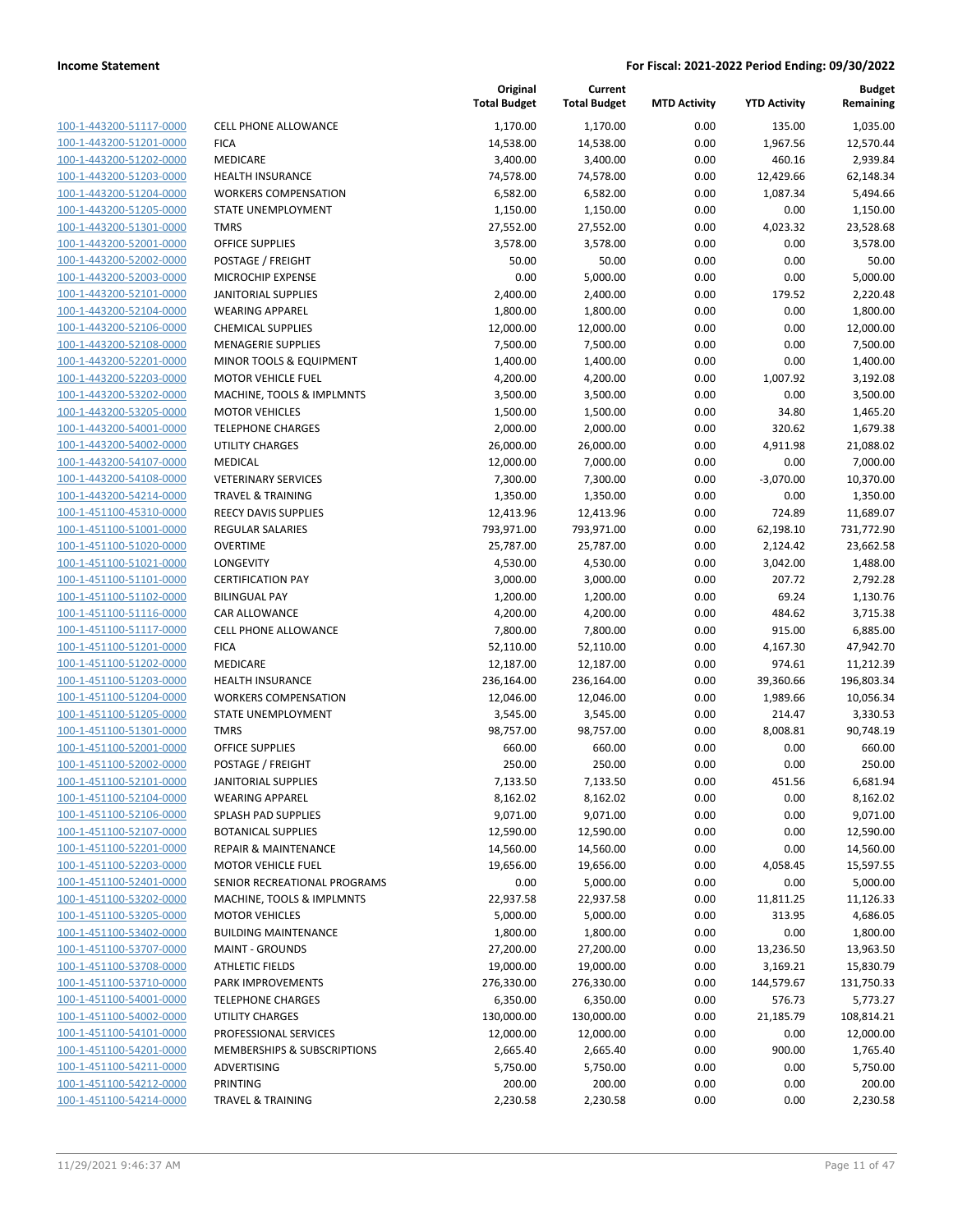| 100-1-451100-54301-0000        |
|--------------------------------|
| 100-1-451100-54409-0000        |
| 100-1-455100-51001-0000        |
| <u>100-1-455100-51021-0000</u> |
| 100-1-455100-51102-0000        |
| 100-1-455100-51116-0000        |
| 100-1-455100-51117-0000        |
| 100-1-455100-51201-0000        |
| 100-1-455100-51202-0000        |
| 100-1-455100-51203-0000        |
| 100-1-455100-51204-0000        |
| 100-1-455100-51205-0000        |
| 100-1-455100-51301-0000        |
| <u>100-1-455100-52001-0000</u> |
| 100-1-455100-52002-0000        |
| 100-1-455100-52004-0000        |
| 100-1-455100-52005-0000        |
| 100-1-455100-52115-0000        |
|                                |
| <u>100-1-455100-52201-0000</u> |
| 100-1-455100-52402-0000        |
| 100-1-455100-53201-0000        |
| 100-1-455100-54001-0000        |
| 100-1-455100-54002-0000        |
| <u>100-1-455100-54201-0000</u> |
| 100-1-455100-54202-0000        |
| 100-1-455100-54211-0000        |
| 100-1-455100-54214-0000        |
| 100-1-455100-55203-0000        |
| <u>100-1-455100-55211-0000</u> |
| 100-1-456100-51001-0000        |
| 100-1-456100-51021-0000        |
| 100-1-456100-51116-0000        |
| 100-1-456100-51117-0000        |
| <u>100-1-456100-51201-0000</u> |
| 100-1-456100-51202-0000        |
| 100-1-456100-51203-0000        |
| 100-1-456100-51204-0000        |
| 100-1-456100-51205-0000        |
| <u>100-1-456100-51301-0000</u> |
| 100-1-456100-52001-0000        |
| 100-1-456100-52002-0000        |
| <u>100-1-456100-52103-0000</u> |
| 100-1-456100-54001-0000        |
| <u>100-1-456100-54201-0000</u> |
| 100-1-456100-54205-0000        |
| 100-1-456100-54214-0000        |
|                                |
| 100-1-456100-54301-0000        |
| <u>100-1-456100-54523-0000</u> |
| <u>100-1-480000-52003-0000</u> |
| <u>100-1-480000-52006-0000</u> |
| 100-1-480000-54002-0000        |
| 100-1-480000-54105-0000        |
| <u>100-1-480000-54201-0000</u> |
| 100-1-480000-54904-0000        |
| <u>100-1-480000-56309-0000</u> |
| 100-1-480000-56309-0001        |
| 100-1-480000-57005-0000        |
| <u>100-1-480000-57008-0000</u> |
| <u>100-1-480000-57015-0000</u> |
|                                |

|                                                    |                                        | Original<br><b>Total Budget</b> | Current<br><b>Total Budget</b> | <b>MTD Activity</b> | <b>YTD Activity</b> | <b>Budget</b><br>Remaining |
|----------------------------------------------------|----------------------------------------|---------------------------------|--------------------------------|---------------------|---------------------|----------------------------|
| 100-1-451100-54301-0000                            | <b>SPECIAL EVENTS</b>                  | 64,900.00                       | 64,900.00                      | 0.00                | 18,671.08           | 46,228.92                  |
| 100-1-451100-54409-0000                            | <b>CEMETERY MAINTENANCE</b>            | 162,000.00                      | 162,000.00                     | 0.00                | 28,544.18           | 133,455.82                 |
| 100-1-455100-51001-0000                            | <b>REGULAR SALARIES</b>                | 339,835.00                      | 339,835.00                     | 0.00                | 36,826.21           | 303,008.79                 |
| 100-1-455100-51021-0000                            | LONGEVITY                              | 4,500.00                        | 4,500.00                       | 0.00                | 4,740.00            | $-240.00$                  |
| 100-1-455100-51102-0000                            | <b>BILINGUAL PAY</b>                   | 600.00                          | 600.00                         | 0.00                | 69.24               | 530.76                     |
| 100-1-455100-51116-0000                            | CAR ALLOWANCE                          | 4,200.00                        | 4,200.00                       | 0.00                | 484.62              | 3,715.38                   |
| 100-1-455100-51117-0000                            | CELL PHONE ALLOWANCE                   | 1,170.00                        | 1,170.00                       | 0.00                | 135.00              | 1,035.00                   |
| 100-1-455100-51201-0000                            | <b>FICA</b>                            | 21,719.00                       | 21,719.00                      | 0.00                | 2,565.05            | 19,153.95                  |
| 100-1-455100-51202-0000                            | MEDICARE                               | 5,079.00                        | 5,079.00                       | 0.00                | 599.89              | 4,479.11                   |
| 100-1-455100-51203-0000                            | <b>HEALTH INSURANCE</b>                | 49,719.00                       | 49,719.00                      | 0.00                | 8,286.50            | 41,432.50                  |
| 100-1-455100-51204-0000                            | <b>WORKERS COMPENSATION</b>            | 848.00                          | 848.00                         | 0.00                | 140.00              | 708.00                     |
| 100-1-455100-51205-0000                            | STATE UNEMPLOYMENT                     | 2,280.00                        | 2,280.00                       | 0.00                | 93.58               | 2,186.42                   |
| 100-1-455100-51301-0000                            | <b>TMRS</b>                            | 33,683.00                       | 33,683.00                      | 0.00                | 3,990.97            | 29,692.03                  |
| 100-1-455100-52001-0000                            | <b>OFFICE SUPPLIES</b>                 | 2,500.00                        | 2,500.00                       | 0.00                | 257.61              | 2,242.39                   |
| 100-1-455100-52002-0000                            | POSTAGE / FREIGHT                      | 40.00                           | 40.00                          | 0.00                | 0.00                | 40.00                      |
| 100-1-455100-52004-0000                            | <b>COMPUTER SUPPLIES</b>               | 75.00                           | 75.00                          | 0.00                | 0.00                | 75.00                      |
| 100-1-455100-52005-0000                            | PRINTED MATERIALS                      | 72.00                           | 72.00                          | 0.00                | 0.00                | 72.00                      |
| 100-1-455100-52115-0000                            | <b>CATALOGING SUPPLIES</b>             | 1,600.00                        | 1,600.00                       | 0.00                | 0.00                | 1,600.00                   |
| 100-1-455100-52201-0000                            | MINOR TOOLS & EQUIPMENT                | 75.00                           | 75.00                          | 0.00                | 0.00                | 75.00                      |
| 100-1-455100-52402-0000                            | <b>BASIC PROGRAM EXPENSE</b>           | 4,500.00                        | 4,500.00                       | 0.00                | 887.04              | 3,612.96                   |
| 100-1-455100-53201-0000                            | FURNITURE & OFFICE EQUIPMENT           | 669.00                          | 669.00                         | 0.00                | 0.00                | 669.00                     |
| 100-1-455100-54001-0000                            | <b>TELEPHONE CHARGES</b>               | 4,706.00                        | 4,706.00                       | 0.00                | 784.97              | 3,921.03                   |
| 100-1-455100-54002-0000                            | UTILITY CHARGES                        | 27,800.00                       | 27,800.00                      | 0.00                | 6,758.33            | 21,041.67                  |
| 100-1-455100-54201-0000                            | <b>MEMBERSHIPS &amp; SUBSCRIPTIONS</b> | 19,145.00                       | 19,145.00                      | 0.00                | 8,619.00            | 10,526.00                  |
| 100-1-455100-54202-0000                            | LIBRARY PERIODICALS                    | 650.00                          | 650.00                         | 0.00                | 0.00                | 650.00                     |
| 100-1-455100-54211-0000                            | ADVERTISING                            | 1,900.00                        | 1,900.00                       | 0.00                | 900.00              | 1,000.00                   |
| 100-1-455100-54214-0000                            | <b>TRAVEL &amp; TRAINING</b>           | 1,554.00                        | 1,554.00                       | 0.00                | 0.00                | 1,554.00                   |
| 100-1-455100-55203-0000                            | <b>FURNITURE/OFFICE EQUIP</b>          | 2,750.00                        | 2,750.00                       | 0.00                | 0.00                | 2,750.00                   |
| 100-1-455100-55211-0000                            | <b>BOOKS</b>                           | 46,000.00                       | 46,000.00                      | 0.00                | 6,046.67            | 39,953.33                  |
| 100-1-456100-51001-0000                            | REGULAR SALARIES                       | 70,325.00                       | 70,325.00                      | 0.00                | 7,985.20            | 62,339.80                  |
| 100-1-456100-51021-0000                            | LONGEVITY                              | 1,800.00                        | 1,800.00                       | 0.00                | 1,920.00            | $-120.00$                  |
| 100-1-456100-51116-0000                            | CAR ALLOWANCE                          | 4,200.00                        | 4,200.00                       | 0.00                | 484.62              | 3,715.38                   |
| 100-1-456100-51117-0000<br>100-1-456100-51201-0000 | <b>CELL PHONE ALLOWANCE</b>            | 1,170.00                        | 1,170.00                       | 0.00                | 135.00              | 1,035.00                   |
| 100-1-456100-51202-0000                            | <b>FICA</b><br>MEDICARE                | 4,805.00                        | 4,805.00                       | 0.00<br>0.00        | 598.42<br>139.94    | 4,206.58<br>984.06         |
| 100-1-456100-51203-0000                            | <b>HEALTH INSURANCE</b>                | 1,124.00<br>12,430.00           | 1,124.00                       | 0.00                | 2,071.66            | 10,358.34                  |
| 100-1-456100-51204-0000                            | <b>WORKERS COMPENSATION</b>            | 153.00                          | 12,430.00<br>153.00            | 0.00                | 25.34               | 127.66                     |
| 100-1-456100-51205-0000                            | STATE UNEMPLOYMENT                     | 192.00                          | 192.00                         | 0.00                | 0.00                | 192.00                     |
| 100-1-456100-51301-0000                            | <b>TMRS</b>                            | 9,106.00                        | 9,106.00                       | 0.00                | 1,220.89            | 7,885.11                   |
| 100-1-456100-52001-0000                            | OFFICE SUPPLIES                        | 50.00                           | 50.00                          | 0.00                | 0.00                | 50.00                      |
| 100-1-456100-52002-0000                            | POSTAGE / FREIGHT                      | 25.00                           | 25.00                          | 0.00                | 0.00                | 25.00                      |
| 100-1-456100-52103-0000                            | <b>MEETING SUPPLIES</b>                | 25.00                           | 25.00                          | 0.00                | 0.00                | 25.00                      |
| 100-1-456100-54001-0000                            | <b>TELEPHONE CHARGES</b>               | 572.00                          | 572.00                         | 0.00                | 80.51               | 491.49                     |
| 100-1-456100-54201-0000                            | MEMBERSHIPS & SUBSCRIPTIONS            | 1,290.00                        | 1,290.00                       | 0.00                | 0.00                | 1,290.00                   |
| 100-1-456100-54205-0000                            | <b>BUSINESS MEALS</b>                  | 25.00                           | 25.00                          | 0.00                | 0.00                | 25.00                      |
| 100-1-456100-54214-0000                            | <b>TRAVEL &amp; TRAINING</b>           | 400.00                          | 400.00                         | 0.00                | 0.00                | 400.00                     |
| 100-1-456100-54301-0000                            | <b>SPECIAL EVENTS</b>                  | 9,300.00                        | 9,300.00                       | 0.00                | 0.00                | 9,300.00                   |
| 100-1-456100-54523-0000                            | PROPOSED EVENTS                        | 50,000.00                       | 50,000.00                      | 0.00                | 0.00                | 50,000.00                  |
| 100-1-480000-52003-0000                            | <b>COPIER CHARGES</b>                  | 62,000.00                       | 62,000.00                      | 0.00                | 9,616.32            | 52,383.68                  |
| 100-1-480000-52006-0000                            | <b>COPIER PAPER</b>                    | 5,250.00                        | 5,250.00                       | 0.00                | 105.59              | 5,144.41                   |
| 100-1-480000-54002-0000                            | UTILITY CHARGES                        | 600.00                          | 600.00                         | 0.00                | 102.00              | 498.00                     |
| 100-1-480000-54105-0000                            | MARKETING                              | 7,000.00                        | 7,000.00                       | 0.00                | 0.00                | 7,000.00                   |
| 100-1-480000-54201-0000                            | MEMBERSHIPS & SUBSCRIPTIONS            | 8,000.00                        | 8,000.00                       | 0.00                | 0.00                | 8,000.00                   |
| 100-1-480000-54904-0000                            | POSTAGE METER RENTAL                   | 0.00                            | 0.00                           | 0.00                | $-177.85$           | 177.85                     |
| 100-1-480000-56309-0000                            | PAYOUT ARRANGEMENT LOCAL SALES TAX     | 400,715.10                      | 400,715.10                     | 0.00                | 0.00                | 400,715.10                 |
| 100-1-480000-56309-0001                            | PAYOUT ARRANGEMENT - 380 AGREEMENT     | 60,000.00                       | 60,000.00                      | 0.00                | 0.00                | 60,000.00                  |
| 100-1-480000-57005-0000                            | <b>ACCRUED VAC &amp; SICK PAY</b>      | 335,000.00                      | 335,000.00                     | 0.00                | 2,303.30            | 332,696.70                 |
| 100-1-480000-57008-0000                            | <b>BANK CHARGES</b>                    | 11,000.00                       | 11,000.00                      | 0.00                | 1,332.51            | 9,667.49                   |
| 100-1-480000-57015-0000                            | <b>CONTINGENCY EXPENSE</b>             | 90,000.00                       | 90,000.00                      | 0.00                | 0.00                | 90,000.00                  |
|                                                    |                                        |                                 |                                |                     |                     |                            |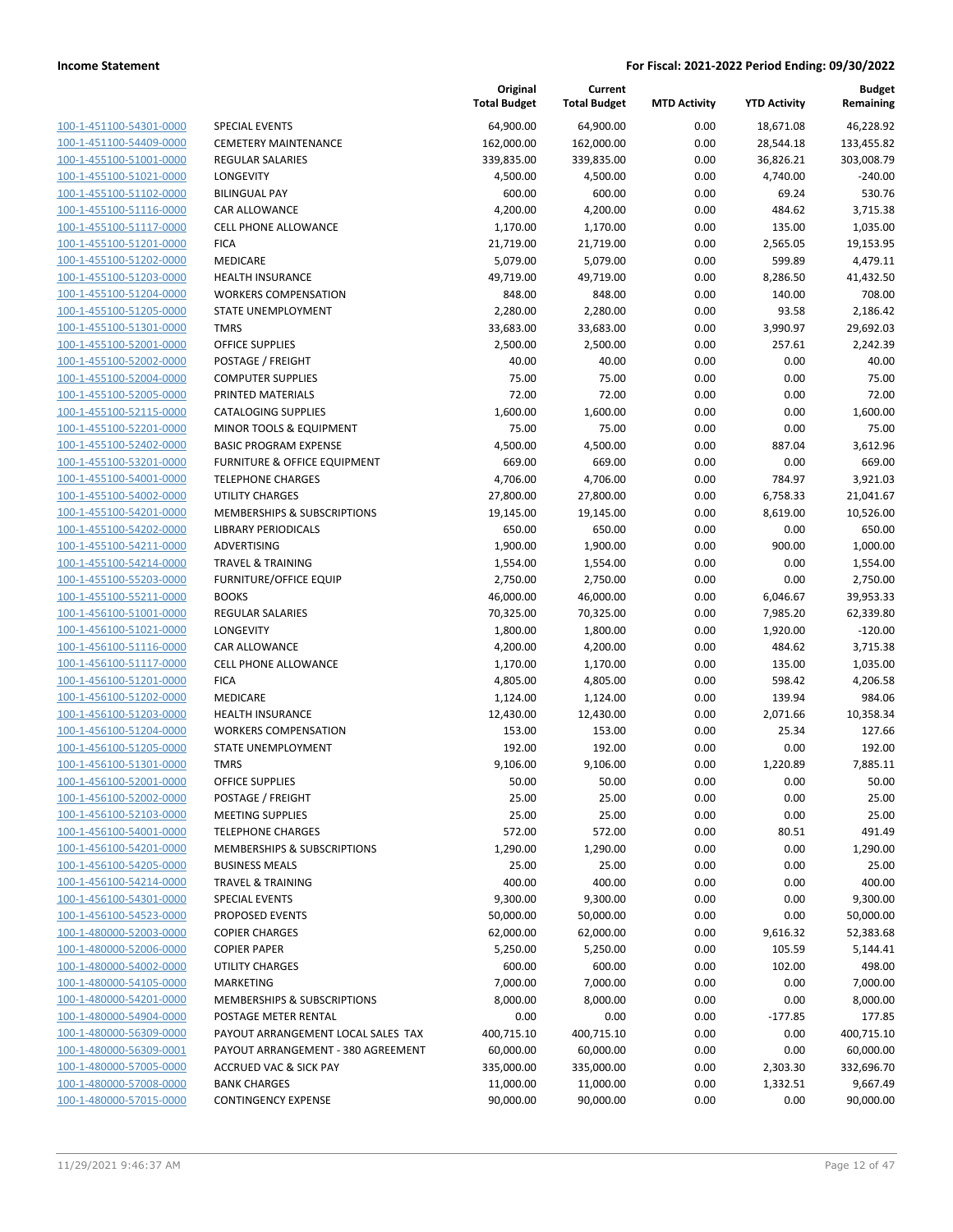|                                                               |                                                                       | Original<br><b>Total Budget</b> | Current<br><b>Total Budget</b> | <b>MTD Activity</b> | <b>YTD Activity</b>   | <b>Budget</b><br>Remaining |
|---------------------------------------------------------------|-----------------------------------------------------------------------|---------------------------------|--------------------------------|---------------------|-----------------------|----------------------------|
| 100-1-491000-58040-0000                                       | <b>XFR - GENERAL CIP</b>                                              | 2,511,704.00                    | 2,511,704.00                   | 0.00                | 418,617.36            | 2,093,086.64               |
| 100-1-491000-58060-0000                                       | <b>XFR - VENUE</b>                                                    | 150,000.00                      | 150,000.00                     | 0.00                | 25,000.00             | 125,000.00                 |
| 100-1-491000-58204-0000                                       | XFR - VEHICLE/EQUIP RPLCMNT                                           | 945,464.00                      | 945,464.00                     | 0.00                | 157,577.34            | 787,886.66                 |
| 100-1-495000-58702-0000                                       | CA - GEN GOV TO CENTRAL SERVICE FUND                                  | 5,320.00                        | 5,320.00                       | 0.00                | 886.66                | 4,433.34                   |
| 100-1-495000-58703-0000                                       | CA - PUBLIC WORKS TO CENTRAL SERVICE FU                               | 101,120.00                      | 101,120.00                     | 0.00                | 16,853.34             | 84,266.66                  |
| 100-1-495000-58704-0000                                       | CA - PUBLIC SAFETY TO CENTRAL SERVICE FU                              | 295,492.00                      | 295,492.00                     | 0.00                | 49,248.66             | 246,243.34                 |
| 100-1-495000-58705-0000                                       | CA - COM DEV TO CENTRAL SERVICE FUND                                  | 70,465.00                       | 70,465.00                      | 0.00                | 11,744.16             | 58,720.84                  |
| 100-1-495000-58706-0000                                       | CA - PARKS & REC TO CENTRAL SERVICE FUND                              | 278,907.00                      | 278,907.00                     | 0.00                | 46,484.50             | 232,422.50                 |
| 100-1-495000-58710-0000                                       | CA - INSURANCE FUND                                                   | 150,000.00                      | 150,000.00                     | 0.00                | 25,000.00             | 125,000.00                 |
| 100-1-495000-58712-0000                                       | CA - GEN GOV TO INSURANCE FUND                                        | 1,253.00                        | 1,253.00                       | 0.00                | 208.84                | 1,044.16                   |
| 100-1-495000-58713-0000                                       | CA - PUBLIC WORKS TO INSURANCE FUND                                   | 26,964.00                       | 26,964.00                      | 0.00                | 10,375.50             | 16,588.50                  |
| 100-1-495000-58714-0000                                       | CA - PUBLIC SAFETY TO INSURANCE FUND                                  | 74,782.00                       | 74,782.00                      | 0.00                | 12,463.66             | 62,318.34                  |
| 100-1-495000-58715-0000                                       | CA - COM DEV TO INSURANCE FUND                                        | 13,874.00                       | 13,874.00                      | 0.00                | 2,312.34              | 11,561.66                  |
| 100-1-495000-58716-0000<br>100-1-495000-58722-0000            | CA - PARKS & REC TO INSURANCE FUND<br>CA - GEN GOVERNMENT TO MIS FUND | 53,307.00<br>123,410.00         | 53,307.00<br>123,410.00        | 0.00<br>0.00        | 8,884.50<br>20,568.34 | 44,422.50<br>102,841.66    |
| 100-1-495000-58723-0000                                       | CA - PUBLIC WORKS TO MIS FUND                                         | 30,562.00                       | 30,562.00                      | 0.00                | 5,093.66              | 25,468.34                  |
| 100-1-495000-58724-0000                                       | CA - PUBLIC SAFETY TO MIS FUND                                        | 386,723.00                      | 386,723.00                     | 0.00                | 64,453.84             | 322,269.16                 |
| 100-1-495000-58725-0000                                       | CA - COM DEV TO MIS FUND                                              | 142,297.00                      | 142,297.00                     | 0.00                | 23,716.16             | 118,580.84                 |
| 100-1-495000-58726-0000                                       | CA - PARKS & REC TO MIS FUND                                          | 175,867.00                      | 175,867.00                     | 0.00                | 29,311.16             | 146,555.84                 |
|                                                               | <b>Expense Total:</b>                                                 | 31,811,180.36                   | 31,811,180.36                  | 0.00                | 4,131,847.46          | 27,679,332.90              |
|                                                               | Fund: 100 - GENERAL FUND Surplus (Deficit):                           | $-3,835,106.36$                 | $-3,835,106.36$                | 0.00                | 3,687,888.79          |                            |
| Fund: 101 - MUNICIPAL COURT BUILDING SECURITY FEES<br>Revenue |                                                                       |                                 |                                |                     |                       |                            |
| 101-1-318001-44101-0000                                       | MUNICIPAL COURT COST/FEES                                             | 0.00                            | 0.00                           | 0.00                | 56.39                 | $-56.39$                   |
| 101-1-318001-44101-0001                                       | LOCAL MUNICIPAL COURT COST/FEES                                       | 0.00                            | 0.00                           | 0.00                | 357.52                | -357.52                    |
|                                                               | <b>Revenue Total:</b>                                                 | 0.00                            | 0.00                           | 0.00                | 413.91                | -413.91                    |
| <b>Expense</b>                                                |                                                                       |                                 |                                |                     |                       |                            |
| 101-1-480000-57008-0000                                       | <b>BANK CHARGES</b>                                                   | 0.00                            | 0.00                           | 0.00                | 1.44                  | $-1.44$                    |
|                                                               |                                                                       |                                 |                                |                     |                       |                            |
|                                                               | <b>Expense Total:</b>                                                 | 0.00                            | 0.00                           | 0.00                | 1.44                  | $-1.44$                    |
|                                                               | Fund: 101 - MUNICIPAL COURT BUILDING SECURITY FEES Surplus (Deficit): | 0.00                            | 0.00                           | 0.00                | 412.47                |                            |
| Fund: 102 - MUNICIPAL COURT TECH FUND                         |                                                                       |                                 |                                |                     |                       |                            |
| Revenue                                                       |                                                                       |                                 |                                |                     |                       |                            |
| 102-1-318001-44101-0000                                       | MUNICIPAL COURT COST/FEES                                             | 0.00                            | 0.00                           | 0.00                | 302.63                | $-302.63$                  |
| 102-1-318001-44101-0001                                       | LOCAL MUNICIPAL COURT COST/FEES                                       | 0.00                            | 0.00                           | 0.00                | 275.94                | -275.94                    |
|                                                               | <b>Revenue Total:</b>                                                 | 0.00                            | 0.00                           | 0.00                | 578.57                | $-578.57$                  |
| <b>Expense</b>                                                |                                                                       |                                 |                                |                     |                       |                            |
| 102-1-480000-57008-0000                                       | <b>BANK CHARGES</b>                                                   | 0.00                            | 0.00                           | 0.00                | 1.03                  | $-1.03$                    |
|                                                               | <b>Expense Total:</b>                                                 | 0.00                            | 0.00                           | 0.00                | 1.03                  | $-1.03$                    |
|                                                               | Fund: 102 - MUNICIPAL COURT TECH FUND Surplus (Deficit):              | 0.00                            | 0.00                           | 0.00                | 577.54                |                            |
| Fund: 103 - MUNICIPAL COURT CHILD SAFETY FUND                 |                                                                       |                                 |                                |                     |                       |                            |
| Revenue                                                       |                                                                       |                                 |                                |                     |                       |                            |
| 103-1-318001-44101-0000                                       | MUNICIPAL COURT COST/FEES                                             | 350.00                          | 350.00                         | 0.00                | 25.00                 | 325.00                     |
| 103-1-318001-44110-0000                                       | OPTIONAL COUNTY FEE - CHILD SAFETY                                    | 29,700.00                       | 29,700.00                      | 0.00                | 0.00                  | 29,700.00                  |
| 103-1-319001-45401-0000                                       | <b>INTEREST REVENUES</b><br><b>Revenue Total:</b>                     | 10.00<br>30,060.00              | 10.00<br>30,060.00             | 0.00<br>0.00        | 0.00<br>25.00         | 10.00<br>30,035.00         |
| <b>Expense</b>                                                |                                                                       |                                 |                                |                     |                       |                            |
| 103-1-480000-57007-0000                                       | <b>COMMUNITY SERVICES</b>                                             | 25,000.00                       | 25,000.00                      | 0.00                | 7,893.58              | 17,106.42                  |
| 103-1-480000-57008-0000                                       | <b>BANK CHARGES</b>                                                   | 10.00                           | 10.00                          | 0.00                | 0.23                  | 9.77                       |
|                                                               | <b>Expense Total:</b>                                                 | 25,010.00                       | 25,010.00                      | 0.00                | 7,893.81              | 17,116.19                  |
|                                                               | Fund: 103 - MUNICIPAL COURT CHILD SAFETY FUND Surplus (Deficit):      | 5,050.00                        | 5,050.00                       | 0.00                | -7,868.81             |                            |
| Fund: 111 - RECREATION ACTIVITIES FUND                        |                                                                       |                                 |                                |                     |                       |                            |
| Revenue                                                       |                                                                       |                                 |                                |                     |                       |                            |
| 111-1-319010-45306-0000                                       | PARK CONCESSIONS                                                      | 1,800.00                        | 1,800.00                       | 0.00                | 893.89                | 906.11                     |
| 111-1-319010-45306-0001<br>111-1-319010-45322-0000            | SPLASH KINGDOM<br>SPLASH KINGDOM SWIMMING LESSONS                     | 0.00<br>792.00                  | 0.00<br>792.00                 | 0.00<br>0.00        | 343.00<br>0.00        | -343.00<br>792.00          |
| 111-1-319011-44507-0000                                       | <b>ADULT RECREATION FEES</b>                                          | 35,995.00                       | 35,995.00                      | 0.00                | 1,340.32              | 34,654.68                  |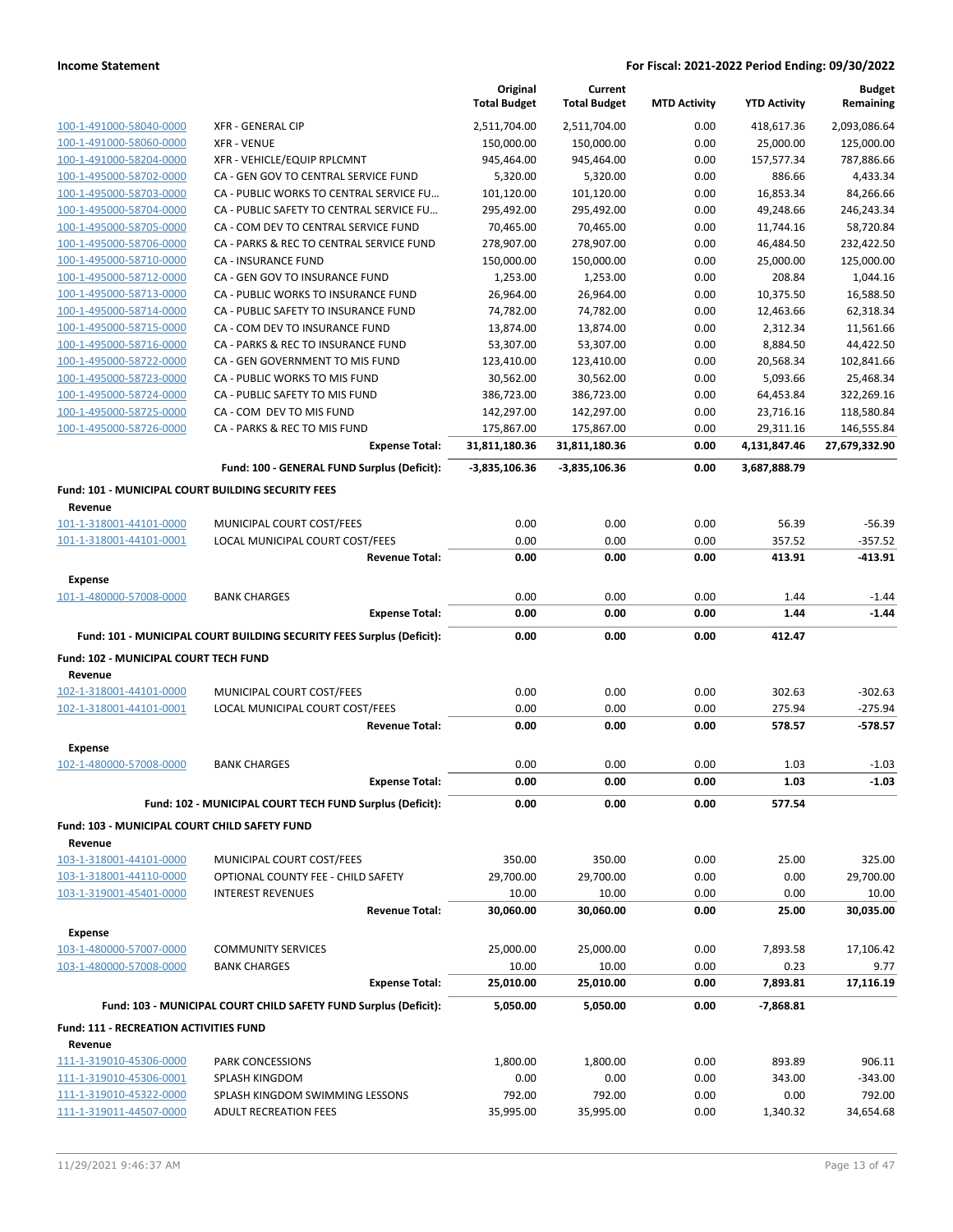|                                                         |                                                           | Original<br><b>Total Budget</b> | Current<br><b>Total Budget</b> | <b>MTD Activity</b> | <b>YTD Activity</b> | <b>Budget</b><br>Remaining |
|---------------------------------------------------------|-----------------------------------------------------------|---------------------------------|--------------------------------|---------------------|---------------------|----------------------------|
| 111-1-319011-44508-0000                                 | YOUTH RECREATION FEES                                     | 101,750.00                      | 101,750.00                     | 0.00                | 13,505.52           | 88,244.48                  |
| 111-1-319011-44511-0000                                 | REECY DAVIS MEMBERSHIPS                                   | 22,100.00                       | 22,100.00                      | 0.00                | 2,098.15            | 20,001.85                  |
| 111-1-319012-44509-0000                                 | SPECIAL EVENT FUNDING                                     | 74,300.00                       | 74,300.00                      | 0.00                | $-593.60$           | 74,893.60                  |
| 111-1-319012-45504-0000                                 | RECREATION FACILTY RENTAL                                 | 33,940.00                       | 33,940.00                      | 0.00                | 2,692.15            | 31,247.85                  |
|                                                         | <b>Revenue Total:</b>                                     | 270,677.00                      | 270,677.00                     | 0.00                | 20,279.43           | 250,397.57                 |
| <b>Expense</b>                                          |                                                           |                                 |                                |                     |                     |                            |
| 111-1-451200-51001-0000                                 | REGULAR SALARIES / PART TIME TEMPORARY                    | 79,833.30                       | 79,833.30                      | 0.00                | 17,185.00           | 62,648.30                  |
| 111-1-451200-51020-0000                                 | <b>OVERTIME</b>                                           | 0.00                            | 0.00                           | 0.00                | 303.74              | $-303.74$                  |
| 111-1-451200-51117-0000                                 | <b>CELL PHONE ALLOWANCE</b>                               | 0.00                            | 0.00                           | 0.00                | 180.00              | $-180.00$                  |
| 111-1-451200-51201-0000                                 | <b>FICA</b>                                               | 4,949.66                        | 4,949.66                       | 0.00                | 1,092.39            | 3,857.27                   |
| 111-1-451200-51202-0000                                 | <b>MEDICARE</b>                                           | 1,157.58                        | 1,157.58                       | 0.00                | 255.48              | 902.10                     |
| 111-1-451200-51204-0000                                 | <b>WORKERS COMPENSATION</b>                               | 534.00                          | 534.00                         | 0.00                | 88.16               | 445.84                     |
| 111-1-451200-51205-0000                                 | STATE UNEMPLOYMENT                                        | 1,023.00                        | 1,023.00                       | 0.00                | 494.73              | 528.27                     |
| 111-1-451200-51301-0000                                 | <b>TMRS</b>                                               | 6,554.24                        | 6,554.24                       | 0.00                | 1,437.97            | 5,116.27                   |
| 111-1-451200-52101-0000                                 | JANITORIAL SUPPLIES                                       | 750.00                          | 750.00                         | 0.00                | 0.00                | 750.00                     |
| 111-1-451200-52401-0000                                 | YOUTH SPORT SUPPLIES                                      | 52,500.00                       | 52,500.00                      | 0.00                | 5,052.09            | 47,447.91                  |
| 111-1-451200-52403-0000                                 | <b>RESALE ITEMS</b>                                       | 4,000.00                        | 4,000.00                       | 0.00                | 135.54              | 3,864.46                   |
| 111-1-451200-52412-0000                                 | <b>ADULT SPORT SUPPLIES</b>                               | 7,000.00                        | 7,000.00                       | 0.00                | 408.99              | 6,591.01                   |
| 111-1-451200-54301-0000                                 | SPECIAL EVENTS                                            | 77,450.00                       | 77,450.00                      | 0.00                | 845.47              | 76,604.53                  |
| 111-1-451200-54302-0000                                 | <b>TEAM REGISTRATION</b>                                  | 9,100.00                        | 9,100.00                       | 0.00                | 0.00                | 9,100.00                   |
| 111-1-451200-54303-0000                                 | ADULT OFFICIALS / INSTRUCTORS                             | 27,850.00                       | 27,850.00                      | 0.00                | 890.02              | 26,959.98                  |
| 111-1-451200-54305-0000                                 | YOUTH OFFICALS/INSTRUCTORS                                | 39,000.00                       | 39,000.00                      | 0.00                | 4,948.00            | 34,052.00                  |
| 111-1-480000-52003-0000                                 | <b>COPIER CHARGES</b>                                     | 2,000.00                        | 2,000.00                       | 0.00                | 201.82              | 1,798.18                   |
| 111-1-480000-57008-0000                                 | <b>BANK CHARGES</b>                                       | 5,700.00                        | 5,700.00                       | 0.00                | 795.79              | 4,904.21                   |
| 111-1-495000-58501-0000                                 | CA - GENERAL FUND                                         | 342.00                          | 342.00                         | 0.00                | 57.00               | 285.00                     |
| 111-1-495000-58701-0000                                 | CA - CENTRAL SERVICE FUND                                 | 68.00                           | 68.00                          | 0.00                | 11.34               | 56.66                      |
| 111-1-495000-58720-0000                                 | CA - MIS FUN                                              | 3.00                            | 3.00                           | 0.00                | 0.50                | 2.50                       |
|                                                         | <b>Expense Total:</b>                                     | 319,814.78                      | 319,814.78                     | 0.00                | 34,384.03           | 285,430.75                 |
|                                                         |                                                           |                                 |                                |                     |                     |                            |
|                                                         | Fund: 111 - RECREATION ACTIVITIES FUND Surplus (Deficit): | -49,137.78                      | -49,137.78                     | 0.00                | -14,104.60          |                            |
|                                                         |                                                           |                                 |                                |                     |                     |                            |
| Fund: 112 - GUN RANGE FUND                              |                                                           |                                 |                                |                     |                     |                            |
| Revenue                                                 |                                                           |                                 |                                |                     |                     |                            |
| 112-1-319001-45601-0000                                 | MISCELLANEOUS REVENUES                                    | 1,500.00                        | 1,500.00                       | 0.00                | 240.00              | 1,260.00                   |
|                                                         | <b>Revenue Total:</b>                                     | 1,500.00                        | 1,500.00                       | 0.00                | 240.00              | 1,260.00                   |
| <b>Expense</b>                                          |                                                           |                                 |                                |                     |                     |                            |
| 112-1-421700-54501-0000                                 | <b>SPECIAL SERVICES</b>                                   | 2,160.00                        | 2,160.00                       | 0.00                | 380.00              | 1,780.00                   |
|                                                         | <b>Expense Total:</b>                                     | 2,160.00                        | 2,160.00                       | 0.00                | 380.00              | 1,780.00                   |
|                                                         | Fund: 112 - GUN RANGE FUND Surplus (Deficit):             | $-660.00$                       | $-660.00$                      | 0.00                | $-140.00$           |                            |
|                                                         |                                                           |                                 |                                |                     |                     |                            |
| Fund: 113 - HOTEL / MOTEL OCCUPANCY TAX FUND<br>Revenue |                                                           |                                 |                                |                     |                     |                            |
| 113-1-313005-41402-0000                                 | HOTEL/MOTEL OCCUPANCY TAX                                 | 535,470.00                      | 535,470.00                     | 0.00                | 115,633.16          | 419,836.84                 |
| 113-1-319001-45401-0000                                 | <b>INTEREST REVENUES</b>                                  | 350.00                          | 350.00                         | 0.00                | 0.00                | 350.00                     |
|                                                         | <b>Revenue Total:</b>                                     | 535,820.00                      | 535,820.00                     | 0.00                | 115,633.16          | 420,186.84                 |
|                                                         |                                                           |                                 |                                |                     |                     |                            |
| <b>Expense</b>                                          |                                                           |                                 |                                |                     |                     |                            |
| 113-1-458100-51001-0000                                 | <b>REGULAR</b>                                            | 45,586.00                       | 45,586.00                      | 0.00                | 3,156.68            | 42,429.32                  |
| 113-1-458100-51020-0000                                 | <b>OVERTIME</b>                                           | 25.65                           | 25.65                          | 0.00                | 0.00                | 25.65                      |
| 113-1-458100-51021-0000                                 | LONGEVITY                                                 | 648.00                          | 648.00                         | 0.00                | 231.00              | 417.00                     |
| 113-1-458100-51116-0000                                 | CAR ALLOWANCE                                             | 2,100.00                        | 2,100.00                       | 0.00                | 242.31              | 1,857.69                   |
| 113-1-458100-51117-0000                                 | <b>CELL PHONE ALLOWANCE</b>                               | 585.00                          | 585.00                         | 0.00                | 67.50               | 517.50                     |
| 113-1-458100-51201-0000                                 | <b>FICA</b>                                               | 3,035.00                        | 3,035.00                       | 0.00                | 214.23              | 2,820.77                   |
| 113-1-458100-51202-0000                                 | MEDICARE                                                  | 710.00                          | 710.00                         | 0.00                | 50.10               | 659.90                     |
| 113-1-458100-51203-0000                                 | <b>HEALTH INSURANCE</b>                                   | 12,430.00                       | 12,430.00                      | 0.00                | 2,071.66            | 10,358.34                  |
| 113-1-458100-51204-0000                                 | <b>WORKERS COMPENSATION</b>                               | 580.34                          | 580.34                         | 0.00                | 96.00               | 484.34                     |
| 113-1-458100-51205-0000                                 | UNEMPLOYMENT                                              | 192.00                          | 192.00                         | 0.00                | 0.00                | 192.00                     |
| 113-1-458100-51301-0000                                 | TMRS                                                      | 5,751.00                        | 5,751.00                       | 0.00                | 400.81              | 5,350.19                   |
| 113-1-458100-52001-0000                                 | OFFICE SUPPLIES                                           | 525.00                          | 525.00                         | 0.00                | 0.00                | 525.00                     |
| 113-1-458100-52002-0000<br>113-1-458100-54101-0000      | POSTAGE / FREIGHT<br>PROFESSIONAL SERVICES                | 750.00<br>23,000.00             | 750.00<br>23,000.00            | 0.00<br>0.00        | 49.07<br>0.00       | 700.93<br>23,000.00        |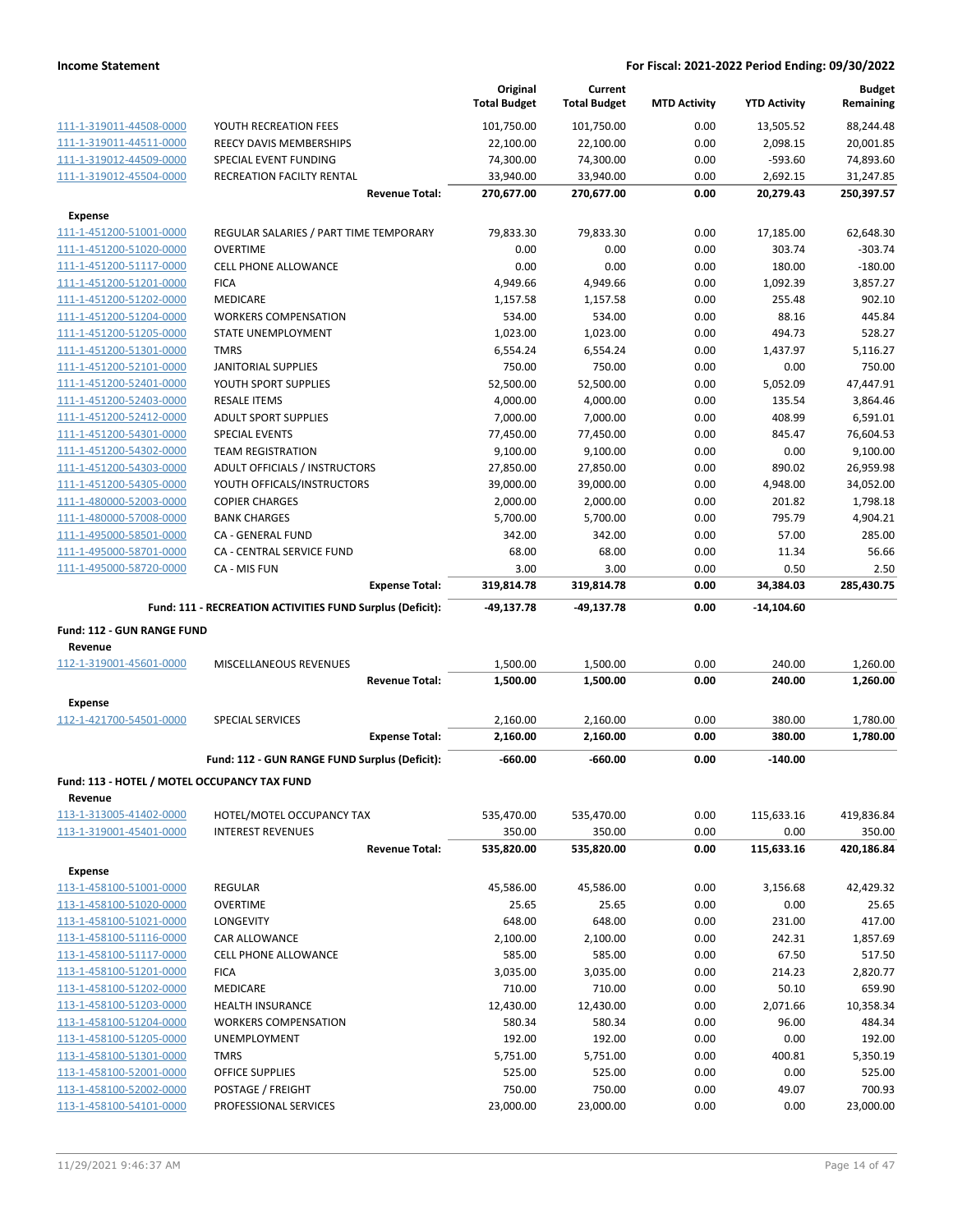|                                   |                                                                 | Original<br><b>Total Budget</b> | Current<br><b>Total Budget</b> | <b>MTD Activity</b> | <b>YTD Activity</b> | <b>Budget</b><br>Remaining |
|-----------------------------------|-----------------------------------------------------------------|---------------------------------|--------------------------------|---------------------|---------------------|----------------------------|
| 113-1-458100-54105-0000           | <b>MARKETING</b>                                                | 10,000.00                       | 10,000.00                      | 0.00                | 0.00                | 10,000.00                  |
| 113-1-458100-54201-0000           | <b>MEMBERSHIPS &amp; SUBSCRIPTIONS</b>                          | 2,274.00                        | 2,274.00                       | 0.00                | 0.00                | 2,274.00                   |
| 113-1-458100-54211-0000           | <b>ADVERTISING</b>                                              | 60,000.00                       | 60,000.00                      | 0.00                | 19,987.34           | 40,012.66                  |
| 113-1-458100-54212-0000           | <b>PRINTING</b>                                                 | 5,000.00                        | 5,000.00                       | 0.00                | 0.00                | 5,000.00                   |
| 113-1-458100-54214-0000           | TRAVEL/TRAINING EXPENSE                                         | 3,000.00                        | 3,000.00                       | 0.00                | 0.00                | 3,000.00                   |
| 113-1-458100-54301-0000           | <b>SPECIAL EVENTS</b>                                           | 26,500.00                       | 26,500.00                      | 0.00                | 7,500.00            | 19,000.00                  |
| 113-1-480000-57008-0000           | <b>BANK CHARGES</b>                                             | 0.00                            | 0.00                           | 0.00                | 11.61               | $-11.61$                   |
| 113-1-491000-58001-0000           | <b>XFR - GENERAL FUND</b>                                       | 98,000.00                       | 98,000.00                      | 0.00                | 16,333.34           | 81,666.66                  |
| 113-1-491000-58014-0000           | XFR - VENUE MGMT FUND                                           | 150,000.00                      | 150,000.00                     | 0.00                | 25,000.00           | 125,000.00                 |
| 113-1-491000-58040-0000           | XFR - GENERAL CIP FUND                                          | 148,724.00                      | 148,724.00                     | 0.00                | 24,787.34           | 123,936.66                 |
| 113-1-491000-58101-0000           | <b>XFR - UTILITY FUND</b>                                       | 45,000.00                       | 45,000.00                      | 0.00                | 7,500.00            | 37,500.00                  |
|                                   | <b>Expense Total:</b>                                           | 644,415.99                      | 644,415.99                     | 0.00                | 107,698.99          | 536,717.00                 |
|                                   | Fund: 113 - HOTEL / MOTEL OCCUPANCY TAX FUND Surplus (Deficit): | $-108,595.99$                   | $-108,595.99$                  | 0.00                | 7,934.17            |                            |
| Fund: 114 - VENUE MANAGEMENT FUND |                                                                 |                                 |                                |                     |                     |                            |
| Revenue                           |                                                                 |                                 |                                |                     |                     |                            |
| 114-1-319010-45306-0000           | <b>CONCESSIONS</b>                                              | 1,000.00                        | 1,000.00                       | 0.00                | 0.00                | 1,000.00                   |
| 114-1-319030-45506-0000           | <b>AUDITORIUM RENTALS</b>                                       | 28,385.00                       | 28,385.00                      | 0.00                | 1,718.75            | 26,666.25                  |
| 114-1-319031-45505-0000           | <b>CIVIC CENTER RENTALS</b>                                     | 25,000.00                       | 25,000.00                      | 0.00                | 5,389.50            | 19,610.50                  |
| 114-1-319033-45307-0000           | <b>TICKET SALES</b>                                             | 65,000.00                       | 65,000.00                      | 0.00                | 37,309.30           | 27,690.70                  |
| 114-1-323001-46008-0000           | <b>XFR - TOURISM FUND</b>                                       | 300,000.00                      | 300,000.00                     | 0.00                | 50,000.00           | 250,000.00                 |
|                                   | <b>Revenue Total:</b>                                           | 419,385.00                      | 419,385.00                     | 0.00                | 94,417.55           | 324,967.45                 |
| <b>Expense</b>                    |                                                                 |                                 |                                |                     |                     |                            |
| 114-1-457100-51001-0000           | REGULAR SALARIES                                                | 47,779.68                       | 47,779.68                      | 0.00                | 5,277.48            | 42,502.20                  |
| 114-1-457100-51020-0000           | <b>OVERTIME</b>                                                 | 11,000.00                       | 11,000.00                      | 0.00                | 0.00                | 11,000.00                  |
| 114-1-457100-51021-0000           | LONGEVITY                                                       | 480.00                          | 480.00                         | 0.00                | 480.00              | 0.00                       |
| 114-1-457100-51116-0000           | CAR ALLOWANCE                                                   | 2,100.00                        | 2,100.00                       | 0.00                | 242.31              | 1,857.69                   |
| 114-1-457100-51117-0000           | <b>CELL PHONE ALLOWANCE</b>                                     | 585.00                          | 585.00                         | 0.00                | 67.50               | 517.50                     |
| 114-1-457100-51201-0000           | <b>FICA</b>                                                     | 3,142.00                        | 3,142.00                       | 0.00                | 386.16              | 2,755.84                   |
| 114-1-457100-51202-0000           | MEDICARE                                                        | 738.00                          | 738.00                         | 0.00                | 90.31               | 647.69                     |
| 114-1-457100-51203-0000           | HEALTH INSURANCE                                                | 6,215.00                        | 6,215.00                       | 0.00                | 1,035.84            | 5,179.16                   |
| 114-1-457100-51204-0000           | <b>WORKERS COMPENSATION</b>                                     | 897.00                          | 897.00                         | 0.00                | 148.66              | 748.34                     |
| 114-1-457100-51205-0000           | STATE UNEMPLOYMENT                                              | 192.00                          | 192.00                         | 0.00                | 0.00                | 192.00                     |
| 114-1-457100-51301-0000           | <b>TMRS</b>                                                     | 3,637.00                        | 3,637.00                       | 0.00                | 731.91              | 2,905.09                   |
| 114-1-457100-52001-0000           | <b>OFFICE SUPPLIES</b>                                          | 250.00                          | 250.00                         | 0.00                | 0.00                | 250.00                     |
| 114-1-457100-52002-0000           | POSTAGE / FREIGHT                                               | 5,000.00                        | 5,000.00                       | 0.00                | 26.35               | 4,973.65                   |
| 114-1-457100-52201-0000           | MINOR TOOLS & EQUIPMENT                                         | 2,500.00                        | 2,500.00                       | 0.00                | 0.00                | 2,500.00                   |
| 114-1-457100-52403-0000           | <b>RESALE ITEMS</b>                                             | 1,500.00                        | 1,500.00                       | 0.00                | 0.00                | 1,500.00                   |
| 114-1-457100-53702-0000           | AUDTIORIUM MAINTENANCE                                          | 17,113.00                       | 17,113.00                      | 0.00                | 0.00                | 17,113.00                  |
| 114-1-457100-53704-0000           | <b>CIVIC CENTER</b>                                             | 6,000.00                        | 6,000.00                       | 0.00                | 7,925.50            | $-1,925.50$                |
| 114-1-457100-54005-0000           | CIVIC CENTER UTILITY CHARGES                                    | 25,000.00                       | 25,000.00                      | 0.00                | 3,710.00            | 21,290.00                  |
| 114-1-457100-54101-0000           | PROFESSIONAL SERVICES                                           | 7,500.00                        | 7,500.00                       | 0.00                | 0.00                | 7,500.00                   |
| 114-1-457100-54105-0000           | MARKETING                                                       | 2,500.00                        | 2,500.00                       | 0.00                | 0.00                | 2,500.00                   |
| 114-1-457100-54201-0000           | MEMBERSHIPS & SUBSCRIPTIONS                                     | 2,000.00                        | 2,000.00                       | 0.00                | 0.00                | 2,000.00                   |
| 114-1-457100-54205-0000           | <b>BUSINESS MEALS</b>                                           | 100.00                          | 100.00                         | 0.00                | 0.00                | 100.00                     |
| 114-1-457100-54211-0000           | ADVERTISING                                                     | 25,000.00                       | 25,000.00                      | 0.00                | 5,672.56            | 19,327.44                  |
| 114-1-457100-54214-0000           | <b>TRAVEL &amp; TRAINING</b>                                    | 1,000.00                        | 1,000.00                       | 0.00                | 0.00                | 1,000.00                   |
| 114-1-457100-54301-0000           | <b>SPECIAL EVENTS</b>                                           | 66,000.00                       | 66,000.00                      | 0.00                | 31,878.24           | 34,121.76                  |
| 114-1-457100-55203-0000           | OFFICE FURN & EQUIPMENT                                         | 5,000.00                        | 5,000.00                       | 0.00                | 0.00                | 5,000.00                   |
| 114-1-480000-52003-0000           | <b>COPIER CHARGES</b>                                           | 1,200.00                        | 1,200.00                       | 0.00                | 201.82              | 998.18                     |
| 114-1-480000-57008-0000           | <b>BANK CHARGES</b>                                             | 4,000.00                        | 4,000.00                       | 0.00                | 593.31              | 3,406.69                   |
| 114-1-495000-58501-0000           | CA - GENERAL FUND                                               | 5,259.00                        | 5,259.00                       | 0.00                | 876.50              | 4,382.50                   |
| 114-1-495000-58701-0000           | CA - CENTRAL SERVICE FUND                                       | 1,030.00                        | 1,030.00                       | 0.00                | 171.66              | 858.34                     |
| 114-1-495000-58710-0000           | <b>CA - INSURANCE FUND</b>                                      | 73.00                           | 73.00                          | 0.00                | $-12.16$            | 85.16                      |
| 114-1-495000-58720-0000           | CA - MIS FUN                                                    | 4,806.00                        | 4,806.00                       | 0.00                | 801.00              | 4,005.00                   |
|                                   | <b>Expense Total:</b>                                           | 259,596.68                      | 259,596.68                     | 0.00                | 60,304.95           | 199,291.73                 |
|                                   | Fund: 114 - VENUE MANAGEMENT FUND Surplus (Deficit):            | 159,788.32                      | 159,788.32                     | 0.00                | 34,112.60           |                            |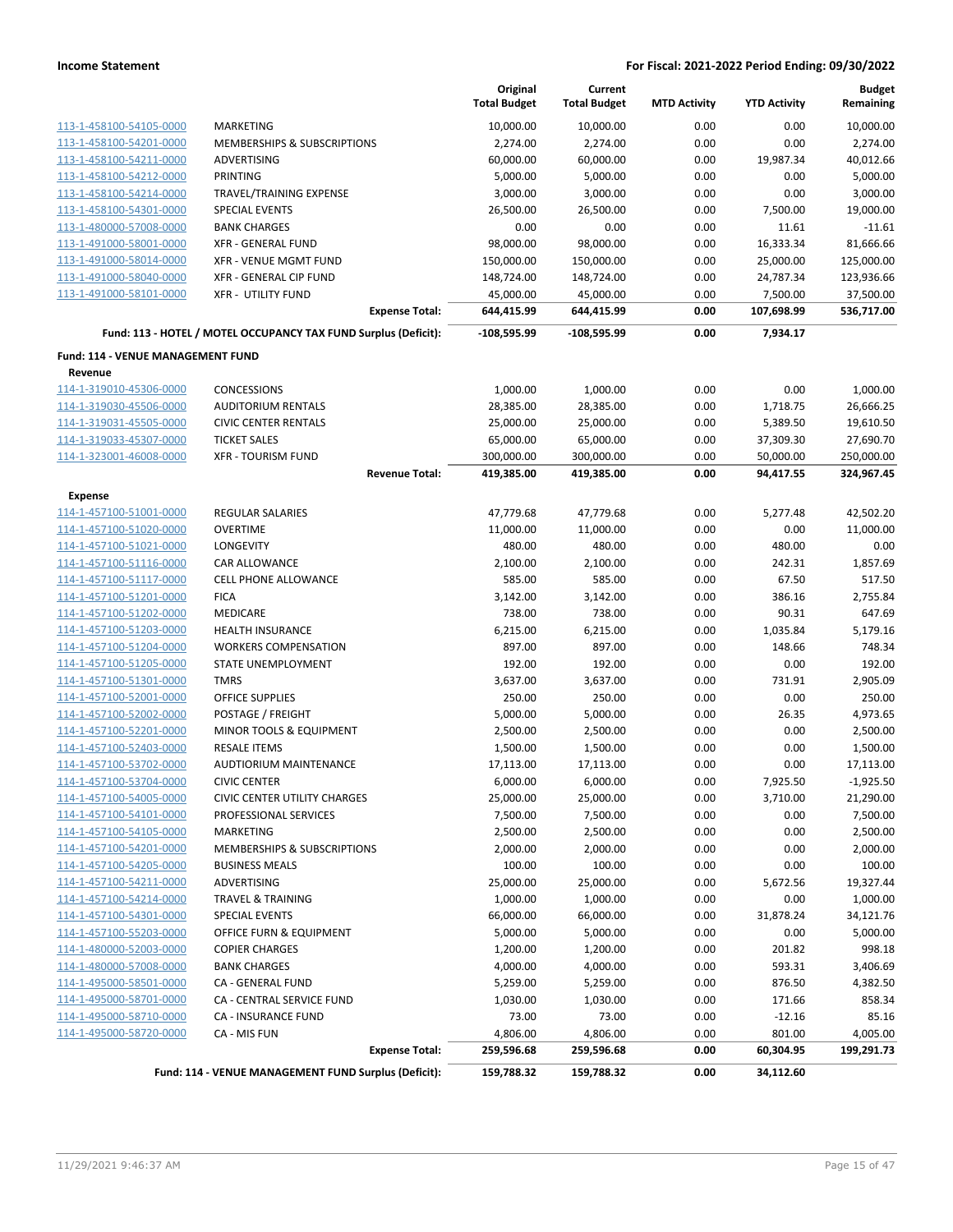|                                                    |                                                                               | Original<br><b>Total Budget</b> | Current<br><b>Total Budget</b> | <b>MTD Activity</b> | <b>YTD Activity</b> | <b>Budget</b><br>Remaining |
|----------------------------------------------------|-------------------------------------------------------------------------------|---------------------------------|--------------------------------|---------------------|---------------------|----------------------------|
| Expense                                            | <b>Fund: 123 - PTRAIN - POLICE REIMBURSEMENT GRANTS &amp; CONT EDUCAT</b>     |                                 |                                |                     |                     |                            |
| 123-1-421230-54214-0000                            | <b>TRAVEL &amp; TRAINING</b>                                                  | 0.00                            | 0.00                           | 0.00                | 390.00              | $-390.00$                  |
| 123-1-480000-57008-0000                            | <b>BANK CHARGES</b>                                                           | 0.00                            | 0.00                           | 0.00                | 0.10                | $-0.10$                    |
|                                                    | <b>Expense Total:</b>                                                         | 0.00                            | 0.00                           | 0.00                | 390.10              | -390.10                    |
|                                                    | <b>Fund: 123 - PTRAIN - POLICE REIMBURSEMENT GRANTS &amp; CONT EDUCAT Tot</b> | 0.00                            | 0.00                           | 0.00                | 390.10              |                            |
| Fund: 124 - FIRE HAZMAT GRANT                      |                                                                               |                                 |                                |                     |                     |                            |
| <b>Expense</b>                                     |                                                                               |                                 |                                |                     |                     |                            |
| 124-1-480000-57008-0000                            | <b>BANK CHARGES</b>                                                           | 0.00                            | 0.00                           | 0.00                | 0.02                | $-0.02$                    |
|                                                    | <b>Expense Total:</b>                                                         | 0.00                            | 0.00                           | 0.00                | 0.02                | $-0.02$                    |
|                                                    | Fund: 124 - FIRE HAZMAT GRANT Total:                                          | 0.00                            | 0.00                           | 0.00                | 0.02                |                            |
| Fund: 140 - DEBT SERVICE FUND                      |                                                                               |                                 |                                |                     |                     |                            |
| Revenue                                            |                                                                               |                                 |                                |                     |                     |                            |
| 140-1-311001-41101-0000                            | <b>REAL PROPERTY TAXES</b>                                                    | 6,423,189.00                    | 6,423,189.00                   | 0.00                | 311,200.74          | 6,111,988.26               |
| 140-1-311002-41102-0000                            | <b>DELINQUENT TAXES</b>                                                       | 68,142.00                       | 68,142.00                      | 0.00                | 6,467.82            | 61,674.18                  |
| 140-1-319001-45401-0000                            | <b>INTEREST REVENUES</b>                                                      | 1,250.00                        | 1,250.00                       | 0.00                | 0.00                | 1,250.00                   |
| 140-1-323001-46100-0000                            | <b>XFR - UTILITY FUND</b>                                                     | 1,491,276.00                    | 1,491,276.00                   | 0.00                | 248,546.00          | 1,242,730.00               |
|                                                    | <b>Revenue Total:</b>                                                         | 7,983,857.00                    | 7,983,857.00                   | 0.00                | 566,214.56          | 7,417,642.44               |
| <b>Expense</b>                                     |                                                                               |                                 |                                |                     |                     |                            |
| 140-1-471100-56106-0000                            | 2013 CO PRINCIPAL                                                             | 275,000.00                      | 275,000.00                     | 0.00                | 0.00                | 275,000.00                 |
| 140-1-471100-56308-0000                            | 2011 GO REFUND PRINCIPAL                                                      | 1,200,000.00                    | 1,200,000.00                   | 0.00                | 0.00                | 1,200,000.00               |
| 140-1-471100-56310-0000                            | 2014 GO REFUND PRINCIPAL                                                      | 194,000.00                      | 194,000.00                     | 0.00                | 0.00                | 194,000.00                 |
| 140-1-471100-56311-0000                            | 2014 GENERAL OBLIGATIONS PRINCIPAL                                            | 330,000.00                      | 330,000.00                     | 0.00                | 0.00                | 330,000.00                 |
| 140-1-471100-56312-0000                            | 2015 GENERAL OBLIGATIONS PRINCIPAL                                            | 493,000.00                      | 493,000.00                     | 0.00                | 0.00                | 493,000.00                 |
| 140-1-471100-56313-0000                            | 2017 GO REFUND PRINCIPAL                                                      | 1,975,000.00                    | 1,975,000.00                   | 0.00                | 0.00                | 1,975,000.00               |
| 140-1-471100-56314-0000                            | 2019 GO AND REFUNDING PRINCIPAL                                               | 1,245,000.00                    | 1,245,000.00                   | 0.00                | 0.00                | 1,245,000.00               |
| 140-1-471200-56206-0000                            | 2013 CO INTEREST<br>2021 PUBLIC SAFETY CERTIFICATES INTEREST                  | 7,431.50                        | 7,431.50                       | 0.00                | 0.00                | 7,431.50                   |
| 140-1-471200-56207-0000<br>140-1-471200-56408-0000 | 2011 GO REFUND INTEREST                                                       | 222,451.54<br>28,375.00         | 222,451.54<br>28,375.00        | 0.00<br>0.00        | 0.00<br>0.00        | 222,451.54<br>28,375.00    |
| 140-1-471200-56409-0000                            | 2014 GENERAL OBLIGATIONS - INTEREST                                           | 78,430.00                       | 78,430.00                      | 0.00                | 0.00                | 78,430.00                  |
| 140-1-471200-56410-0000                            | 2015 GO - INTEREST                                                            | 109,421.40                      | 109,421.40                     | 0.00                | 0.00                | 109,421.40                 |
| 140-1-471200-56411-0000                            | 2014 GO REFUND INTEREST                                                       | 13,940.00                       | 13,940.00                      | 0.00                | 0.00                | 13,940.00                  |
| 140-1-471200-56413-0000                            | 2017 GO REFUND INTEREST                                                       | 49,375.00                       | 49,375.00                      | 0.00                | 0.00                | 49,375.00                  |
| 140-1-471200-56414-0000                            | 2019 GO AND REFUNDING INTEREST                                                | 732,031.26                      | 732,031.26                     | 0.00                | 0.00                | 732,031.26                 |
| 140-1-471200-56415-0000                            | 2021 GO - ROY WARREN AND STREETS - INTE                                       | 961,009.39                      | 961,009.39                     | 0.00                | 0.00                | 961,009.39                 |
| 140-1-475100-56002-0000                            | <b>AGENT FEE</b>                                                              | 1,500.00                        | 1,500.00                       | 0.00                | 0.00                | 1,500.00                   |
| 140-1-475100-56005-0000                            | ARBITRAGE                                                                     | 4,000.00                        | 4,000.00                       | 0.00                | 0.00                | 4,000.00                   |
| 140-1-480000-57008-0000                            | <b>BANK CHARGES</b>                                                           | 450.00                          | 450.00                         | 0.00                | 12.79               | 437.21                     |
|                                                    | <b>Expense Total:</b>                                                         | 7,920,415.09                    | 7,920,415.09                   | 0.00                | 12.79               | 7,920,402.30               |
|                                                    | Fund: 140 - DEBT SERVICE FUND Surplus (Deficit):                              | 63,441.91                       | 63,441.91                      | 0.00                | 566,201.77          |                            |
| Fund: 160 - GENERAL CAPITAL IMPROVEMENT FUND       |                                                                               |                                 |                                |                     |                     |                            |
| Revenue<br>160-1-000000-11705-0000                 | TXFIT GO/CO FEES 2021                                                         | 0.00                            | 0.00                           | 0.00                | 19,000.00           | $-19,000.00$               |
| 160-1-000000-11707-0000                            | TX FIT DEBT SERVICE FUND 2021                                                 | 0.00                            | 0.00                           | 0.00                | 6,552.15            | $-6,552.15$                |
| 160-1-314004-41808-0000                            | FRANCHISE FEES/CABLE-SICFA                                                    | 10,000.00                       | 10,000.00                      | 0.00                | 0.00                | 10,000.00                  |
| 160-1-319001-45401-0000                            | <b>INTEREST REVENUES</b>                                                      | 12,580.00                       | 12,580.00                      | 0.00                | 0.00                | 12,580.00                  |
| 160-1-319001-47201-0000                            | <b>GO BOND PROCEEDS</b>                                                       | 17,325,000.00                   | 17,325,000.00                  | 0.00                | 0.00                | 17,325,000.00              |
| 160-1-323001-46001-0000                            | <b>XFR - GENERAL FUND</b>                                                     | 2,511,704.00                    | 2,511,704.00                   | 0.00                | 418,617.36          | 2,093,086.64               |
| 160-1-323001-46008-0000                            | <b>XFR - TOURISM FUND</b>                                                     | 148,724.00                      | 148,724.00                     | 0.00                | 24,787.34           | 123,936.66                 |
|                                                    | <b>Revenue Total:</b>                                                         | 20,008,008.00                   | 20,008,008.00                  | 0.00                | 468,956.85          | 19,539,051.15              |
| Expense                                            |                                                                               |                                 |                                |                     |                     |                            |
| 160-1-000000-55098-0000                            | GBOD INDUSTRIAL PROJECT - TRACKING ONLY                                       | 0.00                            | 0.00                           | 0.00                | 0.00                | 0.00                       |
| 160-1-421230-55201-0000                            | <b>EQUIPMENT PURCHASES</b>                                                    | 45,940.00                       | 45,940.00                      | 0.00                | 7,132.80            | 38,807.20                  |
| 160-1-421240-55003-0000                            | <b>BUILDING IMPROVEMENTS</b>                                                  | 19,743.00                       | 19,743.00                      | 0.00                | 0.00                | 19,743.00                  |
| 160-1-421240-55207-0000                            | RADIO COMMUNICATION EQUIP                                                     | 8,250,000.00                    | 8,250,000.00                   | 0.00                | 10,752.50           | 8,239,247.50               |
| 160-1-422200-55003-0000                            | <b>BUILDING IMPROVEMENTS</b>                                                  | 8,900,000.00                    | 8,900,000.00                   | 0.00                | 0.00                | 8,900,000.00               |
| 160-1-422200-55201-0000                            | <b>EQUIPMENT PURCHASES</b>                                                    | 37,500.00                       | 37,500.00                      | 0.00                | 0.00                | 37,500.00                  |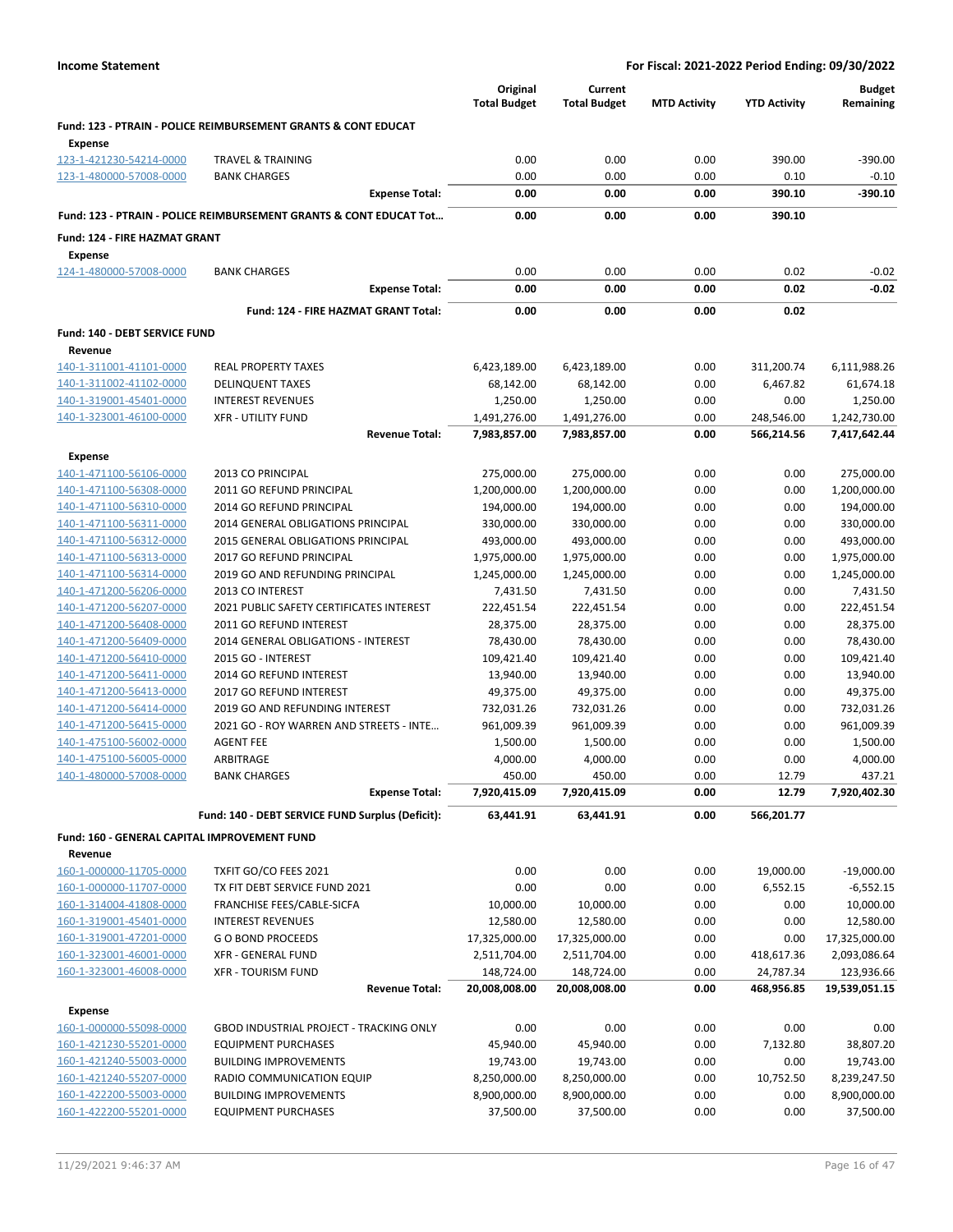|                                      |                                                                 |                                 | Original            | Current             |                     |                     | <b>Budget</b>   |
|--------------------------------------|-----------------------------------------------------------------|---------------------------------|---------------------|---------------------|---------------------|---------------------|-----------------|
|                                      |                                                                 |                                 | <b>Total Budget</b> | <b>Total Budget</b> | <b>MTD Activity</b> | <b>YTD Activity</b> | Remaining       |
| 160-1-431200-53304-0000              | STREET IMPROV PROGRAM                                           |                                 | 0.00                | 0.00                | 0.00                | 99,211.72           | $-99,211.72$    |
| 160-1-431200-55002-0000              | <b>IMPROVEMENTS</b>                                             |                                 | 1,750,000.00        | 1,750,000.00        | 0.00                | 9,149.00            | 1,740,851.00    |
| 160-1-431200-55102-0000              | <b>STREETS</b>                                                  |                                 | 0.00                | 0.00                | 0.00                | 1,958,253.25        | $-1,958,253.25$ |
| 160-1-431200-55103-0000              | <b>STREET IMPROVEMENTS</b>                                      |                                 | 0.00                | 0.00                | 0.00                | 0.00                | 0.00            |
| 160-1-431600-55102-0000              | <b>STREETS</b>                                                  |                                 | 0.00                | 0.00                | 0.00                | 1,449,468.94        | $-1,449,468.94$ |
| 160-1-443200-55201-0000              | <b>EQUIPMENT PURCHASES</b>                                      |                                 | 12,900.00           | 12,900.00           | 0.00                | 13,670.00           | $-770.00$       |
| 160-1-451100-55012-0000              | <b>CONSTRUCTION</b>                                             |                                 | 660,320.00          | 660,320.00          | 0.00                | 11,980.00           | 648,340.00      |
| 160-1-451100-55201-0000              | <b>EQUIPMENT PURCHASES</b>                                      |                                 | 34.935.00           | 34,935.00           | 0.00                | 0.00                | 34,935.00       |
| 160-1-455100-55003-0000              | <b>BUILDING IMPROVEMENTS</b>                                    |                                 | 171,768.00          | 171,768.00          | 0.00                | 0.00                | 171,768.00      |
| 160-1-456100-55204-0000              | <b>OLD TOWN GREENVILLE</b>                                      |                                 | 22,000.00           | 22,000.00           | 0.00                | 0.00                | 22,000.00       |
| 160-1-458100-55002-0000              | <b>EQUIPMENT PURCHASES</b>                                      |                                 | 34,205.00           | 34,205.00           | 0.00                | 0.00                | 34,205.00       |
| 160-1-480000-55002-0000              | <b>IMPROVEMENTS</b>                                             |                                 | 46,117.00           | 46,117.00           | 0.00                | 0.00                | 46,117.00       |
| 160-1-480000-55201-0000              | <b>EQUIPMENT PURCHASES</b>                                      |                                 | 0.00                | 0.00                | 0.00                | 6,000.00            | $-6,000.00$     |
| 160-1-480000-57008-0000              | <b>BANK CHARGES</b>                                             |                                 | 500.00              | 500.00              | 0.00                | 50.51               | 449.49          |
|                                      |                                                                 | <b>Expense Total:</b>           | 19,985,928.00       | 19,985,928.00       | 0.00                | 3,565,668.72        | 16,420,259.28   |
|                                      | Fund: 160 - GENERAL CAPITAL IMPROVEMENT FUND Surplus (Deficit): |                                 | 22,080.00           | 22,080.00           | 0.00                | -3,096,711.87       |                 |
| Fund: 161 - STREET CONSTRUCTION FUND |                                                                 |                                 |                     |                     |                     |                     |                 |
| Revenue                              |                                                                 |                                 |                     |                     |                     |                     |                 |
| 161-1-319001-45401-0000              | <b>INTEREST REVENUES</b>                                        |                                 | 7,580.00            | 7,580.00            | 0.00                | 0.00                | 7,580.00        |
| 161-1-322001-47201-0000              | C OF O BOND PROCEEDS                                            |                                 | 54,500,000.00       | 54,500,000.00       | 0.00                | 0.00                | 54,500,000.00   |
|                                      |                                                                 | <b>Revenue Total:</b>           | 54,507,580.00       | 54,507,580.00       | 0.00                | 0.00                | 54,507,580.00   |
| Expense                              |                                                                 |                                 |                     |                     |                     |                     |                 |
| 161-1-431200-55012-0000              | <b>CONSTRUCTION</b>                                             |                                 | 54,500,000.00       | 54,500,000.00       | 0.00                | 0.00                | 54,500,000.00   |
| 161-1-480000-57008-0000              | <b>BANK CHARGES</b>                                             |                                 | 200.00              | 200.00              | 0.00                | 0.00                | 200.00          |
|                                      |                                                                 | <b>Expense Total:</b>           | 54,500,200.00       | 54,500,200.00       | 0.00                | 0.00                | 54,500,200.00   |
|                                      | Fund: 161 - STREET CONSTRUCTION FUND Surplus (Deficit):         |                                 | 7,380.00            | 7,380.00            | 0.00                | 0.00                |                 |
|                                      |                                                                 |                                 |                     |                     |                     |                     |                 |
|                                      |                                                                 |                                 |                     |                     |                     |                     |                 |
| Fund: 164 - 2013 CO CAPITAL FUND     |                                                                 |                                 |                     |                     |                     |                     |                 |
| <b>Expense</b>                       |                                                                 |                                 |                     |                     |                     |                     |                 |
| 164-1-480000-57008-0000              | <b>BANK CHARGES</b>                                             |                                 | 0.00                | 0.00                | 0.00                | 0.62                | $-0.62$         |
|                                      |                                                                 | <b>Expense Total:</b>           | 0.00                | 0.00                | 0.00                | 0.62                | $-0.62$         |
|                                      | Fund: 164 - 2013 CO CAPITAL FUND Total:                         |                                 | 0.00                | 0.00                | 0.00                | 0.62                |                 |
| Fund: 165 - 2014 GO FUND             |                                                                 |                                 |                     |                     |                     |                     |                 |
| Revenue                              |                                                                 |                                 |                     |                     |                     |                     |                 |
| 165-1-319001-45401-0000              | <b>INTEREST REVENUES</b>                                        |                                 | 500.00              | 500.00              | 0.00                | 0.00                | 500.00          |
|                                      |                                                                 | <b>Revenue Total:</b>           | 500.00              | 500.00              | 0.00                | 0.00                | 500.00          |
|                                      |                                                                 | Fund: 165 - 2014 GO FUND Total: | 500.00              | 500.00              | 0.00                | 0.00                |                 |
| <b>Fund: 172 - MINOR GRANTS FUND</b> |                                                                 |                                 |                     |                     |                     |                     |                 |
| Revenue                              |                                                                 |                                 |                     |                     |                     |                     |                 |
| 172-1-310001-43106-0000              | <b>GRANT REVENUE FEDERAL</b>                                    |                                 | 0.00                | 0.00                | 0.00                | $-2,488.47$         | 2,488.47        |
| 172-1-310001-43108-0000              | <b>GRANTS / LIBRARY GRANT</b>                                   |                                 | 0.00                | 0.00                | 0.00                | 5,150.00            | $-5,150.00$     |
|                                      |                                                                 | <b>Revenue Total:</b>           | 0.00                | 0.00                | 0.00                | 2,661.53            | $-2,661.53$     |
|                                      | Fund: 172 - MINOR GRANTS FUND Total:                            |                                 | 0.00                | 0.00                | 0.00                | 2,661.53            |                 |
| Fund: 200 - WATER / WASTEWATER FUND  |                                                                 |                                 |                     |                     |                     |                     |                 |
| Revenue                              |                                                                 |                                 |                     |                     |                     |                     |                 |
| 200-2-318003-42304-0000              | <b>BACKFLOW INSPECTION FEES</b>                                 |                                 | 6,000.00            | 6,000.00            | 0.00                | 0.00                | 6,000.00        |
| 200-2-318003-44302-0000              | WATER REVENUES / SERVICE CHARGES                                |                                 | 725,000.00          | 725,000.00          | 0.00                | 113,128.35          | 611,871.65      |
| 200-2-318003-44305-0000              | LATE CHARGES - WATER                                            |                                 | 23,247.00           | 23,247.00           | 0.00                | 12,370.60           | 10,876.40       |
| 200-2-318003-44312-0000              | <b>METER TAMPERING</b>                                          |                                 | 1,275.00            | 1,275.00            | 0.00                | 250.00              | 1,025.00        |
| 200-2-318003-44317-0000              | WATER REVENUES / METER CHANGE-OUTS                              |                                 | 600,000.00          | 600,000.00          | 0.00                | 138,550.00          | 461,450.00      |
| 200-2-318003-45103-0000              | <b>GEUS RAW WATER CONSUMPTN</b>                                 |                                 | 100,000.00          | 100,000.00          | 0.00                | 0.00                | 100,000.00      |
| 200-2-318004-42303-0000              | <b>WASTE HAULER PERMITS</b>                                     |                                 | 2,540.00            | 2,540.00            | 0.00                | 1,300.00            | 1,240.00        |
| 200-2-318004-44309-0000              | SEWER REVENUES / SERVICE CHARGES                                |                                 | 33,264.00           | 33,264.00           | 0.00                | 5,237.25            | 28,026.75       |
| 200-2-318004-44310-0000              | LATE CHARGES - SEWER                                            |                                 | 25,370.00           | 25,370.00           | 0.00                | 10,405.51           | 14,964.49       |
| 200-2-318004-44318-0000              | LATE CHARGES - WASTEHAULERS                                     |                                 | 4,112.00            | 4,112.00            | 0.00                | 0.00                | 4,112.00        |
| 200-2-318004-45106-0000              | L-3 COMM COD DISCHARGE                                          |                                 | 126,360.00          | 126,360.00          | 0.00                | 21,060.00           | 105,300.00      |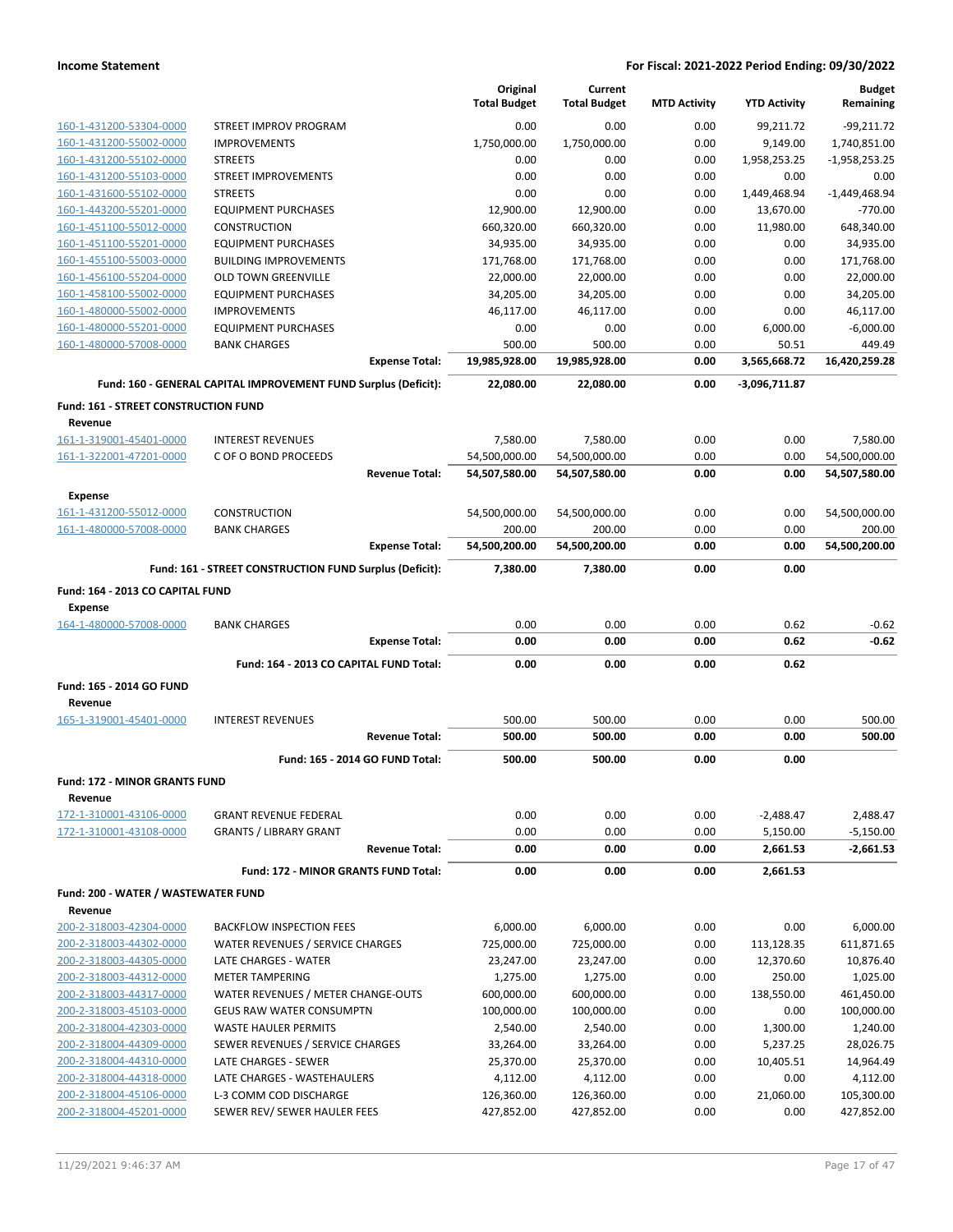|                         |                                      | Original<br><b>Total Budget</b> | Current<br><b>Total Budget</b> | <b>MTD Activity</b> | <b>YTD Activity</b> | <b>Budget</b><br>Remaining |
|-------------------------|--------------------------------------|---------------------------------|--------------------------------|---------------------|---------------------|----------------------------|
| 200-2-319003-45101-0000 | WATER REVENUES / METERED SALES       | 7,738,500.00                    | 7,738,500.00                   | 0.00                | 1,352,847.20        | 6,385,652.80               |
| 200-2-319004-45104-0000 | SEWER COLLECTION FEES                | 6,414,598.00                    | 6,414,598.00                   | 0.00                | 1,089,827.64        | 5,324,770.36               |
| 200-2-319004-45105-0000 | SEWER REVENUES / EPA REVENUE         | 250.00                          | 250.00                         | 0.00                | 247.59              | 2.41                       |
| 200-2-320003-45401-0000 | <b>INTEREST REVENUES</b>             | 100.00                          | 100.00                         | 0.00                | 0.00                | 100.00                     |
| 200-2-323001-58013-0000 | <b>XFR - TOURISM FUND</b>            | 45,000.00                       | 45,000.00                      | 0.00                | 7,500.00            | 37,500.00                  |
|                         | <b>Revenue Total:</b>                | 16,273,468.00                   | 16,273,468.00                  | 0.00                | 2,752,724.14        | 13,520,743.86              |
| <b>Expense</b>          |                                      |                                 |                                |                     |                     |                            |
| 200-2-436100-51001-0000 | <b>REGULAR SALARIES</b>              | 99,372.00                       | 99,372.00                      | 0.00                | 10,799.60           | 88,572.40                  |
| 200-2-436100-51020-0000 | <b>OVERTIME</b>                      | 307.50                          | 307.50                         | 0.00                | 944.35              | $-636.85$                  |
| 200-2-436100-51021-0000 | <b>LONGEVITY</b>                     | 1,456.00                        | 1,456.00                       | 0.00                | 1,290.00            | 166.00                     |
| 200-2-436100-51101-0000 | <b>CERTIFICATION PAY</b>             | 600.00                          | 600.00                         | 0.00                | 138.48              | 461.52                     |
| 200-2-436100-51102-0000 | <b>BILINGUAL PAY</b>                 | 600.00                          | 600.00                         | 0.00                | 69.24               | 530.76                     |
| 200-2-436100-51117-0000 | <b>CELL PHONE ALLOWANCE</b>          | 780.00                          | 780.00                         | 0.00                | 60.00               | 720.00                     |
| 200-2-436100-51201-0000 | <b>FICA</b>                          | 6,393.00                        | 6,393.00                       | 0.00                | 780.02              | 5,612.98                   |
| 200-2-436100-51202-0000 | MEDICARE                             | 1,495.00                        | 1,495.00                       | 0.00                | 182.43              | 1,312.57                   |
| 200-2-436100-51203-0000 | <b>HEALTH INSURANCE</b>              | 24,859.00                       | 24,859.00                      | 0.00                | 4,143.16            | 20,715.84                  |
| 200-2-436100-51204-0000 | <b>WORKERS COMPENSATION</b>          | 1,145.00                        | 1,145.00                       | 0.00                | 189.00              | 956.00                     |
| 200-2-436100-51205-0000 | STATE UNEMPLOYMENT                   | 383.00                          | 383.00                         | 0.00                | 0.00                | 383.00                     |
| 200-2-436100-51301-0000 | <b>TMRS</b>                          | 12,001.00                       | 12,001.00                      | 0.00                | 1,542.98            | 10,458.02                  |
| 200-2-436100-52001-0000 | <b>OFFICE SUPPLIES</b>               | 653.48                          | 653.48                         | 0.00                | 0.00                | 653.48                     |
| 200-2-436100-52002-0000 | POSTAGE / FREIGHT                    | 7,000.00                        | 7,000.00                       | 0.00                | 0.00                | 7,000.00                   |
| 200-2-436100-52201-0000 | MINOR TOOLS & EQUIPMENT              | 880.07                          | 880.07                         | 0.00                | 0.00                | 880.07                     |
| 200-2-436100-52305-0000 | PUBLIC EDUCATION                     | 7,000.00                        | 7,000.00                       | 0.00                | 0.00                | 7,000.00                   |
| 200-2-436100-53402-0000 | <b>BUILDING MAINTENANCE</b>          | 0.00                            | 0.00                           | 0.00                | 429.56              | $-429.56$                  |
| 200-2-436100-54001-0000 | <b>TELEPHONE CHARGES</b>             | 961.00                          | 961.00                         | 0.00                | 160.49              | 800.51                     |
| 200-2-436100-54002-0000 | <b>UTILITY CHARGES</b>               | 33,000.00                       | 33,000.00                      | 0.00                | 4,003.39            | 28,996.61                  |
| 200-2-436100-54101-0000 | PROFESSIONAL SERVICES                | 45,000.00                       | 45,000.00                      | 0.00                | 0.00                | 45,000.00                  |
| 200-2-436200-51001-0000 | REGULAR SALARIES                     | 433,224.00                      | 433,224.00                     | 0.00                | 40,293.90           | 392,930.10                 |
| 200-2-436200-51020-0000 | <b>OVERTIME</b>                      | 24,427.00                       | 24,427.00                      | 0.00                | 5,465.82            | 18,961.18                  |
| 200-2-436200-51021-0000 | <b>LONGEVITY</b>                     | 4,086.00                        | 4,086.00                       | 0.00                | 3,696.30            | 389.70                     |
| 200-2-436200-51101-0000 | <b>CERTIFICATION PAY</b>             | 3,000.00                        | 3,000.00                       | 0.00                | 138.48              | 2,861.52                   |
| 200-2-436200-51117-0000 | <b>CELL PHONE ALLOWANCE</b>          | 780.00                          | 780.00                         | 0.00                | 13.50               | 766.50                     |
| 200-2-436200-51201-0000 | <b>FICA</b>                          | 28,862.00                       | 28,862.00                      | 0.00                | 2,879.24            | 25,982.76                  |
| 200-2-436200-51202-0000 | MEDICARE                             | 6,750.00                        | 6,750.00                       | 0.00                | 673.38              | 6,076.62                   |
| 200-2-436200-51203-0000 | <b>HEALTH INSURANCE</b>              | 111,867.00                      | 111,867.00                     | 0.00                | 18,644.50           | 93,222.50                  |
| 200-2-436200-51204-0000 | <b>WORKERS COMPENSATION</b>          | 9,217.00                        | 9,217.00                       | 0.00                | 1,522.66            | 7,694.34                   |
| 200-2-436200-51205-0000 | <b>STATE UNEMPLOYMENT</b>            | 1,916.00                        | 1,916.00                       | 0.00                | 141.44              | 1,774.56                   |
| 200-2-436200-51301-0000 | <b>TMRS</b>                          | 53,275.00                       | 53,275.00                      | 0.00                | 5,559.66            | 47,715.34                  |
| 200-2-436200-52001-0000 | <b>OFFICE SUPPLIES</b>               | 1,488.00                        | 1,488.00                       | 0.00                | 0.00                | 1,488.00                   |
| 200-2-436200-52002-0000 | POSTAGE / FREIGHT                    | 4,196.80                        | 4,196.80                       | 0.00                | 1.09                | 4,195.71                   |
| 200-2-436200-52101-0000 | JANITORIAL SUPPLIES                  | 1,613.00                        | 1,613.00                       | 0.00                | 16.07               | 1,596.93                   |
| 200-2-436200-52104-0000 | <b>WEARING APPAREL</b>               | 6,955.00                        | 6,955.00                       | 0.00                | 0.00                | 6,955.00                   |
| 200-2-436200-52105-0000 | LABORATORY                           | 14,538.00                       | 14,538.00                      | 0.00                | 288.12              | 14,249.88                  |
| 200-2-436200-52106-0000 | <b>CHEMICAL SUPPLIES</b>             | 325,000.00                      | 325,000.00                     | 0.00                | 48,031.28           | 276,968.72                 |
| 200-2-436200-52201-0000 | MINOR TOOLS & EQUIPMENT              | 4,590.00                        | 4,590.00                       | 0.00                | 0.00                | 4,590.00                   |
| 200-2-436200-52202-0000 | <b>MECHANICAL SUPPLIES</b>           | 1,736.00                        | 1,736.00                       | 0.00                | 0.00                | 1,736.00                   |
| 200-2-436200-52203-0000 | <b>MOTOR VEHICLE FUEL</b>            | 3,900.00                        | 3,900.00                       | 0.00                | 831.53              | 3,068.47                   |
| 200-2-436200-52301-0000 | <b>SAFETY SUPPLIES</b>               | 2,975.00                        | 2,975.00                       | 0.00                | 0.00                | 2,975.00                   |
| 200-2-436200-53201-0000 | FURNITURE & OFFICE EQUIPMENT         | 400.00                          | 400.00                         | 0.00                | 0.00                | 400.00                     |
| 200-2-436200-53202-0000 | MACHINE, TOOLS & IMPLMNTS            | 3,200.00                        | 3,200.00                       | 0.00                | 0.00                | 3,200.00                   |
| 200-2-436200-53203-0000 | <b>INSTRUMENTS &amp; APPARATUS</b>   | 12,000.00                       | 12,000.00                      | 0.00                | 0.00                | 12,000.00                  |
| 200-2-436200-53205-0000 | <b>MOTOR VEHICLES</b>                | 1,900.00                        | 1,900.00                       | 0.00                | 76.95               | 1,823.05                   |
| 200-2-436200-53310-0000 | RESVRS/STRG TANKS/ST PIPE            | 41,620.00                       | 41,620.00                      | 0.00                | 5,818.06            | 35,801.94                  |
| 200-2-436200-53402-0000 | <b>BUILDING MAINTENANCE</b>          | 6,810.00                        | 6,810.00                       | 0.00                | 34.95               | 6,775.05                   |
| 200-2-436200-53403-0000 | <b>HEATING &amp; COOLING SYSTEMS</b> | 3,400.00                        | 3,400.00                       | 0.00                | 0.00                | 3,400.00                   |
| 200-2-436200-53404-0000 | STRUCTURES / EXTERIOR STRUCTURES     | 4,400.00                        | 4,400.00                       | 0.00                | 0.00                | 4,400.00                   |
| 200-2-436200-53605-0000 | STRUCTURES / FILTRATION PLANT        | 45,709.00                       | 45,709.00                      | 0.00                | 4,817.50            | 40,891.50                  |
| 200-2-436200-53606-0000 | <b>MAINT - GROUNDS</b>               | 3,340.00                        | 3,340.00                       | 0.00                | 0.00                | 3,340.00                   |
| 200-2-436200-54001-0000 | <b>TELEPHONE CHARGES</b>             | 4,988.00                        | 4,988.00                       | 0.00                | 688.78              | 4,299.22                   |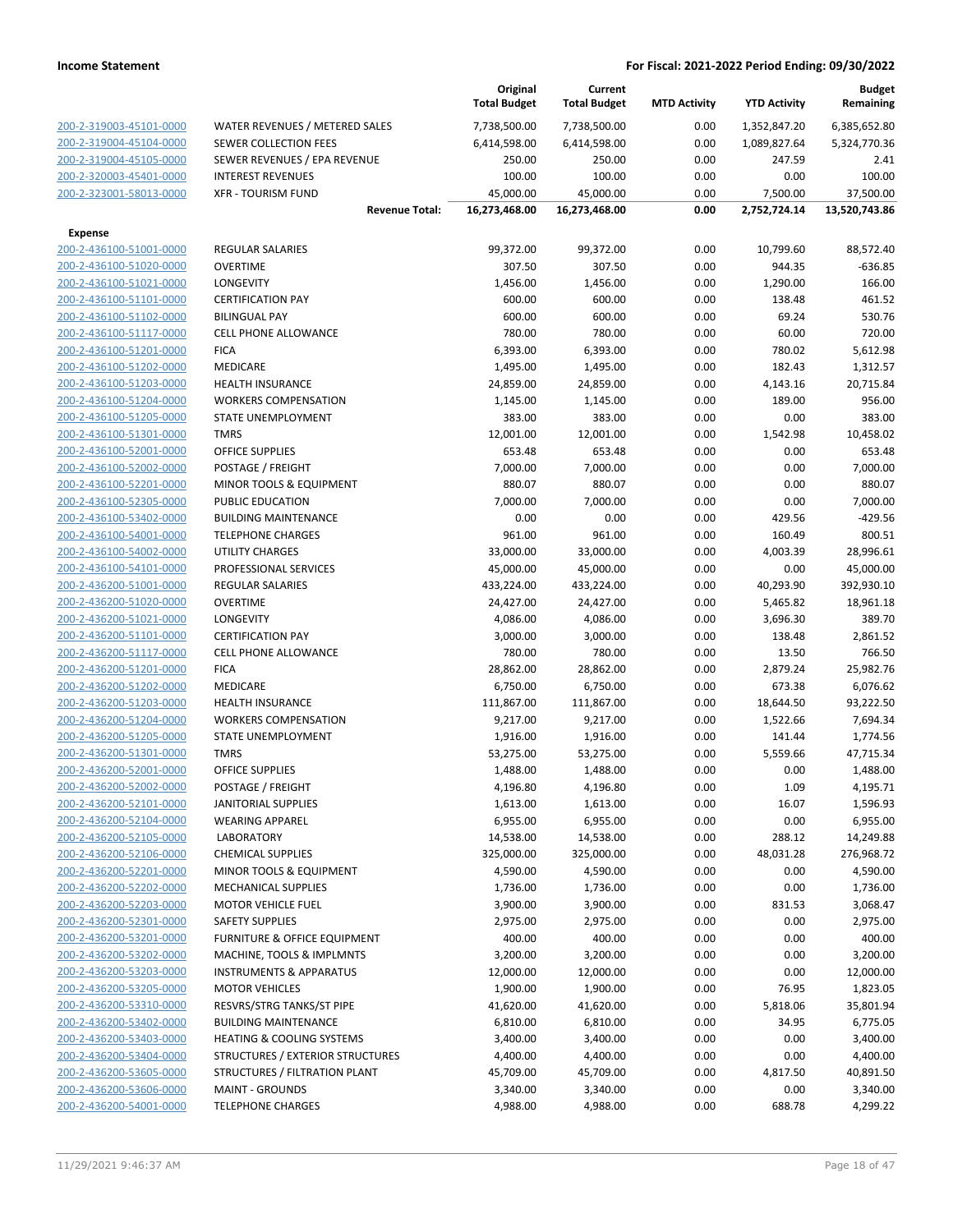| 200-2-436200-54002-0000        |
|--------------------------------|
| 200-2-436200-54201-0000        |
| 200-2-436200-54208-0000        |
| 200-2-436200-54212-0000        |
| 200-2-436200-54214-0000        |
|                                |
| 200-2-436200-54219-0000        |
| 200-2-436200-54410-0000        |
| 200-2-436300-51001-0000        |
| 200-2-436300-51020-0000        |
| 200-2-436300-51021-0000        |
| 200-2-436300-51101-0000        |
| 200-2-436300-51102-0000        |
| 200-2-436300-51117-0000        |
|                                |
| 200-2-436300-51201-0000        |
| 200-2-436300-51202-0000        |
| 200-2-436300-51203-0000        |
| 200-2-436300-51204-0000        |
| 200-2-436300-51205-0000        |
| 200-2-436300-51301-0000        |
| 200-2-436300-52001-0000        |
| 200-2-436300-52002-0000        |
| 200-2-436300-52005-0000        |
|                                |
| 200-2-436300-52104-0000        |
| 200-2-436300-52106-0000        |
| 200-2-436300-52201-0000        |
| 200-2-436300-52203-0000        |
| 200-2-436300-52303-0000        |
| 200-2-436300-53201-0000        |
| 200-2-436300-53202-0000        |
| 200-2-436300-53202-0001        |
| 200-2-436300-53202-0002        |
| 200-2-436300-53205-0000        |
|                                |
| 200-2-436300-53207-0000        |
| 200-2-436300-53210-0000        |
| 200-2-436300-53211-0000        |
| 200-2-436300-53211-0001        |
| 200-2-436300-53214-0000        |
| 200-2-436300-53306-0000        |
| 200-2-436300-53306-0001        |
| 200-2-436300-54001-0000        |
| 200-2-436300-54214-0000        |
| 200-2-437200-51001-0000        |
|                                |
| 200-2-437200-51020-0000        |
| <u>200-2-437200-51021-0000</u> |
| 200-2-437200-51101-0000        |
| 200-2-437200-51117-0000        |
| 200-2-437200-51201-0000        |
| <u>200-2-437200-51202-0000</u> |
| <u>200-2-437200-51203-0000</u> |
| 200-2-437200-51204-0000        |
| 200-2-437200-51205-0000        |
|                                |
| 200-2-437200-51301-0000        |
| 200-2-437200-52104-0000        |
| <u>200-2-437200-52106-0000</u> |
| 200-2-437200-52107-0000        |
| 200-2-437200-52201-0000        |
| 200-2-437200-52203-0000        |
| 200-2-437200-52303-0000        |
|                                |
| 200-2-437200-53202-0000        |

|                         |                                         | Original<br><b>Total Budget</b> | Current<br><b>Total Budget</b> | <b>MTD Activity</b> | <b>YTD Activity</b> | <b>Budget</b><br>Remaining |
|-------------------------|-----------------------------------------|---------------------------------|--------------------------------|---------------------|---------------------|----------------------------|
| 200-2-436200-54002-0000 | UTILITY CHARGES                         | 365,000.00                      | 365,000.00                     | 0.00                | 35,312.63           | 329,687.37                 |
| 200-2-436200-54201-0000 | MEMBERSHIPS & SUBSCRIPTIONS             | 1,461.00                        | 1,461.00                       | 0.00                | 0.00                | 1,461.00                   |
| 200-2-436200-54208-0000 | <b>LABORATORY WORK</b>                  | 64,946.00                       | 64,946.00                      | 0.00                | 258.00              | 64,688.00                  |
| 200-2-436200-54212-0000 | <b>PRINTING</b>                         | 950.00                          | 950.00                         | 0.00                | 0.00                | 950.00                     |
| 200-2-436200-54214-0000 | <b>TRAVEL &amp; TRAINING</b>            | 7,243.00                        | 7,243.00                       | 0.00                | 0.00                | 7,243.00                   |
| 200-2-436200-54219-0000 | SABINE RIVER AUTHORITY                  | 1,082,699.00                    | 1,082,699.00                   | 0.00                | 72,818.50           | 1,009,880.50               |
| 200-2-436200-54410-0000 | PERMITS/FEES                            | 30,000.00                       | 30,000.00                      | 0.00                | 0.00                | 30,000.00                  |
| 200-2-436300-51001-0000 | <b>REGULAR SALARIES</b>                 | 595,647.00                      | 595,647.00                     | 0.00                | 67,908.60           | 527,738.40                 |
| 200-2-436300-51020-0000 | <b>OVERTIME</b>                         | 74,264.84                       | 74,264.84                      | 0.00                | 12,560.96           | 61,703.88                  |
| 200-2-436300-51021-0000 | LONGEVITY                               | 6,932.00                        | 6,932.00                       | 0.00                | 4,164.00            | 2,768.00                   |
| 200-2-436300-51101-0000 | <b>CERTIFICATION PAY</b>                | 600.00                          | 600.00                         | 0.00                | 46.16               | 553.84                     |
| 200-2-436300-51102-0000 | <b>BILINGUAL PAY</b>                    | 0.00                            | 0.00                           | 0.00                | 69.24               | $-69.24$                   |
| 200-2-436300-51117-0000 | <b>CELL PHONE ALLOWANCE</b>             | 2,130.00                        | 2,130.00                       | 0.00                | 105.00              | 2,025.00                   |
| 200-2-436300-51201-0000 | <b>FICA</b>                             | 42,133.00                       | 42,133.00                      | 0.00                | 4,995.43            | 37,137.57                  |
| 200-2-436300-51202-0000 | MEDICARE                                | 9,854.00                        | 9,854.00                       | 0.00                | 1,168.29            | 8,685.71                   |
| 200-2-436300-51203-0000 | <b>HEALTH INSURANCE</b>                 | 211,305.00                      | 211,305.00                     | 0.00                | 35,217.50           | 176,087.50                 |
| 200-2-436300-51204-0000 | <b>WORKERS COMPENSATION</b>             | 13,225.00                       | 13,225.00                      | 0.00                | 2,185.66            | 11,039.34                  |
| 200-2-436300-51205-0000 | STATE UNEMPLOYMENT                      | 3,353.00                        | 3,353.00                       | 0.00                | 212.32              | 3,140.68                   |
| 200-2-436300-51301-0000 | <b>TMRS</b>                             | 79,850.00                       | 79,850.00                      | 0.00                | 9,843.08            | 70,006.92                  |
| 200-2-436300-52001-0000 | <b>OFFICE SUPPLIES</b>                  | 300.00                          | 300.00                         | 0.00                | 0.00                | 300.00                     |
| 200-2-436300-52002-0000 | POSTAGE / FREIGHT                       | 50.00                           | 50.00                          | 0.00                | 0.00                | 50.00                      |
| 200-2-436300-52005-0000 | PRINTED MATERIALS                       | 100.00                          | 100.00                         | 0.00                | 0.00                | 100.00                     |
| 200-2-436300-52104-0000 | <b>WEARING APPAREL</b>                  | 15,450.00                       | 15,450.00                      | 0.00                | 0.00                | 15,450.00                  |
| 200-2-436300-52106-0000 | <b>CHEMICAL SUPPLIES</b>                | 500.00                          | 500.00                         | 0.00                | 0.00                | 500.00                     |
| 200-2-436300-52201-0000 | <b>MINOR TOOLS &amp; EQUIPMENT</b>      | 15,801.00                       | 15,801.00                      | 0.00                | 0.00                | 15,801.00                  |
| 200-2-436300-52203-0000 | <b>MOTOR VEHICLE FUEL</b>               | 46,000.00                       | 46,000.00                      | 0.00                | 7,817.62            | 38,182.38                  |
| 200-2-436300-52303-0000 | <b>TRAINING SUPPLIES</b>                | 510.00                          | 510.00                         | 0.00                | 0.00                | 510.00                     |
| 200-2-436300-53201-0000 | <b>FURNITURE &amp; OFFICE EQUIPMENT</b> | 496.00                          | 496.00                         | 0.00                | 0.00                | 496.00                     |
| 200-2-436300-53202-0000 | MACHINE, TOOLS & IMPLMNTS               | 4,598.00                        | 4,598.00                       | 0.00                | 0.00                | 4,598.00                   |
| 200-2-436300-53202-0001 | METER & SETTINGS - MACHINE, TOOLS & IMP | 5,495.30                        | 5,495.30                       | 0.00                | 0.00                | 5,495.30                   |
| 200-2-436300-53202-0002 | UTILITY CONSTRUCTION - MACHINE, TOOLS & | 4,598.00                        | 4,598.00                       | 0.00                | 0.00                | 4,598.00                   |
| 200-2-436300-53205-0000 | <b>MOTOR VEHICLES</b>                   | 25,000.00                       | 25,000.00                      | 0.00                | 854.42              | 24,145.58                  |
| 200-2-436300-53207-0000 | RADIO/COMMUNICATIONS                    | 6,484.00                        | 6,484.00                       | 0.00                | 0.00                | 6,484.00                   |
| 200-2-436300-53210-0000 | <b>FIRE HYDRANTS</b>                    | 15,500.00                       | 15,500.00                      | 0.00                | 0.00                | 15,500.00                  |
| 200-2-436300-53211-0000 | <b>METERS &amp; SETTINGS</b>            | 0.00                            | 0.00                           | 0.00                | 67,884.64           | -67,884.64                 |
| 200-2-436300-53211-0001 | METERS & SETTINGS - MATERIALS           | 708,882.00                      | 708,882.00                     | 0.00                | 428.86              | 708,453.14                 |
| 200-2-436300-53214-0000 | UTILITY CONSTRUCTION - MATERIALS        | 225,000.00                      | 225,000.00                     | 0.00                | 0.00                | 225,000.00                 |
| 200-2-436300-53306-0000 | <b>WATER MAINS</b>                      | 292,794.23                      | 292,794.23                     | 0.00                | 12,199.58           | 280,594.65                 |
| 200-2-436300-53306-0001 | <b>UTILITY TAPS</b>                     | 260,000.00                      | 260,000.00                     | 0.00                | 0.00                | 260,000.00                 |
| 200-2-436300-54001-0000 | <b>TELEPHONE CHARGES</b>                | 1,800.00                        | 1,800.00                       | 0.00                | 80.51               | 1,719.49                   |
| 200-2-436300-54214-0000 | TRAVEL & TRAINING                       | 3,985.00                        | 3,985.00                       | 0.00                | 113.75              | 3,871.25                   |
| 200-2-437200-51001-0000 | <b>REGULAR SALARIES</b>                 | 377,275.00                      | 377,275.00                     | 0.00                | 44,401.32           | 332,873.68                 |
| 200-2-437200-51020-0000 | <b>OVERTIME</b>                         | 56,411.00                       | 56,411.00                      | 0.00                | 8,719.86            | 47,691.14                  |
| 200-2-437200-51021-0000 | <b>LONGEVITY</b>                        | 14,438.00                       | 14,438.00                      | 0.00                | 14,192.00           | 246.00                     |
| 200-2-437200-51101-0000 | <b>CERTIFICATION PAY</b>                | 1,200.00                        | 1,200.00                       | 0.00                | 138.45              | 1,061.55                   |
| 200-2-437200-51117-0000 | <b>CELL PHONE ALLOWANCE</b>             | 780.00                          | 780.00                         | 0.00                | 225.00              | 555.00                     |
| 200-2-437200-51201-0000 | <b>FICA</b>                             | 27,906.00                       | 27,906.00                      | 0.00                | 4,027.44            | 23,878.56                  |
| 200-2-437200-51202-0000 | MEDICARE                                | 6,527.00                        | 6,527.00                       | 0.00                | 941.90              | 5,585.10                   |
| 200-2-437200-51203-0000 | <b>HEALTH INSURANCE</b>                 | 124,297.00                      | 124,297.00                     | 0.00                | 20,716.16           | 103,580.84                 |
| 200-2-437200-51204-0000 | <b>WORKERS COMPENSATION</b>             | 8,681.00                        | 8,681.00                       | 0.00                | 1,435.34            | 7,245.66                   |
| 200-2-437200-51205-0000 | STATE UNEMPLOYMENT                      | 1,820.00                        | 1,820.00                       | 0.00                | 0.00                | 1,820.00                   |
| 200-2-437200-51301-0000 | <b>TMRS</b>                             | 52,887.00                       | 52,887.00                      | 0.00                | 7,850.51            | 45,036.49                  |
| 200-2-437200-52104-0000 | <b>WEARING APPAREL</b>                  | 15,000.00                       | 15,000.00                      | 0.00                | 0.00                | 15,000.00                  |
| 200-2-437200-52106-0000 | <b>CHEMICAL SUPPLIES</b>                | 2,400.00                        | 2,400.00                       | 0.00                | 0.00                | 2,400.00                   |
| 200-2-437200-52107-0000 | <b>BOTANICAL SUPPLIES</b>               | 390.00                          | 390.00                         | 0.00                | 0.00                | 390.00                     |
| 200-2-437200-52201-0000 | MINOR TOOLS & EQUIPMENT                 | 10,995.00                       | 10,995.00                      | 0.00                | 19.00               | 10,976.00                  |
| 200-2-437200-52203-0000 | <b>MOTOR VEHICLE FUEL</b>               | 18,772.00                       | 18,772.00                      | 0.00                | 3,633.12            | 15,138.88                  |
| 200-2-437200-52303-0000 | <b>TRAINING SUPPLIES</b>                | 275.00                          | 275.00                         | 0.00                | 0.00                | 275.00                     |
| 200-2-437200-53202-0000 | MACHINE, TOOLS & IMPLMNTS               | 4,963.00                        | 4,963.00                       | 0.00                | 0.00                | 4,963.00                   |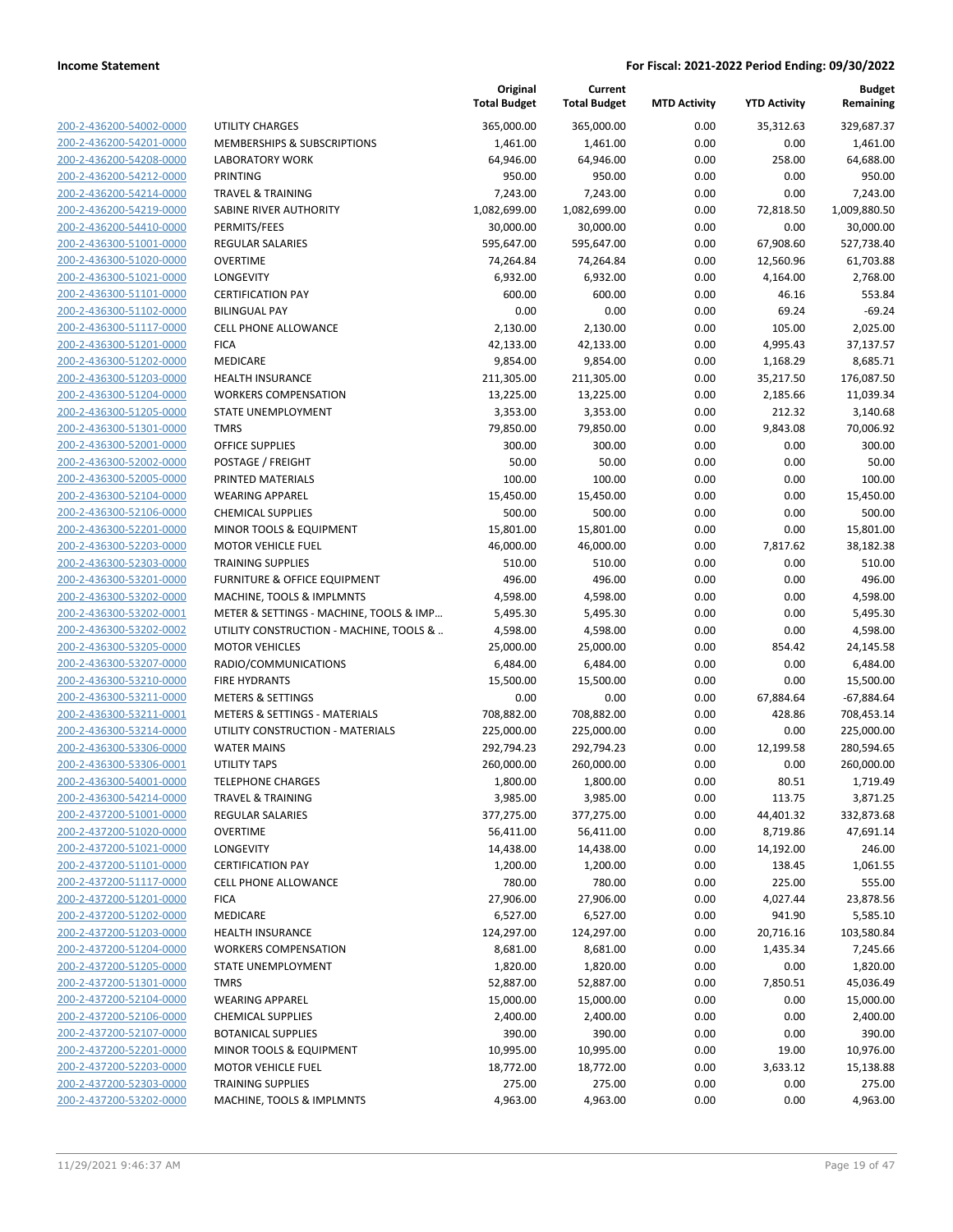| 200-2-437200-53205-0000                                   |
|-----------------------------------------------------------|
| 200-2-437200-53207-0000                                   |
| 200-2-437200-53309-0000                                   |
| 200-2-437200-53311-0000                                   |
| 200-2-437200-54001-0000                                   |
| 2-437200-54002-0000<br>200-                               |
| 200-2-437200-54214-0000                                   |
| 200-2-437200-55202-0000                                   |
| <u>200-2-437300-51001-0000</u>                            |
| 200-2-437300-51020-0000                                   |
| 2-437300-51021<br>200-<br>-0000                           |
| 200-2-437300-51101-0000                                   |
| 200-2-437300-51117-0000                                   |
| 200-2-437300-51201-0000                                   |
| 200-2-437300-51202-0000                                   |
| 2-437300-51203-0000<br>200-                               |
| 200-2-437300-51204-0000                                   |
|                                                           |
| 200-2-437300-51205-0000                                   |
| 200-2-437300-51301-0000                                   |
| 200-2-437300-52001-0000                                   |
| 2-437300-52002-0000<br>200-                               |
| 200-2-437300-52005-0000                                   |
| 200-2-437300-52101-0000                                   |
| 200-2-437300-52102-0000                                   |
| 200-2-437300-52104-0000                                   |
| 2-437300-52105-0000<br>200-                               |
| 200-2-437300-52106-0000                                   |
| 200-2-437300-52107-0000                                   |
| 200-2-437300-52201-0000                                   |
| 200-2-437300-52202-0000                                   |
| 2-437300-52203-0000<br>200-                               |
| 200-2-437300-52301-0000                                   |
| 200-2-437300-53202-0000                                   |
| 200-2-437300-53203-0000                                   |
| 200-2-437300-53205-0000                                   |
| 200-2-437300-53402-0000                                   |
| 200-2-437300-54001-0000                                   |
| 200-2-437300-54002-0000                                   |
| <u>200-2-437300-54103-0000</u>                            |
| 200-2-437300-54201-0000                                   |
| 200-2-437300-54208-0000                                   |
| <u>200-2-437300-54214-0000</u>                            |
| 200-2-437300-54410-0000                                   |
| <u>200-2-471100-56507-0000</u>                            |
| 200-2-471100-56508-0000                                   |
| 200-2-471100-56510-0000                                   |
| 200-2-471100-56511-0000                                   |
| 200-2-471200-56607-0000                                   |
| <u>200-2-471200-56611-0000</u>                            |
| <u>200-2-471200-56612-0000</u>                            |
|                                                           |
|                                                           |
| 200-2-480000-52003-0000                                   |
| 200-2-480000-52006-0000                                   |
| 200-2-480000-54002-0000                                   |
| <u>200-2-480000-54226-0000</u>                            |
| <u>200-2-480000-57002-0000</u>                            |
| 200-2-480000-57005-0000                                   |
| 200-2-480000-57008-0000                                   |
| 200-2-480000-57015-0000<br><u>200-2-491000-58001-0000</u> |

| <b>1OTOR VEHICLES</b>                                          |
|----------------------------------------------------------------|
| ADIO/COMMUNICATIONS                                            |
| ANITARY SEWER & TCEQ SSO                                       |
| <b>IFT STATIONS</b>                                            |
| ELEPHONE CHARGES                                               |
| <b>ITILITY CHARGES</b>                                         |
| RAVEL & TRAINING                                               |
| <b>EHICLES</b>                                                 |
| EGULAR SALARIES                                                |
| <b>VERTIME</b>                                                 |
| ONGEVITY                                                       |
| <b>ERTIFICATION PAY</b>                                        |
| ELL PHONE ALLOWANCE                                            |
| ICA                                                            |
| 1EDICARE                                                       |
| <b>IEALTH INSURANCE</b>                                        |
| VORKERS COMPENSATION                                           |
| TATE UNEMPLOYMENT                                              |
| MRS                                                            |
| <b>PFFICE SUPPLIES</b>                                         |
| OSTAGE / FREIGHT                                               |
| RINTED MATERIALS                                               |
| ANITORIAL SUPPLIES                                             |
| <b>EFERENCE SUPPLIES</b>                                       |
| VEARING APPAREL                                                |
| ABORATORY                                                      |
| <b>HEMICAL SUPPLIES</b>                                        |
| <b>OTANICAL SUPPLIES</b><br><b>IINOR TOOLS &amp; EQUIPMENT</b> |
| 1ECHANICAL SUPPLIES                                            |
| 1OTOR VEHICLE FUEL                                             |
| <b>AFETY SUPPLIES</b>                                          |
| 1ACHINE, TOOLS & IMPLMNTS                                      |
| <b>NSTRUMENTS &amp; APPARATUS</b>                              |
| 1OTOR VEHICLES                                                 |
| <b>UILDING MAINTENANCE</b>                                     |
| ELEPHONE CHARGES                                               |
| ITILITY CHARGES                                                |
| ONSULTING                                                      |
| 1EMBERSHIPS & SUBSCRIPTIONS                                    |
| ABORATORY WORK                                                 |
| RAVEL & TRAINING                                               |
| ERMITS/FEES                                                    |
| 8 REV BONDS - PRINCIPAL                                        |
| 9 TWDP REV BOND - PRINC                                        |
| 019 REVENUE BONDS PRINCIPAL                                    |
| 021 RAW WATER LINE PRINCIPAL                                   |
| <b>8 REV BONDS - INTEREST</b>                                  |
| 019 REVENUE BONDS INTEREST                                     |
| 021 RAW WATER LINE INTEREST                                    |
| <b>OPIER CHARGES</b>                                           |
| <b>OPIER PAPER</b>                                             |
| <b>ITILITY CHARGES</b>                                         |
| <b>NSURANCE EXPENSE</b>                                        |
| AD DEBT EXPENSE                                                |
| CCRUED VAC & SICK PAY                                          |
| <b>ANK CHARGES</b>                                             |
| ONTINGENCY EXPENSE                                             |

|                         |                                    | Original<br><b>Total Budget</b> | Current<br><b>Total Budget</b> | <b>MTD Activity</b> | <b>YTD Activity</b> | <b>Budget</b><br>Remaining |
|-------------------------|------------------------------------|---------------------------------|--------------------------------|---------------------|---------------------|----------------------------|
| 200-2-437200-53205-0000 | <b>MOTOR VEHICLES</b>              | 11,000.00                       | 11,000.00                      | 0.00                | 1,023.92            | 9,976.08                   |
| 200-2-437200-53207-0000 | RADIO/COMMUNICATIONS               | 3,000.00                        | 3,000.00                       | 0.00                | 0.00                | 3,000.00                   |
| 200-2-437200-53309-0000 | SANITARY SEWER & TCEQ SSO          | 107,020.76                      | 107,020.76                     | 0.00                | 0.00                | 107,020.76                 |
| 200-2-437200-53311-0000 | <b>LIFT STATIONS</b>               | 63,120.00                       | 63,120.00                      | 0.00                | 200.00              | 62,920.00                  |
| 200-2-437200-54001-0000 | <b>TELEPHONE CHARGES</b>           | 5,069.00                        | 5,069.00                       | 0.00                | 76.55               | 4,992.45                   |
| 200-2-437200-54002-0000 | <b>UTILITY CHARGES</b>             | 35,000.00                       | 35,000.00                      | 0.00                | 5,524.00            | 29,476.00                  |
| 200-2-437200-54214-0000 | <b>TRAVEL &amp; TRAINING</b>       | 2,800.00                        | 2,800.00                       | 0.00                | 0.00                | 2,800.00                   |
| 200-2-437200-55202-0000 | <b>VEHICLES</b>                    | 32,045.00                       | 32,045.00                      | 0.00                | 0.00                | 32,045.00                  |
| 200-2-437300-51001-0000 | <b>REGULAR SALARIES</b>            | 593,431.00                      | 593,431.00                     | 0.00                | 58,509.20           | 534,921.80                 |
| 200-2-437300-51020-0000 | <b>OVERTIME</b>                    | 44,767.00                       | 44,767.00                      | 0.00                | 4,024.43            | 40,742.57                  |
| 200-2-437300-51021-0000 | LONGEVITY                          | 13,646.00                       | 13,646.00                      | 0.00                | 13,220.00           | 426.00                     |
| 200-2-437300-51101-0000 | <b>CERTIFICATION PAY</b>           | 7,800.00                        | 7,800.00                       | 0.00                | 830.76              | 6,969.24                   |
| 200-2-437300-51117-0000 | <b>CELL PHONE ALLOWANCE</b>        | 2,076.00                        | 2,076.00                       | 0.00                | 270.00              | 1,806.00                   |
| 200-2-437300-51201-0000 | <b>FICA</b>                        | 41,027.00                       | 41,027.00                      | 0.00                | 4,565.33            | 36,461.67                  |
| 200-2-437300-51202-0000 | MEDICARE                           | 9,595.00                        | 9,595.00                       | 0.00                | 1,067.70            | 8,527.30                   |
| 200-2-437300-51203-0000 | <b>HEALTH INSURANCE</b>            | 161,586.00                      | 161,586.00                     | 0.00                | 26,931.00           | 134,655.00                 |
| 200-2-437300-51204-0000 | <b>WORKERS COMPENSATION</b>        | 13,102.00                       | 13,102.00                      | 0.00                | 2,166.50            | 10,935.50                  |
| 200-2-437300-51205-0000 | STATE UNEMPLOYMENT                 | 2,491.00                        | 2,491.00                       | 0.00                | 42.11               | 2,448.89                   |
| 200-2-437300-51301-0000 | <b>TMRS</b>                        | 77,752.00                       | 77,752.00                      | 0.00                | 8,915.09            | 68,836.91                  |
| 200-2-437300-52001-0000 | <b>OFFICE SUPPLIES</b>             | 600.00                          | 600.00                         | 0.00                | 0.00                | 600.00                     |
| 200-2-437300-52002-0000 | POSTAGE / FREIGHT                  | 602.00                          | 602.00                         | 0.00                | 66.74               | 535.26                     |
| 200-2-437300-52005-0000 | PRINTED MATERIALS                  | 1,280.00                        | 1,280.00                       | 0.00                | 0.00                | 1,280.00                   |
| 200-2-437300-52101-0000 | <b>JANITORIAL SUPPLIES</b>         | 1,650.00                        | 1,650.00                       | 0.00                | 0.00                | 1,650.00                   |
| 200-2-437300-52102-0000 | <b>REFERENCE SUPPLIES</b>          | 500.00                          | 500.00                         | 0.00                | 0.00                | 500.00                     |
| 200-2-437300-52104-0000 | <b>WEARING APPAREL</b>             | 11,720.00                       | 11,720.00                      | 0.00                | $-69.95$            | 11,789.95                  |
| 200-2-437300-52105-0000 | <b>LABORATORY</b>                  | 28,500.00                       | 28,500.00                      | 0.00                | 0.00                | 28,500.00                  |
| 200-2-437300-52106-0000 | <b>CHEMICAL SUPPLIES</b>           | 55,804.00                       | 55,804.00                      | 0.00                | 10,728.00           | 45,076.00                  |
| 200-2-437300-52107-0000 | <b>BOTANICAL SUPPLIES</b>          | 900.00                          | 900.00                         | 0.00                | 0.00                | 900.00                     |
| 200-2-437300-52201-0000 | MINOR TOOLS & EQUIPMENT            | 6,300.00                        | 6,300.00                       | 0.00                | 0.00                | 6,300.00                   |
| 200-2-437300-52202-0000 | <b>MECHANICAL SUPPLIES</b>         | 18,400.00                       | 18,400.00                      | 0.00                | 0.00                | 18,400.00                  |
| 200-2-437300-52203-0000 | <b>MOTOR VEHICLE FUEL</b>          | 13,086.00                       | 13,086.00                      | 0.00                | 1,214.56            | 11,871.44                  |
| 200-2-437300-52301-0000 | <b>SAFETY SUPPLIES</b>             | 2,300.00                        | 2,300.00                       | 0.00                | 779.34              | 1,520.66                   |
| 200-2-437300-53202-0000 | MACHINE, TOOLS & IMPLMNTS          | 80,000.00                       | 80,000.00                      | 0.00                | 8,600.41            | 71,399.59                  |
| 200-2-437300-53203-0000 | <b>INSTRUMENTS &amp; APPARATUS</b> | 6,000.00                        | 6,000.00                       | 0.00                | 0.00                | 6,000.00                   |
| 200-2-437300-53205-0000 | <b>MOTOR VEHICLES</b>              | 5,300.00                        | 5,300.00                       | 0.00                | 0.00                | 5,300.00                   |
| 200-2-437300-53402-0000 | <b>BUILDING MAINTENANCE</b>        | 6,500.00                        | 6,500.00                       | 0.00                | 49.50               | 6,450.50                   |
| 200-2-437300-54001-0000 | <b>TELEPHONE CHARGES</b>           | 6,000.00                        | 6,000.00                       | 0.00                | 664.87              | 5,335.13                   |
| 200-2-437300-54002-0000 | UTILITY CHARGES                    | 350,000.00                      | 350,000.00                     | 0.00                | 56,381.00           | 293,619.00                 |
| 200-2-437300-54103-0000 | <b>CONSULTING</b>                  | 250,000.00                      | 250,000.00                     | 0.00                | 0.00                | 250,000.00                 |
| 200-2-437300-54201-0000 | MEMBERSHIPS & SUBSCRIPTIONS        | 12,900.00                       | 12,900.00                      | 0.00                | 0.00                | 12,900.00                  |
| 200-2-437300-54208-0000 | LABORATORY WORK                    | 15,000.00                       | 15,000.00                      | 0.00                | 0.00                | 15,000.00                  |
| 200-2-437300-54214-0000 | <b>TRAVEL &amp; TRAINING</b>       | 4,500.00                        | 4,500.00                       | 0.00                | 0.00                | 4,500.00                   |
| 200-2-437300-54410-0000 | PERMITS/FEES                       | 44,459.00                       | 44,459.00                      | 0.00                | 37,403.32           | 7,055.68                   |
| 200-2-471100-56507-0000 | 08 REV BONDS - PRINCIPAL           | 1,015,000.00                    | 1,015,000.00                   | 0.00                | 0.00                | 1,015,000.00               |
| 200-2-471100-56508-0000 | 09 TWDP REV BOND - PRINC           | 15,000.00                       | 15,000.00                      | 0.00                | 0.00                | 15,000.00                  |
| 200-2-471100-56510-0000 | 2019 REVENUE BONDS PRINCIPAL       | 390,000.00                      | 390,000.00                     | 0.00                | 0.00                | 390,000.00                 |
| 200-2-471100-56511-0000 | 2021 RAW WATER LINE PRINCIPAL      | 600,000.00                      | 600,000.00                     | 0.00                | 0.00                | 600,000.00                 |
| 200-2-471200-56607-0000 | 08 REV BONDS - INTEREST            | 239,717.50                      | 239,717.50                     | 0.00                | 0.00                | 239,717.50                 |
| 200-2-471200-56611-0000 | <b>2019 REVENUE BONDS INTEREST</b> | 709,762.50                      | 709,762.50                     | 0.00                | 0.00                | 709,762.50                 |
| 200-2-471200-56612-0000 | 2021 RAW WATER LINE INTEREST       | 1,098,036.00                    | 1,098,036.00                   | 0.00                | 0.00                | 1,098,036.00               |
| 200-2-480000-52003-0000 | <b>COPIER CHARGES</b>              | 7,500.00                        | 7,500.00                       | 0.00                | 1,313.10            | 6,186.90                   |
| 200-2-480000-52006-0000 | <b>COPIER PAPER</b>                | 260.00                          | 260.00                         | 0.00                | 35.20               | 224.80                     |
| 200-2-480000-54002-0000 | UTILITY CHARGES                    | 15,000.00                       | 15,000.00                      | 0.00                | 2,299.16            | 12,700.84                  |
| 200-2-480000-54226-0000 | <b>INSURANCE EXPENSE</b>           | 77,000.00                       | 77,000.00                      | 0.00                | 81,079.06           | $-4,079.06$                |
| 200-2-480000-57002-0000 | <b>BAD DEBT EXPENSE</b>            | 29,000.00                       | 29,000.00                      | 0.00                | 0.00                | 29,000.00                  |
| 200-2-480000-57005-0000 | ACCRUED VAC & SICK PAY             | 50,000.00                       | 50,000.00                      | 0.00                | 0.00                | 50,000.00                  |
| 200-2-480000-57008-0000 | <b>BANK CHARGES</b>                | 30,000.00                       | 30,000.00                      | 0.00                | 4,019.32            | 25,980.68                  |
| 200-2-480000-57015-0000 | <b>CONTINGENCY EXPENSE</b>         | 50,000.00                       | 50,000.00                      | 0.00                | 0.00                | 50,000.00                  |
| 200-2-491000-58001-0000 | <b>XFR - GENERAL FUND</b>          | 681,579.00                      | 681,579.00                     | 0.00                | 113,596.50          | 567,982.50                 |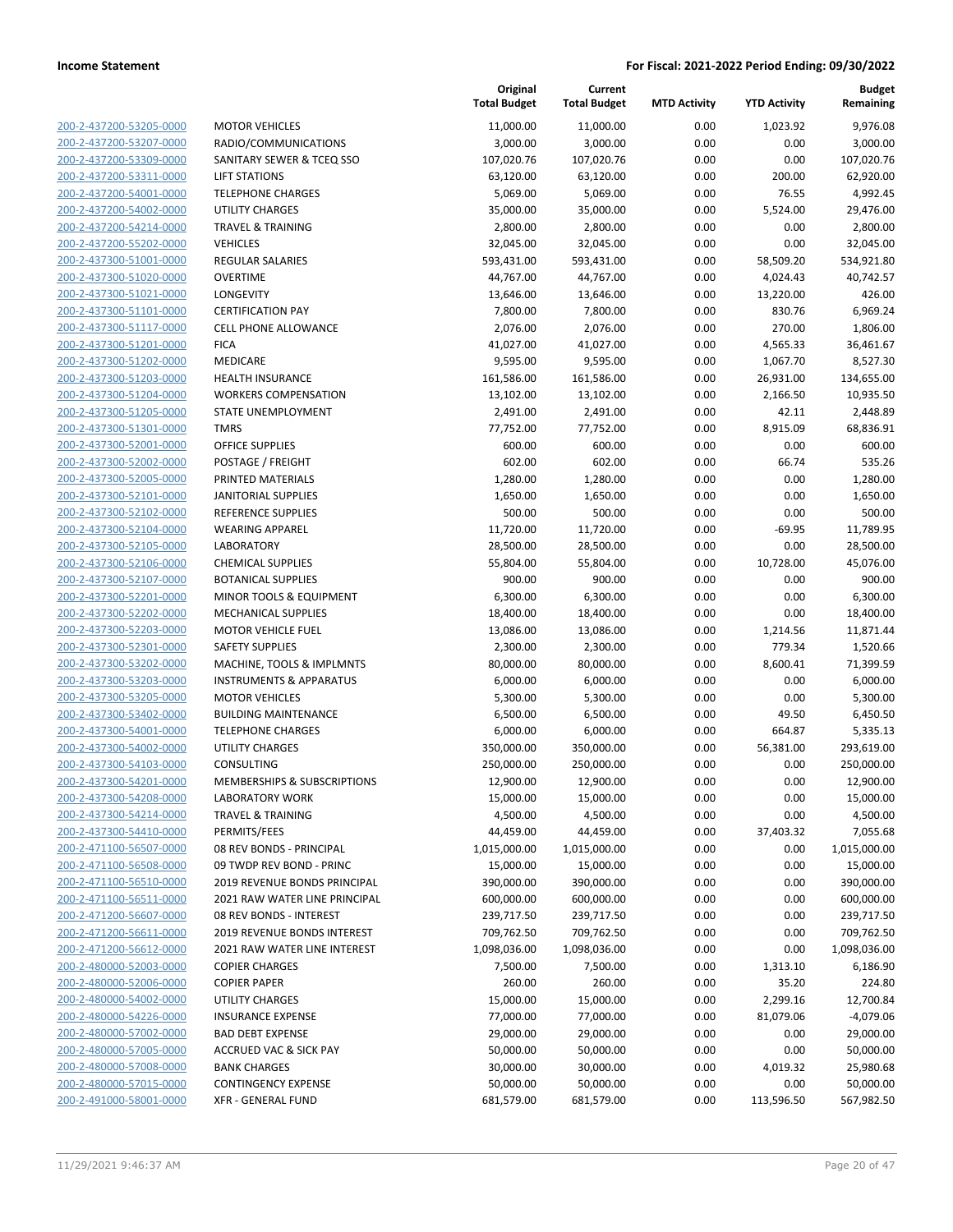|                                                    |                                                          | Original            | Current             |                     |                     | <b>Budget</b>      |
|----------------------------------------------------|----------------------------------------------------------|---------------------|---------------------|---------------------|---------------------|--------------------|
|                                                    |                                                          | <b>Total Budget</b> | <b>Total Budget</b> | <b>MTD Activity</b> | <b>YTD Activity</b> | Remaining          |
| 200-2-491000-58037-0000                            | <b>XFR - DEBT SERVICE FUND</b>                           | 1,491,276.00        | 1,491,276.00        | 0.00                | 248,546.00          | 1,242,730.00       |
| 200-2-491000-58120-0000                            | <b>XFR - UTILITY CIP FUND</b>                            | 1,332,045.00        | 1,332,045.00        | 0.00                | 222,007.50          | 1,110,037.50       |
| 200-2-495000-58580-0000                            | CA - GENERAL FUND - GENERAL GOVERNMENT                   | 294,215.00          | 294,215.00          | 0.00                | 49,035.84           | 245,179.16         |
| 200-2-495000-58581-0000                            | CA - GENERAL FUND - PUBLIC WORKS                         | 170,599.00          | 170,599.00          | 0.00                | 28,433.16           | 142,165.84         |
| 200-2-495000-58701-0000                            | <b>CA - CENTRAL SERVICE FUND</b>                         | 256,080.00          | 256,080.00          | 0.00                | 42,680.00           | 213,400.00         |
| 200-2-495000-58710-0000                            | CA - INSURANCE FUND                                      | 217,347.00          | 217,347.00          | 0.00                | 36,224.50           | 181,122.50         |
| 200-2-495000-58720-0000                            | CA - MIS FUN                                             | 105,933.00          | 105,933.00          | 0.00                | 17,655.50           | 88,277.50          |
| 200-2-495000-58900-0000                            | CA - ELECTRIC FUND                                       | 490,550.00          | 490,550.00          | 0.00                | 81,758.34           | 408,791.66         |
|                                                    | <b>Expense Total:</b>                                    | 17,880,530.98       | 17,880,530.98       | 0.00                | 1,778,778.32        | 16,101,752.66      |
|                                                    | Fund: 200 - WATER / WASTEWATER FUND Surplus (Deficit):   | $-1,607,062.98$     | -1,607,062.98       | 0.00                | 973,945.82          |                    |
| Fund: 216 - UTILIITY CIP FUND                      |                                                          |                     |                     |                     |                     |                    |
| Revenue                                            |                                                          |                     |                     |                     |                     |                    |
| 216-2-319001-45401-0000                            | <b>INTEREST REVENUES</b>                                 | 15,500.00           | 15,500.00           | 0.00                | 0.00                | 15,500.00          |
| 216-2-319001-47221-0000                            | <b>BOND PROCEEDS</b>                                     | 50,000,000.00       | 50,000,000.00       | 0.00                | 0.00                | 50,000,000.00      |
| 216-2-323001-46100-0000                            | <b>XFR - UTILITY FUND</b>                                | 1,300,000.00        | 1,300,000.00        | 0.00                | 216,666.66          | 1,083,333.34       |
|                                                    | <b>Revenue Total:</b>                                    | 51,315,500.00       | 51,315,500.00       | 0.00                | 216,666.66          | 51,098,833.34      |
| <b>Expense</b>                                     |                                                          |                     |                     |                     |                     |                    |
| 216-2-000000-11706-0000                            | TXFIT CO DEBT ACCOUNT 2021                               | 0.00                | 0.00                | 0.00                | $-5,276.30$         | 5,276.30           |
| 216-2-436200-55002-0000                            | <b>IMPROVEMENTS</b>                                      | 1,300,000.00        | 1,300,000.00        | 0.00                | 124,092.74          | 1,175,907.26       |
| 216-2-436200-55201-0000                            | <b>EQUIPMENT PURCHASES</b>                               | 0.00                | 0.00                | 0.00                | 0.00                | 0.00               |
| 216-2-437300-53605-0000                            | STRUCTURES / FILTRATION PLANT                            | 0.00                | 0.00                | 0.00                | 50,147.33           | $-50,147.33$       |
| 216-2-437300-55002-0000                            | <b>IMPROVEMENTS</b>                                      | 50,000,000.00       | 50,000,000.00       | 0.00                | 0.00                | 50,000,000.00      |
| 216-2-437300-55110-0000                            | <b>LIFT STATIONS</b>                                     | 0.00                | 0.00                | 0.00                | 0.00                | 0.00               |
| 216-2-480000-57008-0000                            | <b>BANK CHARGES</b>                                      | 2,350.00            | 2,350.00            | 0.00                | 276.53              | 2,073.47           |
|                                                    | <b>Expense Total:</b>                                    | 51,302,350.00       | 51,302,350.00       | 0.00                | 169,240.30          | 51,133,109.70      |
|                                                    | Fund: 216 - UTILIITY CIP FUND Surplus (Deficit):         | 13,150.00           | 13,150.00           | 0.00                | 47,426.36           |                    |
| <b>Fund: 217 - WASTEWATER RECLAMATION FUND</b>     |                                                          |                     |                     |                     |                     |                    |
|                                                    |                                                          |                     |                     |                     |                     |                    |
| Revenue                                            |                                                          |                     |                     |                     |                     |                    |
| 217-2-319001-45401-0000                            | <b>INTEREST REVENUES</b>                                 | 400.00              | 400.00              | 0.00                | 0.00                | 400.00             |
|                                                    | <b>Revenue Total:</b>                                    | 400.00              | 400.00              | 0.00                | 0.00                | 400.00             |
|                                                    | Fund: 217 - WASTEWATER RECLAMATION FUND Total:           | 400.00              | 400.00              | 0.00                | 0.00                |                    |
| Fund: 300 - AIRPORT FUND                           |                                                          |                     |                     |                     |                     |                    |
| Revenue                                            |                                                          |                     |                     |                     |                     |                    |
| 300-2-319001-45401-0000                            | <b>INTEREST REVENUES</b>                                 | 2,500.00            | 2,500.00            | 0.00                | 0.00                | 2,500.00           |
| 300-2-321001-45507-0000                            | L-3 COMM LEASE                                           | 639,217.00          | 639,217.00          | 0.00                | 119,933.62          | 519,283.38         |
| 300-2-321001-45508-0000                            | AIR EVAC HANGAR FEES                                     | 8,101.00            | 8,101.00            | 0.00                | 1,350.18            | 6,750.82           |
| 300-2-321001-45509-0000                            | BLUE SKY T-HANGAR & LA ND LEASES                         | 4,768.00            | 4,768.00            | 0.00                | 0.00                | 4,768.00           |
| 300-2-321001-45510-0000                            | ARKOMA - HORIZONS AHEAD LEASE                            | 48,096.00           | 48,096.00           | 0.00                | 4,210.80            | 43,885.20          |
| 300-2-321001-45513-0000                            | MAJORS FLYING CLUB LAND LEASE                            | 1,396.00            | 1,396.00            | 0.00                | 127.97              | 1,268.03           |
| 300-2-321001-45515-0000                            | TEXSAN AVIATION LAND LEASE                               | 1,080.00            | 1,080.00            | 0.00                | 0.00                | 1,080.00           |
|                                                    | <b>Revenue Total:</b>                                    | 705,158.00          | 705,158.00          | 0.00                | 125,622.57          | 579,535.43         |
| <b>Expense</b>                                     |                                                          |                     |                     |                     |                     |                    |
| 300-2-438100-51001-0000                            | <b>REGULAR SALARIES</b>                                  | 64,537.00           | 64,537.00           | 0.00                | 7,234.00            | 57,303.00          |
| 300-2-438100-51021-0000                            | LONGEVITY                                                | 438.00              | 438.00              | 0.00                | 438.00              | 0.00               |
| 300-2-438100-51117-0000                            | CELL PHONE ALLOWANCE                                     | 1,170.00            | 1,170.00            | 0.00                | 90.00               | 1,080.00           |
| 300-2-438100-51201-0000                            | <b>FICA</b>                                              | 4,101.00            | 4,101.00            | 0.00                | 481.50              | 3,619.50           |
| 300-2-438100-51202-0000                            | MEDICARE                                                 | 959.00              | 959.00              | 0.00                | 112.60              | 846.40             |
| 300-2-438100-51203-0000                            | HEALTH INSURANCE                                         | 12,430.00           | 12,430.00           | 0.00                | 2,071.66            | 10,358.34          |
| 300-2-438100-51204-0000                            | <b>WORKERS COMPENSATION</b>                              | 1,065.00            | 1,065.00            | 0.00                | 175.84              | 889.16             |
| 300-2-438100-51205-0000                            | STATE UNEMPLOYMENT                                       | 383.00              | 383.00              | 0.00                | 0.00                | 383.00             |
| 300-2-438100-51301-0000                            | <b>TMRS</b>                                              | 7,772.00            | 7,772.00            | 0.00                | 900.39              | 6,871.61           |
| 300-2-438100-52001-0000                            | OFFICE SUPPLIES                                          | 200.00              | 200.00              | 0.00                | 0.00                | 200.00             |
| 300-2-438100-52002-0000                            | POSTAGE / FREIGHT                                        | 100.00              | 100.00              | 0.00                | 0.00                | 100.00             |
| 300-2-438100-52201-0000                            | MINOR TOOLS & EQUIPMENT                                  | 150.00              | 150.00              | 0.00                | 0.00                | 150.00             |
| 300-2-438100-53202-0000                            | MACHINE, TOOLS & IMPLMNTS                                | 4,750.00            | 4,750.00            | 0.00                | 0.00                | 4,750.00           |
| 300-2-438100-53205-0000<br>300-2-438100-53303-0000 | <b>MOTOR VEHICLES</b><br>MAINT - STREET /ALLEY/APRN/RNWY | 500.00<br>2,500.00  | 500.00<br>2,500.00  | 0.00<br>0.00        | 0.00<br>0.00        | 500.00<br>2,500.00 |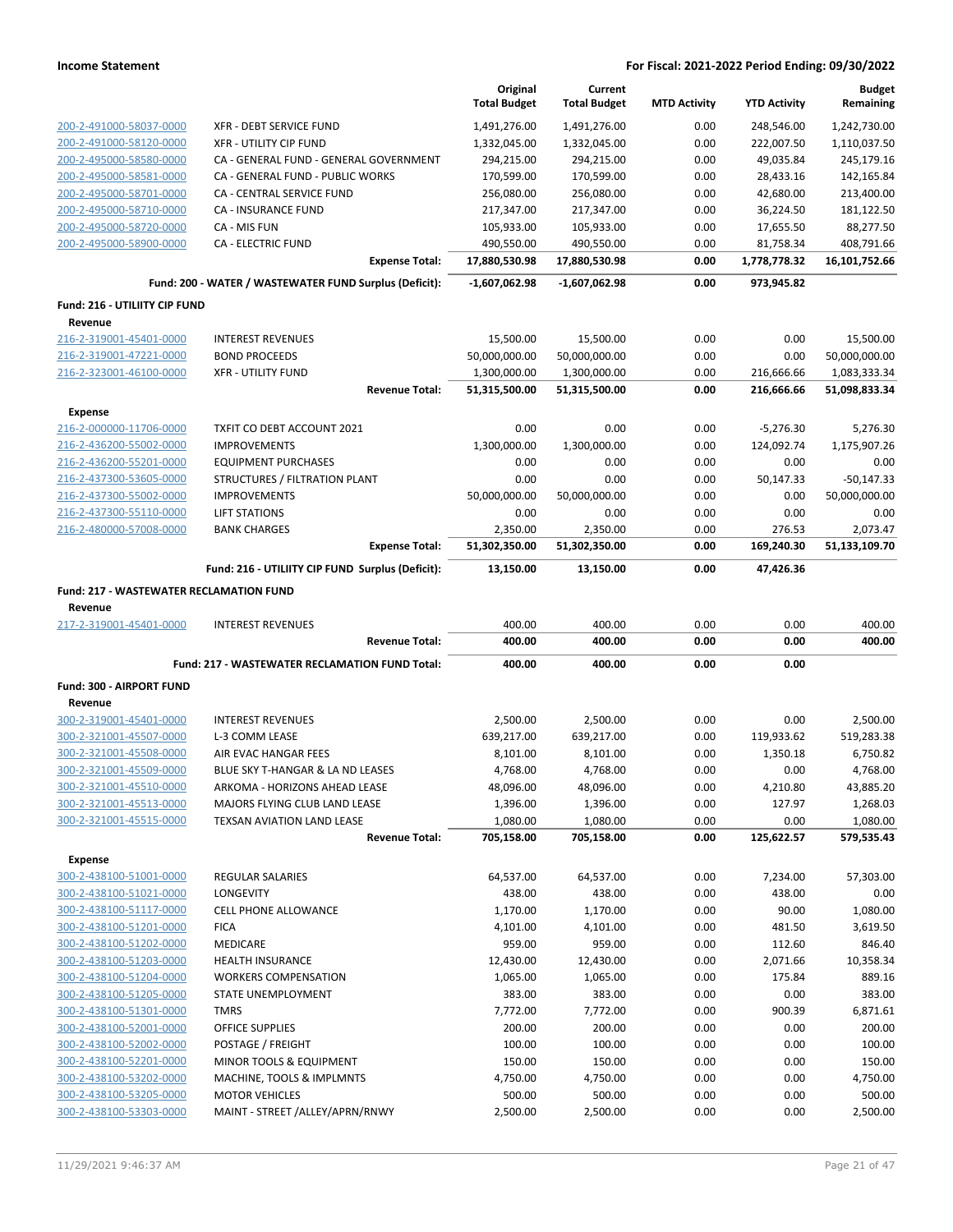|                                                    |                                                     | Original<br><b>Total Budget</b> | Current<br><b>Total Budget</b> | <b>MTD Activity</b> | <b>YTD Activity</b>      | <b>Budget</b><br>Remaining   |
|----------------------------------------------------|-----------------------------------------------------|---------------------------------|--------------------------------|---------------------|--------------------------|------------------------------|
| 300-2-438100-53402-0000                            | <b>BUILDING MAINTENANCE</b>                         | 10,000.00                       | 10,000.00                      | 0.00                | 134.69                   | 9,865.31                     |
| 300-2-438100-54001-0000                            | <b>TELEPHONE CHARGES</b>                            | 1,689.00                        | 1,689.00                       | 0.00                | 184.61                   | 1,504.39                     |
| 300-2-438100-54002-0000                            | <b>UTILITY CHARGES</b>                              | 13,000.00                       | 13,000.00                      | 0.00                | 1,470.18                 | 11,529.82                    |
| 300-2-438100-54105-0000                            | MARKETING                                           | 18,000.00                       | 18,000.00                      | 0.00                | 14,257.21                | 3,742.79                     |
| 300-2-438100-54110-0000                            | <b>AUDIT</b>                                        | 10,000.00                       | 10,000.00                      | 0.00                | 0.00                     | 10,000.00                    |
| 300-2-438100-54201-0000                            | MEMBERSHIPS & SUBSCRIPTIONS                         | 515.00                          | 515.00                         | 0.00                | 90.00                    | 425.00                       |
| 300-2-438100-54214-0000                            | <b>TRAVEL &amp; TRAINING</b>                        | 6,530.00                        | 6,530.00                       | 0.00                | 3,765.69                 | 2,764.31                     |
| 300-2-438100-54408-0000                            | OTHER / INSURANCE EXPENSE                           | 8,300.00                        | 8,300.00                       | 0.00                | 8,718.18                 | $-418.18$                    |
| 300-2-438100-54410-0000                            | PERMITS/FEES                                        | 1,395.00                        | 1,395.00                       | 0.00                | 0.00                     | 1,395.00                     |
| 300-2-480000-52003-0000                            | <b>COPIER CHARGES</b>                               | 1,500.00                        | 1,500.00                       | 0.00                | 262.81                   | 1,237.19                     |
| 300-2-480000-57008-0000                            | <b>BANK CHARGES</b>                                 | 400.00                          | 400.00                         | 0.00                | 63.81                    | 336.19                       |
| 300-2-491000-58127-0000                            | <b>AIRPORT CIP FUND</b><br><b>Expense Total:</b>    | 1,350,000.00<br>1,522,384.00    | 1,350,000.00<br>1,522,384.00   | 0.00<br>0.00        | 216,666.66<br>257,117.83 | 1,133,333.34<br>1,265,266.17 |
|                                                    | Fund: 300 - AIRPORT FUND Surplus (Deficit):         | $-817,226.00$                   | $-817,226.00$                  | 0.00                | $-131,495.26$            |                              |
| <b>Fund: 360 - AIRPORT CAPITAL FUND</b>            |                                                     |                                 |                                |                     |                          |                              |
| Revenue                                            |                                                     |                                 |                                |                     |                          |                              |
| 360-2-323001-46107-0000                            | <b>XFR - AIRPORT FUND</b>                           | 1,300,000.00                    | 1,300,000.00                   | 0.00                | 216,666.66               | 1,083,333.34                 |
|                                                    | <b>Revenue Total:</b>                               | 1,300,000.00                    | 1,300,000.00                   | 0.00                | 216,666.66               | 1,083,333.34                 |
| <b>Expense</b>                                     |                                                     |                                 |                                |                     |                          |                              |
| 360-2-438100-52422-0000                            | AIRPORT - PILOT SUPPLIES                            | 0.00                            | 0.00                           | 0.00                | 0.00                     | 0.00                         |
| 360-2-438100-55012-0000                            | <b>CONSTRUCTION</b>                                 | 1,300,000.00                    | 1,300,000.00                   | 0.00                | 11,254.50                | 1,288,745.50                 |
| 360-2-480000-57008-0000                            | <b>BANK CHARGES</b>                                 | 0.00                            | 0.00                           | 0.00                | 180.86                   | $-180.86$                    |
|                                                    | <b>Expense Total:</b>                               | 1,300,000.00                    | 1,300,000.00                   | 0.00                | 11,435.36                | 1,288,564.64                 |
|                                                    | Fund: 360 - AIRPORT CAPITAL FUND Surplus (Deficit): | 0.00                            | 0.00                           | 0.00                | 205,231.30               |                              |
| Fund: 362 - AIRPORT FBO FUEL                       |                                                     |                                 |                                |                     |                          |                              |
| Revenue                                            |                                                     |                                 |                                |                     |                          |                              |
| 362-2-319001-44315-0000                            | <b>AIRPORT - FUEL FEES</b>                          | 452,150.00                      | 452,150.00                     | 0.00                | 79,683.21                | 372,466.79                   |
| 362-2-319001-44316-0000                            | AIRPORT - PARKING, TIE DOWNS, & RAMP FE             | 2,500.00                        | 2,500.00                       | 0.00                | 189.75                   | 2,310.25                     |
| 362-2-319001-44320-0000                            | AIRPORT - OIL                                       | 2,250.00                        | 2,250.00                       | 0.00                | 181.98                   | 2,068.02                     |
| 362-2-319001-44322-0000                            | AIRPORT - PILOT SUPPLIES                            | 125.00                          | 125.00                         | 0.00                | 0.00                     | 125.00                       |
| 362-2-319001-45401-0000                            | <b>INTEREST REVENUES</b><br><b>Revenue Total:</b>   | 300.00<br>457,325.00            | 300.00<br>457,325.00           | 0.00<br>0.00        | 0.00<br>80,054.94        | 300.00<br>377,270.06         |
|                                                    |                                                     |                                 |                                |                     |                          |                              |
| <b>Expense</b>                                     |                                                     |                                 |                                |                     |                          |                              |
| 362-2-438100-52221-0000<br>362-2-438100-52422-0000 | AIRPORT - FUEL FEES                                 | 325,000.00<br>0.00              | 325,000.00<br>0.00             | 0.00<br>0.00        | 13,960.01<br>157.60      | 311,039.99<br>$-157.60$      |
| 362-2-438100-57003-0000                            | AIRPORT - PILOT SUPPLIES<br><b>CREDIT CARD FEES</b> | 0.00                            | 0.00                           | 0.00                | 2,519.39                 | $-2,519.39$                  |
| 362-2-480000-57008-0000                            | <b>BANK CHARGES</b>                                 | 0.00                            | 0.00                           | 0.00                | 7.15                     | $-7.15$                      |
|                                                    | <b>Expense Total:</b>                               | 325,000.00                      | 325,000.00                     | 0.00                | 16,644.15                | 308,355.85                   |
|                                                    | Fund: 362 - AIRPORT FBO FUEL Surplus (Deficit):     | 132,325.00                      | 132,325.00                     | 0.00                | 63,410.79                |                              |
| Fund: 400 - GOLF FUND                              |                                                     |                                 |                                |                     |                          |                              |
| Revenue                                            |                                                     |                                 |                                |                     |                          |                              |
| 400-2-319005-44510-0000                            | <b>GREENS FEES</b>                                  | 98,030.00                       | 98,030.00                      | 0.00                | 15,364.60                | 82,665.40                    |
| 400-2-319006-45308-0000                            | PRO SHOP CONCESSIONS                                | 9,841.00                        | 9,841.00                       | 0.00                | 915.83                   | 8,925.17                     |
| 400-2-319007-45309-0000                            | <b>MERCHANDISE SALES</b>                            | 7,940.00                        | 7,940.00                       | 0.00                | 881.77                   | 7,058.23                     |
| 400-2-319008-45511-0000                            | <b>CART RENTALS</b>                                 | 61,464.00                       | 61,464.00                      | 0.00                | 11,681.82                | 49,782.18                    |
| 400-2-319009-45512-0000                            | <b>GOLF LEASES / MEMBERSHIPS</b>                    | 67,095.00                       | 67,095.00                      | 0.00                | 6,168.57                 | 60,926.43                    |
|                                                    | <b>Revenue Total:</b>                               | 244,370.00                      | 244,370.00                     | 0.00                | 35,012.59                | 209,357.41                   |
| Expense                                            |                                                     |                                 |                                |                     |                          |                              |
| 400-2-451250-51001-0000                            | REGULAR SALARIES                                    | 117,362.00                      | 117,362.00                     | 0.00                | 12,922.72                | 104,439.28                   |
| 400-2-451250-51020-0000                            | <b>OVERTIME</b>                                     | 5,482.00                        | 5,482.00                       | 0.00                | 1,317.66                 | 4,164.34                     |
| 400-2-451250-51021-0000                            | LONGEVITY                                           | 7,712.00                        | 7,712.00                       | 0.00                | 6,730.00                 | 982.00                       |
| 400-2-451250-51101-0000                            | <b>CERTIFICATION PAY</b>                            | 600.00                          | 600.00                         | 0.00                | 69.24                    | 530.76                       |
| 400-2-451250-51117-0000                            | CELL PHONE ALLOWANCE                                | 780.00                          | 780.00                         | 0.00                | 90.00                    | 690.00                       |
| 400-2-451250-51201-0000                            | <b>FICA</b>                                         | 8,111.00                        | 8,111.00                       | 0.00                | 1,306.24                 | 6,804.76                     |
| 400-2-451250-51202-0000<br>400-2-451250-51203-0000 | MEDICARE<br>HEALTH INSURANCE                        | 1,913.00<br>12,430.00           | 1,913.00<br>12,430.00          | 0.00<br>0.00        | 305.50<br>2,071.66       | 1,607.50<br>10,358.34        |
|                                                    |                                                     |                                 |                                |                     |                          |                              |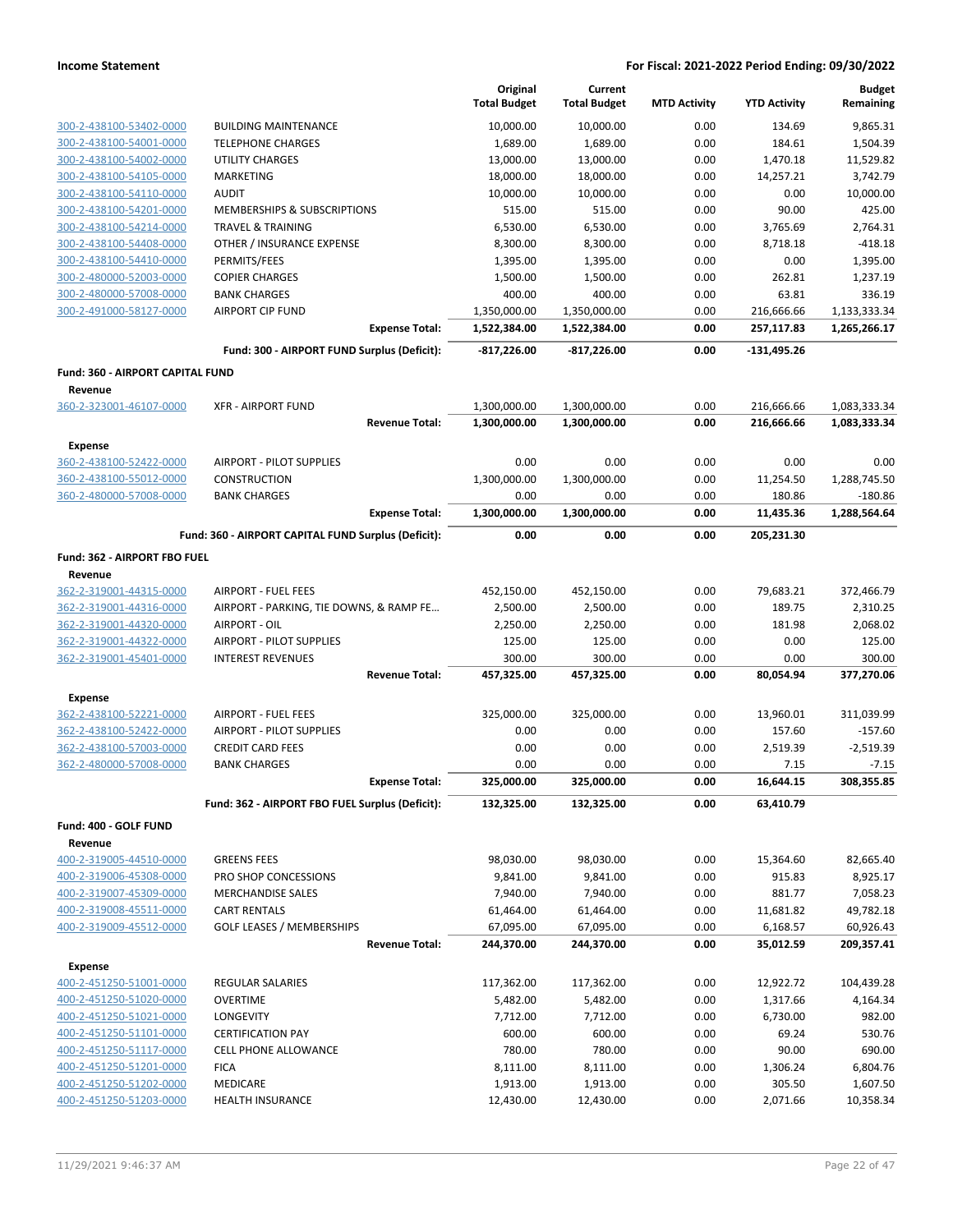|                                    |                                          | Original<br><b>Total Budget</b> | Current<br><b>Total Budget</b> | <b>MTD Activity</b> | <b>YTD Activity</b> | <b>Budget</b><br>Remaining |
|------------------------------------|------------------------------------------|---------------------------------|--------------------------------|---------------------|---------------------|----------------------------|
| 400-2-451250-51204-0000            | <b>WORKERS COMPENSATION</b>              | 2,600.00                        | 2,600.00                       | 0.00                | 429.84              | 2,170.16                   |
| 400-2-451250-51205-0000            | STATE UNEMPLOYMENT                       | 1,117.00                        | 1,117.00                       | 0.00                | 121.07              | 995.93                     |
| 400-2-451250-51301-0000            | <b>TMRS</b>                              | 12,509.00                       | 12,509.00                      | 0.00                | 1,864.47            | 10,644.53                  |
| 400-2-451250-52001-0000            | <b>OFFICE SUPPLIES</b>                   | 400.00                          | 400.00                         | 0.00                | 0.00                | 400.00                     |
| 400-2-451250-52101-0000            | <b>JANITORIAL SUPPLIES</b>               | 600.00                          | 600.00                         | 0.00                | 7.50                | 592.50                     |
| 400-2-451250-52104-0000            | <b>WEARING APPAREL</b>                   | 500.00                          | 500.00                         | 0.00                | 0.00                | 500.00                     |
| 400-2-451250-52107-0000            | <b>BOTANICAL SUPPLIES</b>                | 6,900.00                        | 6,900.00                       | 0.00                | 337.50              | 6,562.50                   |
| 400-2-451250-52201-0000            | MINOR TOOLS & EQUIPMENT                  | 600.00                          | 600.00                         | 0.00                | 0.00                | 600.00                     |
| 400-2-451250-52203-0000            | <b>MOTOR VEHICLE FUEL</b>                | 1,632.77                        | 1,632.77                       | 0.00                | 298.07              | 1,334.70                   |
| 400-2-451250-52401-0000            | RECREATIONAL SUPPLIES                    | 500.00                          | 500.00                         | 0.00                | 0.00                | 500.00                     |
| 400-2-451250-52403-0000            | <b>RESALE ITEMS</b>                      | 15,000.00                       | 15,000.00                      | 0.00                | 597.50              | 14,402.50                  |
| 400-2-451250-53202-0000            | MACHINE, TOOLS & IMPLMNTS                | 6,000.00                        | 6,000.00                       | 0.00                | 0.00                | 6,000.00                   |
| 400-2-451250-53205-0000            | <b>MOTOR VEHICLES</b>                    | 400.00                          | 400.00                         | 0.00                | 0.00                | 400.00                     |
| 400-2-451250-53307-0000            | <b>IRRIGATION</b>                        | 1,500.00                        | 1,500.00                       | 0.00                | 0.00                | 1,500.00                   |
| 400-2-451250-53402-0000            | <b>BUILDING MAINTENANCE</b>              | 1,450.00                        | 1,450.00                       | 0.00                | 0.00                | 1,450.00                   |
| 400-2-451250-54001-0000            | <b>TELEPHONE CHARGES</b>                 | 1,200.00                        | 1,200.00                       | 0.00                | 128.55              | 1,071.45                   |
| 400-2-451250-54002-0000            | <b>UTILITY CHARGES</b>                   | 10,688.09                       | 10,688.09                      | 0.00                | 1,632.74            | 9,055.35                   |
| 400-2-451250-54201-0000            | MEMBERSHIPS & SUBSCRIPTIONS              | 785.00                          | 785.00                         | 0.00                | 0.00                | 785.00                     |
| 400-2-451250-54214-0000            | <b>TRAVEL &amp; TRAINING</b>             | 2,100.00                        | 2,100.00                       | 0.00                | 0.00                | 2,100.00                   |
| 400-2-451250-54226-0000            | <b>INSURANCE EXPENSE</b>                 | 500.00                          | 500.00                         | 0.00                | 0.00                | 500.00                     |
| 400-2-451250-54909-0000            | <b>GOLF CART LEASE EXPENSE</b>           | 31,000.00                       | 31,000.00                      | 0.00                | 2,250.00            | 28,750.00                  |
| 400-2-480000-52003-0000            | <b>COPIER CHARGES</b>                    | 642.27                          | 642.27                         | 0.00                | 253.48              | 388.79                     |
| 400-2-480000-57008-0000            | <b>BANK CHARGES</b>                      | 4,500.00                        | 4,500.00                       | 0.00                | 0.00                | 4,500.00                   |
| 400-2-491000-58204-0000            | VEHICLE/EQUIP REPLACEMENT                | 24,200.00                       | 24,200.00                      | 0.00                | 0.00                | 24,200.00                  |
|                                    | <b>Expense Total:</b>                    | 281,714.13                      | 281,714.13                     | 0.00                | 32,733.74           | 248,980.39                 |
|                                    | Fund: 400 - GOLF FUND Surplus (Deficit): | -37,344.13                      | $-37,344.13$                   | 0.00                | 2,278.85            |                            |
| <b>Fund: 500 - SANITATION FUND</b> |                                          |                                 |                                |                     |                     |                            |
| Revenue                            |                                          |                                 |                                |                     |                     |                            |
| 500-2-318001-44314-0000            | LATE CHARGES                             | 67,250.00                       | 67,250.00                      | 0.00                | 19,869.64           | 47,380.36                  |
| 500-2-319001-45401-0000            | <b>INTEREST REVENUES</b>                 | 1,000.00                        | 1,000.00                       | 0.00                | 0.00                | 1,000.00                   |
| 500-2-319020-44313-0000            | <b>FUEL SURCHARGE</b>                    | 81,695.00                       | 81,695.00                      | 0.00                | 14,941.15           | 66,753.85                  |
| 500-2-319020-45107-0000            | <b>COLLECTION CHARGES</b>                | 4,882,500.00                    | 4,882,500.00                   | 0.00                | 823,487.28          | 4,059,012.72               |
| 500-2-319021-45108-0000            | <b>DISPOSAL CHARGES</b>                  | 380,000.00                      | 380,000.00                     | 0.00                | 74,506.49           | 305,493.51                 |
| 500-2-319022-45612-0000            | REG HH HAZ WASTE COL CTR                 | 16,245.00                       | 16,245.00                      | 0.00                | 14,850.00           | 1,395.00                   |
|                                    | <b>Revenue Total:</b>                    | 5,428,690.00                    | 5,428,690.00                   | 0.00                | 947,654.56          | 4,481,035.44               |
| <b>Expense</b>                     |                                          |                                 |                                |                     |                     |                            |
| 500-2-432300-54412-0000            | <b>COLLECTION CHARGES</b>                | 4,906,800.00                    | 4,906,800.00                   | 0.00                | 426,477.96          | 4,480,322.04               |
| 500-2-432500-54002-0000            | UTILITY CHARGES                          | 2,400.00                        | 2,400.00                       | 0.00                | 399.31              | 2,000.69                   |
| 500-2-432500-54403-0000            | <b>DISPOSAL CHARGES</b>                  | 24,500.00                       | 24,500.00                      | 0.00                | 0.00                | 24,500.00                  |
| 500-2-442200-51001-0000            | <b>REGULAR SALARIES</b>                  | 149,193.00                      | 149,193.00                     | 0.00                | 15,369.15           | 133,823.85                 |
| 500-2-442200-51021-0000            | LONGEVITY                                | 4,170.00                        | 4,170.00                       | 0.00                | 3,240.00            | 930.00                     |
| 500-2-442200-51101-0000            | <b>CERTIFICATION PAY</b>                 | 1,200.00                        | 1,200.00                       | 0.00                | 138.45              | 1,061.55                   |
| 500-2-442200-51201-0000            | <b>FICA</b>                              | 9,582.00                        | 9,582.00                       | 0.00                | 1,145.88            | 8,436.12                   |
| 500-2-442200-51202-0000            | MEDICARE                                 | 2,241.00                        | 2,241.00                       | 0.00                | 267.98              | 1,973.02                   |
| 500-2-442200-51203-0000            | <b>HEALTH INSURANCE</b>                  | 12,430.00                       | 12,430.00                      | 0.00                | 2,071.66            | 10,358.34                  |
| 500-2-442200-51204-0000            | <b>WORKERS COMPENSATION</b>              | 2,720.00                        | 2,720.00                       | 0.00                | 449.16              | 2,270.84                   |
| 500-2-442200-51205-0000            | STATE UNEMPLOYMENT                       | 1,533.00                        | 1,533.00                       | 0.00                | 86.64               | 1,446.36                   |
| 500-2-442200-51301-0000            | <b>TMRS</b>                              | 18,161.00                       | 18,161.00                      | 0.00                | 2,174.74            | 15,986.26                  |
| 500-2-442200-52104-0000            | <b>WEARING APPAREL</b>                   | 2,462.00                        | 2,462.00                       | 0.00                | 0.00                | 2,462.00                   |
| 500-2-442200-52203-0000            | <b>MOTOR VEHICLE FUEL</b>                | 5,890.00                        | 5,890.00                       | 0.00                | 1,420.97            | 4,469.03                   |
| 500-2-442200-53202-0000            | MACHINE, TOOLS & IMPLMNTS                | 11,406.32                       | 11,406.32                      | 0.00                | 0.00                | 11,406.32                  |
| 500-2-442200-53205-0000            | <b>MOTOR VEHICLES</b>                    | 12,050.00                       | 12,050.00                      | 0.00                | 26.00               | 12,024.00                  |
| 500-2-442200-55201-0000            | <b>EQUIPMENT PURCHASES</b>               | 1,860.00                        | 1,860.00                       | 0.00                | 0.00                | 1,860.00                   |
| 500-2-480000-54413-0000            | <b>BULK WASTE PICK-UP</b>                | 42,000.00                       | 42,000.00                      | 0.00                | 0.00                | 42,000.00                  |
| 500-2-480000-54901-0000            | <b>RENTALS / LEASES</b>                  | 55,692.13                       | 55,692.13                      | 0.00                | 0.00                | 55,692.13                  |
| 500-2-480000-57005-0000            | <b>ACCRUED VAC &amp; SICK PAY</b>        | 700.00                          | 700.00                         | 0.00                | 0.00                | 700.00                     |
| 500-2-480000-57007-0000            | <b>COMMUNITY SERVICES</b>                | 98,000.00                       | 98,000.00                      | 0.00                | 3,300.00            | 94,700.00                  |
| 500-2-480000-57008-0000            | <b>BANK CHARGES</b>                      | 13,350.00                       | 13,350.00                      | 0.00                | 1,247.27            | 12,102.73                  |
|                                    |                                          |                                 |                                |                     |                     |                            |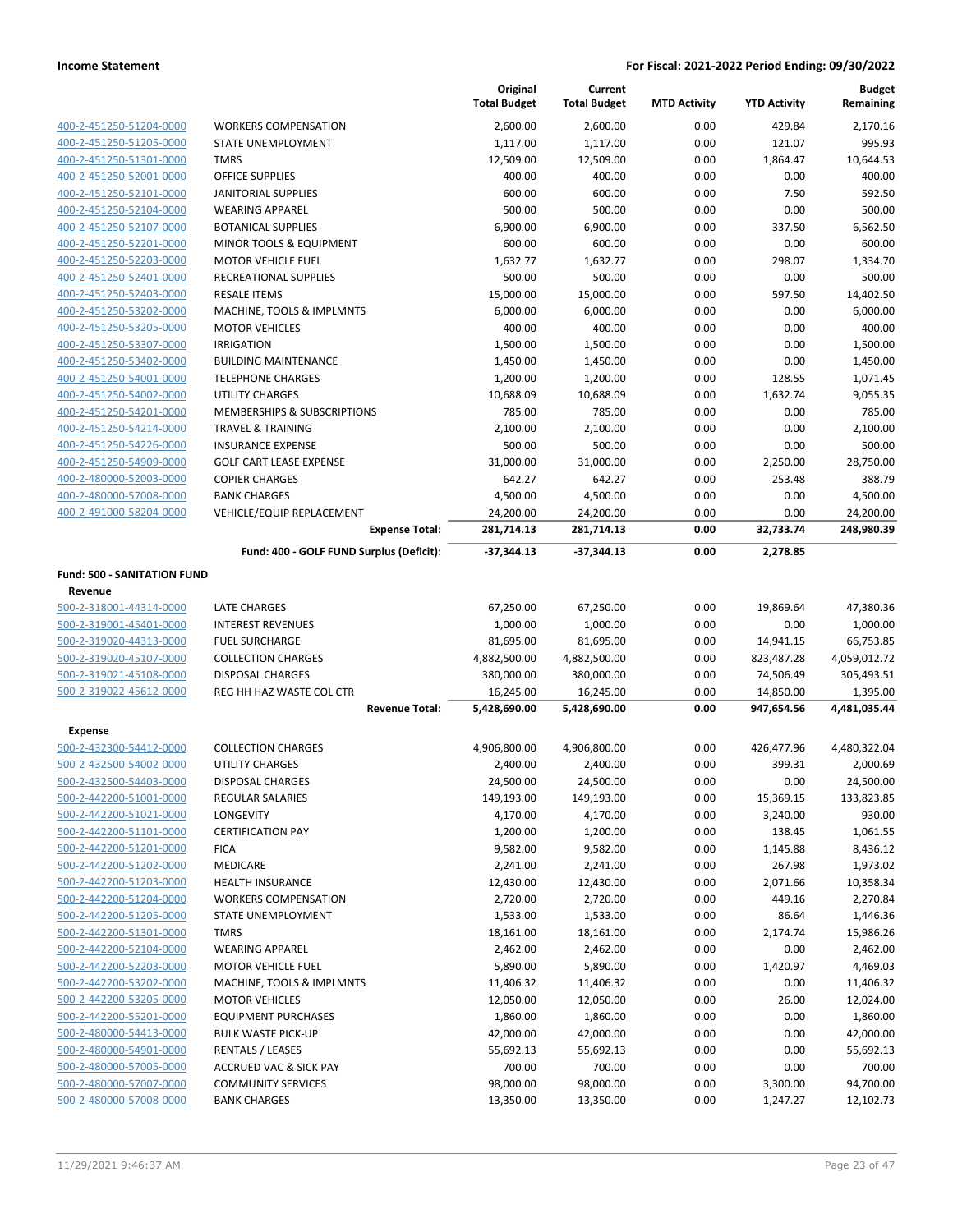|                                                    |                                                | Original<br><b>Total Budget</b> | Current<br><b>Total Budget</b> | <b>MTD Activity</b> | <b>YTD Activity</b> | <b>Budget</b><br>Remaining |
|----------------------------------------------------|------------------------------------------------|---------------------------------|--------------------------------|---------------------|---------------------|----------------------------|
| 500-2-491000-58001-0000                            | <b>XFR - GENERAL FUND</b>                      | 496,585.00                      | 496,585.00                     | 0.00                | 82,764.16           | 413,820.84                 |
| 500-2-495000-58501-0000                            | CA - GENERAL FUND                              | 49,054.00                       | 49,054.00                      | 0.00                | 8,175.66            | 40,878.34                  |
| 500-2-495000-58701-0000                            | <b>CA - CENTRAL SERVICE FUND</b>               | 6,110.00                        | 6,110.00                       | 0.00                | 1,018.34            | 5,091.66                   |
| 500-2-495000-58710-0000                            | CA - INSURANCE FUND                            | 118.00                          | 118.00                         | 0.00                | 19.66               | 98.34                      |
| 500-2-495000-58720-0000                            | CA - MIS FUN                                   | 35,602.00                       | 35,602.00                      | 0.00                | 5,933.66            | 29,668.34                  |
| 500-2-495000-58900-0000                            | <b>CA - ELECTRIC FUND</b>                      | 524,925.00                      | 524,925.00                     | 0.00                | 87,487.50           | 437,437.50                 |
|                                                    | <b>Expense Total:</b>                          | 6,490,734.45                    | 6,490,734.45                   | 0.00                | 643,214.15          | 5,847,520.30               |
|                                                    | Fund: 500 - SANITATION FUND Surplus (Deficit): | $-1,062,044.45$                 | -1,062,044.45                  | 0.00                | 304,440.41          |                            |
| Fund: 601 - CENTRAL SERVICE FUND                   |                                                |                                 |                                |                     |                     |                            |
| Revenue<br>601-2-324001-46501-0000                 | CA - GENERAL FUND                              | 751,304.00                      | 751,304.00                     | 0.00                | 125,217.32          | 626,086.68                 |
| 601-2-324001-46506-0000                            | CA - RECREATION FUND                           | 68.00                           | 68.00                          | 0.00                | 11.34               | 56.66                      |
| 601-2-324001-46509-0000                            | CA - VENUE MGMT FUND                           | 1,030.00                        | 1,030.00                       | 0.00                | 171.66              | 858.34                     |
| 601-2-324001-46611-0000                            | CA - UTILITY FUND                              | 256,080.00                      | 256,080.00                     | 0.00                | 42,680.00           | 213,400.00                 |
| 601-2-324001-46614-0000                            | CA - SANITATION FUND COLLECTION                | 6,110.00                        | 6,110.00                       | 0.00                | 1,018.34            | 5,091.66                   |
| 601-2-324009-46901-0000                            | CA - ELECTRIC UTILITY                          | 81,215.00                       | 81,215.00                      | 0.00                | 13,535.82           | 67,679.18                  |
| 601-2-324009-46906-0000                            | CA - CABLE UTILITY                             | 12,839.00                       | 12,839.00                      | 0.00                | 2,139.84            | 10,699.16                  |
|                                                    | <b>Revenue Total:</b>                          | 1,108,646.00                    | 1,108,646.00                   | 0.00                | 184,774.32          | 923,871.68                 |
| <b>Expense</b>                                     |                                                |                                 |                                |                     |                     |                            |
| 601-2-461100-51001-0000                            | <b>REGULAR SALARIES</b>                        | 302,571.00                      | 302,571.00                     | 0.00                | 34,249.24           | 268,321.76                 |
| 601-2-461100-51020-0000                            | <b>OVERTIME</b>                                | 11,703.00                       | 11,703.00                      | 0.00                | 1,645.35            | 10,057.65                  |
| 601-2-461100-51021-0000                            | <b>LONGEVITY</b>                               | 4,244.00                        | 4,244.00                       | 0.00                | 3,584.00            | 660.00                     |
| 601-2-461100-51101-0000                            | <b>CERTIFICATION PAY</b>                       | 1,200.00                        | 1,200.00                       | 0.00                | 69.24               | 1,130.76                   |
| 601-2-461100-51117-0000                            | CELL PHONE ALLOWANCE                           | 1,560.00                        | 1,560.00                       | 0.00                | 180.00              | 1,380.00                   |
| 601-2-461100-51201-0000                            | <b>FICA</b>                                    | 19,919.00                       | 19,919.00                      | 0.00                | 2,299.88            | 17,619.12                  |
| 601-2-461100-51202-0000                            | MEDICARE                                       | 4,659.00                        | 4,659.00                       | 0.00                | 537.87              | 4,121.13                   |
| 601-2-461100-51203-0000                            | <b>HEALTH INSURANCE</b>                        | 105,653.00                      | 105,653.00                     | 0.00                | 17,608.84           | 88,044.16                  |
| 601-2-461100-51204-0000                            | <b>WORKERS COMPENSATION</b>                    | 7,442.00                        | 7,442.00                       | 0.00                | 1,229.16            | 6,212.84                   |
| 601-2-461100-51205-0000                            | STATE UNEMPLOYMENT                             | 1,820.00                        | 1,820.00                       | 0.00                | 81.17               | 1,738.83                   |
| 601-2-461100-51301-0000                            | <b>TMRS</b>                                    | 36,175.00                       | 36,175.00                      | 0.00                | 4,401.57            | 31,773.43                  |
| 601-2-461100-52001-0000                            | <b>OFFICE SUPPLIES</b>                         | 100.00                          | 100.00                         | 0.00                | 0.00                | 100.00                     |
| 601-2-461100-52002-0000                            | POSTAGE / FREIGHT                              | 75.00                           | 75.00                          | 0.00                | 0.00                | 75.00                      |
| 601-2-461100-52101-0000                            | JANITORIAL/CLEANING                            | 22,000.00                       | 22,000.00                      | 0.00                | 2,614.44            | 19,385.56                  |
| 601-2-461100-52104-0000                            | <b>WEARING APPAREL</b>                         | 4,000.00                        | 4,000.00                       | 0.00                | 284.89              | 3,715.11                   |
| 601-2-461100-52201-0000                            | MINOR TOOLS & EQUIPMENT                        | 2,000.00                        | 2,000.00                       | 0.00                | 0.00                | 2,000.00                   |
| 601-2-461100-52203-0000                            | <b>MOTOR VEHICLE FUEL</b>                      | 4,290.00                        | 4,290.00                       | 0.00                | 737.09              | 3,552.91                   |
| 601-2-461100-53205-0000<br>601-2-461100-53302-0000 | <b>MOTOR VEHICLES</b>                          | 1,000.00                        | 1,000.00                       | 0.00                | 107.22              | 892.78                     |
|                                                    | <b>WALKS &amp; PARKING LOTS</b>                | 9,100.00                        | 9,100.00                       | 0.00                | 1,455.00            | 7,645.00                   |
| 601-2-461100-53406-0000<br>601-2-461100-53407-0000 | <b>CITY HALL</b><br>ANIMAL SHELTER             | 36,000.00<br>6,500.00           | 36,000.00<br>6,500.00          | 0.00<br>0.00        | 2,261.40<br>234.95  | 33,738.60<br>6,265.05      |
| 601-2-461100-53408-0000                            | <b>FLEET MAINTENANCE</b>                       | 2,000.00                        | 2,000.00                       | 0.00                | 0.00                | 2,000.00                   |
| 601-2-461100-53501-0000                            | POLICE & COURTS BLDG                           | 30,000.00                       | 30,000.00                      | 0.00                | 3,592.41            | 26,407.59                  |
| 601-2-461100-53503-0000                            | FIRE ADMINISTRATION                            | 750.00                          | 750.00                         | 0.00                | 34.95               | 715.05                     |
| 601-2-461100-53504-0000                            | <b>FIRE STATION 1</b>                          | 2,500.00                        | 2,500.00                       | 0.00                | 789.45              | 1,710.55                   |
| 601-2-461100-53505-0000                            | <b>FIRE STATION 2</b>                          | 2,500.00                        | 2,500.00                       | 0.00                | 369.95              | 2,130.05                   |
| 601-2-461100-53506-0000                            | <b>FIRE STATION 3</b>                          | 7,880.00                        | 7,880.00                       | 0.00                | 2,802.95            | 5,077.05                   |
| 601-2-461100-53507-0000                            | <b>FIRE STATION 4</b>                          | 2,500.00                        | 2,500.00                       | 0.00                | 34.95               | 2,465.05                   |
| 601-2-461100-53601-0000                            | ANNEX                                          | 6,000.00                        | 6,000.00                       | 0.00                | 139.95              | 5,860.05                   |
| 601-2-461100-53602-0000                            | SERVICE CENTER                                 | 6,000.00                        | 6,000.00                       | 0.00                | 599.31              | 5,400.69                   |
| 601-2-461100-53603-0000                            | WATER TREATMENT BLDG                           | 500.00                          | 500.00                         | 0.00                | 0.00                | 500.00                     |
| 601-2-461100-53604-0000                            | WASTEWATER TRTMNT BLDG                         | 300.00                          | 300.00                         | 0.00                | 0.00                | 300.00                     |
| 601-2-461100-53701-0000                            | LIBRARY                                        | 3,000.00                        | 3,000.00                       | 0.00                | 244.80              | 2,755.20                   |
| 601-2-461100-53703-0000                            | REECY DAVIS REC CENTER                         | 15,000.00                       | 15,000.00                      | 0.00                | 244.80              | 14,755.20                  |
| 601-2-461100-53704-0000                            | <b>CIVIC CENTER</b>                            | 7,500.00                        | 7,500.00                       | 0.00                | 0.00                | 7,500.00                   |
| 601-2-461100-53706-0000                            | SPORTSPARK                                     | 7,000.00                        | 7,000.00                       | 0.00                | 613.98              | 6,386.02                   |
| 601-2-461100-54001-0000                            | <b>TELEPHONE CHARGES</b>                       | 4,187.00                        | 4,187.00                       | 0.00                | 299.71              | 3,887.29                   |
| 601-2-461100-54002-0000                            | <b>UTILITY CHARGES</b>                         | 85,740.00                       | 85,740.00                      | 0.00                | 10,913.22           | 74,826.78                  |
| 601-2-461100-54112-0000                            | <b>ALARM MONITOR SERVICE</b>                   | 0.00                            | 0.00                           | 0.00                | 500.00              | $-500.00$                  |
|                                                    |                                                |                                 |                                |                     |                     |                            |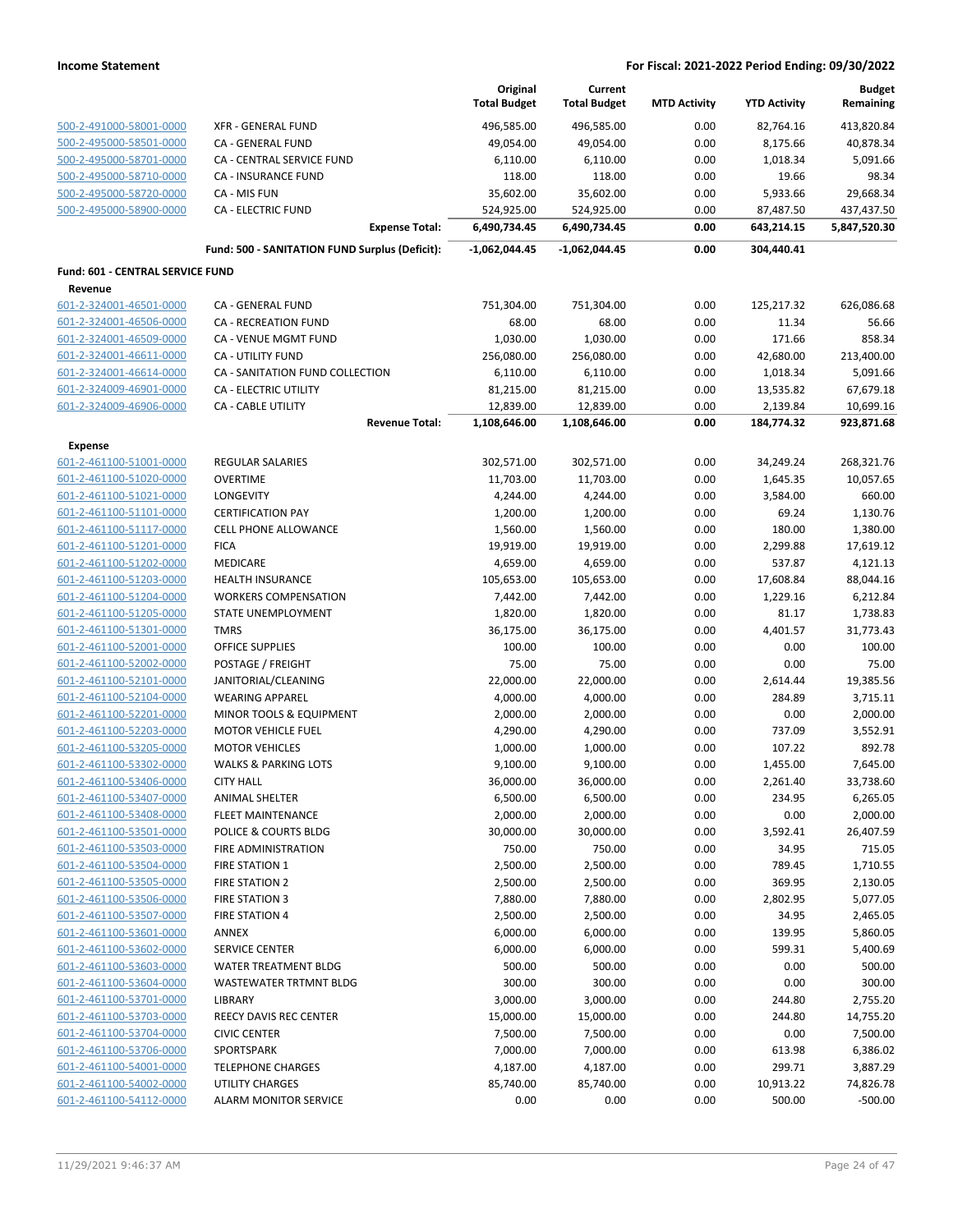|                                                    |                                                         | Original<br><b>Total Budget</b> | Current<br><b>Total Budget</b> | <b>MTD Activity</b> | <b>YTD Activity</b>     | <b>Budget</b><br>Remaining     |
|----------------------------------------------------|---------------------------------------------------------|---------------------------------|--------------------------------|---------------------|-------------------------|--------------------------------|
|                                                    |                                                         |                                 |                                |                     |                         |                                |
| 601-2-461200-51001-0000                            | <b>REGULAR SALARIES</b>                                 | 165,766.00                      | 165,766.00                     | 0.00                | 18,689.60               | 147,076.40                     |
| 601-2-461200-51020-0000                            | <b>OVERTIME</b>                                         | 6,831.00                        | 6,831.00                       | 0.00                | 1,676.61                | 5,154.39                       |
| 601-2-461200-51021-0000                            | LONGEVITY                                               | 3,480.00                        | 3,480.00                       | 0.00                | 3,480.00                | 0.00                           |
| 601-2-461200-51101-0000                            | <b>CERTIFICATION PAY</b>                                | 1,800.00                        | 1,800.00                       | 0.00                | 276.96                  | 1,523.04                       |
| 601-2-461200-51117-0000                            | <b>CELL PHONE ALLOWANCE</b>                             | 2,520.00                        | 2,520.00                       | 0.00                | 290.76                  | 2,229.24                       |
| 601-2-461200-51201-0000                            | <b>FICA</b>                                             | 11,185.00                       | 11,185.00                      | 0.00                | 1,403.36                | 9,781.64                       |
| 601-2-461200-51202-0000                            | <b>MEDICARE</b>                                         | 2,616.00                        | 2,616.00                       | 0.00                | 328.21                  | 2,287.79                       |
| 601-2-461200-51203-0000                            | HEALTH INSURANCE                                        | 49,719.00                       | 49,719.00                      | 0.00                | 8,286.50                | 41,432.50                      |
| 601-2-461200-51204-0000                            | <b>WORKERS COMPENSATION</b>                             | 6,279.00                        | 6,279.00                       | 0.00                | 1,037.16                | 5,241.84                       |
| 601-2-461200-51205-0000<br>601-2-461200-51301-0000 | STATE UNEMPLOYMENT<br><b>TMRS</b>                       | 766.00                          | 766.00                         | 0.00                | 0.00                    | 766.00                         |
|                                                    | <b>OFFICE SUPPLIES</b>                                  | 21,197.00                       | 21,197.00                      | 0.00                | 2,832.05<br>0.00        | 18,364.95<br>100.00            |
| 601-2-461200-52001-0000                            |                                                         | 100.00<br>50.00                 | 100.00<br>50.00                | 0.00                | 0.00                    | 50.00                          |
| 601-2-461200-52002-0000<br>601-2-461200-52104-0000 | POSTAGE / FREIGHT                                       |                                 |                                | 0.00                |                         |                                |
| 601-2-461200-52106-0000                            | <b>WEARING APPAREL</b><br><b>CHEMICAL SUPPLIES</b>      | 3,000.00<br>400.00              | 3,000.00<br>400.00             | 0.00<br>0.00        | 464.95<br>0.00          | 2,535.05<br>400.00             |
| 601-2-461200-52201-0000                            | MINOR TOOLS & EQUIPMENT                                 | 3,000.00                        | 3,000.00                       | 0.00                | 41.97                   | 2,958.03                       |
| 601-2-461200-52202-0000                            | <b>MECHANICAL SUPPLIES</b>                              | 12,000.00                       | 12,000.00                      | 0.00                | 477.69                  | 11,522.31                      |
| 601-2-461200-52203-0000                            | <b>MOTOR VEHICLE FUEL</b>                               | 7,190.00                        | 7,190.00                       | 0.00                | 798.70                  | 6,391.30                       |
| 601-2-461200-53202-0000                            | MACHINE, TOOLS & IMPLMNTS                               | 500.00                          | 500.00                         | 0.00                | 0.00                    | 500.00                         |
| 601-2-461200-53205-0000                            | <b>MOTOR VEHICLES</b>                                   | 1,200.00                        | 1,200.00                       | 0.00                | 0.00                    | 1,200.00                       |
| 601-2-461200-53402-0000                            | <b>BUILDING MAINTENANCE</b>                             | 250.00                          | 250.00                         | 0.00                | 0.00                    | 250.00                         |
| 601-2-461200-54001-0000                            | <b>TELEPHONE CHARGES</b>                                | 1,956.00                        | 1,956.00                       | 0.00                | 184.61                  | 1,771.39                       |
| 601-2-461200-54002-0000                            | <b>UTILITY CHARGES</b>                                  | 12,000.00                       | 12,000.00                      | 0.00                | 1,501.66                | 10,498.34                      |
| 601-2-461200-54201-0000                            | <b>MEMBERSHIPS &amp; SUBSCRIPTIONS</b>                  | 1,500.00                        | 1,500.00                       | 0.00                | 0.00                    | 1,500.00                       |
| 601-2-461200-54214-0000                            | <b>TRAVEL &amp; TRAINING</b>                            | 1,000.00                        | 1,000.00                       | 0.00                | 0.00                    | 1,000.00                       |
| 601-2-480000-57004-0000                            | <b>INVENTORY LOSS/GAIN</b>                              | 0.00                            | 0.00                           | 0.00                | $-899.40$               | 899.40                         |
|                                                    | <b>Expense Total:</b>                                   | 1,081,673.00                    | 1,081,673.00                   | 0.00                | 135,633.13              | 946,039.87                     |
|                                                    | Fund: 601 - CENTRAL SERVICE FUND Surplus (Deficit):     | 26,973.00                       | 26,973.00                      | 0.00                | 49,141.19               |                                |
|                                                    |                                                         |                                 |                                |                     |                         |                                |
| Fund: 602 - INSURANCE FUND                         |                                                         |                                 |                                |                     |                         |                                |
| Revenue                                            | <b>INTEREST REVENUES</b>                                | 120.00                          | 120.00                         | 0.00                | 0.00                    | 120.00                         |
| 602-2-319001-45401-0000                            |                                                         |                                 |                                |                     |                         |                                |
| 602-2-322001-43201-0000<br>602-2-322001-43202-0000 | <b>EMPLOYEE PORTION</b><br><b>CITY PORTION-HEALTH</b>   | 495,000.00<br>3,498,962.42      | 495,000.00<br>3,498,962.42     | 0.00<br>0.00        | 63,331.03<br>586,839.60 | 431,668.97<br>2,912,122.82     |
| 602-2-322001-43203-0000                            | <b>CITY PORTION-WORK COMP</b>                           | 317,289.77                      | 317,289.77                     | 0.00                | 53,003.74               | 264,286.03                     |
| 602-2-322001-43204-0000                            | <b>CITY PORTION-TWC FUTA</b>                            | 250.00                          | 250.00                         | 0.00                | 38.52                   | 211.48                         |
| 602-2-322001-43205-0000                            | <b>GEUS EMPLOYEE PORTION</b>                            | 273,600.00                      | 273,600.00                     | 0.00                | 32,261.86               | 241,338.14                     |
| 602-2-322001-43206-0000                            | <b>GEUS PORTION-HEALTH</b>                              | 1,465,119.00                    | 1,465,119.00                   | 0.00                | 244,186.50              | 1,220,932.50                   |
| 602-2-322001-43207-0000                            | <b>GEUS PORTION-WORK COMP</b>                           | 145,550.00                      | 145,550.00                     | 0.00                | 24,258.34               | 121,291.66                     |
| 602-2-322001-48610-0000                            | OTHER REV / CITY EMPL-DEPENDENT CARE                    | 25,250.00                       | 25,250.00                      | 0.00                |                         | 21,009.28                      |
| 602-2-323001-46001-0000                            | XFR - GENERAL FUND                                      | 150,000.00                      | 150,000.00                     | 0.00                | 4,240.72<br>25,000.00   | 125,000.00                     |
| 602-2-323001-46100-0000                            | <b>XFR - UTILITY FUND</b>                               | 150,000.00                      | 150,000.00                     | 0.00                | 25,000.00               | 125,000.00                     |
| 602-2-324001-46501-0000                            | CA - GENERAL FUND                                       | 170,180.00                      | 170,180.00                     | 0.00                | 28,363.34               | 141,816.66                     |
| 602-2-324001-46509-0000                            | CA - VENUE MGMT FUND                                    | 73.00                           | 73.00                          | 0.00                | $-12.16$                | 85.16                          |
| 602-2-324001-46611-0000                            |                                                         |                                 |                                | 0.00                | 11,224.50               | 56,122.50                      |
| 602-2-324001-46614-0000                            |                                                         |                                 |                                |                     |                         |                                |
|                                                    | CA - UTILITY FUND                                       | 67,347.00                       | 67,347.00                      |                     |                         |                                |
|                                                    | CA - SANITATION FUND COLLECTION                         | 118.00                          | 118.00                         | 0.00                | 19.66                   | 98.34                          |
| 602-2-324009-46612-0000                            | CA - ELECTRIC UTILITY                                   | 945.00                          | 945.00                         | 0.00                | 157.50                  | 787.50                         |
| 602-2-324009-46613-0000                            | <b>CA - CABLE UTILITY</b>                               | 148.00                          | 148.00                         | 0.00                | 24.66                   |                                |
|                                                    | <b>Revenue Total:</b>                                   | 6,759,952.19                    | 6,759,952.19                   | 0.00                | 1,097,937.81            | 123.34<br>5,662,014.38         |
| <b>Expense</b>                                     |                                                         |                                 |                                |                     |                         |                                |
| 602-2-462100-54101-0000                            | PROFESSIONAL SERVICES                                   | 25,000.00                       | 25,000.00                      | 0.00                | 5,257.02                | 19,742.98                      |
| 602-2-462100-54801-0000                            | <b>WELLNESS PROGRAM</b>                                 | 10,000.00                       | 10,000.00                      | 0.00                | 0.00                    | 10,000.00                      |
| 602-2-462100-54809-0000                            | HEALTH AND DENTAL / PREMIUMS                            | 5,743,387.00                    | 5,743,387.00                   | 0.00                | 866,412.76              | 4,876,974.24                   |
| 602-2-462100-54810-0000                            | RETIREE INSURANCE PREMIUM                               | 45,000.00                       | 45,000.00                      | 0.00                | 7,630.14                | 37,369.86                      |
| 602-2-462100-54812-0000                            | LONG TERM DISABILITY                                    | 50,000.00                       | 50,000.00                      | 0.00                | 10,935.27               | 39,064.73                      |
| 602-2-462100-54813-0000                            | LIFE / AD & D INSURANCE                                 | 23,000.00                       | 23,000.00                      | 0.00                | 3,642.60                |                                |
| 602-2-462100-54820-0000                            | AIR EVAC PREMIUMS                                       | 24,500.00                       | 24,500.00                      | 0.00                | 22,782.00               | 1,718.00                       |
| 602-2-462100-54821-0000<br>602-2-462100-54822-0000 | <b>WORKERS' COMPENSATION</b><br>STATE UNEMPLOYMENT INS. | 435,000.00<br>0.00              | 435,000.00<br>0.00             | 0.00<br>0.00        | 345,635.22<br>$-0.05$   | 19,357.40<br>89,364.78<br>0.05 |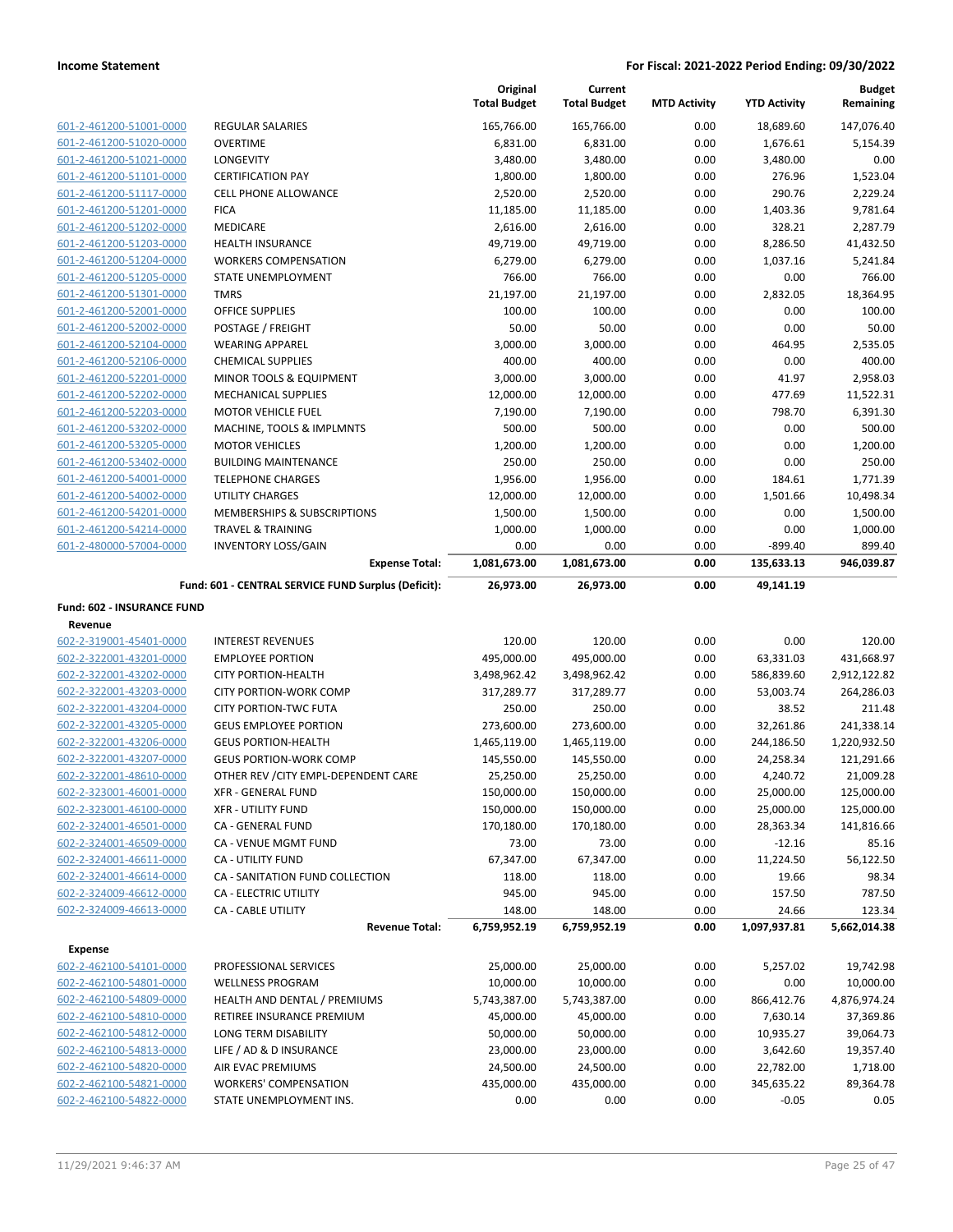|                                                    |                                               | Original<br><b>Total Budget</b> | Current<br><b>Total Budget</b> | <b>MTD Activity</b> | <b>YTD Activity</b>   | <b>Budget</b><br>Remaining |
|----------------------------------------------------|-----------------------------------------------|---------------------------------|--------------------------------|---------------------|-----------------------|----------------------------|
| 602-2-462100-54823-0000                            | HEALTH CARE-125 FLEX PLAN & HSA               | 160,000.00                      | 160,000.00                     | 0.00                | 5,268.20              | 154,731.80                 |
| 602-2-480000-54101-0000                            | PROFESSIONAL SERVICES                         | 95,000.00                       | 95,000.00                      | 0.00                | 8,190.68              | 86,809.32                  |
| 602-2-480000-54226-0000                            | <b>PROP INSURANCE EXP</b>                     | 390,000.00                      | 390,000.00                     | 0.00                | 462,897.60            | $-72,897.60$               |
| 602-2-480000-57008-0000                            | <b>BANK CHARGES</b>                           | 30.00                           | 30.00                          | 0.00                | 14.03                 | 15.97                      |
|                                                    | <b>Expense Total:</b>                         | 7,000,917.00                    | 7,000,917.00                   | 0.00                | 1,738,665.47          | 5,262,251.53               |
|                                                    | Fund: 602 - INSURANCE FUND Surplus (Deficit): | -240,964.81                     | -240,964.81                    | 0.00                | -640,727.66           |                            |
| Fund: 604 - MIS FUND                               |                                               |                                 |                                |                     |                       |                            |
| Revenue                                            |                                               |                                 |                                |                     |                       |                            |
| 604-2-324001-46501-0000                            | CA - GENERAL FUND                             | 858,859.00                      | 858,859.00                     | 0.00                | 143,143.16            | 715,715.84                 |
| 604-2-324001-46506-0000                            | CA - RECREATION FUND                          | 3.00                            | 3.00                           | 0.00                | 0.50                  | 2.50                       |
| 604-2-324001-46509-0000                            | CA - VENUE MGMT FUND                          | 4,806.00                        | 4,806.00                       | 0.00                | 801.00                | 4,005.00                   |
| 604-2-324001-46611-0000                            | CA - UTILITY FUND                             | 105,933.00                      | 105,933.00                     | 0.00                | 17,655.50             | 88,277.50                  |
| 604-2-324001-46614-0000                            | CA - SANITATION FUND COLLECTION               | 35,602.00                       | 35,602.00                      | 0.00                | 5,933.66              | 29,668.34                  |
| 604-2-324009-46901-0000                            | CA - ELECTRIC UTILITY                         | 89,519.00                       | 89,519.00                      | 0.00                | 14,919.84             | 74,599.16                  |
| 604-2-324009-46906-0000                            | CA - CABLE UTILITY                            | 13,795.00                       | 13,795.00                      | 0.00                | 2,299.16              | 11,495.84                  |
|                                                    | <b>Revenue Total:</b>                         | 1,108,517.00                    | 1,108,517.00                   | 0.00                | 184,752.82            | 923,764.18                 |
| <b>Expense</b>                                     |                                               |                                 |                                |                     |                       |                            |
| 604-2-441400-54001-0000                            | <b>TELEPHONE CHARGES</b>                      | 511.00                          | 511.00                         | 0.00                | 72.51                 | 438.49                     |
| 604-2-441400-54002-0000                            | <b>UTILITY CHARGES</b>                        | 950.00                          | 950.00                         | 0.00                | 104.76                | 845.24                     |
| 604-2-465100-51001-0000                            | <b>REGULAR SALARIES</b>                       | 301,975.00                      | 301,975.00                     | 0.00                | 30,030.84             | 271,944.16                 |
| 604-2-465100-51020-0000                            | <b>OVERTIME</b>                               | 7,706.00                        | 7,706.00                       | 0.00                | 973.95                | 6,732.05                   |
| 604-2-465100-51021-0000                            | LONGEVITY                                     | 5,386.00                        | 5,386.00                       | 0.00                | 5,506.00              | $-120.00$                  |
| 604-2-465100-51102-0000                            | <b>BILINGUAL PAY</b>                          | 600.00                          | 600.00                         | 0.00                | 69.24                 | 530.76                     |
| 604-2-465100-51116-0000                            | CAR ALLOWANCE                                 | 1,800.00                        | 1,800.00                       | 0.00                | 415.38                | 1,384.62                   |
| 604-2-465100-51117-0000                            | <b>CELL PHONE ALLOWANCE</b>                   | 1,920.00                        | 1,920.00                       | 0.00                | 443.04                | 1,476.96                   |
| 604-2-465100-51201-0000                            | <b>FICA</b>                                   | 19,802.00                       | 19,802.00                      | 0.00                | 2,219.73              | 17,582.27                  |
| 604-2-465100-51202-0000                            | MEDICARE                                      | 4,631.00                        | 4,631.00                       | 0.00                | 519.14                | 4,111.86                   |
| 604-2-465100-51203-0000                            | <b>HEALTH INSURANCE</b>                       | 49,719.00                       | 49,719.00                      | 0.00                | 8,286.50              | 41,432.50                  |
| 604-2-465100-51204-0000                            | <b>WORKERS COMPENSATION</b>                   | 627.00                          | 627.00                         | 0.00                | 104.50                | 522.50                     |
| 604-2-465100-51205-0000                            | STATE UNEMPLOYMENT                            | 383.00                          | 383.00                         | 0.00                | 0.00                  | 383.00                     |
| 604-2-465100-51301-0000                            | <b>TMRS</b>                                   | 37,527.00                       | 37,527.00                      | 0.00                | 4,342.86              | 33,184.14                  |
| 604-2-465100-52001-0000                            | <b>OFFICE SUPPLIES</b>                        | 150.00                          | 150.00                         | 0.00                | 0.00                  | 150.00                     |
| 604-2-465100-52002-0000                            | POSTAGE / FREIGHT                             | 25.00                           | 25.00                          | 0.00                | 0.00                  | 25.00                      |
| 604-2-465100-52201-0000                            | MINOR TOOLS & EQUIPMENT                       | 500.00                          | 500.00                         | 0.00                | 0.00                  | 500.00                     |
| 604-2-465100-52203-0000                            | <b>MOTOR VEHICLE FUEL</b>                     | 720.00                          | 720.00                         | 0.00                | 69.77                 | 650.23                     |
| 604-2-465100-52303-0000                            | <b>TRAINING SUPPLIES</b>                      | 450.00                          | 450.00                         | 0.00                | 0.00                  | 450.00                     |
| 604-2-465100-53201-0000                            | FURNITURE & OFFICE EQUIPMENT                  | 100.00                          | 100.00                         | 0.00                | 0.00                  | 100.00                     |
| 604-2-465100-53205-0000<br>604-2-465100-53209-0000 | <b>MOTOR VEHICLES</b><br>HARDWARE/SOFTWARE    | 600.00<br>365,663.00            | 600.00<br>365,663.00           | 0.00<br>0.00        | 33.15<br>95,580.11    | 566.85<br>270,082.89       |
| 604-2-465100-54001-0000                            | <b>TELEPHONE CHARGES</b>                      | 9,702.00                        | 9,702.00                       | 0.00                | 578.02                | 9,123.98                   |
| 604-2-465100-54101-0000                            | PROFESSIONAL SERVICES                         | 8,000.00                        | 8,000.00                       | 0.00                | 0.00                  | 8,000.00                   |
| 604-2-465100-54201-0000                            | MEMBERSHIPS & SUBSCRIPTIONS                   | 900.00                          | 900.00                         | 0.00                | 0.00                  | 900.00                     |
| 604-2-465100-54214-0000                            | <b>TRAVEL &amp; TRAINING</b>                  | 10,000.00                       | 10,000.00                      | 0.00                | 34.67                 | 9,965.33                   |
| 604-2-465100-54901-0000                            | <b>RENTALS / LEASES</b>                       | 0.00                            | 0.00                           | 0.00                | 3,589.06              | $-3,589.06$                |
| 604-2-465100-54908-0000                            | LEASE PURCHASE PAYMENTS                       | 99,402.00                       | 99,402.00                      | 0.00                | 8,089.53              | 91,312.47                  |
| 604-2-465100-55205-0000                            | COMPUTER EQUIPMENT / SOFTWARE                 | 35,920.00                       | 35,920.00                      | 0.00                | 0.00                  | 35,920.00                  |
| 604-2-480000-55205-0000                            | <b>COMPUTER EQUIPMENT</b>                     | 50,000.00                       | 50,000.00                      | 0.00                | 0.00                  | 50,000.00                  |
|                                                    | <b>Expense Total:</b>                         | 1,015,669.00                    | 1,015,669.00                   | 0.00                | 161,062.76            | 854,606.24                 |
|                                                    | Fund: 604 - MIS FUND Surplus (Deficit):       | 92,848.00                       | 92,848.00                      | 0.00                | 23,690.06             |                            |
| Fund: 660 - VEHICLE REPLACEMENT FUND               |                                               |                                 |                                |                     |                       |                            |
| Revenue                                            |                                               |                                 |                                |                     |                       |                            |
| 660-2-323001-46001-0000                            | <b>XFR - GENERAL FUND</b>                     | 945,464.00                      | 945,464.00                     | 0.00                | 157,577.34            | 787,886.66                 |
| 660-2-323001-46105-0000                            | <b>XFR - UTILITY CIP FUND</b>                 | 32,045.00                       | 32,045.00                      | 0.00                | 5,340.84              | 26,704.16                  |
|                                                    | <b>Revenue Total:</b>                         | 977,509.00                      | 977,509.00                     | 0.00                | 162,918.18            | 814,590.82                 |
|                                                    |                                               |                                 |                                |                     |                       |                            |
| Expense<br>660-2-421210-55202-0000                 | <b>VEHICLES</b>                               | 312,596.00                      | 312,596.00                     | 0.00                |                       | 310,140.34                 |
| 660-2-421230-55202-0000                            | <b>VEHICLES</b>                               | 70,000.00                       | 70,000.00                      | 0.00                | 2,455.66<br>12,883.34 |                            |
|                                                    |                                               |                                 |                                |                     |                       | 57,116.66                  |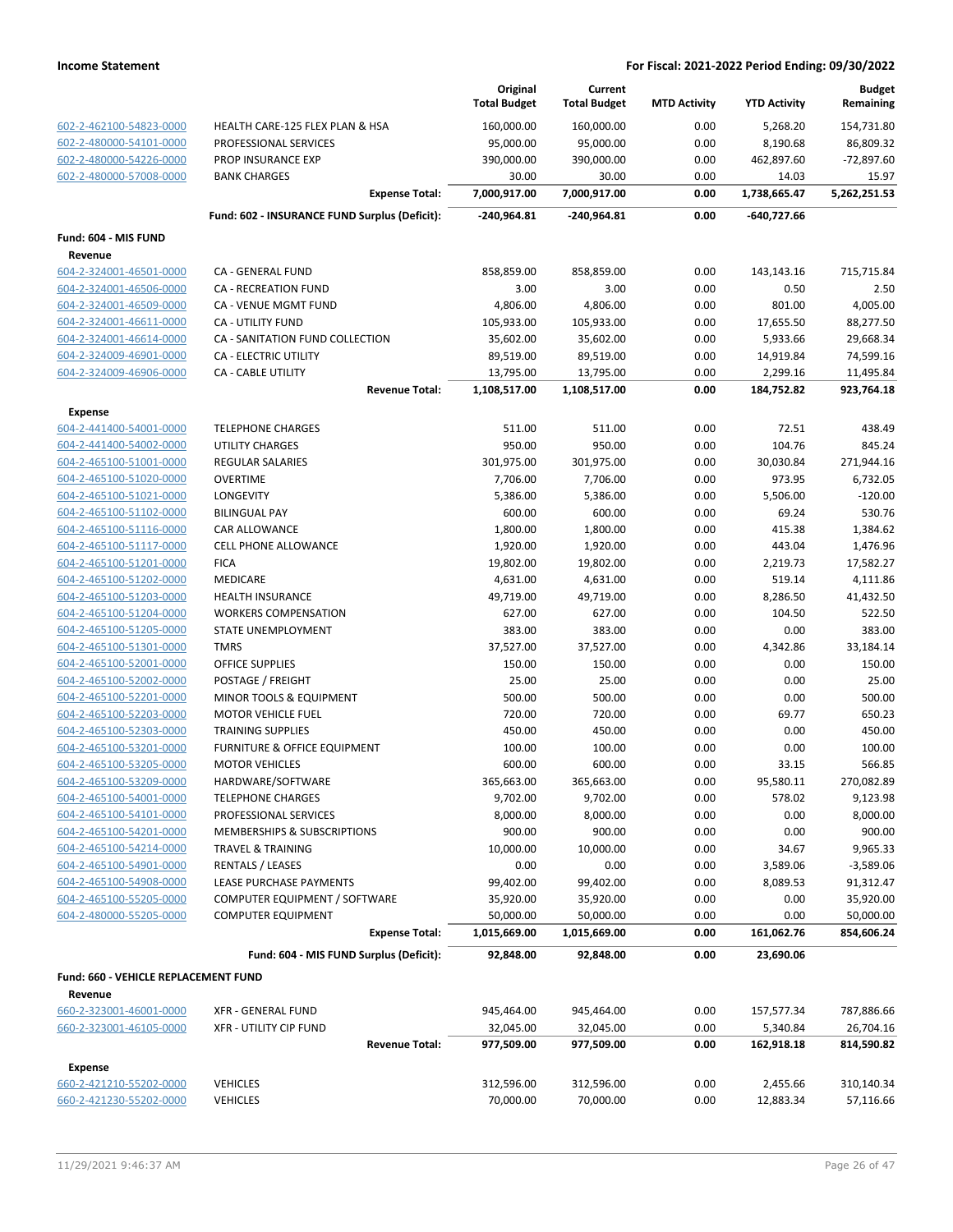|                                         |                                                            | Original<br><b>Total Budget</b> | Current<br><b>Total Budget</b> | <b>MTD Activity</b> | <b>YTD Activity</b> | <b>Budget</b><br>Remaining |
|-----------------------------------------|------------------------------------------------------------|---------------------------------|--------------------------------|---------------------|---------------------|----------------------------|
| 660-2-421600-55202-0000                 | <b>VEHICLES</b>                                            | 264,627.00                      | 264,627.00                     | 0.00                | 0.00                | 264,627.00                 |
| 660-2-422200-55202-0000                 | <b>VEHICLES</b>                                            | 250,000.00                      | 250,000.00                     | 0.00                | 0.00                | 250,000.00                 |
| 660-2-431200-55201-0000                 | <b>EQUIPMENT PURCHASES</b>                                 | 80.286.00                       | 80,286.00                      | 0.00                | 766.74              | 79,519.26                  |
| 660-2-431700-55202-0000                 | <b>VEHICLES</b>                                            | 0.00                            | 0.00                           | 0.00                | 1,054.18            | $-1,054.18$                |
| 660-2-436200-55202-0000                 | <b>VEHICLES</b>                                            | 0.00                            | 0.00                           | 0.00                | $-783.09$           | 783.09                     |
| 660-2-436300-55202-0000                 | <b>VEHICLES</b>                                            | 0.00                            | 0.00                           | 0.00                | 1,055.91            | $-1,055.91$                |
| 660-2-437200-55202-0000                 | <b>VEHICLES</b>                                            | 0.00                            | 0.00                           | 0.00                | 1,024.55            | $-1,024.55$                |
| 660-2-441300-55202-0000                 | <b>VEHICLES</b>                                            | 0.00                            | 0.00                           | 0.00                | 860.49              | $-860.49$                  |
| 660-2-443200-55202-0000                 | <b>VEHICLES</b>                                            | 0.00                            | 0.00                           | 0.00                | 659.01              | $-659.01$                  |
| 660-2-451100-55202-0000                 | <b>VEHICLES</b>                                            | 0.00                            | 0.00                           | 0.00                | 3,264.19            | $-3,264.19$                |
| 660-2-461100-55201-0000                 | <b>EQUIPMENT PURCHASES</b>                                 | 0.00                            | 0.00                           | 0.00                | 1,525.64            | $-1,525.64$                |
| 660-2-461200-55201-0000                 | <b>EQUIPMENT PURCHASES</b>                                 | 0.00                            | 0.00                           | 0.00                | 718.39              | $-718.39$                  |
| 660-2-480000-57008-0000                 | <b>BANK CHARGES</b>                                        | 0.00                            | 0.00                           | 0.00                | 8.29                | $-8.29$                    |
|                                         | <b>Expense Total:</b>                                      | 977,509.00                      | 977,509.00                     | 0.00                | 25,493.30           | 952,015.70                 |
|                                         | Fund: 660 - VEHICLE REPLACEMENT FUND Surplus (Deficit):    | 0.00                            | 0.00                           | 0.00                | 137,424.88          |                            |
| Fund: 800 - SPENCE FUND<br>Revenue      |                                                            |                                 |                                |                     |                     |                            |
| 800-3-319001-45401-0000                 | <b>INTEREST REVENUES</b>                                   | 300.00                          | 300.00                         | 0.00                | 0.00                | 300.00                     |
|                                         | <b>Revenue Total:</b>                                      | 300.00                          | 300.00                         | 0.00                | 0.00                | 300.00                     |
| <b>Expense</b>                          |                                                            |                                 |                                |                     | 100.00              |                            |
| 800-3-495000-58501-0000                 | CA - GENERAL FUND<br><b>Expense Total:</b>                 | 600.00<br>600.00                | 600.00<br>600.00               | 0.00<br>0.00        | 100.00              | 500.00<br>500.00           |
|                                         | Fund: 800 - SPENCE FUND Surplus (Deficit):                 | $-300.00$                       | $-300.00$                      | 0.00                | $-100.00$           |                            |
| Fund: 801 - JONES LIBRARY TRUST         |                                                            |                                 |                                |                     |                     |                            |
| <b>Expense</b>                          | <b>BANK CHARGES</b>                                        | 0.00                            | 0.00                           | 0.00                | 0.30                |                            |
| 801-3-480000-57008-0000                 | <b>Expense Total:</b>                                      | 0.00                            | 0.00                           | 0.00                | 0.30                | $-0.30$<br>$-0.30$         |
|                                         | Fund: 801 - JONES LIBRARY TRUST Total:                     | 0.00                            | 0.00                           | 0.00                | 0.30                |                            |
| Fund: 810 - SEIZURE FUNDS - STATE RULES |                                                            |                                 |                                |                     |                     |                            |
| Revenue                                 |                                                            |                                 |                                |                     |                     |                            |
| 810-3-319001-45401-0000                 | <b>INTEREST REVENUES</b>                                   | 250.00                          | 250.00                         | 0.00                | 0.00                | 250.00                     |
|                                         | <b>Revenue Total:</b>                                      | 250.00                          | 250.00                         | 0.00                | 0.00                | 250.00                     |
| <b>Expense</b>                          |                                                            |                                 |                                |                     |                     |                            |
| 810-3-421230-55501-0000                 | SERVICE ANIMALS                                            | 0.00                            | 0.00                           | 0.00                | 421.04              | -421.04                    |
| 810-3-480000-57008-0000                 | <b>BANK CHARGES</b>                                        | 75.00                           | 75.00                          | 0.00                | 4.07                | 70.93                      |
|                                         | <b>Expense Total:</b>                                      | 75.00                           | 75.00                          | 0.00                | 425.11              | $-350.11$                  |
|                                         | Fund: 810 - SEIZURE FUNDS - STATE RULES Surplus (Deficit): | 175.00                          | 175.00                         | 0.00                | -425.11             |                            |
| Fund: 811 - SEIZURE FUNDS - FED RULES   |                                                            |                                 |                                |                     |                     |                            |
| Revenue                                 |                                                            |                                 |                                |                     |                     |                            |
| 811-3-319001-45401-0000                 | <b>INTEREST REVENUES</b>                                   | 150.00                          | 150.00                         | 0.00                | 0.00                | 150.00                     |
|                                         | <b>Revenue Total:</b>                                      | 150.00                          | 150.00                         | 0.00                | 0.00                | 150.00                     |
| <b>Expense</b>                          |                                                            |                                 |                                |                     |                     |                            |
| 811-3-480000-57008-0000                 | <b>BANK CHARGES</b>                                        | 75.00                           | 75.00                          | 0.00                | 4.08                | 70.92                      |
|                                         | <b>Expense Total:</b>                                      | 75.00                           | 75.00                          | 0.00                | 4.08                | 70.92                      |
|                                         | Fund: 811 - SEIZURE FUNDS - FED RULES Surplus (Deficit):   | 75.00                           | 75.00                          | 0.00                | $-4.08$             |                            |
| Revenue                                 | Fund: 820 - TIRZ FUND (Tax Increment Reinvestment Zone)    |                                 |                                |                     |                     |                            |
| 820-3-311001-41101-0000                 | REAL PROPERTY TAXES - CITY                                 | 508,577.00                      | 508,577.00                     | 0.00                | 3,231.07            | 505,345.93                 |
| 820-3-311001-41111-0000                 | REAL PROPERTY TAXES - COUNTY                               | 211,289.00                      | 211,289.00                     | 0.00                | 0.00                | 211,289.00                 |
| 820-3-311001-41112-0000                 | REAL PROPERTY TAXES - HOSPITAL                             | 95,566.00                       | 95,566.00                      | 0.00                | 0.00                | 95,566.00                  |
| 820-3-311002-41102-0000                 | <b>DELINQUENT TAXES</b>                                    | 3,000.00                        | 3,000.00                       | 0.00                | $-4.18$             | 3,004.18                   |
| 820-3-319001-45401-0000                 | <b>INTEREST REVENUES</b>                                   | 1,570.00                        | 1,570.00                       | 0.00                | 0.00                | 1,570.00                   |
|                                         | <b>Revenue Total:</b>                                      | 820,002.00                      | 820,002.00                     | 0.00                | 3,226.89            | 816,775.11                 |
| <b>Expense</b>                          |                                                            |                                 |                                |                     |                     |                            |
| 820-3-416100-54101-0000                 | PROFESSIONAL SERVICES                                      | 35,247.00                       | 35,247.00                      | 0.00                | 0.00                | 35,247.00                  |
|                                         |                                                            |                                 |                                |                     |                     |                            |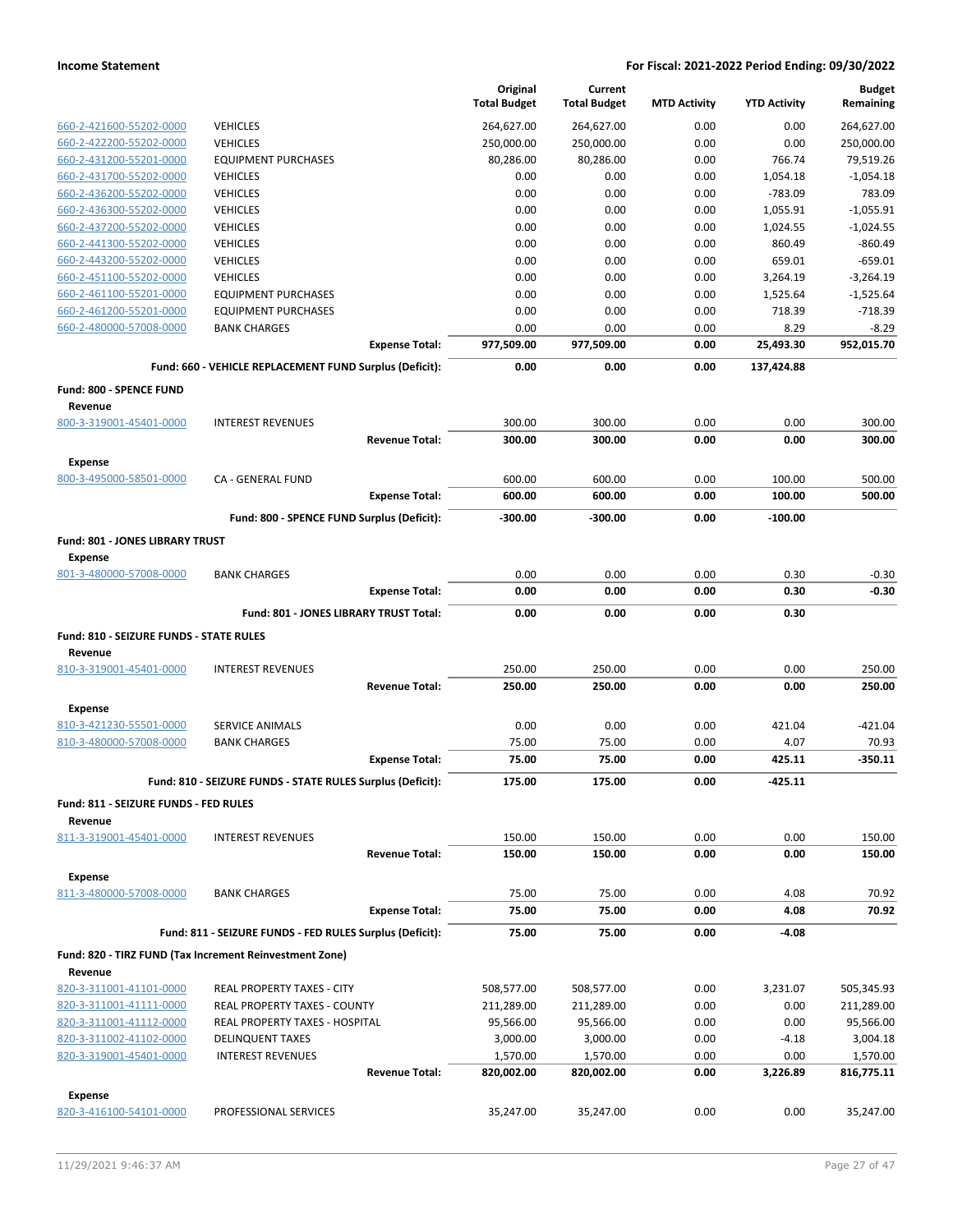|                                            |                                                                            | Original<br><b>Total Budget</b> | Current<br><b>Total Budget</b> | <b>MTD Activity</b> | <b>YTD Activity</b> | <b>Budget</b><br>Remaining |
|--------------------------------------------|----------------------------------------------------------------------------|---------------------------------|--------------------------------|---------------------|---------------------|----------------------------|
| 820-3-416100-55002-0000                    | <b>IMPROVEMENTS</b>                                                        | 155,000.00                      | 155,000.00                     | 0.00                | 0.00                | 155,000.00                 |
| 820-3-480000-57008-0000                    | <b>BANK CHARGES</b>                                                        | 700.00                          | 700.00                         | 0.00                | 58.93               | 641.07                     |
|                                            | <b>Expense Total:</b>                                                      | 190,947.00                      | 190,947.00                     | 0.00                | 58.93               | 190,888.07                 |
|                                            | Fund: 820 - TIRZ FUND (Tax Increment Reinvestment Zone) Surplus (Deficit): | 629,055.00                      | 629,055.00                     | 0.00                | 3,167.96            |                            |
| <b>Fund: 910 - ELECTRIC OPERATING FUND</b> |                                                                            |                                 |                                |                     |                     |                            |
| Revenue                                    |                                                                            |                                 |                                |                     |                     |                            |
| 910-9-000000-49001-4400                    | <b>METERED SALES - RESIDENTIAL</b>                                         | 12,776,556.00                   | 12,776,556.00                  | 0.00                | 1,804,133.13        | 10,972,422.87              |
| 910-9-000000-49010-4421                    | METERED SALES - GS-NO DEMAND                                               | 754,758.00                      | 754,758.00                     | 0.00                | 133,107.02          | 621,650.98                 |
| 910-9-000000-49020-4422                    | METERED SALES - GS-DEMAND                                                  | 17,869,324.00                   | 17,869,324.00                  | 0.00                | 2,273,894.50        | 15,595,429.50              |
| 910-9-000000-49021-4423                    | METERED SALES - GS-DEMAND INDUSTRIAL                                       | 0.00                            | 0.00                           | 0.00                | 393,139.19          | -393,139.19                |
| 910-9-000000-49030-4424                    | METERED SALES - GS-PRIMARY                                                 | 370,627.00                      | 370,627.00                     | 0.00                | 83,869.15           | 286,757.85                 |
| 910-9-000000-49040-4440                    | METERED SALES - STREET LIGHTS                                              | 223,109.00                      | 223,109.00                     | 0.00                | 36,329.61           | 186,779.39                 |
| 910-9-000000-49050-4400                    | <b>FUEL ADJUSTMENT</b>                                                     | 18,694,699.00                   | 18,694,699.00                  | 0.00                | 2,360,737.82        | 16,333,961.18              |
| 910-9-000000-49057-4490                    | POWER COST RECOVERY                                                        | 0.00                            | 0.00                           | 0.00                | 9.78                | $-9.78$                    |
| 910-9-000000-49058-4400                    | <b>REGULATORY CHARGE</b>                                                   | 3,101,449.00                    | 3,101,449.00                   | 0.00                | 119,482.32          | 2,981,966.68               |
| 910-9-000000-49140-4490                    | <b>VAPOR LIGHT REVENUES</b>                                                | 156,500.00                      | 156,500.00                     | 0.00                | 24,752.51           | 131,747.49                 |
| 910-9-000000-49201-4510                    | LATE CHARGES                                                               | 246,029.00                      | 246,029.00                     | 0.00                | 96,847.27           | 149,181.73                 |
| 910-9-000000-49209-4511                    | SERVICE CHARGES - CLEARING                                                 | 0.00                            | 0.00                           | 0.00                | 37,131.15           | $-37,131.15$               |
| 910-9-000000-49210-4511                    | <b>ELECTRIC SERVICE CHARGES</b>                                            | 85,538.00                       | 85,538.00                      | 0.00                | 9,002.48            | 76,535.52                  |
| 910-9-000000-49211-4511                    | VAPOR LIGHT SERVICE CHARGES                                                | 439.00                          | 439.00                         | 0.00                | 107.64              | 331.36                     |
| 910-9-000000-49212-4511                    | SAW POLES SERVICE CHARGES                                                  | 1,427.00                        | 1,427.00                       | 0.00                | 560.00              | 867.00                     |
| 910-9-000000-49213-4511                    | AMPY SERVICE CHARGES                                                       | 0.00                            | 0.00                           | 0.00                | 47.50               | $-47.50$                   |
| 910-9-000000-49220-4512                    | <b>RE-READ CHARGES</b>                                                     | 53.00                           | 53.00                          | 0.00                | 0.00                | 53.00                      |
| 910-9-000000-49301-4490                    | METERED SALES - 5% XFER to GENERAL FUND                                    | 2,732,421.00                    | 2,732,421.00                   | 0.00                | 362,001.54          | 2,370,419.46               |
| 910-9-000000-49307-4490                    | METERED SALES - 1% XFER to GBOD                                            | 546,484.00                      | 546,484.00                     | 0.00                | 72,402.07           | 474,081.93                 |
| 910-9-000000-49410-4564                    | <b>CUSTOMER AID TO CONSTRUCTION</b>                                        | 134,686.00                      | 134,686.00                     | 0.00                | 7,607.06            | 127,078.94                 |
| 910-9-000000-49420-4564                    | UNDERGROUND SERVICE                                                        | 24,883.00                       | 24,883.00                      | 0.00                | 660.00              | 24,223.00                  |
| 910-9-000000-49430-4564                    | <b>RELOCATION OF SERVICE</b>                                               | 7,744.00                        | 7,744.00                       | 0.00                | 0.00                | 7,744.00                   |
| 910-9-000000-49450-4564                    | <b>ACCIDENTS</b>                                                           | 12,954.00                       | 12,954.00                      | 0.00                | 233.40              | 12,720.60                  |
| 910-9-000000-49455-4564                    | <b>INSURANCE REIMBURSEMENTS</b>                                            | 5,105.00                        | 5,105.00                       | 0.00                | 0.00                | 5,105.00                   |
| 910-9-000000-49460-4564                    | <b>METER DAMAGE</b>                                                        | 203.00                          | 203.00                         | 0.00                | 0.00                | 203.00                     |
| 910-9-000000-49470-4564                    | OTHER REIMBURSEMENTS                                                       | 8,407.00                        | 8,407.00                       | 0.00                | 9,178.68            | $-771.68$                  |
| 910-9-000000-49480-4564                    | <b>METER BASES</b>                                                         | 4,367.00                        | 4,367.00                       | 0.00                | 332.01              | 4,034.99                   |
| 910-9-000000-49490-4564                    | <b>MATERIAL SALES</b>                                                      | 15,749.00                       | 15,749.00                      | 0.00                | 0.00                | 15,749.00                  |
| 910-9-000000-49520-4470                    | <b>ENERGY SALES</b>                                                        | 10,150,493.00                   | 10,150,493.00                  | 0.00                | 2,146,295.28        | 8,004,197.72               |
| 910-9-000000-49521-4470                    | <b>RUC REVENUES</b>                                                        | 745.00                          | 745.00                         | 0.00                | 0.00                | 745.00                     |
| 910-9-000000-49523-4470                    | RENEWABLE ENERGY CREDITS                                                   | 25,500.00                       | 25,500.00                      | 0.00                | 0.00                | 25,500.00                  |
| 910-9-000000-49530-4572                    | TCR AUCTION PROCEEDS                                                       | 704,513.00                      | 704,513.00                     | 0.00                | 90,198.96           | 614,314.04                 |
| 910-9-000000-49560-4571                    | <b>TCOS REVENUES</b>                                                       | 676,482.00                      | 676,482.00                     | 0.00                | 32,187.27           | 644,294.73                 |
| 910-9-000000-49601-4540                    | POLE USE REVENUES                                                          | 51,995.00                       | 51,995.00                      | 0.00                | 25,288.14           | 26,706.86                  |
| 910-9-000000-49602-4118                    | EPA ALLOWANCE SALES                                                        | 1.00                            | 1.00                           | 0.00                | 0.00                | 1.00                       |
| 910-9-000000-49670-4116                    | ROUNDUP PROGRAM                                                            | 6,000.00                        | 6,000.00                       | 0.00                | 488.02              | 5,511.98                   |
| 910-9-000000-49699-4116                    | OTHER GAINS/LOSSES                                                         | 20,076.00                       | 20,076.00                      | 0.00                | 0.00                | 20,076.00                  |
| 910-9-000000-49700-4990                    | REDEMPTION OF LONG TERM DEBT                                               | 20,115,000.00                   | 20,115,000.00                  | 0.00                | 0.00                | 20,115,000.00              |
| 910-9-000000-49701-4567                    | XFER FROM COG - GEN FUND                                                   | 1,015,475.00                    | 1,015,475.00                   | 0.00                | 169,245.84          | 846,229.16                 |
| 910-9-000000-49754-4994                    | XFER FROM 950 - BILLING                                                    | 50,812.00                       | 50,812.00                      | 0.00                | 4,234.34            | 46,577.66                  |
| 910-9-000000-49755-4995                    | XFER FROM 950 - CASHIERS                                                   | 68,089.00                       | 68,089.00                      | 0.00                | 5,674.09            | 62,414.91                  |
| 910-9-000000-49759-4545                    | XFER FROM 950 FOR POLE USE                                                 | 33,000.00                       | 33,000.00                      | 0.00                | 0.00                | 33,000.00                  |
| 910-9-000000-49801-4190                    | <b>INTEREST INCOME</b>                                                     | 100,000.00                      | 100,000.00                     | 0.00                | 0.00                | 100,000.00                 |
| 910-9-000000-49809-4190                    | INTEREST ON ERCOT COLLATERAL                                               | 63.00                           | 63.00                          | 0.00                | 0.00                | 63.00                      |
| 910-9-000000-49900-4171                    | <b>ENERGY EFFICIENCY CREDITS</b>                                           | 0.00                            | 0.00                           | 0.00                | $-275.00$           | 275.00                     |
|                                            | <b>Revenue Total:</b>                                                      | 90,791,755.00                   | 90,791,755.00                  | 0.00                | 10,298,902.77       | 80,492,852.23              |
| <b>Expense</b>                             |                                                                            |                                 |                                |                     |                     |                            |
| 910-9-901000-51001-5000                    | <b>REGULAR SALARIES</b>                                                    | 445,690.00                      | 445,690.00                     | 0.00                | 53,772.29           | 391,917.71                 |
| 910-9-901000-51020-5000                    | <b>OVERTIME</b>                                                            | 55,045.00                       | 55,045.00                      | 0.00                | 7,316.90            | 47,728.10                  |
| 910-9-901000-51115-5000                    | <b>CLOTHING ALLOWANCE</b>                                                  | 3,800.00                        | 3,800.00                       | 0.00                | 0.00                | 3,800.00                   |
| 910-9-901000-51116-5000                    | CAR ALLOWANCE                                                              | 975.00                          | 975.00                         | 0.00                | 375.00              | 600.00                     |
| 910-9-901000-51117-5000                    | CELL PHONE ALLOWANCE                                                       | 864.00                          | 864.00                         | 0.00                | 88.50               | 775.50                     |
|                                            |                                                                            |                                 |                                |                     |                     |                            |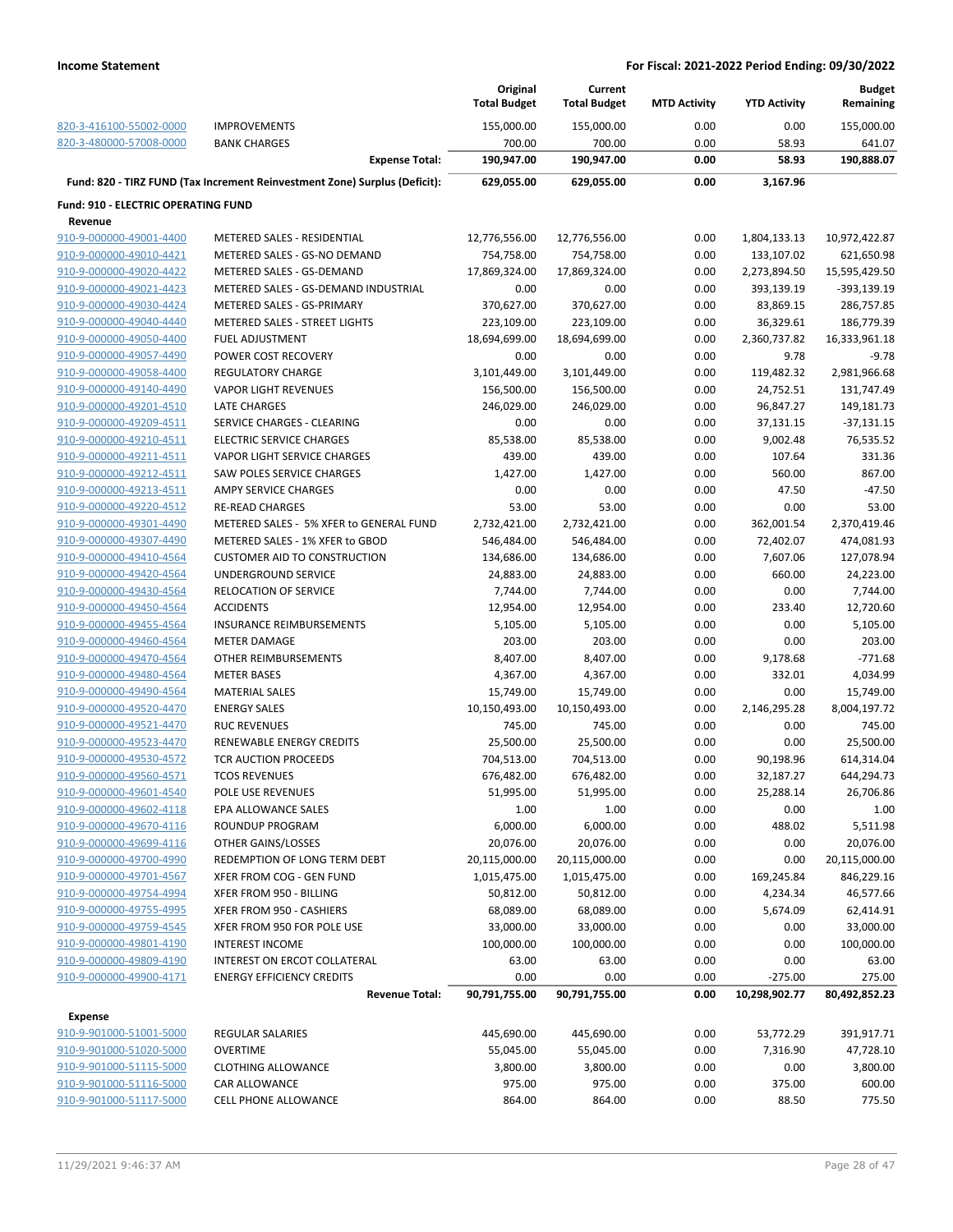|                         |                                     | Original<br><b>Total Budget</b> | Current<br><b>Total Budget</b> | <b>MTD Activity</b> | <b>YTD Activity</b> | <b>Budget</b><br>Remaining |
|-------------------------|-------------------------------------|---------------------------------|--------------------------------|---------------------|---------------------|----------------------------|
| 910-9-901000-51201-5000 | <b>FICA</b>                         | 30,043.00                       | 30,043.00                      | 0.00                | 3,344.94            | 26,698.06                  |
| 910-9-901000-51202-5000 | MEDICARE                            | 7,027.00                        | 7,027.00                       | 0.00                | 782.29              | 6,244.71                   |
| 910-9-901000-51203-5000 | <b>HEALTH INSURANCE</b>             | 69,234.00                       | 69,234.00                      | 0.00                | 11,539.00           | 57,695.00                  |
| 910-9-901000-51204-5000 | <b>WORKERS COMPENSATION</b>         | 8,701.00                        | 8,701.00                       | 0.00                | 1,450.16            | 7,250.84                   |
| 910-9-901000-51205-5000 | UNEMPLOYMENT                        | 990.00                          | 990.00                         | 0.00                | 0.00                | 990.00                     |
| 910-9-901000-51301-5000 | <b>TMRS</b>                         | 56,936.00                       | 56,936.00                      | 0.00                | 7,140.09            | 49,795.91                  |
| 910-9-901001-59020-5010 | <b>NATURAL GAS</b>                  | 395,699.00                      | 395,699.00                     | 0.00                | 0.00                | 395,699.00                 |
| 910-9-901008-59110-5080 | <b>GEUS OPERATIONS</b>              | 35,000.00                       | 35,000.00                      | 0.00                | 577.85              | 34,422.15                  |
| 910-9-901008-59112-5080 | <b>SAFETY</b>                       | 8,200.00                        | 8,200.00                       | 0.00                | 0.00                | 8,200.00                   |
| 910-9-901008-59121-5080 | MECHANICAL SUPPLIES                 | 15,000.00                       | 15,000.00                      | 0.00                | 0.00                | 15,000.00                  |
| 910-9-901008-59122-5080 | <b>ELECTRICAL SUPPLIES</b>          | 15,000.00                       | 15,000.00                      | 0.00                | 0.00                | 15,000.00                  |
| 910-9-901008-59125-5080 | CHEMICAL & LABORATORY SUPPLIES      | 35,000.00                       | 35,000.00                      | 0.00                | 3,480.99            | 31,519.01                  |
| 910-9-901008-59141-5080 | <b>UTILITY BILLS</b>                | 250,000.00                      | 250,000.00                     | 0.00                | 17,616.31           | 232,383.69                 |
| 910-9-901008-59144-5080 | MISCELLANEOUS SERVICES              | 60,250.00                       | 60,250.00                      | 0.00                | 29,398.92           | 30,851.08                  |
| 910-9-901008-59145-5080 | <b>ENVIRONMENTAL SERVICES</b>       | 130,400.00                      | 130,400.00                     | 0.00                | 38,701.69           | 91,698.31                  |
| 910-9-901008-59146-5080 | <b>TRAINING AND TRAVEL</b>          | 26,000.00                       | 26,000.00                      | 0.00                | 0.00                | 26,000.00                  |
| 910-9-901008-59148-5080 | <b>FUEL</b>                         | 1,500.00                        | 1,500.00                       | 0.00                | 0.00                | 1,500.00                   |
| 910-9-901008-59149-5080 | <b>EMPLOYEE RELATIONS</b>           | 1,000.00                        | 1,000.00                       | 0.00                | 0.00                | 1,000.00                   |
| 910-9-901015-51001-5150 | <b>REGULAR SALARIES</b>             | 311,138.00                      | 311,138.00                     | 0.00                | 27,422.75           | 283,715.25                 |
| 910-9-901015-51020-5150 | <b>OVERTIME</b>                     | 25,000.00                       | 25,000.00                      | 0.00                | 2,646.87            | 22,353.13                  |
| 910-9-901015-51115-5150 | <b>CLOTHING ALLOWANCE</b>           | 3,500.00                        | 3,500.00                       | 0.00                | 0.00                | 3,500.00                   |
| 910-9-901015-51116-5150 | CAR ALLOWANCE                       | 975.00                          | 975.00                         | 0.00                | 75.00               | 900.00                     |
| 910-9-901015-51117-5150 | <b>CELL PHONE ALLOWANCE</b>         | 432.00                          | 432.00                         | 0.00                | 8.31                | 423.69                     |
| 910-9-901015-51201-5150 | <b>FICA</b>                         | 19,656.00                       | 19,656.00                      | 0.00                | 1,633.47            | 18,022.53                  |
| 910-9-901015-51202-5150 | <b>MEDICARE</b>                     | 5,694.00                        | 5,694.00                       | 0.00                | 382.02              | 5,311.98                   |
| 910-9-901015-51203-5150 | <b>HEALTH INSURANCE</b>             | 56,646.00                       | 56,646.00                      | 0.00                | 9,441.00            | 47,205.00                  |
| 910-9-901015-51204-5150 | <b>WORKERS COMPENSATION</b>         | 5,373.00                        | 5,373.00                       | 0.00                | 895.50              | 4,477.50                   |
| 910-9-901015-51205-5150 | UNEMPLOYMENT                        | 810.00                          | 810.00                         | 0.00                | 0.00                | 810.00                     |
| 910-9-901015-51301-5150 | <b>TMRS</b>                         | 37,247.00                       | 37,247.00                      | 0.00                | 3,497.74            | 33,749.26                  |
| 910-9-901015-59201-5150 | <b>BUILDING MAINTENANCE</b>         | 19,500.00                       | 19,500.00                      | 0.00                | 0.00                | 19,500.00                  |
| 910-9-901015-59205-5150 | <b>EQUIPMENT MAINTENANCE</b>        | 7,100.00                        | 7,100.00                       | 0.00                | 0.00                | 7,100.00                   |
| 910-9-901015-59290-5150 | GENERAL PLANT EQUIPMENT MAINTENANCE | 27,500.00                       | 27,500.00                      | 0.00                | 3,644.70            | 23,855.30                  |
| 910-9-901015-59291-5150 | UNIT 1 MAINTENANCE                  | 210,600.00                      | 210,600.00                     | 0.00                | 2,673.09            | 207,926.91                 |
| 910-9-901015-59292-5150 | <b>UNIT 2 MAINTENANCE</b>           | 213,100.00                      | 213,100.00                     | 0.00                | 882.26              | 212,217.74                 |
| 910-9-901015-59293-5150 | <b>UNIT 3 MAINTENANCE</b>           | 267,600.00                      | 267,600.00                     | 0.00                | 3,279.31            | 264,320.69                 |
| 910-9-901090-59312-9900 | <b>BOILER PLANT EQUIPMENT</b>       | 637,800.00                      | 637,800.00                     | 0.00                | 0.00                | 637,800.00                 |
| 910-9-901146-51001-5460 | REGULAR SALARIES                    | 475,274.00                      | 475,274.00                     | 0.00                | 48,905.87           | 426,368.13                 |
| 910-9-901146-51020-5460 | <b>OVERTIME</b>                     | 55,045.00                       | 55,045.00                      | 0.00                | 7,316.90            | 47,728.10                  |
| 910-9-901146-51115-5460 | <b>CLOTHING ALLOWANCE</b>           | 3,800.00                        | 3,800.00                       | 0.00                | 0.00                | 3,800.00                   |
| 910-9-901146-51116-5460 | CAR ALLOWANCE                       | 975.00                          | 975.00                         | 0.00                | 0.00                | 975.00                     |
| 910-9-901146-51117-5460 | <b>CELL PHONE ALLOWANCE</b>         | 0.00                            | 0.00                           | 0.00                | 71.82               | $-71.82$                   |
| 910-9-901146-51201-5460 | <b>FICA</b>                         | 31,889.00                       | 31,889.00                      | 0.00                | 3,490.27            | 28,398.73                  |
| 910-9-901146-51202-5460 | MEDICARE                            | 7,458.00                        | 7,458.00                       | 0.00                | 816.27              | 6,641.73                   |
| 910-9-901146-51203-5460 | <b>HEALTH INSURANCE</b>             | 73,011.00                       | 73,011.00                      | 0.00                | 12,168.50           | 60,842.50                  |
| 910-9-901146-51204-5460 | <b>WORKERS COMPENSATION</b>         | 9,235.00                        | 9,235.00                       | 0.00                | 1,539.16            | 7,695.84                   |
| 910-9-901146-51205-5460 | UNEMPLOYMENT                        | 1,044.00                        | 1,044.00                       | 0.00                | 0.00                | 1,044.00                   |
| 910-9-901146-51301-5460 | <b>TMRS</b>                         | 60,434.00                       | 60,434.00                      | 0.00                | 6,530.16            | 53,903.84                  |
| 910-9-901147-59020-5470 | <b>NATURAL GAS</b>                  | 880,074.00                      | 880,074.00                     | 0.00                | 0.00                | 880,074.00                 |
| 910-9-901151-59110-5501 | <b>GEUS OPERATIONS</b>              | 23,300.00                       | 23,300.00                      | 0.00                | 577.85              | 22,722.15                  |
| 910-9-901151-59112-5501 | SAFETY PROGRAM                      | 2,950.00                        | 2,950.00                       | 0.00                | 0.00                | 2,950.00                   |
| 910-9-901151-59121-5501 | MECHANICAL SUPPLIES                 | 10,000.00                       | 10,000.00                      | 0.00                | 0.00                | 10,000.00                  |
| 910-9-901151-59122-5501 | <b>ELECTRICAL SUPPLIES</b>          | 5,000.00                        | 5,000.00                       | 0.00                | 0.00                | 5,000.00                   |
| 910-9-901151-59125-5501 | <b>CHEMICAL &amp; LABORATORY</b>    | 12,000.00                       | 12,000.00                      | 0.00                | 0.00                | 12,000.00                  |
| 910-9-901151-59141-5501 | <b>UTILITY BILLS</b>                | 200.00                          | 200.00                         | 0.00                | 0.00                | 200.00                     |
| 910-9-901151-59144-5501 | MISCELLANEOUS SERVICES              | 4,750.00                        | 4,750.00                       | 0.00                | 0.00                | 4,750.00                   |
| 910-9-901151-59145-5501 | <b>ENVIRONMENTAL SERVICES</b>       | 29,500.00                       | 29,500.00                      | 0.00                | 0.00                | 29,500.00                  |
| 910-9-901151-59146-5501 | <b>TRAINING AND TRAVEL</b>          | 28,000.00                       | 28,000.00                      | 0.00                | 0.00                | 28,000.00                  |
| 910-9-901151-59149-5501 | <b>EMPLOYEE RELATIONS</b>           | 1,000.00                        | 1,000.00                       | 0.00                | 0.00                | 1,000.00                   |
| 910-9-901154-51001-5541 | REGULAR SALARIES                    | 293,288.00                      | 293,288.00                     | 0.00                | 31,578.73           | 261,709.27                 |
|                         |                                     |                                 |                                |                     |                     |                            |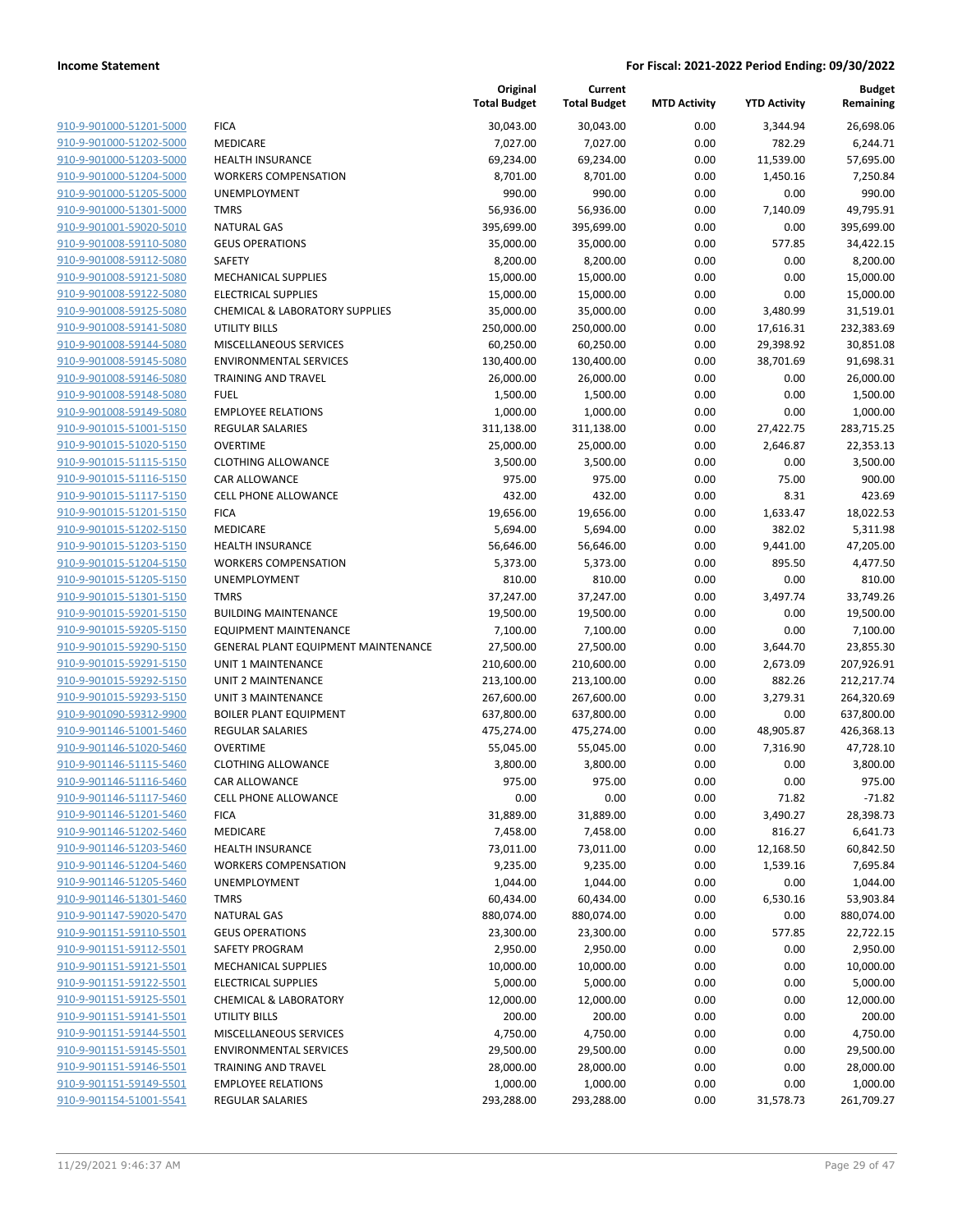|                         |                                     | Original<br><b>Total Budget</b> | Current<br><b>Total Budget</b> | <b>MTD Activity</b> | <b>YTD Activity</b> | <b>Budget</b><br>Remaining |
|-------------------------|-------------------------------------|---------------------------------|--------------------------------|---------------------|---------------------|----------------------------|
| 910-9-901154-51020-5541 | <b>OVERTIME</b>                     | 25,000.00                       | 25,000.00                      | 0.00                | 2,646.85            | 22,353.15                  |
| 910-9-901154-51115-5541 | <b>CLOTHING ALLOWANCE</b>           | 3,500.00                        | 3,500.00                       | 0.00                | 0.00                | 3,500.00                   |
| 910-9-901154-51116-5541 | CAR ALLOWANCE                       | 975.00                          | 975.00                         | 0.00                | 0.00                | 975.00                     |
| 910-9-901154-51117-5541 | <b>CELL PHONE ALLOWANCE</b>         | 0.00                            | 0.00                           | 0.00                | 24.90               | $-24.90$                   |
| 910-9-901154-51201-5541 | <b>FICA</b>                         | 18,549.00                       | 18,549.00                      | 0.00                | 2,123.53            | 16,425.47                  |
| 910-9-901154-51202-5541 | MEDICARE                            | 4,340.00                        | 4,340.00                       | 0.00                | 496.64              | 3,843.36                   |
| 910-9-901154-51203-5541 | <b>HEALTH INSURANCE</b>             | 50,352.00                       | 50,352.00                      | 0.00                | 8,392.00            | 41,960.00                  |
| 910-9-901154-51204-5541 | <b>WORKERS COMPENSATION</b>         | 5,373.00                        | 5,373.00                       | 0.00                | 895.50              | 4,477.50                   |
| 910-9-901154-51205-5541 | <b>UNEMPLOYMENT</b>                 | 720.00                          | 720.00                         | 0.00                | 0.00                | 720.00                     |
| 910-9-901154-51301-5541 | <b>TMRS</b>                         | 35,149.00                       | 35,149.00                      | 0.00                | 3,973.06            | 31,175.94                  |
| 910-9-901154-59201-5541 | <b>BUILDINGS MAINTENANCE</b>        | 34,100.00                       | 34,100.00                      | 0.00                | 0.00                | 34,100.00                  |
| 910-9-901154-59205-5541 | <b>EQUIPMENT MAINTENANCE</b>        | 6,100.00                        | 6,100.00                       | 0.00                | 0.00                | 6,100.00                   |
| 910-9-901154-59206-5541 | <b>GENERATOR MAINTENANCE</b>        | 5,000.00                        | 5,000.00                       | 0.00                | 0.00                | 5,000.00                   |
| 910-9-901154-59290-5541 | GENERAL PLANT EQUIPMENT MAINTENANCE | 45,500.00                       | 45,500.00                      | 0.00                | 0.00                | 45,500.00                  |
| 910-9-901154-59291-5541 | UNIT 1 MAINTENANCE                  | 107,500.00                      | 107,500.00                     | 0.00                | 237.17              | 107,262.83                 |
| 910-9-901154-59292-5541 | <b>UNIT 2 MAINTENANCE</b>           | 107,500.00                      | 107,500.00                     | 0.00                | 3,319.84            | 104,180.16                 |
| 910-9-901154-59293-5541 | <b>UNIT 3 MAINTENANCE</b>           | 107,500.00                      | 107,500.00                     | 0.00                | 237.17              | 107,262.83                 |
| 910-9-901190-59344-9900 | <b>ENGINE PLANT GENERATORS</b>      | 140,000.00                      | 140,000.00                     | 0.00                | 0.00                | 140,000.00                 |
| 910-9-901500-59040-5550 | TMPA FIXED COST                     | 293,000.00                      | 293,000.00                     | 0.00                | 47,434.68           | 245,565.32                 |
| 910-9-901500-59050-5550 | <b>DUKE WIND ENERGY</b>             | 3,129,447.00                    | 3,129,447.00                   | 0.00                | 0.00                | 3,129,447.00               |
| 910-9-901500-59051-5550 | <b>SOLAR ENERGY</b>                 | 1,321,375.00                    | 1,321,375.00                   | 0.00                | 0.00                | 1,321,375.00               |
| 910-9-901500-59052-5550 | OFF-SYSTEM NET PURCHASES            | 12,224,851.00                   | 12,224,851.00                  | 0.00                | 0.00                | 12,224,851.00              |
| 910-9-901500-59053-5550 | <b>ERCOT BALANCING ENERGY</b>       | 5,050,756.00                    | 5,050,756.00                   | 0.00                | 2,252,490.91        | 2,798,265.09               |
| 910-9-901500-59054-5550 | <b>ANCILLARY SERVICES</b>           | 438,500.00                      | 438,500.00                     | 0.00                | -90,623.96          | 529,123.96                 |
| 910-9-901500-59055-5550 | <b>CONTROL CENTER COSTS</b>         | 258,000.00                      | 258,000.00                     | 0.00                | 500.00              | 257,500.00                 |
| 910-9-901500-59057-5550 | <b>ERCOT UPLIFT</b>                 | 224,802.00                      | 224,802.00                     | 0.00                | 25,399.81           | 199,402.19                 |
| 910-9-901500-59059-5550 | <b>EILS</b>                         | 80,000.00                       | 80,000.00                      | 0.00                | 0.00                | 80,000.00                  |
| 910-9-901500-59061-5550 | <b>RUC</b>                          | 0.00                            | 0.00                           | 0.00                | 6,089.02            | $-6,089.02$                |
| 910-9-901500-59063-5550 | <b>ERCOT CONGESTION RIGHTS</b>      | 79,988.00                       | 79,988.00                      | 0.00                | $-36,219.90$        | 116,207.90                 |
| 910-9-901500-59099-5550 | GARLAND CLEARING ACCOUNT            | 0.00                            | 0.00                           | 0.00                | 41,358.91           | $-41,358.91$               |
| 910-9-901600-51001-5750 | <b>REGULAR SALARIES</b>             | 210,126.00                      | 210,126.00                     | 0.00                | 24,244.80           | 185,881.20                 |
| 910-9-901600-51116-5750 | CAR ALLOWANCE                       | 1,950.00                        | 1,950.00                       | 0.00                | 225.00              | 1,725.00                   |
| 910-9-901600-51117-5750 | <b>CELL PHONE ALLOWANCE</b>         | 1,272.00                        | 1,272.00                       | 0.00                | 146.76              | 1,125.24                   |
| 910-9-901600-51201-5750 | <b>FICA</b>                         | 11,956.00                       | 11,956.00                      | 0.00                | 1,501.98            | 10,454.02                  |
| 910-9-901600-51202-5750 | MEDICARE                            | 3,093.00                        | 3,093.00                       | 0.00                | 351.27              | 2,741.73                   |
| 910-9-901600-51203-5750 | <b>HEALTH INSURANCE</b>             | 25,176.00                       | 25,176.00                      | 0.00                | 4,196.00            | 20,980.00                  |
| 910-9-901600-51204-5750 | <b>WORKERS COMPENSATION</b>         | 3,830.00                        | 3,830.00                       | 0.00                | 638.34              | 3,191.66                   |
| 910-9-901600-51205-5750 | UNEMPLOYMENT                        | 360.00                          | 360.00                         | 0.00                | 0.00                | 360.00                     |
| 910-9-901600-51301-5750 | <b>TMRS</b>                         | 25,068.00                       | 25,068.00                      | 0.00                | 2,855.52            | 22,212.48                  |
| 910-9-901600-59110-5750 | <b>GEUS OPERATIONS</b>              | 93,440.00                       | 93,440.00                      | 0.00                | 2,052.50            | 91,387.50                  |
| 910-9-901600-59146-5750 | TRAINING AND TRAVEL                 | 4,000.00                        | 4,000.00                       | 0.00                | 592.88              | 3,407.12                   |
| 910-9-901600-59149-5750 | <b>EMPLOYEE RELATIONS</b>           | 500.00                          | 500.00                         | 0.00                | 0.00                | 500.00                     |
| 910-9-901690-59303-9900 | <b>MISC INTANGIBLE</b>              | 120,000.00                      | 120,000.00                     | 0.00                | 0.00                | 120,000.00                 |
| 910-9-910120-51001-9200 | <b>REGULAR SALARIES</b>             | 283,302.00                      | 283,302.00                     | 0.00                | 33,398.40           | 249,903.60                 |
| 910-9-910120-51115-9200 | <b>CLOTHING ALLOWANCE</b>           | 500.00                          | 500.00                         | 0.00                | 39.20               | 460.80                     |
| 910-9-910120-51116-9200 | CAR ALLOWANCE                       | 5,600.00                        | 5,600.00                       | 0.00                | 807.69              | 4,792.31                   |
| 910-9-910120-51117-9200 | <b>CELL PHONE ALLOWANCE</b>         | 1,209.00                        | 1,209.00                       | 0.00                | 139.44              | 1,069.56                   |
| 910-9-910120-51201-9200 | <b>FICA</b>                         | 13,929.00                       | 13,929.00                      | 0.00                | 876.27              | 13,052.73                  |
| 910-9-910120-51202-9200 | MEDICARE                            | 4,206.00                        | 4,206.00                       | 0.00                | 471.93              | 3,734.07                   |
| 910-9-910120-51203-9200 | <b>HEALTH INSURANCE</b>             | 36,505.00                       | 36,505.00                      | 0.00                | 6,084.16            | 30,420.84                  |
| 910-9-910120-51204-9200 | <b>WORKERS COMPENSATION</b>         | 5,207.00                        | 5,207.00                       | 0.00                | 867.84              | 4,339.16                   |
| 910-9-910120-51205-9200 | UNEMPLOYMENT                        | 522.00                          | 522.00                         | 0.00                | 72.80               | 449.20                     |
| 910-9-910120-51301-9200 | <b>TMRS</b>                         | 34,088.00                       | 34,088.00                      | 0.00                | 3,984.06            | 30,103.94                  |
| 910-9-910121-59110-9210 | <b>GEUS OPERATIONS</b>              | 6,700.00                        | 6,700.00                       | 0.00                | 0.00                | 6,700.00                   |
| 910-9-910121-59116-9210 | <b>BUILDING OPERATIONS</b>          | 4,000.00                        | 4,000.00                       | 0.00                | 135.95              | 3,864.05                   |
| 910-9-910121-59141-9210 | <b>UTILITY BILLS</b>                | 81,000.00                       | 81,000.00                      | 0.00                | 10,155.42           | 70,844.58                  |
| 910-9-910121-59143-9210 | PROFESSIONAL SERVICES               | 195,000.00                      | 195,000.00                     | 0.00                | 5,437.50            | 189,562.50                 |
| 910-9-910121-59143-9230 | LEGISLATIVE SUPPORT                 | 50,000.00                       | 50,000.00                      | 0.00                | 10,833.30           | 39,166.70                  |
| 910-9-910121-59144-9210 | MISCELLANEOUS SERVICES              | 22,600.00                       | 22,600.00                      | 0.00                | 1,027.96            | 21,572.04                  |
|                         |                                     |                                 |                                |                     |                     |                            |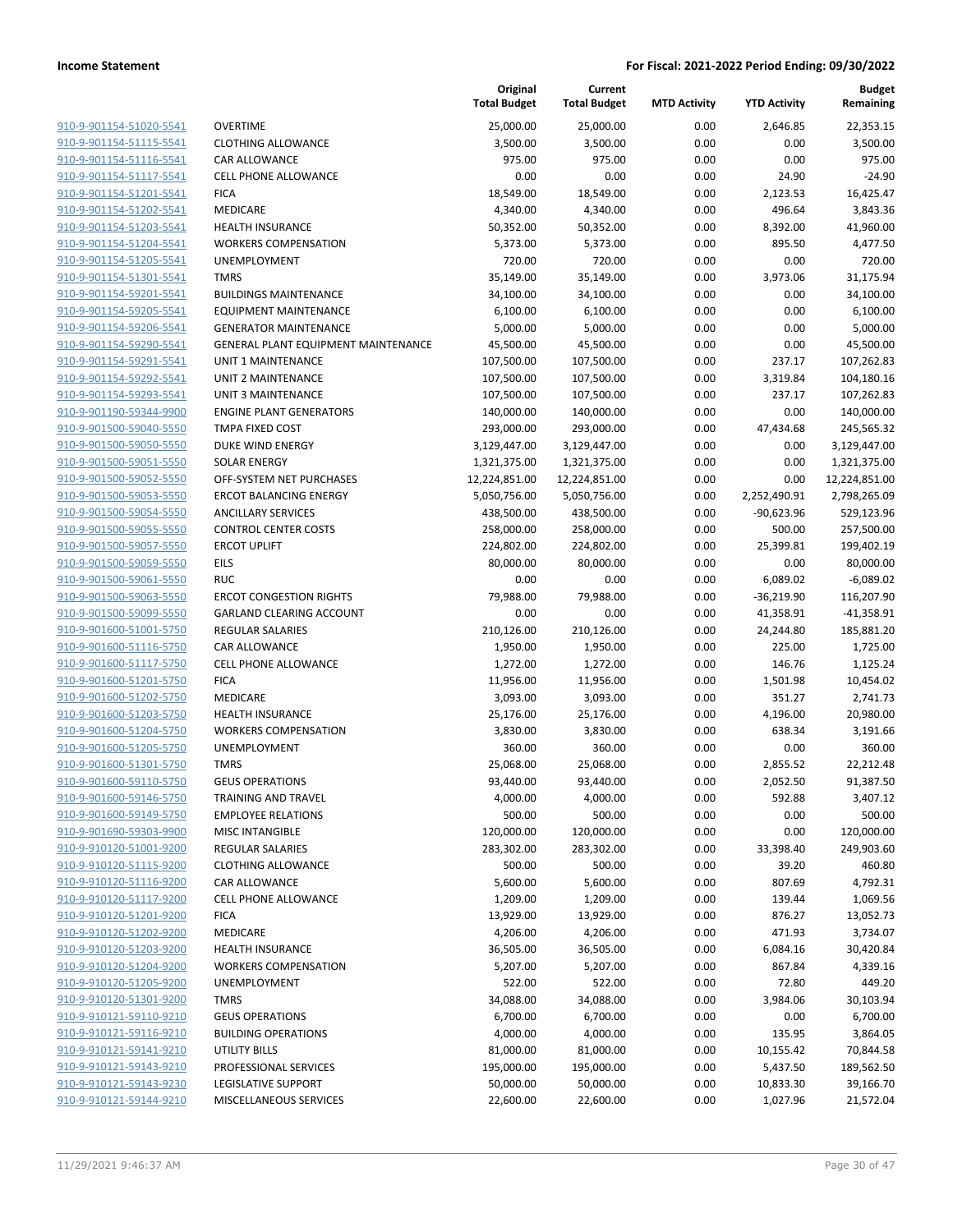|                                                    |                                                       | Original<br><b>Total Budget</b> | Current<br><b>Total Budget</b> | <b>MTD Activity</b> | <b>YTD Activity</b> | Budget<br>Remaining    |
|----------------------------------------------------|-------------------------------------------------------|---------------------------------|--------------------------------|---------------------|---------------------|------------------------|
| 910-9-910121-59148-9210                            | <b>FUEL</b>                                           | 500.00                          | 500.00                         | 0.00                | 34.53               | 465.47                 |
| 910-9-910121-59149-9210                            | <b>EMPLOYEE RELATIONS</b>                             | 500.00                          | 500.00                         | 0.00                | 0.00                | 500.00                 |
| 910-9-910121-59193-9210                            | <b>GEUS INTERNET SERVICE</b>                          | 38,000.00                       | 38,000.00                      | 0.00                | 0.00                | 38,000.00              |
| 910-9-910121-59198-9210                            | <b>COLOCATION CHARGES</b>                             | 10,189.00                       | 10,189.00                      | 0.00                | 0.00                | 10,189.00              |
| 910-9-910132-59110-9302                            | <b>GEUS OPERATIONS</b>                                | 10,000.00                       | 10,000.00                      | 0.00                | 505.00              | 9,495.00               |
| 910-9-910132-59142-9302                            | <b>MEMBERSHIP FEES</b>                                | 58,500.00                       | 58,500.00                      | 0.00                | 2,000.00            | 56,500.00              |
| 910-9-910132-59146-9302                            | <b>TRAINING AND TRAVEL</b>                            | 8,000.00                        | 8,000.00                       | 0.00                | 0.00                | 8,000.00               |
| 910-9-910135-59200-9350                            | LANDSCAPING MAINTENANCE                               | 18,500.00                       | 18,500.00                      | 0.00                | 1,117.67            | 17,382.33              |
| 910-9-910135-59201-9350                            | <b>BUILDING MAINTENANCE</b>                           | 35,000.00                       | 35,000.00                      | 0.00                | 3,409.98            | 31,590.02              |
| 910-9-910135-59205-9350                            | <b>EQUIPMENT MAINTENANCE</b>                          | 250.00                          | 250.00                         | 0.00                | 3.14                | 246.86                 |
| 910-9-910190-59390-9900                            | STRUCTURES AND IMPROVEMENTS                           | 33,500.00                       | 33,500.00                      | 0.00                | 0.00                | 33,500.00              |
| 910-9-910190-59391-9900                            | FURNITURE & OFFICE EQUIPMENT                          | 19,000.00                       | 19,000.00                      | 0.00                | 0.00                | 19,000.00              |
| 910-9-911120-51001-9201                            | <b>REGULAR SALARIES</b>                               | 447,166.00                      | 447,166.00                     | 0.00                | 51,592.20           | 395,573.80             |
| 910-9-911120-51020-9201                            | <b>OVERTIME</b>                                       | 0.00                            | 0.00                           | 0.00                | 54.83               | $-54.83$               |
| 910-9-911120-51102-9201                            | <b>BILINGUAL PAY</b>                                  | 600.00                          | 600.00                         | 0.00                | 69.24               | 530.76                 |
| 910-9-911120-51115-9201                            | <b>CLOTHING ALLOWANCE</b>                             | 850.00                          | 850.00                         | 0.00                | 0.00                | 850.00                 |
| 910-9-911120-51116-9201                            | CAR ALLOWANCE                                         | 1,950.00                        | 1,950.00                       | 0.00                | 225.00              | 1,725.00               |
| 910-9-911120-51117-9201                            | <b>CELL PHONE ALLOWANCE</b>                           | 1,435.00                        | 1,435.00                       | 0.00                | 165.57              | 1,269.43               |
| 910-9-911120-51201-9201                            | <b>FICA</b>                                           | 27,118.00                       | 27,118.00                      | 0.00                | 3,074.32            | 24,043.68              |
| 910-9-911120-51202-9201                            | MEDICARE                                              | 6,542.00                        | 6,542.00                       | 0.00                | 718.99              | 5,823.01               |
| 910-9-911120-51203-9201                            | <b>HEALTH INSURANCE</b>                               | 78,676.00                       | 78,676.00                      | 0.00                | 13,112.66           | 65,563.34              |
| 910-9-911120-51204-9201                            | <b>WORKERS COMPENSATION</b>                           | 8,097.00                        | 8,097.00                       | 0.00                | 1,349.50            | 6,747.50               |
| 910-9-911120-51205-9201                            | UNEMPLOYMENT                                          | 1,125.00                        | 1,125.00                       | 0.00                | 0.00                | 1,125.00               |
| 910-9-911120-51301-9201                            | <b>TMRS</b>                                           | 53,009.00                       | 53,009.00                      | 0.00                | 6,044.36            | 46,964.64              |
| 910-9-911120-51401-9201                            | <b>CONTRA - SALARIES</b>                              | 2.00                            | 2.00                           | 0.00                | 0.00                | 2.00                   |
| 910-9-911121-59110-9211                            | <b>GEUS OPERATIONS</b>                                | 33,391.00                       | 33,391.00                      | 0.00                | 22.49               | 33,368.51              |
| 910-9-911121-59142-9211                            | <b>MEMBERSHIP FEES</b>                                | 17,474.00                       | 17,474.00                      | 0.00                | 0.00                | 17,474.00              |
| 910-9-911121-59146-9211                            | <b>TRAINING AND TRAVEL</b>                            | 8,425.00                        | 8,425.00                       | 0.00                | 0.00                | 8,425.00               |
| 910-9-911121-59148-9211                            | <b>FUEL</b>                                           | 275.00                          | 275.00                         | 0.00                | 64.15               | 210.85                 |
| 910-9-911121-59149-9211                            | <b>EMPLOYEE RELATIONS</b>                             | 1,000.00                        | 1,000.00                       | 0.00                | 0.00                | 1,000.00               |
| 910-9-911135-59205-9351<br>910-9-911190-59393-9900 | EQUIPMENT MAINTENANCE                                 | 9,500.00                        | 9,500.00                       | 0.00                | 0.00<br>0.00        | 9,500.00               |
| 910-9-911388-51001-5880                            | <b>WAREHOUSE EQUIPMENT</b><br><b>REGULAR SALARIES</b> | 45,000.00                       | 45,000.00                      | 0.00<br>0.00        | 0.00                | 45,000.00<br>54,502.00 |
| 910-9-911388-51117-5880                            | CELL PHONE ALLOWANCE                                  | 54,502.00<br>960.00             | 54,502.00<br>960.00            | 0.00                | 0.00                | 960.00                 |
| 910-9-911388-51201-5880                            | <b>FICA</b>                                           | 3,439.00                        | 3,439.00                       | 0.00                | 0.00                | 3,439.00               |
| 910-9-911388-51202-5880                            | MEDICARE                                              | 804.00                          | 804.00                         | 0.00                | 0.00                | 804.00                 |
| 910-9-911388-51203-5880                            | <b>HEALTH INSURANCE</b>                               | 12,588.00                       | 12,588.00                      | 0.00                | 2,098.00            | 10,490.00              |
| 910-9-911388-51204-5880                            | <b>WORKERS COMPENSATION</b>                           | 996.00                          | 996.00                         | 0.00                | 166.00              | 830.00                 |
| 910-9-911388-51205-5880                            | UNEMPLOYMENT                                          | 180.00                          | 180.00                         | 0.00                | 0.00                | 180.00                 |
| 910-9-911388-51301-5880                            | <b>TMRS</b>                                           | 6,517.00                        | 6,517.00                       | 0.00                | 0.00                | 6,517.00               |
| 910-9-911388-59110-5880                            | <b>GEUS OPERATIONS</b>                                | 319,700.00                      | 319,700.00                     | 0.00                | 0.00                | 319,700.00             |
| 910-9-911388-59146-5880                            | <b>TRAINING AND TRAVEL</b>                            | 2,500.00                        | 2,500.00                       | 0.00                | 0.00                | 2,500.00               |
| 910-9-911388-59149-5880                            | <b>EMPLOYEE RELATIONS</b>                             | 500.00                          | 500.00                         | 0.00                | 0.00                | 500.00                 |
| 910-9-911392-51001-9202                            | REGULAR SALARIES                                      | 264,209.00                      | 264,209.00                     | 0.00                | 0.00                | 264,209.00             |
| 910-9-911392-51116-9202                            | CAR ALLOWANCE                                         | 3,705.00                        | 3,705.00                       | 0.00                | 0.00                | 3,705.00               |
| 910-9-911392-51117-9202                            | CELL PHONE ALLOWANCE                                  | 2,268.00                        | 2,268.00                       | 0.00                | 0.00                | 2,268.00               |
| 910-9-911392-51201-9202                            | <b>FICA</b>                                           | 15,984.00                       | 15,984.00                      | 0.00                | 0.00                | 15,984.00              |
| 910-9-911392-51202-9202                            | MEDICARE                                              | 3,917.00                        | 3,917.00                       | 0.00                | 0.00                | 3,917.00               |
| 910-9-911392-51203-9202                            | <b>HEALTH INSURANCE</b>                               | 33,987.00                       | 33,987.00                      | 0.00                | 5,664.50            | 28,322.50              |
| 910-9-911392-51204-9202                            | <b>WORKERS COMPENSATION</b>                           | 4,850.00                        | 4,850.00                       | 0.00                | 808.34              | 4,041.66               |
| 910-9-911392-51205-9202                            | UNEMPLOYMENT                                          | 486.00                          | 486.00                         | 0.00                | 0.00                | 486.00                 |
| 910-9-911392-51301-9202                            | <b>TMRS</b>                                           | 31,747.00                       | 31,747.00                      | 0.00                | 0.00                | 31,747.00              |
| 910-9-911392-59110-9212                            | <b>GEUS OPERATIONS</b>                                | 48,660.00                       | 48,660.00                      | 0.00                | 148.95              | 48,511.05              |
| 910-9-911392-59130-9212                            | PHONE MANAGEMENT SERVICE                              | 81,375.00                       | 81,375.00                      | 0.00                | 0.00                | 81,375.00              |
| 910-9-911392-59133-9212                            | OFFICE 365                                            | 26,202.00                       | 26,202.00                      | 0.00                | 0.00                | 26,202.00              |
| 910-9-911392-59146-9212                            | TRAINING AND TRAVEL                                   | 9,280.00                        | 9,280.00                       | 0.00                | 0.00                | 9,280.00               |
| 910-9-911392-59149-9212                            | <b>EMPLOYEE RELATIONS</b>                             | 500.00                          | 500.00                         | 0.00                | 0.00                | 500.00                 |
| 910-9-911393-59205-9352                            | <b>EQUIPMENT MAINTENANCE - IT</b>                     | 91,400.00                       | 91,400.00                      | 0.00                | 0.00                | 91,400.00              |
| 910-9-911399-59391-9900                            | FURNITURE & OFFICE EQUIPMENT                          | 258,090.00                      | 258,090.00                     | 0.00                | 0.00                | 258,090.00             |
|                                                    |                                                       |                                 |                                |                     |                     |                        |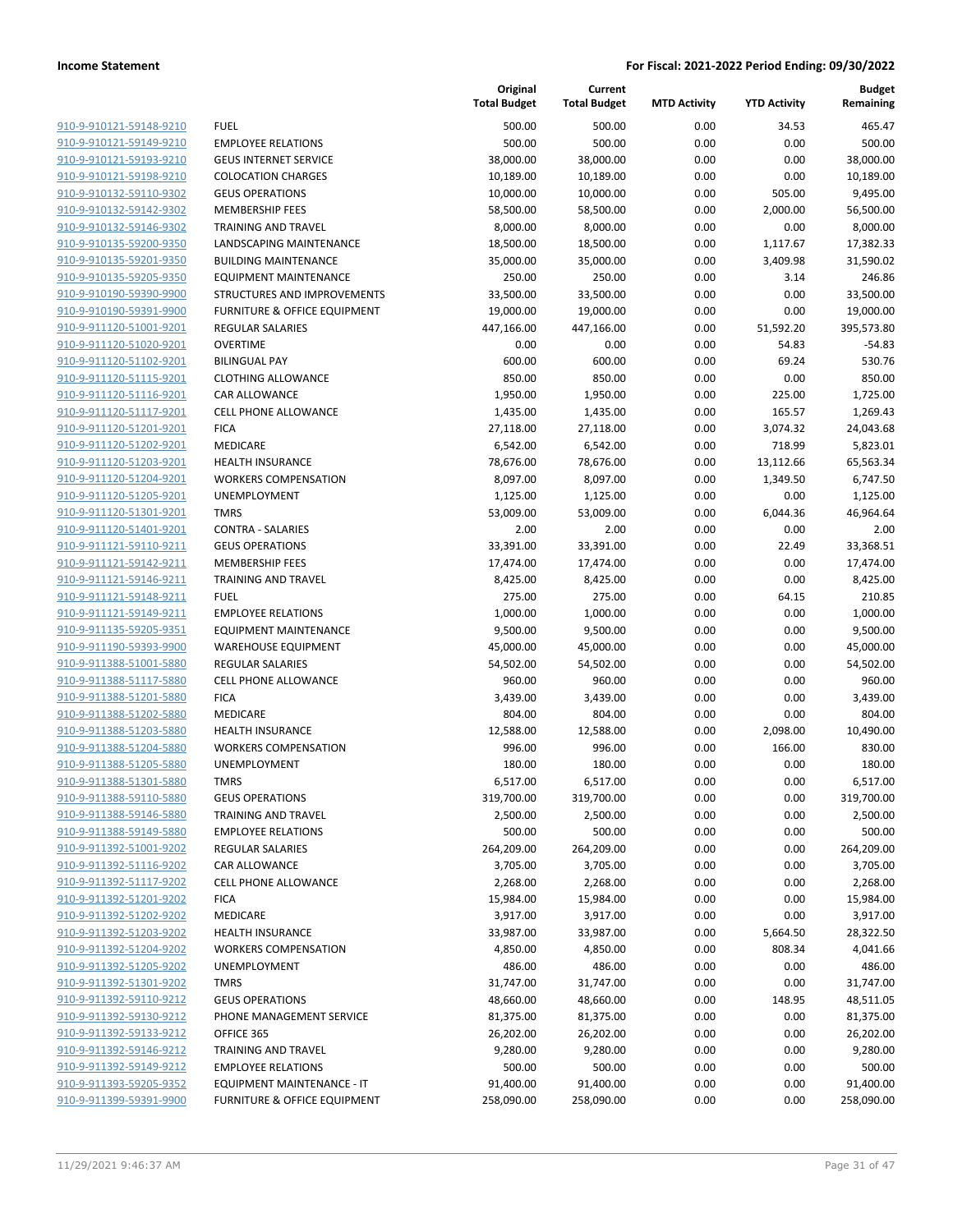| 910-9-911399-59397-9900        |
|--------------------------------|
| 910-9-913101-51001-9301        |
| 910-9-913101-51020-9301        |
| 910-9-913101-51115-9301        |
| <u>910-9-913101-51117-9301</u> |
| 910-9-913101-51201-9301        |
| 910-9-913101-51202-9301        |
| 910-9-913101-51203-9301        |
| 910-9-913101-51204-9301        |
| 910-9-913101-51205-9301        |
| 910-9-913101-51301-9301        |
| 910-9-913101-59110-9301        |
| 910-9-913101-59112-9301        |
| 910-9-913101-59131-9301        |
| <u>910-9-913101-59146-9301</u> |
| 910-9-913101-59149-9301        |
| 910-9-913101-59195-9301        |
| 910-9-913102-51001-9020        |
| 910-9-913102-51020-9020        |
| 910-9-913102-51117-9020        |
| 910-9-913102-51201-9020        |
| 910-9-913102-51202-9020        |
| 910-9-913102-51205-9020        |
| 910-9-913102-51301-9020        |
| 910-9-913102-59148-9020        |
| 910-9-913102-59169-9020        |
| 910-9-913103-51001-9303        |
| 910-9-913103-51020-9303        |
| 910-9-913103-51102-9303        |
| 910-9-913103-51115-9303        |
| 910-9-913103-51117-9303        |
| 910-9-913103-51201-9303        |
| 910-9-913103-51202-9303        |
| 910-9-913103-51203-9303        |
| 910-9-913103-51204-9303        |
| 910-9-913103-51205-9303        |
| 910-9-913103-51301-9303        |
| 910-9-913103-59110-9303        |
| 910-9-913103-59146-9303        |
| 910-9-913103-59149-9303        |
| 910-9-913103-59160-9303        |
| 910-9-913103-59167-9303        |
| 910-9-913130-51001-9030        |
| 910-9-913130-51010-9030        |
| 910-9-913130-51020-9030        |
| 910-9-913130-51102-9030        |
| 910-9-913130-51201-9030        |
| 910-9-913130-51202-9030        |
| 910-9-913130-51203-9030        |
| 910-9-913130-51204-9030        |
| 910-9-913130-51205-9030        |
| 910-9-913130-51301-9030        |
| 910-9-913130-59110-9030        |
| 910-9-913130-59146-9030        |
| 910-9-913130-59149-9030        |
| 910-9-913130-59166-9030        |
| 910-9-913131-51001-9031        |
| 910-9-913131-51102-9031        |
| 910-9-913131-51201-9031        |
|                                |

|                                                    |                                     | Original<br><b>Total Budget</b> | Current<br><b>Total Budget</b> | <b>MTD Activity</b> | <b>YTD Activity</b>  | <b>Budget</b><br>Remaining |
|----------------------------------------------------|-------------------------------------|---------------------------------|--------------------------------|---------------------|----------------------|----------------------------|
| 910-9-911399-59397-9900                            | <b>COMMUNICATION EQUIPMENT</b>      | 725,533.00                      | 725,533.00                     | 0.00                | 0.00                 | 725,533.00                 |
| 910-9-913101-51001-9301                            | <b>REGULAR SALARIES</b>             | 135,507.00                      | 135,507.00                     | 0.00                | 15,658.44            | 119,848.56                 |
| 910-9-913101-51020-9301                            | <b>OVERTIME</b>                     | 0.00                            | 0.00                           | 0.00                | 145.70               | $-145.70$                  |
| 910-9-913101-51115-9301                            | <b>CLOTHING ALLOWANCE</b>           | 350.00                          | 350.00                         | 0.00                | 0.00                 | 350.00                     |
| 910-9-913101-51117-9301                            | <b>CELL PHONE ALLOWANCE</b>         | 636.00                          | 636.00                         | 0.00                | 73.38                | 562.62                     |
| 910-9-913101-51201-9301                            | <b>FICA</b>                         | 8,440.00                        | 8,440.00                       | 0.00                | 944.35               | 7,495.65                   |
| 910-9-913101-51202-9301                            | MEDICARE                            | 1,974.00                        | 1,974.00                       | 0.00                | 220.85               | 1,753.15                   |
| 910-9-913101-51203-9301                            | <b>HEALTH INSURANCE</b>             | 25,176.00                       | 25,176.00                      | 0.00                | 4,196.00             | 20,980.00                  |
| 910-9-913101-51204-9301                            | <b>WORKERS COMPENSATION</b>         | 2,444.00                        | 2,444.00                       | 0.00                | 407.34               | 2,036.66                   |
| 910-9-913101-51205-9301                            | UNEMPLOYMENT                        | 360.00                          | 360.00                         | 0.00                | 0.00                 | 360.00                     |
| 910-9-913101-51301-9301                            | <b>TMRS</b>                         | 15,997.00                       | 15,997.00                      | 0.00                | 1,841.80             | 14,155.20                  |
| 910-9-913101-59110-9301                            | <b>GEUS OPERATIONS</b>              | 7,100.00                        | 7,100.00                       | 0.00                | 70.00                | 7,030.00                   |
| 910-9-913101-59112-9301                            | <b>SAFETY</b>                       | 2,660.00                        | 2,660.00                       | 0.00                | 0.00                 | 2,660.00                   |
| 910-9-913101-59131-9301                            | NON-BAD DEBT WRITE OFFS             | 2,000.00                        | 2,000.00                       | 0.00                | 308.02               | 1,691.98                   |
| 910-9-913101-59146-9301                            | <b>TRAINING AND TRAVEL</b>          | 2,500.00                        | 2,500.00                       | 0.00                | 0.00                 | 2,500.00                   |
| 910-9-913101-59149-9301                            | <b>EMPLOYEE RELATIONS</b>           | 500.00                          | 500.00                         | 0.00                | 0.00                 | 500.00                     |
| 910-9-913101-59195-9301                            | PUBLIC SERVICE BY GEUS C/I          | 15,000.00                       | 15,000.00                      | 0.00                | 0.00                 | 15,000.00                  |
| 910-9-913102-51001-9020                            | <b>REGULAR SALARIES</b>             | 0.00                            | 0.00                           | 0.00                | 31,233.49            | $-31,233.49$               |
| 910-9-913102-51020-9020                            | <b>OVERTIME</b>                     | 0.00                            | 0.00                           | 0.00                | 3,978.07             | $-3,978.07$                |
| 910-9-913102-51117-9020                            | <b>CELL PHONE ALLOWANCE</b>         | 0.00                            | 0.00                           | 0.00                | 99.66                | $-99.66$                   |
| 910-9-913102-51201-9020                            | <b>FICA</b>                         | 0.00                            | 0.00                           | 0.00                | 2,010.70             | $-2,010.70$                |
| 910-9-913102-51202-9020                            | MEDICARE                            | 0.00                            | 0.00                           | 0.00                | 470.25               | $-470.25$                  |
| 910-9-913102-51205-9020<br>910-9-913102-51301-9020 | UNEMPLOYMENT                        | 0.00                            | 0.00                           | 0.00                | 78.19                | $-78.19$                   |
|                                                    | <b>TMRS</b><br><b>FUEL</b>          | 0.00                            | 0.00                           | 0.00                | 3,863.50             | $-3,863.50$                |
| 910-9-913102-59148-9020<br>910-9-913102-59169-9020 | PRE PAID METER COSTS                | 0.00<br>0.00                    | 0.00<br>0.00                   | 0.00<br>0.00        | 1,026.46<br>1,737.34 | $-1,026.46$<br>$-1,737.34$ |
| 910-9-913103-51001-9303                            | <b>REGULAR SALARIES</b>             | 72,794.00                       | 72,794.00                      | 0.00                | 7,406.08             | 65,387.92                  |
| 910-9-913103-51020-9303                            | <b>OVERTIME</b>                     | 628.00                          | 628.00                         | 0.00                | 0.00                 | 628.00                     |
| 910-9-913103-51102-9303                            | <b>BILINGUAL PAY</b>                | 150.00                          | 150.00                         | 0.00                | 5.77                 | 144.23                     |
| 910-9-913103-51115-9303                            | <b>CLOTHING ALLOWANCE</b>           | 200.00                          | 200.00                         | 0.00                | 0.00                 | 200.00                     |
| 910-9-913103-51117-9303                            | <b>CELL PHONE ALLOWANCE</b>         | 585.00                          | 585.00                         | 0.00                | 59.20                | 525.80                     |
| 910-9-913103-51201-9303                            | <b>FICA</b>                         | 4,559.00                        | 4,559.00                       | 0.00                | 438.56               | 4,120.44                   |
| 910-9-913103-51202-9303                            | MEDICARE                            | 1,066.00                        | 1,066.00                       | 0.00                | 102.57               | 963.43                     |
| 910-9-913103-51203-9303                            | <b>HEALTH INSURANCE</b>             | 12,588.00                       | 12,588.00                      | 0.00                | 2,098.00             | 10,490.00                  |
| 910-9-913103-51204-9303                            | <b>WORKERS COMPENSATION</b>         | 1,321.00                        | 1,321.00                       | 0.00                | 220.16               | 1,100.84                   |
| 910-9-913103-51205-9303                            | UNEMPLOYMENT                        | 180.00                          | 180.00                         | 0.00                | 0.00                 | 180.00                     |
| 910-9-913103-51301-9303                            | <b>TMRS</b>                         | 8,640.00                        | 8,640.00                       | 0.00                | 880.05               | 7,759.95                   |
| 910-9-913103-59110-9303                            | <b>GEUS OPERATIONS</b>              | 9,400.00                        | 9,400.00                       | 0.00                | 409.38               | 8,990.62                   |
| 910-9-913103-59146-9303                            | <b>TRAINING AND TRAVEL</b>          | 3,000.00                        | 3,000.00                       | 0.00                | 0.00                 | 3,000.00                   |
| 910-9-913103-59149-9303                            | <b>EMPLOYEE RELATIONS</b>           | 250.00                          | 250.00                         | 0.00                | 0.00                 | 250.00                     |
| 910-9-913103-59160-9303                            | <b>ADVERTISING</b>                  | 64,250.00                       | 64,250.00                      | 0.00                | 7,983.72             | 56,266.28                  |
| 910-9-913103-59167-9303                            | <b>ENERGY EFFICIENCY OPERATIONS</b> | 10,000.00                       | 10,000.00                      | 0.00                | 0.00                 | 10,000.00                  |
| 910-9-913130-51001-9030                            | REGULAR SALARIES                    | 366,154.00                      | 366,154.00                     | 0.00                | 41,095.19            | 325,058.81                 |
| 910-9-913130-51010-9030                            | PART TIME REGULAR                   | 29,994.00                       | 29,994.00                      | 0.00                | 0.00                 | 29,994.00                  |
| 910-9-913130-51020-9030                            | <b>OVERTIME</b>                     | 4,000.00                        | 4,000.00                       | 0.00                | 1,404.87             | 2,595.13                   |
| 910-9-913130-51102-9030                            | <b>BILINGUAL PAY</b>                | 2,400.00                        | 2,400.00                       | 0.00                | 190.41               | 2,209.59                   |
| 910-9-913130-51201-9030                            | <b>FICA</b>                         | 24,709.00                       | 24,709.00                      | 0.00                | 2,564.91             | 22,144.09                  |
| 910-9-913130-51202-9030                            | MEDICARE                            | 5,780.00                        | 5,780.00                       | 0.00                | 599.85               | 5,180.15                   |
| 910-9-913130-51203-9030                            | <b>HEALTH INSURANCE</b>             | 125,880.00                      | 125,880.00                     | 0.00                | 20,980.00            | 104,900.00                 |
| 910-9-913130-51204-9030                            | <b>WORKERS COMPENSATION</b>         | 7,153.00                        | 7,153.00                       | 0.00                | 1,192.16             | 5,960.84                   |
| 910-9-913130-51205-9030                            | UNEMPLOYMENT                        | 2,160.00                        | 2,160.00                       | 0.00                | 223.62               | 1,936.38                   |
| 910-9-913130-51301-9030                            | <b>TMRS</b>                         | 46,828.00                       | 46,828.00                      | 0.00                | 4,873.66             | 41,954.34                  |
| 910-9-913130-59110-9030                            | <b>GEUS OPERATIONS</b>              | 24,200.00                       | 24,200.00                      | 0.00                | 913.65               | 23,286.35                  |
| 910-9-913130-59146-9030                            | TRAINING AND TRAVEL                 | 2,500.00                        | 2,500.00                       | 0.00                | 0.00                 | 2,500.00                   |
| 910-9-913130-59149-9030                            | <b>EMPLOYEE RELATIONS</b>           | 1,500.00                        | 1,500.00                       | 0.00                | 0.00                 | 1,500.00                   |
| 910-9-913130-59166-9030                            | LOW INCOME ASSISTANCE               | 15,000.00                       | 15,000.00                      | 0.00                | 1,800.00             | 13,200.00                  |
| 910-9-913131-51001-9031                            | REGULAR SALARIES                    | 47,176.00                       | 47,176.00                      | 0.00                | 5,438.40             | 41,737.60                  |
| 910-9-913131-51102-9031                            | <b>BILINGUAL PAY</b>                | 600.00                          | 600.00                         | 0.00                | 69.24                | 530.76                     |
| 910-9-913131-51201-9031                            | <b>FICA</b>                         | 2,962.00                        | 2,962.00                       | 0.00                | 336.81               | 2,625.19                   |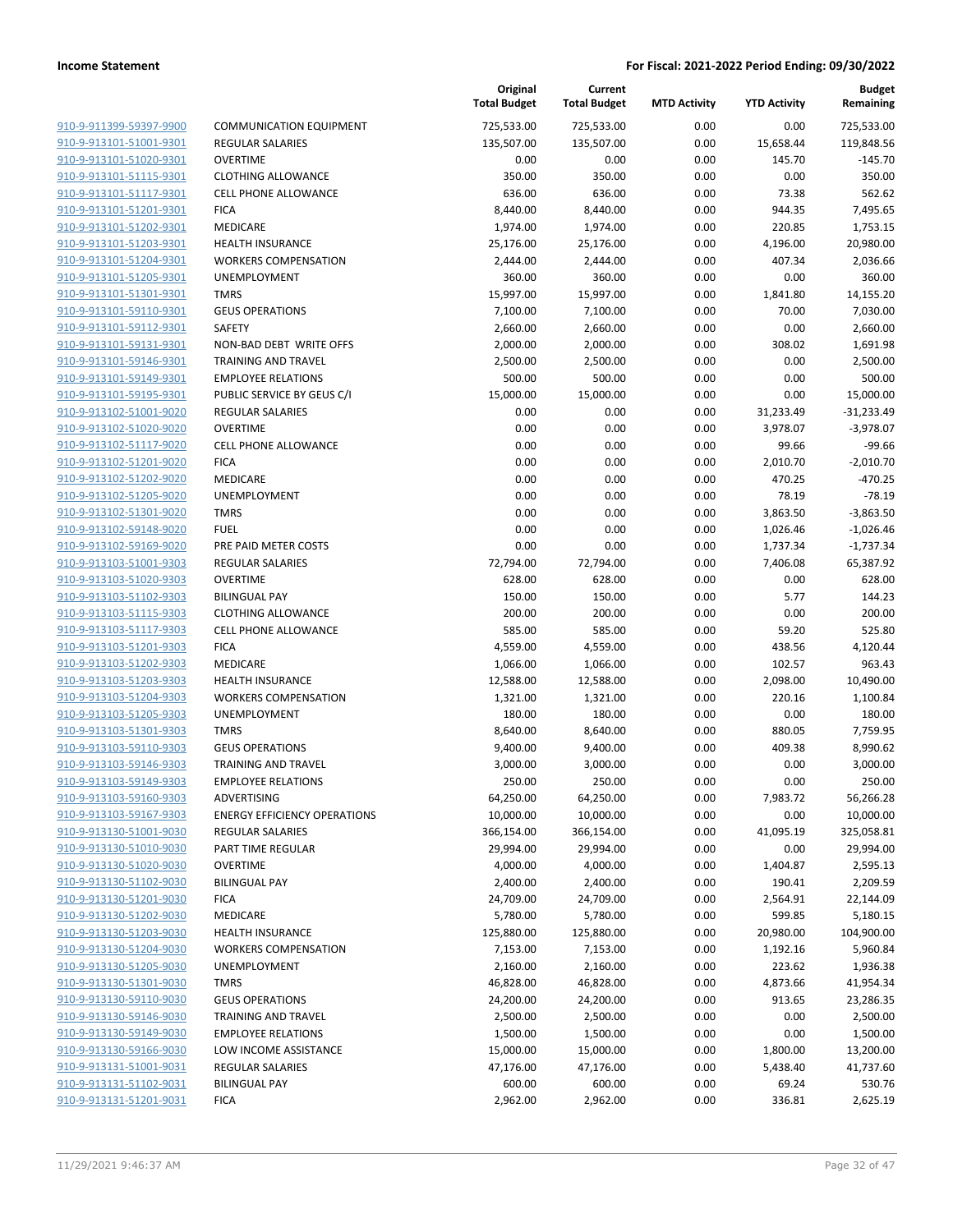**Current**

**Original**

**MTD Activity YTD Activity**

**Budget Remaining**

| 910-9-913131-51202-9031        |
|--------------------------------|
| 910-9-913131-51203-9031        |
| 910-9-913131-51204-9031        |
| 910-9-913131-51205-9031        |
| <u>910-9-913131-51301-9031</u> |
| <u>910-9-913131-59110-9031</u> |
| 910-9-913131-59146-9031        |
| 910-9-913131-59149-9031        |
| 910-9-913134-51001-9034        |
| <u>910-9-913134-51020-9034</u> |
| 910-9-913134-51201-9034        |
|                                |
| 910-9-913134-51202-9034        |
| 910-9-913134-51203-9034        |
| 910-9-913134-51204-9034        |
| <u>910-9-913134-51205-9034</u> |
| <u>910-9-913134-51301-9034</u> |
| 910-9-913134-59110-9034        |
| 910-9-913134-59146-9034        |
| 910-9-913134-59149-9034        |
| 910-9-913135-51001-9035        |
| <u>910-9-913135-51010-9035</u> |
| 910-9-913135-51020-9035        |
| 910-9-913135-51102-9035        |
| 910-9-913135-51201-9035        |
| <u>910-9-913135-51202-9035</u> |
| <u>910-9-913135-51203-9035</u> |
| 910-9-913135-51204-9035        |
|                                |
| 910-9-913135-51205-9035        |
| 910-9-913135-51301-9035        |
| <u>910-9-913135-59146-9035</u> |
| <u>910-9-913135-59170-9035</u> |
| 910-9-913135-59172-9035        |
| 910-9-913135-59173-9035        |
| 910-9-913135-59174-9035        |
| <u>910-9-913135-59175-9035</u> |
| 910-9-913135-59179-9035        |
| 910-9-913136-51001-9036        |
| 910-9-913136-51115-9036        |
| 910-9-913136-51201-9036        |
| 910-9-913136-51202-9036        |
| <u>910-9-913136-51203-9036</u> |
|                                |
| <u>910-9-913136-51204-9036</u> |
| 910-9-913136-51205-9036        |
| <u>910-9-913136-51301-9036</u> |
| <u>910-9-913136-59110-9036</u> |
| <u>910-9-913136-59141-9036</u> |
| <u>910-9-913136-59149-9036</u> |
| 910-9-913139-59780-9240        |
| 910-9-913139-59781-9250        |
| <u>910-9-913139-59902-9301</u> |
| <u>910-9-913139-59926-9301</u> |
| 910-9-913139-59927-9301        |
| 910-9-913139-59928-9301        |
| 910-9-913159-59200-9353        |
| 910-9-913159-59201-9353        |
| <u>910-9-913159-59205-9353</u> |
|                                |
| <u>910-9-913190-59390-9900</u> |
| <u>910-9-913190-59391-9900</u> |
| 910-9-930000-59060-5650        |

|                         |                                  | <b>Total Budget</b> | <b>Total Budget</b> | <b>MTD Activity</b> | <b>YTD Activity</b> | Remaining    |
|-------------------------|----------------------------------|---------------------|---------------------|---------------------|---------------------|--------------|
| 910-9-913131-51202-9031 | MEDICARE                         | 693.00              | 693.00              | 0.00                | 78.78               | 614.22       |
| 910-9-913131-51203-9031 | <b>HEALTH INSURANCE</b>          | 12,588.00           | 12,588.00           | 0.00                | 2,098.00            | 10,490.00    |
| 910-9-913131-51204-9031 | <b>WORKERS COMPENSATION</b>      | 858.00              | 858.00              | 0.00                | 143.00              | 715.00       |
| 910-9-913131-51205-9031 | <b>UNEMPLOYMENT</b>              | 180.00              | 180.00              | 0.00                | 0.00                | 180.00       |
| 910-9-913131-51301-9031 | <b>TMRS</b>                      | 5,614.00            | 5,614.00            | 0.00                | 638.88              | 4,975.12     |
| 910-9-913131-59110-9031 | <b>GEUS OPERATIONS</b>           | 25,100.00           | 25,100.00           | 0.00                | 0.00                | 25,100.00    |
| 910-9-913131-59146-9031 | TRAINING AND TRAVEL              | 750.00              | 750.00              | 0.00                | 0.00                | 750.00       |
| 910-9-913131-59149-9031 | <b>EMPLOYEE RELATIONS</b>        | 250.00              | 250.00              | 0.00                | 0.00                | 250.00       |
| 910-9-913134-51001-9034 | <b>REGULAR SALARIES</b>          | 156,174.00          | 156,174.00          | 0.00                | 17,787.18           | 138,386.82   |
| 910-9-913134-51020-9034 | <b>OVERTIME</b>                  | 2,000.00            | 2,000.00            | 0.00                | 116.36              | 1,883.64     |
| 910-9-913134-51201-9034 | <b>FICA</b>                      | 9,682.00            | 9,682.00            | 0.00                | 1,067.54            | 8,614.46     |
| 910-9-913134-51202-9034 | MEDICARE                         | 2,266.00            | 2,266.00            | 0.00                | 249.67              | 2,016.33     |
| 910-9-913134-51203-9034 | <b>HEALTH INSURANCE</b>          | 47,834.00           | 47,834.00           | 0.00                | 7,972.34            | 39,861.66    |
| 910-9-913134-51204-9034 | <b>WORKERS COMPENSATION</b>      | 2,803.00            | 2,803.00            | 0.00                | 467.16              | 2,335.84     |
| 910-9-913134-51205-9034 | UNEMPLOYMENT                     | 684.00              | 684.00              | 0.00                | 0.00                | 684.00       |
| 910-9-913134-51301-9034 | <b>TMRS</b>                      | 18,350.00           | 18,350.00           | 0.00                | 2,076.81            | 16,273.19    |
| 910-9-913134-59110-9034 | <b>GEUS OPERATIONS</b>           | 241,412.42          | 241,412.42          | 0.00                | 0.00                | 241,412.42   |
| 910-9-913134-59146-9034 | TRAINING AND TRAVEL              | 3,500.00            | 3,500.00            | 0.00                | 0.00                | 3,500.00     |
| 910-9-913134-59149-9034 | <b>EMPLOYEE RELATIONS</b>        | 500.00              | 500.00              | 0.00                | 0.00                | 500.00       |
| 910-9-913135-51001-9035 | <b>REGULAR SALARIES</b>          | 133,192.00          | 133,192.00          | 0.00                | 16,836.00           | 116,356.00   |
| 910-9-913135-51010-9035 | PART TIME REGULAR                | 29,994.00           | 29,994.00           | 0.00                | 0.00                | 29,994.00    |
| 910-9-913135-51020-9035 | <b>OVERTIME</b>                  | 9,000.00            | 9,000.00            | 0.00                | 191.20              | 8,808.80     |
| 910-9-913135-51102-9035 | <b>BILINGUAL PAY</b>             | 600.00              | 600.00              | 0.00                | 69.24               | 530.76       |
| 910-9-913135-51201-9035 | <b>FICA</b>                      | 10,154.00           | 10,154.00           | 0.00                | 978.18              | 9,175.82     |
| 910-9-913135-51202-9035 | MEDICARE                         | 2,374.00            | 2,374.00            | 0.00                | 228.77              | 2,145.23     |
| 910-9-913135-51203-9035 | <b>HEALTH INSURANCE</b>          | 37,764.00           | 37,764.00           | 0.00                | 6,294.00            | 31,470.00    |
| 910-9-913135-51204-9035 | <b>WORKERS COMPENSATION</b>      | 2,941.00            | 2,941.00            | 0.00                | 490.16              | 2,450.84     |
| 910-9-913135-51205-9035 | UNEMPLOYMENT                     | 900.00              | 900.00              | 0.00                | 0.00                | 900.00       |
| 910-9-913135-51301-9035 | <b>TMRS</b>                      | 19,244.00           | 19,244.00           | 0.00                | 1,983.17            | 17,260.83    |
| 910-9-913135-59146-9035 | TRAINING AND TRAVEL              | 1,500.00            | 1,500.00            | 0.00                | 0.00                | 1,500.00     |
| 910-9-913135-59170-9035 | <b>CREDIT CARD FEES</b>          | 115,600.00          | 115,600.00          | 0.00                | 10,856.67           | 104,743.33   |
| 910-9-913135-59172-9035 | LOCKBOX OVER/SHORT               | 500.00              | 500.00              | 0.00                | 0.00                | 500.00       |
| 910-9-913135-59173-9035 | <b>ONLINE PAYMENT OVER/SHORT</b> | 500.00              | 500.00              | 0.00                | 0.00                | 500.00       |
| 910-9-913135-59174-9035 | <b>BANK RECS OVER/SHORT</b>      | 100.00              | 100.00              | 0.00                | 0.00                | 100.00       |
| 910-9-913135-59175-9035 | <b>CASHIERS OVER/SHORT</b>       | 100.00              | 100.00              | 0.00                | 9.38                | 90.62        |
| 910-9-913135-59179-9035 | <b>AMPY OVER/SHORT</b>           | 100.00              | 100.00              | 0.00                | 0.00                | 100.00       |
| 910-9-913136-51001-9036 | <b>REGULAR SALARIES</b>          | 33,465.00           | 33,465.00           | 0.00                | 3,823.20            | 29,641.80    |
| 910-9-913136-51115-9036 | <b>CLOTHING ALLOWANCE</b>        | 300.00              | 300.00              | 0.00                | 0.00                | 300.00       |
| 910-9-913136-51201-9036 | <b>FICA</b>                      | 2,075.00            | 2,075.00            | 0.00                | 206.28              | 1,868.72     |
| 910-9-913136-51202-9036 | MEDICARE                         | 485.00              | 485.00              | 0.00                | 48.24               | 436.76       |
| 910-9-913136-51203-9036 | <b>HEALTH INSURANCE</b>          | 12,588.00           | 12,588.00           | 0.00                | 2,098.00            | 10,490.00    |
| 910-9-913136-51204-9036 | <b>WORKERS COMPENSATION</b>      | 601.00              | 601.00              | 0.00                | 100.16              | 500.84       |
| 910-9-913136-51205-9036 | UNEMPLOYMENT                     | 108.00              | 108.00              | 0.00                | 0.00                | 108.00       |
| 910-9-913136-51301-9036 | <b>TMRS</b>                      | 3,932.00            | 3,932.00            | 0.00                | 443.49              | 3,488.51     |
| 910-9-913136-59110-9036 | <b>GEUS OPERATIONS</b>           | 19,860.00           | 19,860.00           | 0.00                | 9.88                | 19,850.12    |
| 910-9-913136-59141-9036 | UTILITY BILLS                    | 50,000.00           | 50,000.00           | 0.00                | 7,266.33            | 42,733.67    |
| 910-9-913136-59149-9036 | <b>EMPLOYEE RELATIONS</b>        | 250.00              | 250.00              | 0.00                | 0.00                | 250.00       |
| 910-9-913139-59780-9240 | PROPERTY INSURANCE               | 13,454.12           | 7,045.70            | 0.00                | 7,045.70            | 0.00         |
| 910-9-913139-59781-9250 | <b>LIABILITY INSURANCE</b>       | 7,139.57            | 15,693.18           | 0.00                | 4,851.85            | 10,841.33    |
| 910-9-913139-59902-9301 | XFER to COG - ADMIN EXPENSES     | 88,942.36           | 88,942.36           | 0.00                | 9,030.98            | 79,911.38    |
| 910-9-913139-59926-9301 | XFER to COG - GARAGE             | 18,250.00           | 18,250.00           | 0.00                | 1,384.34            | 16,865.66    |
| 910-9-913139-59927-9301 | <b>XFER to COG - INSURANCE</b>   | 4,295.52            | 4,295.52            | 0.00                | 30.54               | 4,264.98     |
| 910-9-913139-59928-9301 | XFER to COG - IT                 | 128,514.50          | 128,514.50          | 0.00                | 1,755.54            | 126,758.96   |
| 910-9-913159-59200-9353 | LANDSCAPING MAINTENANCE          | 3,500.00            | 3,500.00            | 0.00                | 139.19              | 3,360.81     |
| 910-9-913159-59201-9353 | <b>BUILDINGS MAINTENANCE</b>     | 22,488.00           | 22,488.00           | 0.00                | 3,116.48            | 19,371.52    |
| 910-9-913159-59205-9353 | <b>EQUIPMENT MAINTENANCE</b>     | 0.00                | 0.00                | 0.00                | 354.99              | $-354.99$    |
| 910-9-913190-59390-9900 | STRUCTURES AND IMPROVEMENTS      | 63,300.00           | 63,300.00           | 0.00                | 0.00                | 63,300.00    |
| 910-9-913190-59391-9900 | FURNITURE & OFFICE EQUIPMENT     | 6,000.00            | 6,000.00            | 0.00                | 0.00                | 6,000.00     |
| 910-9-930000-59060-5650 | TRANSMISSION COSTS               | 3,780,170.00        | 3,780,170.00        | 0.00                | $-91,916.35$        | 3,872,086.35 |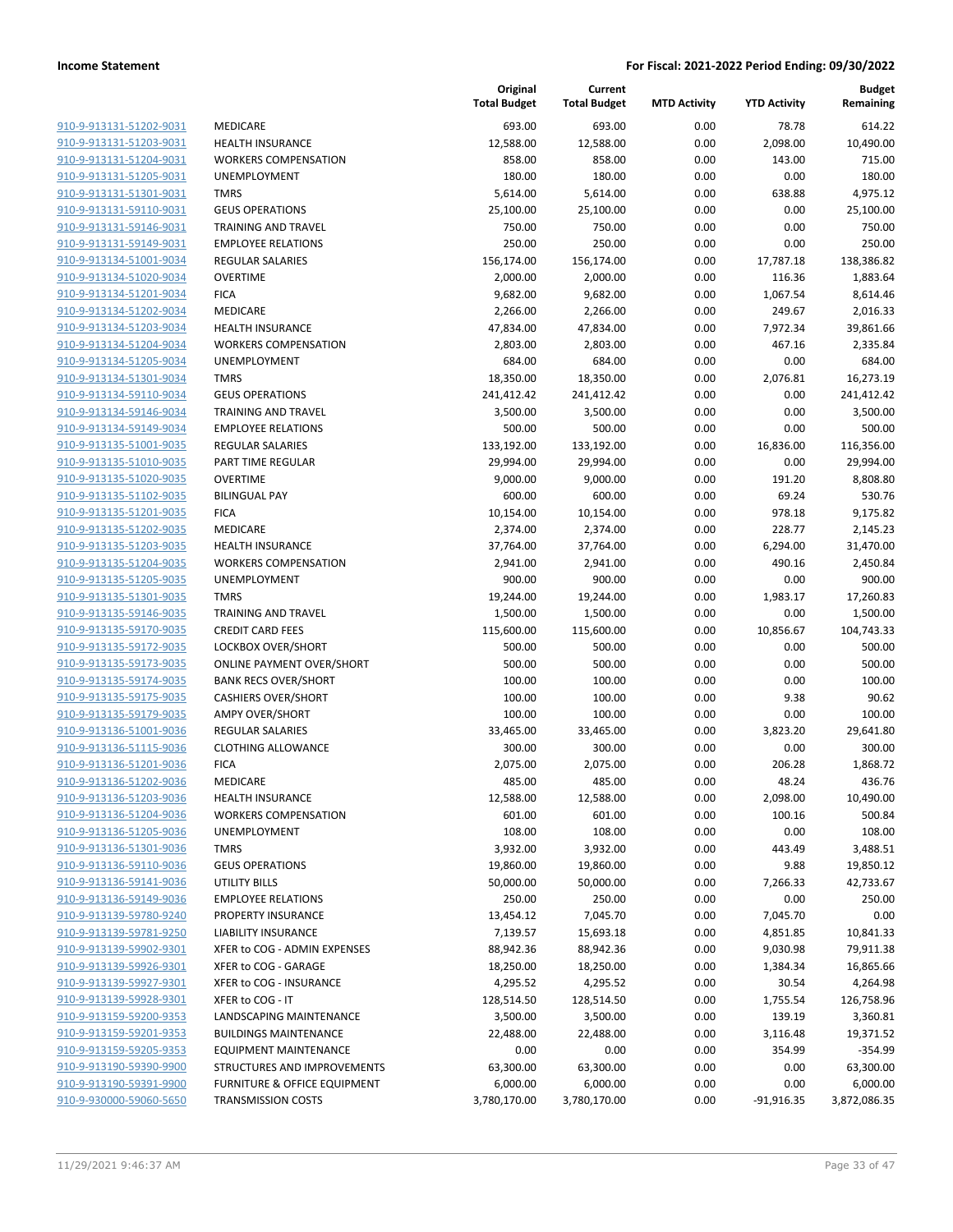| 910-9-930000-59110-5600        | GE             |
|--------------------------------|----------------|
| 910-9-930161-51001-5610        | RE             |
| 910-9-930161-51020-5610        | OV             |
| 910-9-930161-51115-5610        | <b>CL</b>      |
| 910-9-930161-51116-5610        | СA             |
| 910-9-930161-51117-5610        | CEI            |
| 910-9-930161-51201-5610        | <b>FIC</b>     |
| 910-9-930161-51202-5610        | ME             |
| 910-9-930161-51203-5610        | HE             |
|                                | W(             |
| 910-9-930161-51204-5610        |                |
| 910-9-930161-51205-5610        | UN             |
| 910-9-930161-51301-5610        | TM             |
| 910-9-930161-59110-5610        | GE             |
| 910-9-930161-59146-5610        | TR.            |
| 910-9-930161-59149-5610        | EM             |
| 910-9-930181-51001-5810        | RE             |
| 910-9-930181-51020-5810        | OV             |
| 910-9-930181-51115-5810        | <b>CL</b>      |
| 910-9-930181-51201-5810        | <b>FIC</b>     |
| 910-9-930181-51202-5810        | ME             |
| 910-9-930181-51203-5810        | HE             |
| 910-9-930181-51204-5810        | W(             |
| 910-9-930181-51205-5810        | UN             |
| 910-9-930181-51301-5810        | TM             |
| 910-9-930181-59110-5810        | GE             |
| 910-9-930181-59149-5810        | EM             |
| 910-9-930190-59390-9900        | STI            |
| 910-9-930190-59391-9900        | FU             |
| 910-9-931080-51001-5800        | RE             |
| 910-9-931080-51010-5800        | PA             |
| 910-9-931080-51020-5800        | OV             |
| 910-9-931080-51115-5800        | <b>CL</b>      |
| 910-9-931080-51116-5800        | CA             |
| 910-9-931080-51117-5800        | <b>CEI</b>     |
| 910-9-931080-51201-5800        | FIC            |
| 910-9-931080-51202-5800        | ME             |
| 910-9-931080-51203-5800        | HE             |
| 910-9-931080-51204-5800        | W <sub>0</sub> |
| 910-9-931080-51205-5800        | UN             |
| 910-9-931080-51301-5800        | TM             |
| 910-9-931080-59110-5800        | GЕ             |
| 910-9-931080-59146-5800        | TR.            |
| 910-9-931080-59148-5800        | FU             |
| 910-9-931080-59149-5800        | ΕM             |
| 910-9-931080-59205-5800        | EQ             |
| 910-9-931092-51001-9202        | RΕ             |
| 910-9-931092-51116-9202        | СA             |
| 910-9-931092-51117-9202        | CEI            |
| 910-9-931092-51201-9202        | FIC            |
|                                | ME             |
| <u>910-9-931092-51202-9202</u> |                |
| 910-9-931092-51301-9202        | ΤM<br>GE       |
| 910-9-931092-59110-9212        |                |
| 910-9-931092-59133-9212        | OF             |
| 910-9-931462-51001-5620        | RΕ             |
| <u>910-9-931462-51115-5620</u> | CL             |
| 910-9-931462-51117-5620        | <b>CEI</b>     |
| 910-9-931462-51201-5620        | FIC            |
| 910-9-931462-51202-5620        | ME             |
| 910-9-931462-51203-5620        | НE             |
|                                |                |

|                         |                                         | Original<br><b>Total Budget</b> | Current<br><b>Total Budget</b> | <b>MTD Activity</b> | <b>YTD Activity</b> | <b>Budget</b><br>Remaining |
|-------------------------|-----------------------------------------|---------------------------------|--------------------------------|---------------------|---------------------|----------------------------|
| 910-9-930000-59110-5600 | <b>GEUS OPERATIONS</b>                  | 113,370.00                      | 113,370.00                     | 0.00                | 7,157.07            | 106,212.93                 |
| 910-9-930161-51001-5610 | <b>REGULAR SALARIES</b>                 | 264,820.00                      | 264,820.00                     | 0.00                | 30,066.59           | 234,753.41                 |
| 910-9-930161-51020-5610 | <b>OVERTIME</b>                         | 31,000.00                       | 31,000.00                      | 0.00                | 2,692.58            | 28,307.42                  |
| 910-9-930161-51115-5610 | <b>CLOTHING ALLOWANCE</b>               | 100.00                          | 100.00                         | 0.00                | 0.00                | 100.00                     |
| 910-9-930161-51116-5610 | <b>CAR ALLOWANCE</b>                    | 2,347.00                        | 2,347.00                       | 0.00                | 225.00              | 2,122.00                   |
| 910-9-930161-51117-5610 | <b>CELL PHONE ALLOWANCE</b>             | 432.00                          | 432.00                         | 0.00                | 49.83               | 382.17                     |
| 910-9-930161-51201-5610 | <b>FICA</b>                             | 16,593.00                       | 16,593.00                      | 0.00                | 1,850.89            | 14,742.11                  |
| 910-9-930161-51202-5610 | MEDICARE                                | 3,882.00                        | 3,882.00                       | 0.00                | 432.87              | 3,449.13                   |
| 910-9-930161-51203-5610 | <b>HEALTH INSURANCE</b>                 | 42,483.00                       | 42,483.00                      | 0.00                | 7,080.50            | 35,402.50                  |
| 910-9-930161-51204-5610 | <b>WORKERS COMPENSATION</b>             | 4,805.00                        | 4,805.00                       | 0.00                | 800.84              | 4,004.16                   |
| 910-9-930161-51205-5610 | UNEMPLOYMENT                            | 610.00                          | 610.00                         | 0.00                | 0.00                | 610.00                     |
| 910-9-930161-51301-5610 | <b>TMRS</b>                             | 31,442.00                       | 31,442.00                      | 0.00                | 3,831.96            | 27,610.04                  |
| 910-9-930161-59110-5610 | <b>GEUS OPERATIONS</b>                  | 11,757.00                       | 11,757.00                      | 0.00                | 58.50               | 11,698.50                  |
| 910-9-930161-59146-5610 | TRAINING AND TRAVEL                     | 38,200.00                       | 38,200.00                      | 0.00                | 0.00                | 38,200.00                  |
| 910-9-930161-59149-5610 | <b>EMPLOYEE RELATIONS</b>               | 500.00                          | 500.00                         | 0.00                | 0.00                | 500.00                     |
| 910-9-930181-51001-5810 | <b>REGULAR SALARIES</b>                 | 160,870.00                      | 160,870.00                     | 0.00                | 18,072.40           | 142,797.60                 |
| 910-9-930181-51020-5810 | <b>OVERTIME</b>                         | 31,000.00                       | 31,000.00                      | 0.00                | 2,692.57            | 28,307.43                  |
| 910-9-930181-51115-5810 | <b>CLOTHING ALLOWANCE</b>               | 850.00                          | 850.00                         | 0.00                | 0.00                | 850.00                     |
| 910-9-930181-51201-5810 | <b>FICA</b>                             | 10,000.00                       | 10,000.00                      | 0.00                | 1,287.43            | 8,712.57                   |
| 910-9-930181-51202-5810 | MEDICARE                                | 2,340.00                        | 2,340.00                       | 0.00                | 301.10              | 2,038.90                   |
| 910-9-930181-51203-5810 | <b>HEALTH INSURANCE</b>                 | 29,895.00                       | 29,895.00                      | 0.00                | 4,982.50            | 24,912.50                  |
| 910-9-930181-51204-5810 | <b>WORKERS COMPENSATION</b>             | 2,896.00                        | 2,896.00                       | 0.00                | 482.66              | 2,413.34                   |
| 910-9-930181-51205-5810 | UNEMPLOYMENT                            | 430.00                          | 430.00                         | 0.00                | 0.00                | 430.00                     |
| 910-9-930181-51301-5810 | <b>TMRS</b>                             | 18,948.00                       | 18,948.00                      | 0.00                | 2,408.73            | 16,539.27                  |
| 910-9-930181-59110-5810 | <b>GEUS OPERATIONS</b>                  | 10,957.00                       | 10,957.00                      | 0.00                | 0.00                | 10,957.00                  |
| 910-9-930181-59149-5810 | <b>EMPLOYEE RELATIONS</b>               | 500.00                          | 500.00                         | 0.00                | 0.00                | 500.00                     |
| 910-9-930190-59390-9900 | STRUCTURES AND IMPROVEMENTS             | 1,224,750.00                    | 1,224,750.00                   | 0.00                | 0.00                | 1,224,750.00               |
| 910-9-930190-59391-9900 | <b>FURNITURE &amp; OFFICE EQUIPMENT</b> | 0.00                            | 0.00                           | 0.00                | 26,400.00           | $-26,400.00$               |
| 910-9-931080-51001-5800 | <b>REGULAR SALARIES</b>                 | 638,598.00                      | 638,598.00                     | 0.00                | 66,708.27           | 571,889.73                 |
| 910-9-931080-51010-5800 | PART TIME REGULAR                       | 79,279.00                       | 79,279.00                      | 0.00                | 0.00                | 79,279.00                  |
| 910-9-931080-51020-5800 | <b>OVERTIME</b>                         | 3,000.00                        | 3,000.00                       | 0.00                | 104.85              | 2,895.15                   |
| 910-9-931080-51115-5800 | <b>CLOTHING ALLOWANCE</b>               | 900.00                          | 900.00                         | 0.00                | 0.00                | 900.00                     |
| 910-9-931080-51116-5800 | CAR ALLOWANCE                           | 1,950.00                        | 1,950.00                       | 0.00                | 225.00              | 1,725.00                   |
| 910-9-931080-51117-5800 | CELL PHONE ALLOWANCE                    | 3,434.00                        | 3,434.00                       | 0.00                | 396.24              | 3,037.76                   |
| 910-9-931080-51201-5800 | <b>FICA</b>                             | 42,334.00                       | 42,334.00                      | 0.00                | 3,956.38            | 38,377.62                  |
| 910-9-931080-51202-5800 | MEDICARE                                | 10,487.00                       | 10,487.00                      | 0.00                | 925.28              | 9,561.72                   |
| 910-9-931080-51203-5800 | <b>HEALTH INSURANCE</b>                 | 80,563.00                       | 80,563.00                      | 0.00                | 13,427.16           | 67,135.84                  |
| 910-9-931080-51204-5800 | <b>WORKERS COMPENSATION</b>             | 12,984.00                       | 12,984.00                      | 0.00                | 2,164.02            | 10,819.98                  |
| 910-9-931080-51205-5800 | UNEMPLOYMENT                            | 1,512.00                        | 1,512.00                       | 0.00                | 0.00                | 1,512.00                   |
| 910-9-931080-51301-5800 | <b>TMRS</b>                             | 84,984.00                       | 84,984.00                      | 0.00                | 7,555.35            | 77,428.65                  |
| 910-9-931080-59110-5800 | <b>GEUS OPERATIONS</b>                  | 8,980.00                        | 8,980.00                       | 0.00                | 58.50               | 8,921.50                   |
| 910-9-931080-59146-5800 | <b>TRAINING AND TRAVEL</b>              | 14,600.00                       | 14,600.00                      | 0.00                | 0.00                | 14,600.00                  |
| 910-9-931080-59148-5800 | <b>FUEL</b>                             | 3,500.00                        | 3,500.00                       | 0.00                | 251.23              | 3,248.77                   |
| 910-9-931080-59149-5800 | <b>EMPLOYEE RELATIONS</b>               | 1,000.00                        | 1,000.00                       | 0.00                | 0.00                | 1,000.00                   |
| 910-9-931080-59205-5800 | EQUIPMENT MAINTENANCE                   | 1,500.00                        | 1,500.00                       | 0.00                | 0.00                | 1,500.00                   |
| 910-9-931092-51001-9202 | <b>REGULAR SALARIES</b>                 | 0.00                            | 0.00                           | 0.00                | 31,399.20           | $-31,399.20$               |
| 910-9-931092-51116-9202 | CAR ALLOWANCE                           | 0.00                            | 0.00                           | 0.00                | 450.00              | $-450.00$                  |
| 910-9-931092-51117-9202 | <b>CELL PHONE ALLOWANCE</b>             | 0.00                            | 0.00                           | 0.00                | 272.76              | $-272.76$                  |
| 910-9-931092-51201-9202 | <b>FICA</b>                             | 0.00                            | 0.00                           | 0.00                | 1,919.14            | $-1,919.14$                |
| 910-9-931092-51202-9202 | MEDICARE                                | 0.00                            | 0.00                           | 0.00                | 448.83              | $-448.83$                  |
| 910-9-931092-51301-9202 | <b>TMRS</b>                             | 0.00                            | 0.00                           | 0.00                | 3,726.15            | $-3,726.15$                |
| 910-9-931092-59110-9212 | <b>GEUS OPERATIONS</b>                  | 0.00                            | 0.00                           | 0.00                | 16.23               | $-16.23$                   |
| 910-9-931092-59133-9212 | OFFICE 365                              | 0.00                            | 0.00                           | 0.00                | 2,183.50            | $-2,183.50$                |
| 910-9-931462-51001-5620 | REGULAR SALARIES                        | 53,339.00                       | 53,339.00                      | 0.00                | 6,260.40            | 47,078.60                  |
| 910-9-931462-51115-5620 | <b>CLOTHING ALLOWANCE</b>               | 500.00                          | 500.00                         | 0.00                | 0.00                | 500.00                     |
| 910-9-931462-51117-5620 | <b>CELL PHONE ALLOWANCE</b>             | 318.00                          | 318.00                         | 0.00                | 36.69               | 281.31                     |
| 910-9-931462-51201-5620 | <b>FICA</b>                             | 3,327.00                        | 3,327.00                       | 0.00                | 329.52              | 2,997.48                   |
| 910-9-931462-51202-5620 | MEDICARE                                | 779.00                          | 779.00                         | 0.00                | 77.07               | 701.93                     |
| 910-9-931462-51203-5620 | <b>HEALTH INSURANCE</b>                 | 6,294.00                        | 6,294.00                       | 0.00                | 1,049.00            | 5,245.00                   |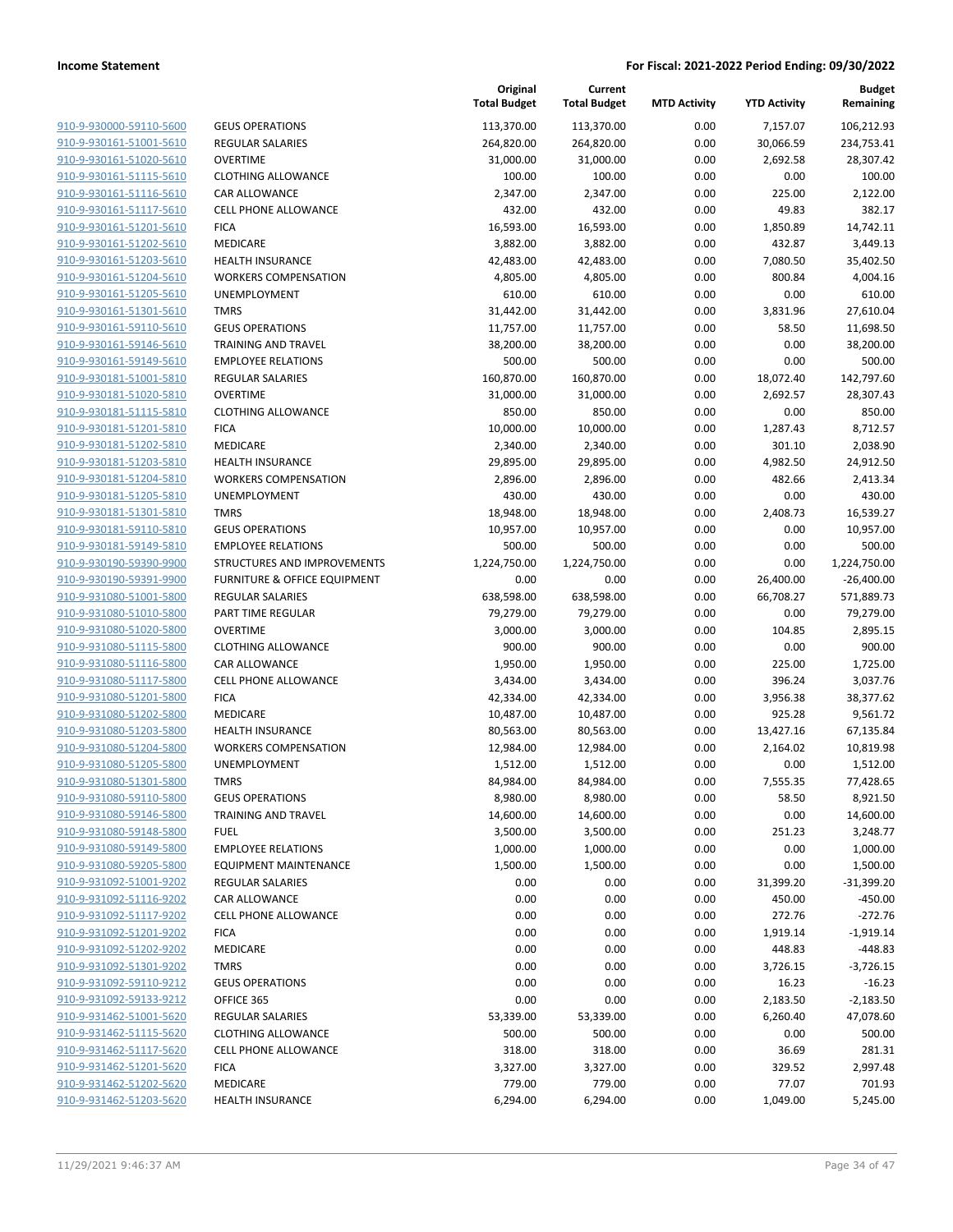| 910-9-931462-51204-5620 | ۷ |
|-------------------------|---|
| 910-9-931462-51205-5620 | U |
| 910-9-931462-51301-5620 | т |
| 910-9-931462-59110-5620 | G |
| 910-9-931462-59146-5620 | T |
| 910-9-931462-59148-5620 | F |
| 910-9-931462-59149-5620 | Ε |
| 910-9-931462-59198-5620 | C |
| 910-9-931462-59199-5620 | L |
| 910-9-931470-51001-5700 | R |
| 910-9-931470-51020-5700 | C |
| 910-9-931470-51115-5700 | C |
| 910-9-931470-51117-5700 | С |
| 910-9-931470-51201-5700 | F |
| 910-9-931470-51202-5700 | Ν |
| 910-9-931470-51203-5700 | Н |
| 910-9-931470-51204-5700 | ٧ |
|                         |   |
| 910-9-931470-51205-5700 | U |
| 910-9-931470-51301-5700 | Т |
| 910-9-931470-59205-5700 | Ε |
| 910-9-931470-59253-5700 | Т |
| 910-9-931490-59352-9900 | S |
| 910-9-931490-59353-9900 | т |
| 910-9-931491-51001-9911 | R |
| 910-9-931491-51201-9911 | F |
| 910-9-931491-51202-9911 | Ν |
| 910-9-931491-51205-9911 | U |
| 910-9-931491-51301-9911 | Т |
| 910-9-931528-51001-5820 | R |
| 910-9-931528-51115-5820 | С |
| 910-9-931528-51117-5820 | C |
| 910-9-931528-51201-5820 | F |
| 910-9-931528-51202-5820 | Ν |
| 910-9-931528-51203-5820 | Н |
| 910-9-931528-51204-5820 | ٧ |
| 910-9-931528-51205-5820 | U |
| 910-9-931528-51301-5820 | т |
| 910-9-931528-59110-5820 | G |
| 910-9-931528-59146-5820 | т |
| 910-9-931528-59148-5820 | F |
| 910-9-931528-59149-5820 | E |
| 910-9-931529-51001-5920 | R |
| 910-9-931529-51020-5920 | C |
| 910-9-931529-51115-5920 | C |
| 910-9-931529-51117-5920 | C |
| 910-9-931529-51201-5920 | F |
| 910-9-931529-51202-5920 | N |
| 910-9-931529-51203-5920 | Н |
| 910-9-931529-51204-5920 |   |
| 910-9-931529-51205-5920 | U |
| 910-9-931529-51301-5920 | Т |
| 910-9-931529-59205-5920 | Ε |
| 910-9-931529-59262-5920 | D |
| 910-9-931590-59361-9900 | S |
| 910-9-931590-59362-9900 | D |
| 910-9-931591-51001-9912 | R |
| 910-9-931591-51201-9912 | F |
| 910-9-931591-51202-9912 | Λ |
| 910-9-931591-51205-9912 | U |
|                         |   |

|                         |                                      | Original<br><b>Total Budget</b> | Current<br><b>Total Budget</b> | <b>MTD Activity</b> | <b>YTD Activity</b> | <b>Budget</b><br>Remaining |
|-------------------------|--------------------------------------|---------------------------------|--------------------------------|---------------------|---------------------|----------------------------|
| 910-9-931462-51204-5620 | <b>WORKERS COMPENSATION</b>          | 980.00                          | 980.00                         | 0.00                | 163.34              | 816.66                     |
| 910-9-931462-51205-5620 | UNEMPLOYMENT                         | 88.00                           | 88.00                          | 0.00                | 0.00                | 88.00                      |
| 910-9-931462-51301-5620 | <b>TMRS</b>                          | 6,305.00                        | 6,305.00                       | 0.00                | 730.47              | 5,574.53                   |
| 910-9-931462-59110-5620 | <b>GEUS OPERATIONS</b>               | 8,485.00                        | 8,485.00                       | 0.00                | 0.00                | 8,485.00                   |
| 910-9-931462-59146-5620 | <b>TRAINING AND TRAVEL</b>           | 3,000.00                        | 3,000.00                       | 0.00                | 0.00                | 3,000.00                   |
| 910-9-931462-59148-5620 | <b>FUEL</b>                          | 2,100.00                        | 2,100.00                       | 0.00                | 312.78              | 1,787.22                   |
| 910-9-931462-59149-5620 | <b>EMPLOYEE RELATIONS</b>            | 250.00                          | 250.00                         | 0.00                | 0.00                | 250.00                     |
| 910-9-931462-59198-5620 | <b>COLOCATION CHARGES</b>            | 10,189.00                       | 10,189.00                      | 0.00                | 0.00                | 10,189.00                  |
| 910-9-931462-59199-5620 | LEASE OF DARK FIBER                  | 324,000.00                      | 324,000.00                     | 0.00                | 0.00                | 324,000.00                 |
| 910-9-931470-51001-5700 | <b>REGULAR SALARIES</b>              | 92,210.00                       | 92,210.00                      | 0.00                | 11,364.06           | 80,845.94                  |
| 910-9-931470-51020-5700 | <b>OVERTIME</b>                      | 5,000.00                        | 5,000.00                       | 0.00                | 105.33              | 4,894.67                   |
| 910-9-931470-51115-5700 | <b>CLOTHING ALLOWANCE</b>            | 850.00                          | 850.00                         | 0.00                | 0.00                | 850.00                     |
| 910-9-931470-51117-5700 | <b>CELL PHONE ALLOWANCE</b>          | 648.00                          | 648.00                         | 0.00                | 74.79               | 573.21                     |
| 910-9-931470-51201-5700 | <b>FICA</b>                          | 5,757.00                        | 5,757.00                       | 0.00                | 621.65              | 5,135.35                   |
| 910-9-931470-51202-5700 | MEDICARE                             | 1,346.00                        | 1,346.00                       | 0.00                | 145.39              | 1,200.61                   |
| 910-9-931470-51203-5700 | <b>HEALTH INSURANCE</b>              | 18,882.00                       | 18,882.00                      | 0.00                | 3,147.00            | 15,735.00                  |
| 910-9-931470-51204-5700 | <b>WORKERS COMPENSATION</b>          | 1,696.00                        | 1,696.00                       | 0.00                | 282.66              | 1,413.34                   |
| 910-9-931470-51205-5700 | UNEMPLOYMENT                         | 265.00                          | 265.00                         | 0.00                | 0.00                | 265.00                     |
| 910-9-931470-51301-5700 | <b>TMRS</b>                          | 10,910.00                       | 10,910.00                      | 0.00                | 1,339.13            | 9,570.87                   |
| 910-9-931470-59205-5700 | <b>EQUIPMENT MAINTENANCE</b>         | 4,150.00                        | 4,150.00                       | 0.00                | 62.88               | 4,087.12                   |
| 910-9-931470-59253-5700 | <b>TRANSMISSION SUBSTATION MAINT</b> | 19,278.00                       | 19,278.00                      | 0.00                | 13,878.19           | 5.399.81                   |
| 910-9-931490-59352-9900 | <b>STRUCTURES AND IMPROVEMENTS</b>   | 0.00                            | 0.00                           | 0.00                | 0.00                | 0.00                       |
| 910-9-931490-59353-9900 | <b>TRANSMISSION SUBSTATIONS</b>      | 1,706,200.00                    | 1,706,200.00                   | 0.00                | 234,330.00          | 1,471,870.00               |
| 910-9-931491-51001-9911 | <b>REGULAR SALARIES</b>              | 2,506.00                        | 2,506.00                       | 0.00                | 0.00                | 2,506.00                   |
| 910-9-931491-51201-9911 | <b>FICA</b>                          | 156.00                          | 156.00                         | 0.00                | 0.00                | 156.00                     |
| 910-9-931491-51202-9911 | MEDICARE                             | 36.00                           | 36.00                          | 0.00                | 0.00                | 36.00                      |
| 910-9-931491-51205-9911 | UNEMPLOYMENT                         | 7.00                            | 7.00                           | 0.00                | 0.00                | 7.00                       |
| 910-9-931491-51301-9911 | <b>TMRS</b>                          | 296.00                          | 296.00                         | 0.00                | 0.00                | 296.00                     |
| 910-9-931528-51001-5820 | <b>REGULAR SALARIES</b>              | 53,492.00                       | 53,492.00                      | 0.00                | 6,260.40            | 47,231.60                  |
| 910-9-931528-51115-5820 | <b>CLOTHING ALLOWANCE</b>            | 500.00                          | 500.00                         | 0.00                | 0.00                | 500.00                     |
| 910-9-931528-51117-5820 | <b>CELL PHONE ALLOWANCE</b>          | 318.00                          | 318.00                         | 0.00                | 36.69               | 281.31                     |
| 910-9-931528-51201-5820 | <b>FICA</b>                          | 3,336.00                        | 3,336.00                       | 0.00                | 390.42              | 2,945.58                   |
| 910-9-931528-51202-5820 | MEDICARE                             | 781.00                          | 781.00                         | 0.00                | 91.32               | 689.68                     |
| 910-9-931528-51203-5820 | <b>HEALTH INSURANCE</b>              | 6,294.00                        | 6,294.00                       | 0.00                | 1,049.00            | 5,245.00                   |
| 910-9-931528-51204-5820 | <b>WORKERS COMPENSATION</b>          | 980.00                          | 980.00                         | 0.00                | 163.34              | 816.66                     |
| 910-9-931528-51205-5820 | UNEMPLOYMENT                         | 89.00                           | 89.00                          | 0.00                | 0.00                | 89.00                      |
| 910-9-931528-51301-5820 | <b>TMRS</b>                          | 6,323.00                        | 6,323.00                       | 0.00                | 730.47              | 5,592.53                   |
| 910-9-931528-59110-5820 | <b>GEUS OPERATIONS</b>               | 8,315.00                        | 8,315.00                       | 0.00                | 0.00                | 8,315.00                   |
| 910-9-931528-59146-5820 | <b>TRAINING AND TRAVEL</b>           | 5,970.00                        | 5,970.00                       | 0.00                | 105.00              | 5,865.00                   |
| 910-9-931528-59148-5820 | <b>FUEL</b>                          | 2,500.00                        | 2,500.00                       | 0.00                | 273.60              | 2,226.40                   |
| 910-9-931528-59149-5820 | <b>EMPLOYEE RELATIONS</b>            | 250.00                          | 250.00                         | 0.00                | 0.00                | 250.00                     |
| 910-9-931529-51001-5920 | <b>REGULAR SALARIES</b>              | 92,476.00                       | 92,476.00                      | 0.00                | 11,364.03           | 81,111.97                  |
| 910-9-931529-51020-5920 | <b>OVERTIME</b>                      | 5,000.00                        | 5,000.00                       | 0.00                | 105.33              | 4,894.67                   |
| 910-9-931529-51115-5920 | <b>CLOTHING ALLOWANCE</b>            | 1,000.00                        | 1,000.00                       | 0.00                | 0.00                | 1,000.00                   |
| 910-9-931529-51117-5920 | <b>CELL PHONE ALLOWANCE</b>          | 648.00                          | 648.00                         | 0.00                | 74.70               | 573.30                     |
| 910-9-931529-51201-5920 | <b>FICA</b>                          | 5,773.00                        | 5,773.00                       | 0.00                | 715.73              | 5,057.27                   |
| 910-9-931529-51202-5920 | MEDICARE                             | 1,350.00                        | 1,350.00                       | 0.00                | 167.39              | 1,182.61                   |
| 910-9-931529-51203-5920 | <b>HEALTH INSURANCE</b>              | 18,882.00                       | 18,882.00                      | 0.00                | 3,147.00            | 15,735.00                  |
| 910-9-931529-51204-5920 | <b>WORKERS COMPENSATION</b>          | 1,696.00                        | 1,696.00                       | 0.00                | 282.66              | 1,413.34                   |
| 910-9-931529-51205-5920 | UNEMPLOYMENT                         | 266.00                          | 266.00                         | 0.00                | 0.00                | 266.00                     |
| 910-9-931529-51301-5920 | <b>TMRS</b>                          | 10,942.00                       | 10,942.00                      | 0.00                | 1,339.12            | 9,602.88                   |
| 910-9-931529-59205-5920 | EQUIPMENT MAINTENANCE                | 5,250.00                        | 5,250.00                       | 0.00                | 0.00                | 5,250.00                   |
| 910-9-931529-59262-5920 | DISTRIBUTION SUBSTATION MAINTENANCE  | 29,878.00                       | 29,878.00                      | 0.00                | 349.07              | 29,528.93                  |
| 910-9-931590-59361-9900 | STRUCTURES AND IMPROVEMENTS          | 0.00                            | 0.00                           | 0.00                | 0.00                | 0.00                       |
| 910-9-931590-59362-9900 | <b>DISTRIBUTION SUBSTATIONS</b>      | 1,591,800.00                    | 1,591,800.00                   | 0.00                | 0.00                | 1,591,800.00               |
| 910-9-931591-51001-9912 | <b>REGULAR SALARIES</b>              | 2,087.00                        | 2,087.00                       | 0.00                | 0.00                | 2,087.00                   |
| 910-9-931591-51201-9912 | <b>FICA</b>                          | 131.00                          | 131.00                         | 0.00                | 0.00                | 131.00                     |
| 910-9-931591-51202-9912 | MEDICARE                             | 30.00                           | 30.00                          | 0.00                | 0.00                | 30.00                      |
| 910-9-931591-51205-9912 | UNEMPLOYMENT                         | 5.00                            | 5.00                           | 0.00                | 0.00                | 5.00                       |
|                         |                                      |                                 |                                |                     |                     |                            |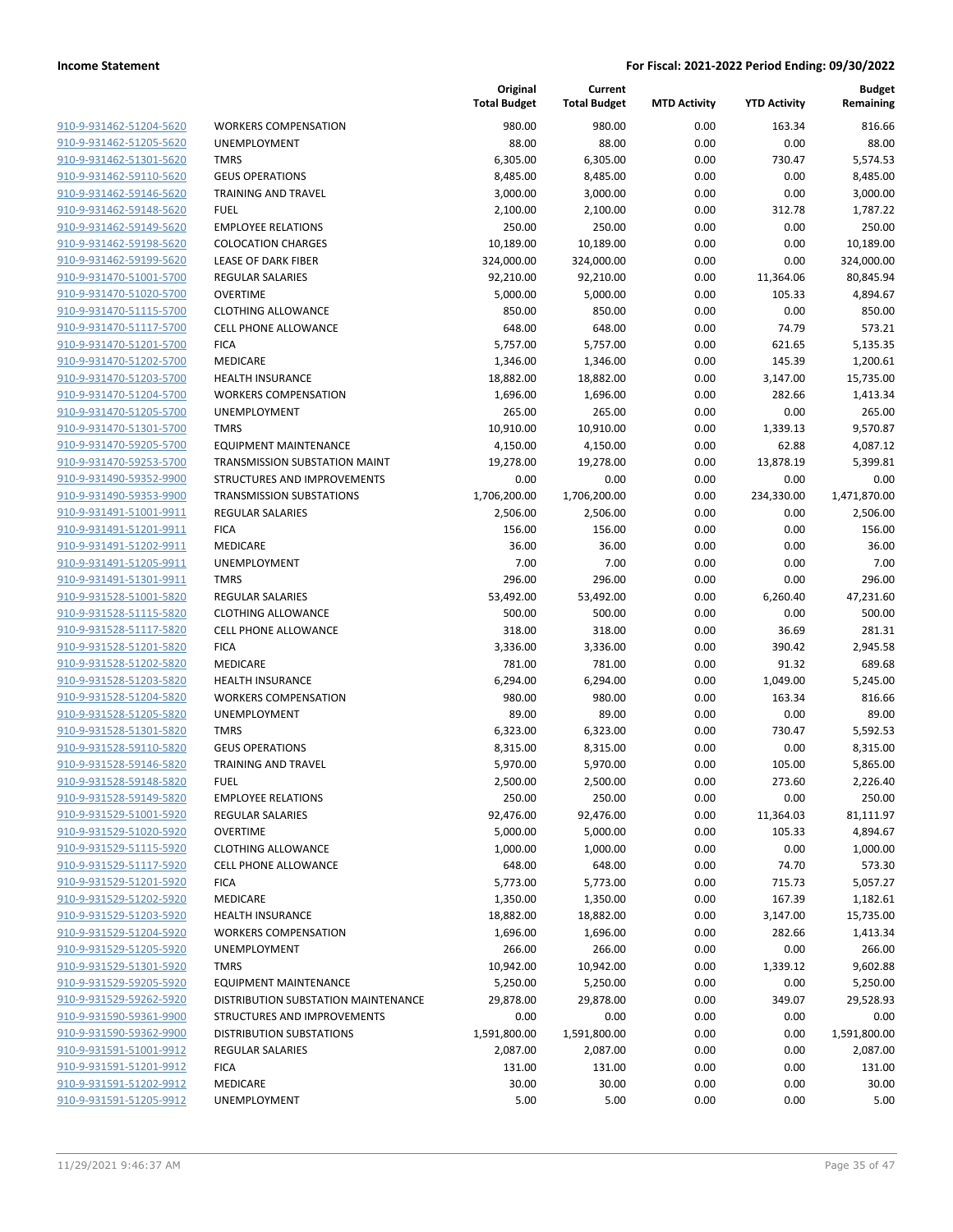| 910-9-931591-51301-9912        |
|--------------------------------|
| 910-9-932467-51001-5671        |
| 910-9-932467-51020-5671        |
| 910-9-932467-51115-5671        |
| <u>910-9-932467-51201-5671</u> |
| 910-9-932467-51202-5671        |
| 910-9-932467-51203-5671        |
| 910-9-932467-51204-5671        |
| 910-9-932467-51205-5671        |
| 910-9-932467-51301-5671        |
| 910-9-932467-59110-5671        |
| 910-9-932467-59146-5671        |
| 910-9-932467-59148-5671        |
| 910-9-932467-59149-5671        |
| <u>910-9-932474-51001-5740</u> |
|                                |
| 910-9-932474-51020-5740        |
| 910-9-932474-51115-5740        |
| 910-9-932474-51201-5740        |
| 910-9-932474-51202-5740        |
| <u>910-9-932474-51203-5740</u> |
| 910-9-932474-51204-5740        |
| 910-9-932474-51205-5740        |
| 910-9-932474-51301-5740        |
| 910-9-932474-59257-5740        |
| <u>910-9-932490-59356-9900</u> |
| 910-9-932491-51001-9913        |
| 910-9-932491-51201-9913        |
| 910-9-932491-51202-9913        |
| <u>910-9-932491-51205-9913</u> |
| <u>910-9-932491-51301-9913</u> |
| 910-9-932500-51001-5801        |
| 910-9-932500-51115-5801        |
| 910-9-932500-51117-5801        |
| 910-9-932500-51201-5801        |
| <u>910-9-932500-51202-5801</u> |
| 910-9-932500-51203-5801        |
| 910-9-932500-51204-5801        |
| 910-9-932500-51205-5801        |
| 910-9-932500-51301-5801        |
| 910-9-932500-59110-5801        |
| 910-9-932500-59112-5801        |
| 910-9-932500-59146-5801        |
| 910-9-932500-59148-5801        |
| 910-9-932500-59149-5801        |
| 910-9-932503-51001-5830        |
| 910-9-932503-51020-5830        |
| 910-9-932503-51115-5830        |
| 910-9-932503-51117-5830        |
| 910-9-932503-51201-5830        |
| 910-9-932503-51202-5830        |
| 910-9-932503-51203-5830        |
| 910-9-932503-51204-5830        |
|                                |
| 910-9-932503-51205-5830        |
| 910-9-932503-51301-5830        |
| 910-9-932503-59110-5830        |
| 910-9-932503-59148-5830        |
| 910-9-932503-59149-5830        |
| 910-9-932504-51001-5840        |
| 910-9-932504-51020-5840        |
|                                |

|                                                    |                                                        | Original<br><b>Total Budget</b> | Current<br><b>Total Budget</b> | <b>MTD Activity</b> | <b>YTD Activity</b> | <b>Budget</b><br>Remaining |
|----------------------------------------------------|--------------------------------------------------------|---------------------------------|--------------------------------|---------------------|---------------------|----------------------------|
| 910-9-931591-51301-9912                            | <b>TMRS</b>                                            | 246.00                          | 246.00                         | 0.00                | 0.00                | 246.00                     |
| 910-9-932467-51001-5671                            | <b>REGULAR SALARIES</b>                                | 63,703.00                       | 63,703.00                      | 0.00                | 0.00                | 63,703.00                  |
| 910-9-932467-51020-5671                            | <b>OVERTIME</b>                                        | 10,000.00                       | 10,000.00                      | 0.00                | 0.00                | 10,000.00                  |
| 910-9-932467-51115-5671                            | <b>CLOTHING ALLOWANCE</b>                              | 1,000.00                        | 1,000.00                       | 0.00                | 0.00                | 1,000.00                   |
| 910-9-932467-51201-5671                            | <b>FICA</b>                                            | 3,950.00                        | 3,950.00                       | 0.00                | 0.00                | 3,950.00                   |
| 910-9-932467-51202-5671                            | MEDICARE                                               | 924.00                          | 924.00                         | 0.00                | 0.00                | 924.00                     |
| 910-9-932467-51203-5671                            | <b>HEALTH INSURANCE</b>                                | 12,588.00                       | 12,588.00                      | 0.00                | 2,098.00            | 10,490.00                  |
| 910-9-932467-51204-5671                            | <b>WORKERS COMPENSATION</b>                            | 1,423.00                        | 1,423.00                       | 0.00                | 237.16              | 1,185.84                   |
| 910-9-932467-51205-5671                            | UNEMPLOYMENT                                           | 145.00                          | 145.00                         | 0.00                | 0.00                | 145.00                     |
| 910-9-932467-51301-5671                            | <b>TMRS</b>                                            | 7,485.00                        | 7,485.00                       | 0.00                | 0.00                | 7,485.00                   |
| 910-9-932467-59110-5671                            | <b>GEUS OPERATIONS</b>                                 | 2,000.00                        | 2,000.00                       | 0.00                | 0.00                | 2,000.00                   |
| 910-9-932467-59146-5671                            | <b>TRAINING AND TRAVEL</b>                             | 1,000.00                        | 1,000.00                       | 0.00                | 0.00                | 1,000.00                   |
| 910-9-932467-59148-5671                            | <b>FUEL</b>                                            | 5,000.00                        | 5,000.00                       | 0.00                | 445.67              | 4,554.33                   |
| 910-9-932467-59149-5671                            | <b>EMPLOYEE RELATIONS</b>                              | 500.00                          | 500.00                         | 0.00                | 0.00                | 500.00                     |
| 910-9-932474-51001-5740                            | REGULAR SALARIES                                       | 59,280.00                       | 59,280.00                      | 0.00                | 2,514.40            | 56,765.60                  |
| 910-9-932474-51020-5740                            | <b>OVERTIME</b>                                        | 5,000.00                        | 5,000.00                       | 0.00                | 0.00                | 5,000.00                   |
| 910-9-932474-51115-5740                            | <b>CLOTHING ALLOWANCE</b>                              | 1,000.00                        | 1,000.00                       | 0.00                | 0.00                | 1,000.00                   |
| 910-9-932474-51201-5740                            | <b>FICA</b>                                            | 3,676.00                        | 3,676.00                       | 0.00                | 123.05              | 3,552.95                   |
| 910-9-932474-51202-5740                            | MEDICARE                                               | 860.00                          | 860.00                         | 0.00                | 28.78               | 831.22                     |
| 910-9-932474-51203-5740                            | <b>HEALTH INSURANCE</b>                                | 12,588.00                       | 12,588.00                      | 0.00                | 2,098.00            | 10,490.00                  |
| 910-9-932474-51204-5740                            | <b>WORKERS COMPENSATION</b>                            | 1,325.00                        | 1,325.00                       | 0.00                | 220.84              | 1,104.16                   |
| 910-9-932474-51205-5740                            | <b>UNEMPLOYMENT</b>                                    | 145.00                          | 145.00                         | 0.00                | 0.00                | 145.00                     |
| 910-9-932474-51301-5740                            | <b>TMRS</b>                                            | 6,966.00                        | 6,966.00                       | 0.00                | 291.68              | 6,674.32                   |
| 910-9-932474-59257-5740                            | TRANSMISSION LINE MAINTENANCE                          | 111,525.00                      | 111,525.00                     | 0.00                | 11,205.07           | 100,319.93                 |
| 910-9-932490-59356-9900                            | <b>GEUS TRANSMISSION LINES</b>                         | 114,000.00                      | 114,000.00                     | 0.00                | 0.00                | 114,000.00                 |
| 910-9-932491-51001-9913                            | <b>REGULAR SALARIES</b>                                | 30,091.00                       | 30,091.00                      | 0.00                | 0.00                | 30,091.00                  |
| 910-9-932491-51201-9913                            | <b>FICA</b>                                            | 1,865.00                        | 1,865.00                       | 0.00                | 0.00                | 1,865.00                   |
| 910-9-932491-51202-9913                            | MEDICARE                                               | 436.00                          | 436.00                         | 0.00                | 0.00                | 436.00                     |
| 910-9-932491-51205-9913                            | UNEMPLOYMENT                                           | 70.00                           | 70.00                          | 0.00                | 0.00                | 70.00                      |
| 910-9-932491-51301-9913                            | <b>TMRS</b>                                            | 3,536.00                        | 3,536.00                       | 0.00                | 0.00                | 3,536.00                   |
| 910-9-932500-51001-5801                            | <b>REGULAR SALARIES</b>                                | 130,129.00                      | 130,129.00                     | 0.00                | 15,306.48           | 114,822.52                 |
| 910-9-932500-51115-5801                            | <b>CLOTHING ALLOWANCE</b>                              | 500.00                          | 500.00                         | 0.00                | 0.00                | 500.00                     |
| 910-9-932500-51117-5801                            | <b>CELL PHONE ALLOWANCE</b>                            | 636.00                          | 636.00                         | 0.00                | 73.38               | 562.62                     |
| 910-9-932500-51201-5801                            | <b>FICA</b>                                            | 7,961.00                        | 7,961.00                       | 0.00                | 898.11              | 7,062.89                   |
| 910-9-932500-51202-5801                            | MEDICARE                                               | 1,896.00                        | 1,896.00                       | 0.00                | 210.03              | 1,685.97                   |
| 910-9-932500-51203-5801                            | <b>HEALTH INSURANCE</b>                                | 12,588.00                       | 12,588.00                      | 0.00                | 2,098.00            | 10,490.00                  |
| 910-9-932500-51204-5801                            | <b>WORKERS COMPENSATION</b>                            | 2,347.00                        | 2,347.00                       | 0.00                | 391.16              | 1,955.84                   |
| 910-9-932500-51205-5801                            | UNEMPLOYMENT                                           | 180.00                          | 180.00                         | 0.00                | 0.00                | 180.00                     |
| 910-9-932500-51301-5801                            | <b>TMRS</b>                                            | 15,365.00                       | 15,365.00                      | 0.00                | 1,784.07            | 13,580.93                  |
| 910-9-932500-59110-5801                            | <b>GEUS OPERATIONS</b>                                 | 4,860.00                        | 4,860.00                       | 0.00                | 0.00                | 4,860.00                   |
| 910-9-932500-59112-5801                            | <b>SAFETY</b>                                          | 46,500.00                       | 46,500.00                      | 0.00                | 0.00                | 46,500.00                  |
| 910-9-932500-59146-5801                            | TRAINING AND TRAVEL                                    | 14,000.00                       | 14,000.00                      | 0.00                | 290.00              | 13,710.00                  |
| 910-9-932500-59148-5801                            | <b>FUEL</b>                                            | 6,000.00                        | 6,000.00                       | 0.00                | 593.57              | 5,406.43                   |
| 910-9-932500-59149-5801                            | <b>EMPLOYEE RELATIONS</b>                              | 500.00                          | 500.00                         | 0.00                | 0.00                | 500.00                     |
| 910-9-932503-51001-5830                            | <b>REGULAR SALARIES</b>                                | 162,123.00                      | 162,123.00                     | 0.00                | 11,781.08           | 150,341.92                 |
| 910-9-932503-51020-5830                            | <b>OVERTIME</b>                                        | 10,000.00                       | 10,000.00                      | 0.00                | 464.62              | 9,535.38                   |
| 910-9-932503-51115-5830                            | <b>CLOTHING ALLOWANCE</b>                              | 4,300.00                        | 4,300.00                       | 0.00                | 0.00                | 4,300.00                   |
| 910-9-932503-51117-5830<br>910-9-932503-51201-5830 | <b>CELL PHONE ALLOWANCE</b>                            | 318.00                          | 318.00                         | 0.00                | 36.69               | 281.31                     |
| 910-9-932503-51202-5830                            | <b>FICA</b><br>MEDICARE                                | 10,071.00<br>2,357.00           | 10,071.00<br>2,357.00          | 0.00<br>0.00        | 642.68<br>150.31    | 9,428.32<br>2,206.69       |
| 910-9-932503-51203-5830                            |                                                        |                                 |                                | 0.00                |                     |                            |
| 910-9-932503-51204-5830                            | <b>HEALTH INSURANCE</b><br><b>WORKERS COMPENSATION</b> | 25,176.00<br>3,184.00           | 25,176.00<br>3,184.00          | 0.00                | 4,196.00<br>530.66  | 20,980.00<br>2,653.34      |
| 910-9-932503-51205-5830                            | UNEMPLOYMENT                                           | 330.00                          | 330.00                         | 0.00                | 0.00                | 330.00                     |
| 910-9-932503-51301-5830                            | <b>TMRS</b>                                            | 19,085.00                       | 19,085.00                      | 0.00                | 1,424.77            | 17,660.23                  |
| 910-9-932503-59110-5830                            | <b>GEUS OPERATIONS</b>                                 | 44,500.00                       | 44,500.00                      | 0.00                | 6,310.00            | 38,190.00                  |
| 910-9-932503-59148-5830                            | <b>FUEL</b>                                            | 32,000.00                       | 32,000.00                      | 0.00                | 3,478.00            | 28,522.00                  |
| 910-9-932503-59149-5830                            | <b>EMPLOYEE RELATIONS</b>                              | 500.00                          | 500.00                         | 0.00                | 0.00                | 500.00                     |
| 910-9-932504-51001-5840                            | REGULAR SALARIES                                       | 162,123.00                      | 162,123.00                     | 0.00                | 11,781.01           | 150,341.99                 |
| 910-9-932504-51020-5840                            | <b>OVERTIME</b>                                        | 10,000.00                       | 10,000.00                      | 0.00                | 464.62              | 9,535.38                   |
|                                                    |                                                        |                                 |                                |                     |                     |                            |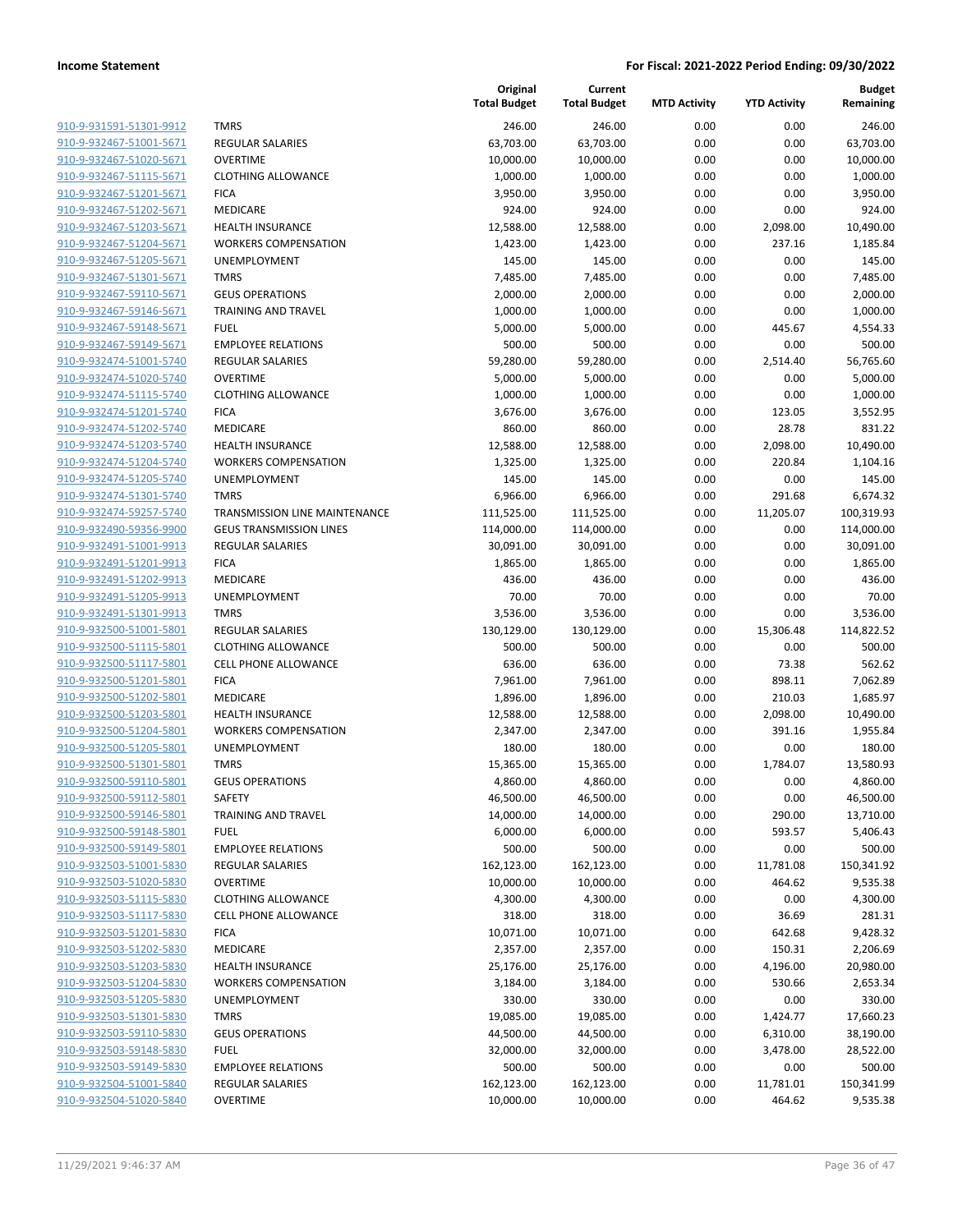| 910-9-932504-51115-5840 |
|-------------------------|
| 910-9-932504-51117-5840 |
| 910-9-932504-51201-5840 |
| 910-9-932504-51202-5840 |
| 910-9-932504-51203-5840 |
| 910-9-932504-51204-5840 |
| 910-9-932504-51205-5840 |
|                         |
| 910-9-932504-51301-5840 |
| 910-9-932504-59110-5840 |
| 910-9-932504-59148-5840 |
| 910-9-932504-59149-5840 |
| 910-9-932505-51001-5850 |
| 910-9-932505-51201-5850 |
| 910-9-932505-51202-5850 |
| 910-9-932505-51205-5850 |
| 910-9-932505-51301-5850 |
| 910-9-932506-51001-5860 |
| 910-9-932506-51020-5860 |
| 910-9-932506-51115-5860 |
|                         |
| 910-9-932506-51117-5860 |
| 910-9-932506-51201-5860 |
| 910-9-932506-51202-5860 |
| 910-9-932506-51203-5860 |
| 910-9-932506-51204-5860 |
| 910-9-932506-51205-5860 |
| 910-9-932506-51301-5860 |
| 910-9-932506-59110-5860 |
| 910-9-932506-59148-5860 |
| 910-9-932506-59149-5860 |
| 910-9-932507-51001-5870 |
| 910-9-932507-51201-5870 |
|                         |
| 910-9-932507-51202-5870 |
| 910-9-932507-51203-5870 |
| 910-9-932507-51205-5870 |
| 910-9-932507-51301-5870 |
| 910-9-932509-59147-5890 |
| 910-9-932510-51001-5900 |
| 910-9-932510-51102-5900 |
| 910-9-932510-51115-5900 |
| 910-9-932510-51201-5900 |
| 910-9-932510-51202-5900 |
| 910-9-932510-51203-5900 |
| 910-9-932510-51204-5900 |
| 910-9-932510-51205-5900 |
| 910-9-932510-51301-5900 |
|                         |
| 910-9-932510-59205-5900 |
| 910-9-932514-51001-5941 |
| 910-9-932514-51020-5941 |
| 910-9-932514-51102-5941 |
| 910-9-932514-51115-5941 |
| 910-9-932514-51201-5941 |
| 910-9-932514-51202-5941 |
| 910-9-932514-51203-5941 |
| 910-9-932514-51204-5941 |
| 910-9-932514-51205-5941 |
| 910-9-932514-51301-5941 |
| 910-9-932514-59275-5941 |
| 910-9-932515-51001-5950 |
| 910-9-932515-51201-5950 |
|                         |

|                         |                                      | Original<br><b>Total Budget</b> | Current<br><b>Total Budget</b> | <b>MTD Activity</b> | <b>YTD Activity</b> | <b>Budget</b><br>Remaining |
|-------------------------|--------------------------------------|---------------------------------|--------------------------------|---------------------|---------------------|----------------------------|
| 910-9-932504-51115-5840 | <b>CLOTHING ALLOWANCE</b>            | 4,500.00                        | 4,500.00                       | 0.00                | 0.00                | 4,500.00                   |
| 910-9-932504-51117-5840 | <b>CELL PHONE ALLOWANCE</b>          | 318.00                          | 318.00                         | 0.00                | 36.69               | 281.31                     |
| 910-9-932504-51201-5840 | <b>FICA</b>                          | 10,071.00                       | 10,071.00                      | 0.00                | 761.50              | 9,309.50                   |
| 910-9-932504-51202-5840 | MEDICARE                             | 2,357.00                        | 2,357.00                       | 0.00                | 178.09              | 2,178.91                   |
| 910-9-932504-51203-5840 | <b>HEALTH INSURANCE</b>              | 25,176.00                       | 25,176.00                      | 0.00                | 4,196.00            | 20,980.00                  |
| 910-9-932504-51204-5840 | <b>WORKERS COMPENSATION</b>          | 3,184.00                        | 3,184.00                       | 0.00                | 530.66              | 2,653.34                   |
| 910-9-932504-51205-5840 | UNEMPLOYMENT                         | 330.00                          | 330.00                         | 0.00                | 0.00                | 330.00                     |
| 910-9-932504-51301-5840 | <b>TMRS</b>                          | 19,085.00                       | 19,085.00                      | 0.00                | 1,424.76            | 17,660.24                  |
| 910-9-932504-59110-5840 | <b>GEUS OPERATIONS</b>               | 72,500.00                       | 72,500.00                      | 0.00                | 4,222.06            | 68,277.94                  |
| 910-9-932504-59148-5840 | <b>FUEL</b>                          | 20,000.00                       | 20,000.00                      | 0.00                | 2,338.93            | 17,661.07                  |
| 910-9-932504-59149-5840 | <b>EMPLOYEE RELATIONS</b>            | 500.00                          | 500.00                         | 0.00                | 0.00                | 500.00                     |
| 910-9-932505-51001-5850 | <b>REGULAR SALARIES</b>              | 911.00                          | 911.00                         | 0.00                | 0.00                | 911.00                     |
| 910-9-932505-51201-5850 | <b>FICA</b>                          | 57.00                           | 57.00                          | 0.00                | 0.00                | 57.00                      |
| 910-9-932505-51202-5850 | MEDICARE                             | 13.00                           | 13.00                          | 0.00                | 0.00                | 13.00                      |
| 910-9-932505-51205-5850 | UNEMPLOYMENT                         | 3.00                            | 3.00                           | 0.00                | 0.00                | 3.00                       |
| 910-9-932505-51301-5850 | <b>TMRS</b>                          | 107.00                          | 107.00                         | 0.00                | 0.00                | 107.00                     |
| 910-9-932506-51001-5860 | REGULAR SALARIES                     | 168,325.00                      | 168,325.00                     | 0.00                | 21,110.41           | 147,214.59                 |
| 910-9-932506-51020-5860 | <b>OVERTIME</b>                      | 0.00                            | 0.00                           | 0.00                | 128.86              | $-128.86$                  |
| 910-9-932506-51115-5860 | <b>CLOTHING ALLOWANCE</b>            | 500.00                          | 500.00                         | 0.00                | 0.00                | 500.00                     |
| 910-9-932506-51117-5860 | <b>CELL PHONE ALLOWANCE</b>          | 1,035.00                        | 1,035.00                       | 0.00                | 119.37              | 915.63                     |
| 910-9-932506-51201-5860 | <b>FICA</b>                          | 10,495.00                       | 10,495.00                      | 0.00                | 1,305.58            | 9,189.42                   |
| 910-9-932506-51202-5860 | MEDICARE                             | 2,455.00                        | 2,455.00                       | 0.00                | 305.35              | 2,149.65                   |
| 910-9-932506-51203-5860 | <b>HEALTH INSURANCE</b>              | 25,176.00                       | 25,176.00                      | 0.00                | 4,196.00            | 20,980.00                  |
| 910-9-932506-51204-5860 | <b>WORKERS COMPENSATION</b>          | 3,317.00                        | 3,317.00                       | 0.00                | 552.84              | 2,764.16                   |
| 910-9-932506-51205-5860 | UNEMPLOYMENT                         | 330.00                          | 330.00                         | 0.00                | 0.00                | 330.00                     |
| 910-9-932506-51301-5860 | <b>TMRS</b>                          | 19,890.00                       | 19,890.00                      | 0.00                | 2,477.59            | 17,412.41                  |
| 910-9-932506-59110-5860 | <b>GEUS OPERATIONS</b>               | 120,650.00                      | 120,650.00                     | 0.00                | 0.00                | 120,650.00                 |
| 910-9-932506-59148-5860 | <b>FUEL</b>                          | 10,000.00                       | 10,000.00                      | 0.00                | 787.41              | 9,212.59                   |
| 910-9-932506-59149-5860 | <b>EMPLOYEE RELATIONS</b>            | 500.00                          | 500.00                         | 0.00                | 0.00                | 500.00                     |
| 910-9-932507-51001-5870 | REGULAR SALARIES                     | 911.00                          | 911.00                         | 0.00                | 0.00                | 911.00                     |
| 910-9-932507-51201-5870 | <b>FICA</b>                          | 57.00                           | 57.00                          | 0.00                | 0.00                | 57.00                      |
| 910-9-932507-51202-5870 | MEDICARE                             | 14.00                           | 14.00                          | 0.00                | 0.00                | 14.00                      |
| 910-9-932507-51203-5870 | <b>HEALTH INSURANCE</b>              | 189.00                          | 189.00                         | 0.00                | 31.50               | 157.50                     |
| 910-9-932507-51205-5870 | UNEMPLOYMENT                         | 3.00                            | 3.00                           | 0.00                | 0.00                | 3.00                       |
| 910-9-932507-51301-5870 | <b>TMRS</b>                          | 108.00                          | 108.00                         | 0.00                | 0.00                | 108.00                     |
| 910-9-932509-59147-5890 | <b>RENT</b>                          | 161.00                          | 161.00                         | 0.00                | 0.00                | 161.00                     |
| 910-9-932510-51001-5900 | REGULAR SALARIES                     | 70,335.00                       | 70,335.00                      | 0.00                | 8,114.40            | 62,220.60                  |
| 910-9-932510-51102-5900 | <b>BILINGUAL PAY</b>                 | 600.00                          | 600.00                         | 0.00                | 69.24               | 530.76                     |
| 910-9-932510-51115-5900 | <b>CLOTHING ALLOWANCE</b>            | 500.00                          | 500.00                         | 0.00                | 0.00                | 500.00                     |
| 910-9-932510-51201-5900 | <b>FICA</b>                          | 4,398.00                        | 4,398.00                       | 0.00                | 432.45              | 3,965.55                   |
| 910-9-932510-51202-5900 | MEDICARE                             | 1,029.00                        | 1,029.00                       | 0.00                | 101.13              | 927.87                     |
| 910-9-932510-51203-5900 | <b>HEALTH INSURANCE</b>              | 12,588.00                       | 12,588.00                      | 0.00                | 2,098.00            | 10,490.00                  |
| 910-9-932510-51204-5900 | <b>WORKERS COMPENSATION</b>          | 1,273.00                        | 1,273.00                       | 0.00                | 212.16              | 1,060.84                   |
| 910-9-932510-51205-5900 | <b>UNEMPLOYMENT</b>                  | 180.00                          | 180.00                         | 0.00                | 0.00                | 180.00                     |
| 910-9-932510-51301-5900 | <b>TMRS</b>                          | 8,335.00                        | 8,335.00                       | 0.00                | 949.29              | 7,385.71                   |
| 910-9-932510-59205-5900 | <b>EQUIPMENT MAINTENANCE</b>         | 105,000.00                      | 105,000.00                     | 0.00                | 3,118.69            | 101,881.31                 |
| 910-9-932514-51001-5941 | REGULAR SALARIES                     | 592,203.00                      | 592,203.00                     | 0.00                | 45,535.97           | 546,667.03                 |
| 910-9-932514-51020-5941 | <b>OVERTIME</b>                      | 60,000.00                       | 60,000.00                      | 0.00                | 5,078.33            | 54,921.67                  |
| 910-9-932514-51102-5941 | <b>BILINGUAL PAY</b>                 | 1,200.00                        | 1,200.00                       | 0.00                | 138.48              | 1,061.52                   |
| 910-9-932514-51115-5941 | <b>CLOTHING ALLOWANCE</b>            | 7,000.00                        | 7,000.00                       | 0.00                | 0.00                | 7,000.00                   |
| 910-9-932514-51201-5941 | <b>FICA</b>                          | 36,790.00                       | 36,790.00                      | 0.00                | 2,847.51            | 33,942.49                  |
| 910-9-932514-51202-5941 | MEDICARE                             | 8,605.00                        | 8,605.00                       | 0.00                | 665.95              | 7,939.05                   |
| 910-9-932514-51203-5941 | <b>HEALTH INSURANCE</b>              | 134,566.00                      | 134,566.00                     | 0.00                | 22,427.68           | 112,138.32                 |
| 910-9-932514-51204-5941 | <b>WORKERS COMPENSATION</b>          | 10,709.00                       | 10,709.00                      | 0.00                | 1,784.86            | 8,924.14                   |
| 910-9-932514-51205-5941 | UNEMPLOYMENT                         | 1,923.00                        | 1,923.00                       | 0.00                | 0.00                | 1,923.00                   |
| 910-9-932514-51301-5941 | <b>TMRS</b>                          | 69,724.00                       | 69,724.00                      | 0.00                | 5,881.97            | 63,842.03                  |
| 910-9-932514-59275-5941 | POLES, OH, UG & SERVICES MAINTENANCE | 506,101.00                      | 506,101.00                     | 0.00                | 54,589.42           | 451,511.58                 |
| 910-9-932515-51001-5950 | REGULAR SALARIES                     | 608.00                          | 608.00                         | 0.00                | 0.00                | 608.00                     |
| 910-9-932515-51201-5950 | <b>FICA</b>                          | 38.00                           | 38.00                          | 0.00                | 0.00                | 38.00                      |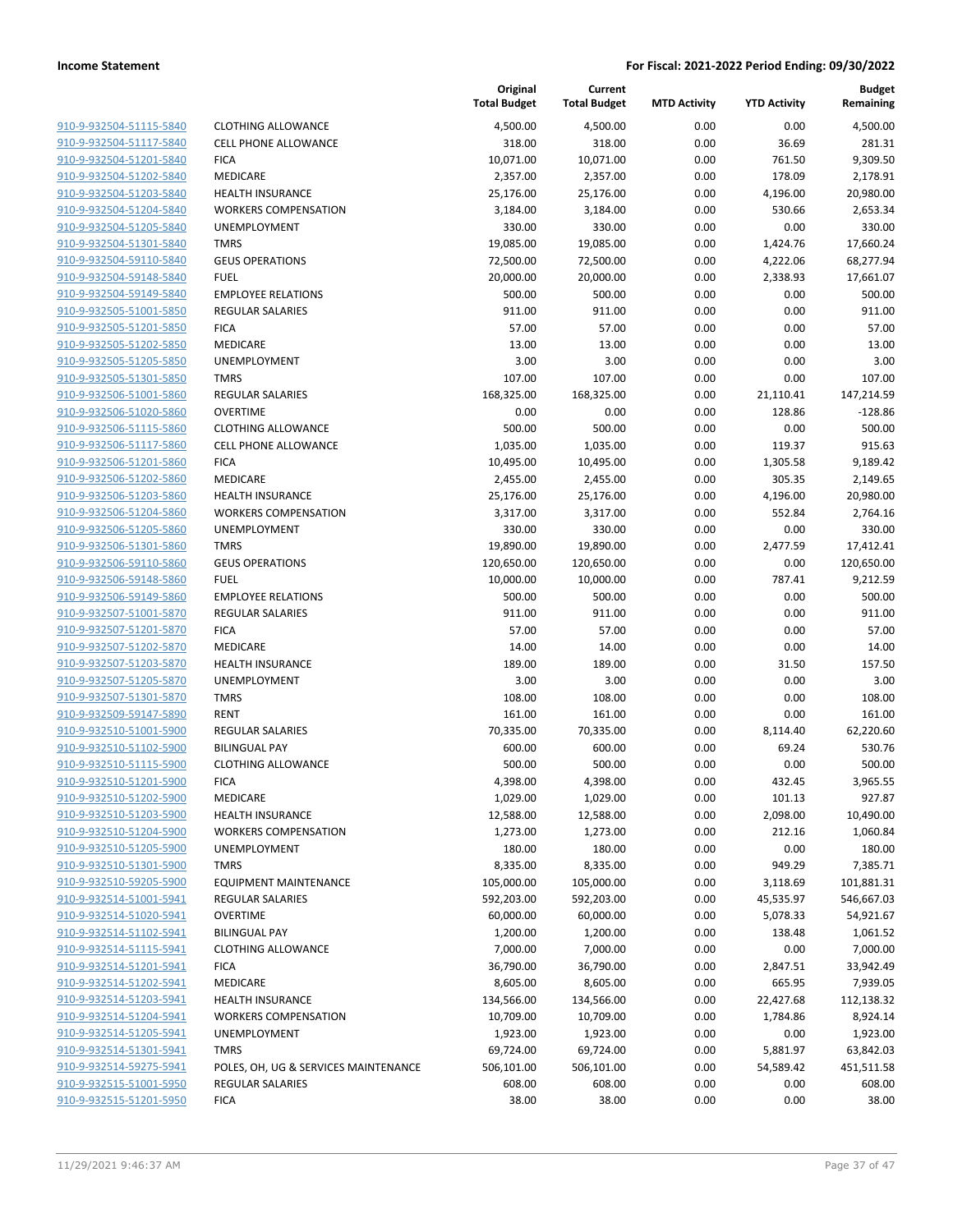| 910-9-932515-51202-5950        |
|--------------------------------|
| 910-9-932515-51203-5950        |
| 910-9-932515-51205-5950        |
| 910-9-932515-51301-5950        |
| 910-9-932515-59282-5950        |
| 910-9-932516-51001-5960        |
| 910-9-932516-51020-5960        |
| 910-9-932516-51201-5960        |
| 910-9-932516-51202-5960        |
| 910-9-932516-51205-5960        |
| 910-9-932516-51301-5960        |
| 910-9-932516-59284-5960        |
| 910-9-932517-51001-5970        |
| 910-9-932517-51020-5970        |
| 910-9-932517-51115-5970        |
|                                |
| 910-9-932517-51201-5970        |
| 910-9-932517-51202-5970        |
| 910-9-932517-51203-5970        |
| 910-9-932517-51204-5970        |
| 910-9-932517-51205-5970        |
| 910-9-932517-51301-5970        |
| 910-9-932517-59270-5970        |
| 910-9-932518-51001-5980        |
| 910-9-932518-51020-5980        |
| 910-9-932518-51201-5980        |
| 910-9-932518-51202-5980        |
| 910-9-932518-51203-5980        |
| 910-9-932518-51205-5980        |
| 910-9-932518-51301-5980        |
| 910-9-932518-59288-5980        |
| 910-9-932519-51001-5990        |
| 910-9-932519-51201-5990        |
| 910-9-932519-51202-5990        |
| 910-9-932519-51203-5990        |
| 910-9-932519-51205-5990        |
| 910-9-932519-51301-5990        |
| 910-9-932520-51001-9021        |
| 910-9-932520-51020-9021        |
|                                |
| 910-9-932520-51115-9021        |
| 910-9-932520-51117-9021        |
| <u>910-9-932520-51201-9021</u> |
| 910-9-932520-51202-9021        |
| 910-9-932520-51203-9021        |
| 910-9-932520-51204-9021        |
| 910-9-932520-51205-9021        |
| 910-9-932520-51301-9021        |
| 910-9-932520-59110-9021        |
| 910-9-932520-59148-9021        |
| 910-9-932520-59149-9021        |
| 910-9-932520-59169-9021        |
| 910-9-932521-59205-9354        |
| 910-9-932590-59364-9900        |
| 910-9-932590-59365-9900        |
| 910-9-932590-59366-9900        |
| 910-9-932590-59367-9900        |
| 910-9-932590-59368-9900        |
| 910-9-932590-59369-9900        |
| 910-9-932590-59370-9900        |
| 910-9-932590-59371-9900        |
|                                |

|                         |                                      | Original<br><b>Total Budget</b> | Current<br><b>Total Budget</b> | <b>MTD Activity</b> | <b>YTD Activity</b> | <b>Budget</b><br>Remaining |
|-------------------------|--------------------------------------|---------------------------------|--------------------------------|---------------------|---------------------|----------------------------|
| 910-9-932515-51202-5950 | <b>MEDICARE</b>                      | 9.00                            | 9.00                           | 0.00                | 0.00                | 9.00                       |
| 910-9-932515-51203-5950 | <b>HEALTH INSURANCE</b>              | 126.00                          | 126.00                         | 0.00                | 21.00               | 105.00                     |
| 910-9-932515-51205-5950 | UNEMPLOYMENT                         | 2.00                            | 2.00                           | 0.00                | 0.00                | 2.00                       |
| 910-9-932515-51301-5950 | <b>TMRS</b>                          | 72.00                           | 72.00                          | 0.00                | 0.00                | 72.00                      |
| 910-9-932515-59282-5950 | <b>TRANSFORMERS MAINTENANCE</b>      | 5,000.00                        | 5,000.00                       | 0.00                | 0.00                | 5,000.00                   |
| 910-9-932516-51001-5960 | <b>REGULAR SALARIES</b>              | 13,362.00                       | 13,362.00                      | 0.00                | 1,240.73            | 12,121.27                  |
| 910-9-932516-51020-5960 | <b>OVERTIME</b>                      | 3,000.00                        | 3,000.00                       | 0.00                | 548.99              | 2,451.01                   |
| 910-9-932516-51201-5960 | <b>FICA</b>                          | 828.00                          | 828.00                         | 0.00                | 110.96              | 717.04                     |
| 910-9-932516-51202-5960 | <b>MEDICARE</b>                      | 193.00                          | 193.00                         | 0.00                | 25.95               | 167.05                     |
| 910-9-932516-51205-5960 | UNEMPLOYMENT                         | 37.00                           | 37.00                          | 0.00                | 0.00                | 37.00                      |
| 910-9-932516-51301-5960 | <b>TMRS</b>                          | 1,570.00                        | 1,570.00                       | 0.00                | 207.61              | 1,362.39                   |
| 910-9-932516-59284-5960 | ST LIGHTING & SIGNALS MAINTENANCE    | 8,000.00                        | 8,000.00                       | 0.00                | 1,128.11            | 6,871.89                   |
| 910-9-932517-51001-5970 | <b>REGULAR SALARIES</b>              | 45,808.00                       | 45,808.00                      | 0.00                | 4,903.20            | 40,904.80                  |
| 910-9-932517-51020-5970 | <b>OVERTIME</b>                      | 0.00                            | 0.00                           | 0.00                | 122.58              | $-122.58$                  |
| 910-9-932517-51115-5970 | <b>CLOTHING ALLOWANCE</b>            | 1,000.00                        | 1,000.00                       | 0.00                | 0.00                | 1,000.00                   |
| 910-9-932517-51201-5970 | <b>FICA</b>                          | 2,840.00                        | 2,840.00                       | 0.00                | 263.05              | 2,576.95                   |
| 910-9-932517-51202-5970 | MEDICARE                             | 664.00                          | 664.00                         | 0.00                | 61.51               | 602.49                     |
| 910-9-932517-51203-5970 | <b>HEALTH INSURANCE</b>              | 12,336.00                       | 12,336.00                      | 0.00                | 2,056.00            | 10,280.00                  |
| 910-9-932517-51204-5970 | <b>WORKERS COMPENSATION</b>          | 839.00                          | 839.00                         | 0.00                | 139.84              | 699.16                     |
| 910-9-932517-51205-5970 | UNEMPLOYMENT                         | 176.00                          | 176.00                         | 0.00                | 0.00                | 176.00                     |
| 910-9-932517-51301-5970 | <b>TMRS</b>                          | 5,382.00                        | 5,382.00                       | 0.00                | 582.99              | 4,799.01                   |
| 910-9-932517-59270-5970 | <b>METERS MAINTENANCE</b>            | 900.00                          | 900.00                         | 0.00                | 0.00                | 900.00                     |
| 910-9-932518-51001-5980 | <b>REGULAR SALARIES</b>              | 3,217.00                        | 3,217.00                       | 0.00                | 610.40              | 2,606.60                   |
| 910-9-932518-51020-5980 | <b>OVERTIME</b>                      | 600.00                          | 600.00                         | 0.00                | 30.65               | 569.35                     |
| 910-9-932518-51201-5980 | <b>FICA</b>                          | 199.00                          | 199.00                         | 0.00                | 39.75               | 159.25                     |
| 910-9-932518-51202-5980 | MEDICARE                             | 47.00                           | 47.00                          | 0.00                | 9.30                | 37.70                      |
| 910-9-932518-51203-5980 | HEALTH INSURANCE                     | 629.00                          | 629.00                         | 0.00                | 104.84              | 524.16                     |
| 910-9-932518-51205-5980 | UNEMPLOYMENT                         | 9.00                            | 9.00                           | 0.00                | 0.00                | 9.00                       |
| 910-9-932518-51301-5980 | <b>TMRS</b>                          | 378.00                          | 378.00                         | 0.00                | 74.36               | 303.64                     |
| 910-9-932518-59288-5980 | <b>VAPOR LIGHTS MAINTENANCE</b>      | 500.00                          | 500.00                         | 0.00                | 73.01               | 426.99                     |
| 910-9-932519-51001-5990 | <b>REGULAR SALARIES</b>              | 935.00                          | 935.00                         | 0.00                | 0.00                | 935.00                     |
| 910-9-932519-51201-5990 | <b>FICA</b>                          | 58.00                           | 58.00                          | 0.00                | 0.00                | 58.00                      |
| 910-9-932519-51202-5990 | MEDICARE                             | 14.00                           | 14.00                          | 0.00                | 0.00                | 14.00                      |
| 910-9-932519-51203-5990 | <b>HEALTH INSURANCE</b>              | 252.00                          | 252.00                         | 0.00                | 42.00               | 210.00                     |
| 910-9-932519-51205-5990 | UNEMPLOYMENT                         | 4.00                            | 4.00                           | 0.00                | 0.00                | 4.00                       |
| 910-9-932519-51301-5990 | <b>TMRS</b>                          | 110.00                          | 110.00                         | 0.00                | 0.00                | 110.00                     |
| 910-9-932520-51001-9021 | <b>REGULAR SALARIES</b>              | 226,017.00                      | 226,017.00                     | 0.00                | 0.00                | 226,017.00                 |
| 910-9-932520-51020-9021 | <b>OVERTIME</b>                      | 15,000.00                       | 15,000.00                      | 0.00                | 0.00                | 15,000.00                  |
| 910-9-932520-51115-9021 | <b>CLOTHING ALLOWANCE</b>            | 3,500.00                        | 3,500.00                       | 0.00                | 0.00                | 3,500.00                   |
| 910-9-932520-51117-9021 | <b>CELL PHONE ALLOWANCE</b>          | 864.00                          | 864.00                         | 0.00                | 0.00                | 864.00                     |
| 910-9-932520-51201-9021 | <b>FICA</b>                          | 14,069.00                       | 14,069.00                      | 0.00                | 0.00                | 14,069.00                  |
| 910-9-932520-51202-9021 | MEDICARE                             | 3,290.00                        | 3,290.00                       | 0.00                | 0.00                | 3,290.00                   |
| 910-9-932520-51203-9021 | <b>HEALTH INSURANCE</b>              | 78,046.00                       | 78,046.00                      | 0.00                | 13,007.66           | 65,038.34                  |
| 910-9-932520-51204-9021 | <b>WORKERS COMPENSATION</b>          | 4,074.00                        | 4,074.00                       | 0.00                | 679.00              | 3,395.00                   |
| 910-9-932520-51205-9021 | UNEMPLOYMENT                         | 1,116.00                        | 1,116.00                       | 0.00                | 0.00                | 1,116.00                   |
| 910-9-932520-51301-9021 | <b>TMRS</b>                          | 26,659.00                       | 26,659.00                      | 0.00                | 0.00                | 26,659.00                  |
| 910-9-932520-59110-9021 | <b>GEUS OPERATIONS</b>               | 35,000.00                       | 35,000.00                      | 0.00                | 152.99              | 34,847.01                  |
| 910-9-932520-59148-9021 | <b>FUEL</b>                          | 10,000.00                       | 10,000.00                      | 0.00                | 0.00                | 10,000.00                  |
| 910-9-932520-59149-9021 | <b>EMPLOYEE RELATIONS</b>            | 1,000.00                        | 1,000.00                       | 0.00                | 0.00                | 1,000.00                   |
| 910-9-932520-59169-9021 | PRE PAID METER COSTS                 | 5,000.00                        | 5,000.00                       | 0.00                | 0.00                | 5,000.00                   |
| 910-9-932521-59205-9354 | EQUIPMENT MAINTENANCE                | 4,000.00                        | 4,000.00                       | 0.00                | 0.00                | 4,000.00                   |
| 910-9-932590-59364-9900 | <b>POLES</b>                         | 247,500.00                      | 247,500.00                     | 0.00                | 39,608.15           | 207,891.85                 |
| 910-9-932590-59365-9900 | OH CONDUCTOR & DEVICES               | 492,500.00                      | 492,500.00                     | 0.00                | 20,632.95           | 471,867.05                 |
| 910-9-932590-59366-9900 | <b>UG CONDUIT</b>                    | 210,000.00                      | 210,000.00                     | 0.00                | 15,466.41           | 194,533.59                 |
| 910-9-932590-59367-9900 | UG CONDUCTOR & DEVICES               | 235,000.00                      | 235,000.00                     | 0.00                | 61,547.64           | 173,452.36                 |
| 910-9-932590-59368-9900 | <b>TRANSFORMERS &amp; CAPACITORS</b> | 212,000.00                      | 212,000.00                     | 0.00                | 38,856.64           | 173,143.36                 |
| 910-9-932590-59369-9900 | SERVICE CONNECTIONS                  | 1,000.00                        | 1,000.00                       | 0.00                | 0.00                | 1,000.00                   |
| 910-9-932590-59370-9900 | <b>METERS</b>                        | 602,649.00                      | 602,649.00                     | 0.00                | 34,300.11           | 568,348.89                 |
| 910-9-932590-59371-9900 | <b>VAPOR LIGHTS</b>                  | 6,000.00                        | 6,000.00                       | 0.00                | 2,730.64            | 3,269.36                   |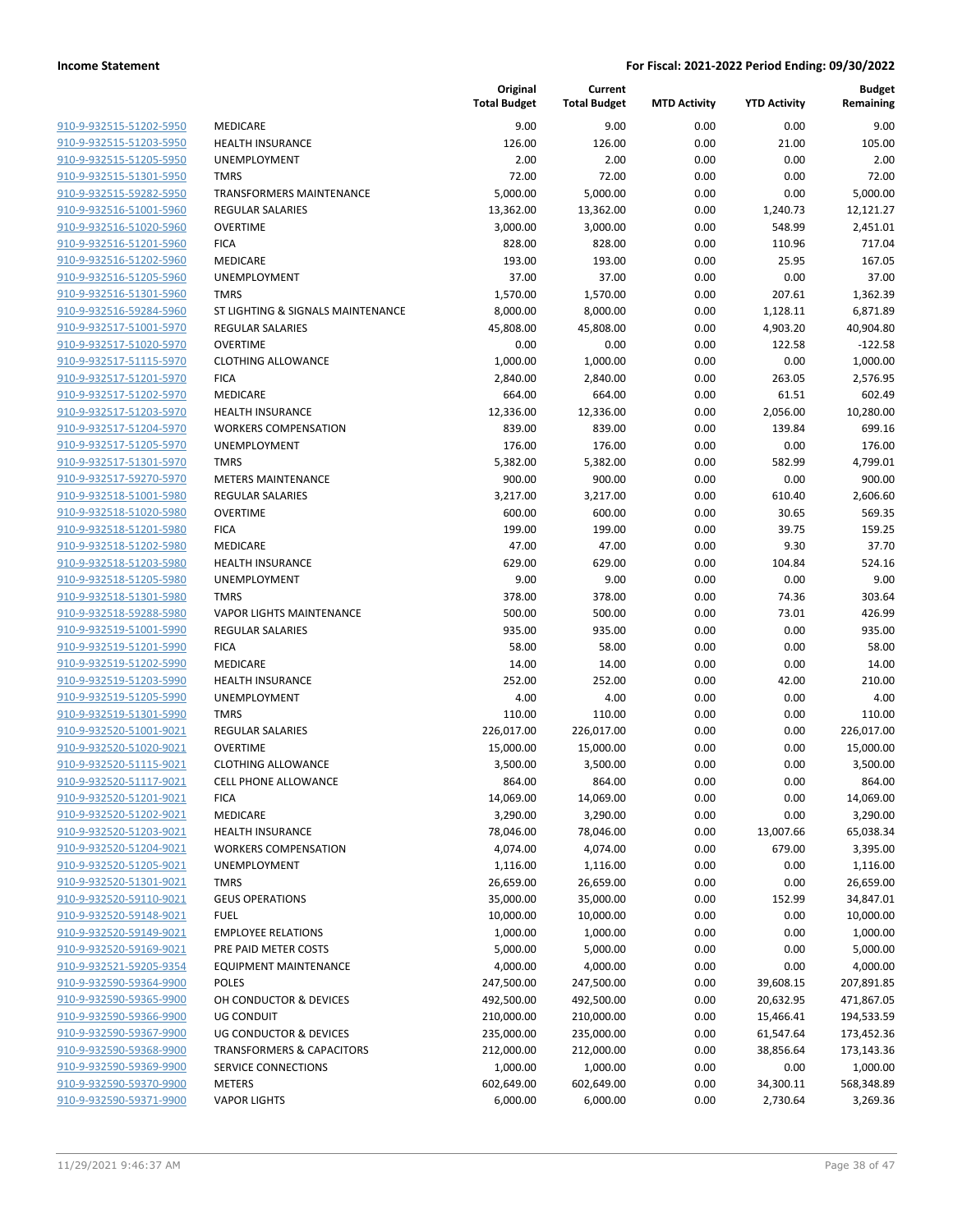|                         |                                 | Original<br><b>Total Budget</b> | Current<br><b>Total Budget</b> | <b>MTD Activity</b> | <b>YTD Activity</b> | <b>Budget</b><br>Remaining |
|-------------------------|---------------------------------|---------------------------------|--------------------------------|---------------------|---------------------|----------------------------|
| 910-9-932590-59375-9900 | STREET LIGHTING & SIGNALS       | 120,000.00                      | 120,000.00                     | 0.00                | 1,968.42            | 118,031.58                 |
| 910-9-932590-59392-9900 | <b>TRANSPORTATION EQUIPMENT</b> | 142,000.00                      | 142,000.00                     | 0.00                | 0.00                | 142,000.00                 |
| 910-9-932590-59395-9900 | <b>LABORATORY EQUIPMENT</b>     | 0.00                            | 0.00                           | 0.00                | 0.00                | 0.00                       |
| 910-9-932591-51001-9914 | <b>REGULAR SALARIES</b>         | 7,410.00                        | 7,410.00                       | 0.00                | 13,449.68           | $-6,039.68$                |
| 910-9-932591-51020-9914 | <b>OVERTIME</b>                 | 6,000.00                        | 6,000.00                       | 0.00                | 1,806.03            | 4,193.97                   |
| 910-9-932591-51201-9914 | <b>FICA</b>                     | 460.00                          | 460.00                         | 0.00                | 945.85              | $-485.85$                  |
| 910-9-932591-51202-9914 | MEDICARE                        | 108.00                          | 108.00                         | 0.00                | 221.20              | $-113.20$                  |
| 910-9-932591-51205-9914 | UNEMPLOYMENT                    | 15.00                           | 15.00                          | 0.00                | 0.00                | 15.00                      |
| 910-9-932591-51301-9914 | <b>TMRS</b>                     | 872.00                          | 872.00                         | 0.00                | 1,769.68            | $-897.68$                  |
| 910-9-932592-51001-9915 | <b>REGULAR SALARIES</b>         | 7,409.00                        | 7,409.00                       | 0.00                | 13,708.37           | $-6,299.37$                |
| 910-9-932592-51020-9915 | <b>OVERTIME</b>                 | 11,000.00                       | 11,000.00                      | 0.00                | 3,818.55            | 7,181.45                   |
| 910-9-932592-51201-9915 | <b>FICA</b>                     | 460.00                          | 460.00                         | 0.00                | 1,086.67            | $-626.67$                  |
| 910-9-932592-51202-9915 | MEDICARE                        | 107.00                          | 107.00                         | 0.00                | 254.14              | $-147.14$                  |
| 910-9-932592-51205-9915 | UNEMPLOYMENT                    | 15.00                           | 15.00                          | 0.00                | 0.00                | 15.00                      |
| 910-9-932592-51301-9915 | <b>TMRS</b>                     | 872.00                          | 872.00                         | 0.00                | 2,033.13            | $-1,161.13$                |
| 910-9-932593-51001-9916 | REGULAR SALARIES                | 7,410.00                        | 7,410.00                       | 0.00                | 13,058.29           | $-5,648.29$                |
| 910-9-932593-51020-9916 | <b>OVERTIME</b>                 | 12,000.00                       | 12,000.00                      | 0.00                | 2,186.88            | 9,813.12                   |
| 910-9-932593-51201-9916 | <b>FICA</b>                     | 460.00                          | 460.00                         | 0.00                | 945.27              | $-485.27$                  |
| 910-9-932593-51202-9916 | MEDICARE                        | 108.00                          | 108.00                         | 0.00                | 221.07              | $-113.07$                  |
| 910-9-932593-51205-9916 | UNEMPLOYMENT                    | 15.00                           | 15.00                          | 0.00                | 0.00                | 15.00                      |
| 910-9-932593-51301-9916 | <b>TMRS</b>                     | 872.00                          | 872.00                         | 0.00                | 1,776.80            | $-904.80$                  |
| 910-9-932594-51001-9917 | REGULAR SALARIES                | 7,409.00                        | 7,409.00                       | 0.00                | 2,578.40            | 4,830.60                   |
| 910-9-932594-51020-9917 | <b>OVERTIME</b>                 | 8,000.00                        | 8,000.00                       | 0.00                | 675.66              | 7,324.34                   |
| 910-9-932594-51201-9917 | <b>FICA</b>                     | 460.00                          | 460.00                         | 0.00                | 203.27              | 256.73                     |
| 910-9-932594-51202-9917 | MEDICARE                        | 107.00                          | 107.00                         | 0.00                | 47.54               | 59.46                      |
| 910-9-932594-51205-9917 | UNEMPLOYMENT                    | 15.00                           | 15.00                          | 0.00                | 0.00                | 15.00                      |
| 910-9-932594-51301-9917 | <b>TMRS</b>                     | 872.00                          | 872.00                         | 0.00                | 380.31              | 491.69                     |
| 910-9-932595-51001-9918 | <b>REGULAR SALARIES</b>         | 32,366.00                       | 32,366.00                      | 0.00                | 730.14              | 31,635.86                  |
| 910-9-932595-51020-9918 | <b>OVERTIME</b>                 | 3,000.00                        | 3,000.00                       | 0.00                | 183.12              | 2,816.88                   |
| 910-9-932595-51201-9918 | <b>FICA</b>                     | 2,011.00                        | 2,011.00                       | 0.00                | 56.62               | 1,954.38                   |
| 910-9-932595-51202-9918 | MEDICARE                        | 470.00                          | 470.00                         | 0.00                | 13.24               | 456.76                     |
| 910-9-932595-51205-9918 | UNEMPLOYMENT                    | 108.00                          | 108.00                         | 0.00                | 0.00                | 108.00                     |
| 910-9-932595-51301-9918 | <b>TMRS</b>                     | 3,811.00                        | 3,811.00                       | 0.00                | 105.92              | 3,705.08                   |
| 910-9-932596-51001-9919 | <b>REGULAR SALARIES</b>         | 15,941.00                       | 15,941.00                      | 0.00                | 10,239.66           | 5,701.34                   |
| 910-9-932596-51020-9919 | <b>OVERTIME</b>                 | 6,000.00                        | 6,000.00                       | 0.00                | 670.81              | 5,329.19                   |
| 910-9-932596-51201-9919 | <b>FICA</b>                     | 990.00                          | 990.00                         | 0.00                | 680.92              | 309.08                     |
| 910-9-932596-51202-9919 | MEDICARE                        | 232.00                          | 232.00                         | 0.00                | 159.25              | 72.75                      |
| 910-9-932596-51205-9919 | UNEMPLOYMENT                    | 53.00                           | 53.00                          | 0.00                | 0.00                | 53.00                      |
| 910-9-932596-51301-9919 | <b>TMRS</b>                     | 1,877.00                        | 1,877.00                       | 0.00                | 1,273.98            | 603.02                     |
| 910-9-932597-51001-9920 | <b>REGULAR SALARIES</b>         | 18,978.00                       | 18,978.00                      | 0.00                | 3,063.02            | 15,914.98                  |
| 910-9-932597-51020-9920 | <b>OVERTIME</b>                 | 0.00                            | 0.00                           | 0.00                | 183.12              | $-183.12$                  |
| 910-9-932597-51201-9920 | <b>FICA</b>                     | 1,182.00                        | 1,182.00                       | 0.00                | 201.26              | 980.74                     |
| 910-9-932597-51202-9920 | MEDICARE                        | 276.00                          | 276.00                         | 0.00                | 47.07               | 228.93                     |
| 910-9-932597-51205-9920 | UNEMPLOYMENT                    | 45.00                           | 45.00                          | 0.00                | 0.00                | 45.00                      |
| 910-9-932597-51301-9920 | <b>TMRS</b>                     | 2,240.00                        | 2,240.00                       | 0.00                | 376.56              | 1,863.44                   |
| 910-9-932598-51001-9921 | <b>REGULAR SALARIES</b>         | 333.00                          | 333.00                         | 0.00                | 0.00                | 333.00                     |
| 910-9-932598-51020-9921 | <b>OVERTIME</b>                 | 150.00                          | 150.00                         | 0.00                | 0.00                | 150.00                     |
| 910-9-932598-51201-9921 | <b>FICA</b>                     | 20.00                           | 20.00                          | 0.00                | 0.00                | 20.00                      |
| 910-9-932598-51202-9921 | MEDICARE                        | 5.00                            | 5.00                           | 0.00                | 0.00                | 5.00                       |
| 910-9-932598-51205-9921 | <b>UNEMPLOYMENT</b>             | 1.00                            | 1.00                           | 0.00                | 0.00                | 1.00                       |
| 910-9-932598-51301-9921 | TMRS                            | 39.00                           | 39.00                          | 0.00                | 0.00                | 39.00                      |
| 910-9-932599-51001-9922 | REGULAR SALARIES                | 1,304.00                        | 1,304.00                       | 0.00                | 0.00                | 1,304.00                   |
| 910-9-932599-51201-9922 | <b>FICA</b>                     | 81.00                           | 81.00                          | 0.00                | 0.00                | 81.00                      |
| 910-9-932599-51202-9922 | MEDICARE                        | 19.00                           | 19.00                          | 0.00                | 0.00                | 19.00                      |
| 910-9-932599-51205-9922 | <b>UNEMPLOYMENT</b>             | 3.00                            | 3.00                           | 0.00                | 0.00                | 3.00                       |
| 910-9-932599-51301-9922 | <b>TMRS</b>                     | 154.00                          | 154.00                         | 0.00                | 0.00                | 154.00                     |
| 910-9-970000-59187-9211 | <b>EMPLOYEE RELATIONS</b>       | 14,500.00                       | 14,500.00                      | 0.00                | 0.00                | 14,500.00                  |
| 910-9-970000-59701-9040 | <b>BAD DEBT</b>                 | 10,000.00                       | 10,000.00                      | 0.00                | 0.00                | 10,000.00                  |
| 910-9-970000-59720-9705 | <b>BANK FEES</b>                | 15,000.00                       | 15,000.00                      | 0.00                | 299.06              | 14,700.94                  |
|                         |                                 |                                 |                                |                     |                     |                            |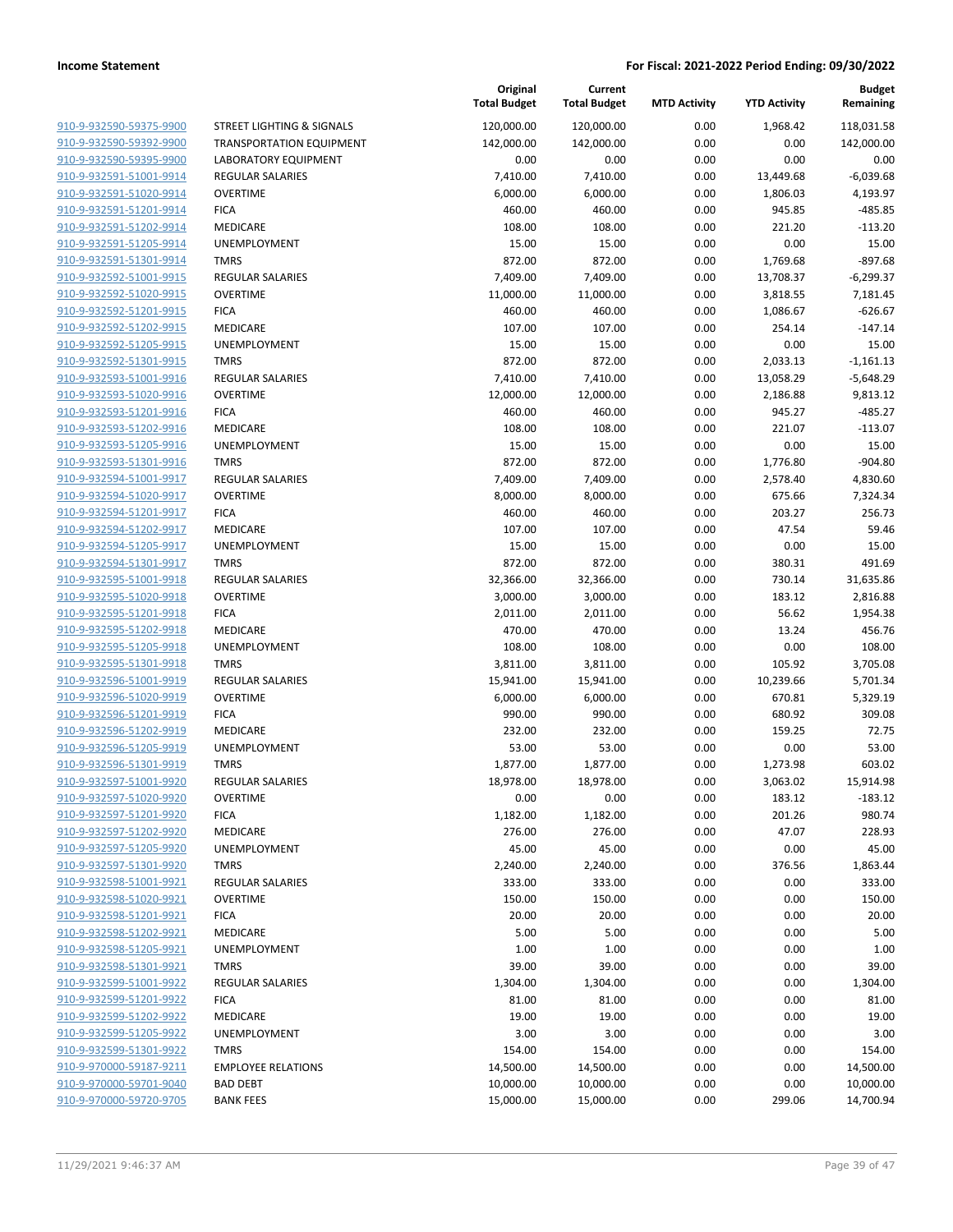|                                                    |                                                        |                       | Original<br><b>Total Budget</b> | Current<br><b>Total Budget</b> | <b>MTD Activity</b> | <b>YTD Activity</b> | <b>Budget</b><br>Remaining |
|----------------------------------------------------|--------------------------------------------------------|-----------------------|---------------------------------|--------------------------------|---------------------|---------------------|----------------------------|
|                                                    | <b>INVENTORY LOSS/GAIN</b>                             |                       | 1,000.00                        | 1,000.00                       | 0.00                | $-465.80$           | 1,465.80                   |
| 910-9-970000-59730-9250<br>910-9-970000-59731-9250 | <b>GASOLINE LOSSES/GAINS</b>                           |                       | 500.00                          | 500.00                         | 0.00                | 0.00                | 500.00                     |
| 910-9-970000-59732-9250                            | FUEL OIL LOSSES/GAINS                                  |                       | 500.00                          | 500.00                         | 0.00                | 0.00                | 500.00                     |
| 910-9-970000-59750-9260                            | <b>ACCRUED PTO PAY</b>                                 |                       | 125,000.00                      | 125,000.00                     | 0.00                | 208.91              | 124,791.09                 |
| 910-9-970000-59770-9997                            | CONTINGENCY                                            |                       | 350,000.00                      | 343,295.28                     | 0.00                | 0.00                | 343,295.28                 |
| 910-9-970000-59771-9997                            | PAYROLL CONTINGENCY                                    |                       | 125,000.00                      | 125,000.00                     | 0.00                | 0.00                | 125,000.00                 |
| 910-9-970000-59780-9240                            | PROPERTY INSURANCE                                     |                       | 275,585.19                      | 258,063.60                     | 0.00                | 258,063.60          | 0.00                       |
| 910-9-970000-59781-9250                            | <b>LIABILITY INSURANCE</b>                             |                       | 82,545.00                       | 122,172.01                     | 0.00                | 138,435.98          | $-16,263.97$               |
| 910-9-990000-59901-9270                            | XFER to COG - FRANCHISE FEES                           |                       | 2,786,921.97                    | 2,786,921.97                   | 0.00                | 0.00                | 2,786,921.97               |
| 910-9-990000-59902-9200                            | XFER to COG- ADMIN EXPENSES                            |                       | 345,000.00                      | 345,000.00                     | 0.00                | 37,531.84           | 307,468.16                 |
| 910-9-990000-59903-4082                            | XFER to COG - PILOT                                    |                       | 352,451.00                      | 352,451.00                     | 0.00                | 0.00                | 352,451.00                 |
| 910-9-990000-59912-9999                            | XFER TO 912 - DEBT SERVICE                             |                       | 26,529,167.00                   | 26,529,167.00                  | 0.00                | 2,240,310.33        | 24,288,856.67              |
| 910-9-990000-59926-9330                            | XFER to COG - GARAGE                                   |                       | 72,908.92                       | 72,908.92                      | 0.00                | 12,151.48           | 60,757.44                  |
| 910-9-990000-59927-9200                            | XFER to COG - INSURANCE                                |                       | 16,643.67                       | 16,643.67                      | 0.00                | 126.96              | 16,516.71                  |
| 910-9-990000-59928-9200                            | XFER to COG - IT                                       |                       | 78,985.82                       | 78,985.82                      | 0.00                | 13,164.30           | 65,821.52                  |
| 910-9-990000-59930-9270                            | <b>XFER to GBOD</b>                                    |                       | 611,875.06                      | 611,875.06                     | 0.00                | 0.00                | 611,875.06                 |
|                                                    |                                                        | <b>Expense Total:</b> | 85,110,280.12                   | 85,127,826.01                  | 0.00                | 6,856,756.46        | 78,271,069.55              |
|                                                    | Fund: 910 - ELECTRIC OPERATING FUND Surplus (Deficit): |                       | 5,681,474.88                    | 5,663,928.99                   | 0.00                | 3,442,146.31        |                            |
| Fund: 911 - ELECTRIC DEBT REDUCTION                |                                                        |                       |                                 |                                |                     |                     |                            |
| Revenue                                            |                                                        |                       |                                 |                                |                     |                     |                            |
| 911-9-000000-49801-4190                            | <b>INTEREST INCOME</b>                                 |                       | 1,100.00                        | 1,100.00                       | 0.00                | $-0.16$             | 1,100.16                   |
|                                                    |                                                        | <b>Revenue Total:</b> | 1,100.00                        | 1,100.00                       | 0.00                | $-0.16$             | 1,100.16                   |
|                                                    | Fund: 911 - ELECTRIC DEBT REDUCTION Total:             |                       | 1,100.00                        | 1,100.00                       | 0.00                | $-0.16$             |                            |
| Fund: 912 - ELECTRIC DEBT SERVICE                  |                                                        |                       |                                 |                                |                     |                     |                            |
| Revenue                                            |                                                        |                       |                                 |                                |                     |                     |                            |
| 912-9-000000-49710-4999                            | TRANFSER FROM GEUS 910 - ELECTRIC OP                   |                       | -26,883,724.00                  | -26,883,724.00                 | 0.00                | 2,240,310.33        | -29,124,034.33             |
|                                                    |                                                        | <b>Revenue Total:</b> | -26,883,724.00                  | -26,883,724.00                 | 0.00                | 2,240,310.33        | -29,124,034.33             |
| Expense                                            |                                                        |                       |                                 |                                |                     |                     |                            |
| 912-9-980000-59801-9800                            | PAYING AGENT FEES                                      |                       | 3,500.00                        | 3,500.00                       | 0.00                | 0.00                | 3,500.00                   |
| 912-9-980000-59810-9800                            | ARBITRAGE                                              |                       | 5,000.00                        | 5,000.00                       | 0.00                | 0.00                | 5,000.00                   |
| 912-9-980000-59811-9800                            | CONTINUING DISCLOSURE                                  |                       | 1,000.00                        | 1,000.00                       | 0.00                | 0.00                | 1,000.00                   |
| 912-9-980000-59820-9800                            | <b>SURETY BOND</b>                                     |                       | 1,600.00                        | 1,600.00                       | 0.00                | 0.00                | 1,600.00                   |
| 912-9-980000-59862-9800                            | PRINCIPAL 2019A ISSUE                                  |                       | 2,140,000.00                    | 2,140,000.00                   | 0.00                | 0.00                | 2,140,000.00               |
| 912-9-980000-59863-4270                            | INTEREST 2019A ISSUE                                   |                       | 1,828,000.00                    | 1,828,000.00                   | 0.00                | 0.00                | 1,828,000.00               |
| 912-9-980000-59864-9800                            | PRINCIPAL 2019B ISSUE                                  |                       | 1,565,688.00                    | 1,565,688.00                   | 0.00                | 0.00                | 1,565,688.00               |
| 912-9-980000-59865-4270                            | INTEREST 2019B ISSUE                                   |                       | 159,500.00                      | 159,500.00                     | 0.00                | 0.00                | 159,500.00                 |
| 912-9-980000-59866-9800                            | PRINCIPAL 2021 ISSUE                                   |                       | 20,000,000.00                   | 20,000,000.00                  | 0.00                | 0.00                | 20,000,000.00              |
| 912-9-980000-59867-4270                            | INTEREST 2021 ISSUE                                    |                       | 64,584.00                       | 64,584.00                      | 0.00                | 0.00                | 64,584.00                  |
| 912-9-980000-59868-9800                            | PRINCIPAL 2021 CIP ISSUE                               |                       | 240,000.00                      | 240,000.00                     | 0.00                | 0.00                | 240,000.00                 |
| 912-9-980000-59869-4270                            | INTEREST 2021 CIP ISSUE                                |                       | 437,444.00                      | 437,444.00                     | 0.00                | 0.00                | 437,444.00                 |
|                                                    |                                                        | <b>Expense Total:</b> | 26,446,316.00                   | 26,446,316.00                  | 0.00                | 0.00                | 26,446,316.00              |
|                                                    | Fund: 912 - ELECTRIC DEBT SERVICE Surplus (Deficit):   |                       | -53,330,040.00                  | -53,330,040.00                 | 0.00                | 2,240,310.33        |                            |
| <b>Fund: 913 - ELECTRIC CONSTRUCTION FUND</b>      |                                                        |                       |                                 |                                |                     |                     |                            |
| Revenue                                            |                                                        |                       |                                 |                                |                     |                     |                            |
| 913-9-000000-49801-4190                            | <b>INTEREST INCOME</b>                                 |                       | 600.00                          | 600.00                         | 0.00                | $-1.97$             | 601.97                     |
|                                                    |                                                        | <b>Revenue Total:</b> | 600.00                          | 600.00                         | 0.00                | $-1.97$             | 601.97                     |
|                                                    | Fund: 913 - ELECTRIC CONSTRUCTION FUND Total:          |                       | 600.00                          | 600.00                         | 0.00                | $-1.97$             |                            |
| Fund: 950 - CABLE / INTERNET                       |                                                        |                       |                                 |                                |                     |                     |                            |
| Revenue                                            |                                                        |                       |                                 |                                |                     |                     |                            |
| 950-9-000000-48001-3950                            | <b>CABLE REVENUES</b>                                  |                       | 2,474,951.00                    | 2,474,951.00                   | 0.00                | 430,005.82          | 2,044,945.18               |
| 950-9-000000-48002-3950                            | MOVIE PAY-PER-VIEW                                     |                       | 0.00                            | 0.00                           | 0.00                | 57.65               | $-57.65$                   |
| 950-9-000000-48003-3950                            | SET-TOP                                                |                       | 101,711.00                      | 101,711.00                     | 0.00                | 19,212.83           | 82,498.17                  |
| 950-9-000000-48040-3950                            | <b>BROADCASTS</b>                                      |                       | 0.00                            | 0.00                           | 0.00                | 400.00              | -400.00                    |
| 950-9-000000-48101-3950                            | <b>INTERNET REVENUES</b>                               |                       | 3,247,356.00                    | 3,247,356.00                   | 0.00                | 528,456.09          | 2,718,899.91               |
| 950-9-000000-48102-3950                            | COLOCATION                                             |                       | 20,378.00                       | 20,378.00                      | 0.00                | 0.00                | 20,378.00                  |
| 950-9-000000-48201-3950                            | LATE CHARGES                                           |                       | 50,000.00                       | 50,000.00                      | 0.00                | 10,348.42           | 39,651.58                  |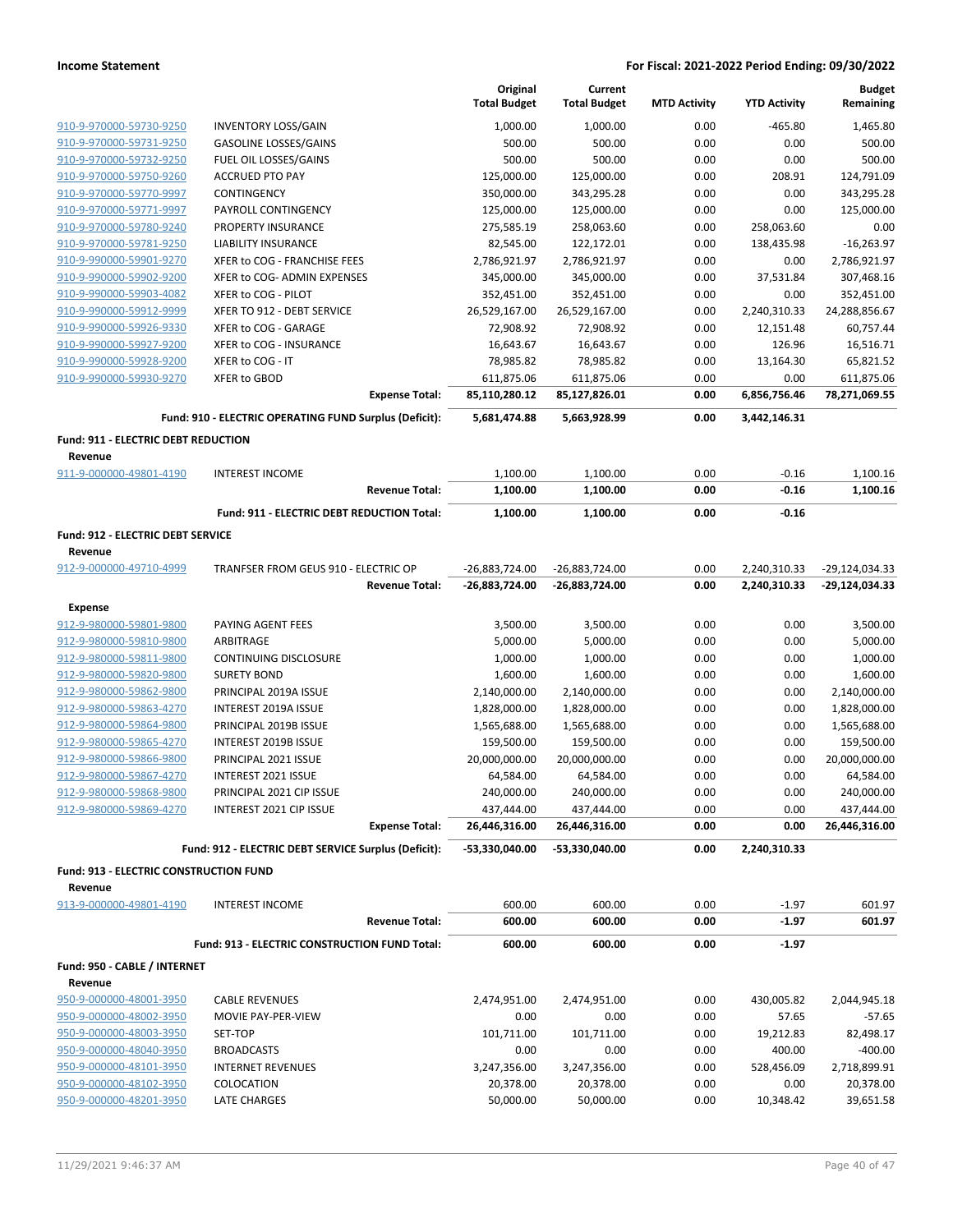|                                                    |                                                | Original<br><b>Total Budget</b> | Current<br><b>Total Budget</b> | <b>MTD Activity</b> | <b>YTD Activity</b> | <b>Budget</b><br>Remaining |
|----------------------------------------------------|------------------------------------------------|---------------------------------|--------------------------------|---------------------|---------------------|----------------------------|
| 950-9-000000-48202-3950                            | <b>SERVICE CHARGES</b>                         | 40,000.00                       | 40,000.00                      | 0.00                | 8,961.75            | 31,038.25                  |
| 950-9-000000-48203-3950                            | LOST/DAMAGED EQUIPMENT                         | 30,000.00                       | 30,000.00                      | 0.00                | 4,698.35            | 25,301.65                  |
| 950-9-000000-48301-3950                            | <b>TRANSFER TO COG</b>                         | 320,338.00                      | 320,338.00                     | 0.00                | 44,327.65           | 276,010.35                 |
| 950-9-000000-48307-3950                            | <b>TRANSFER TO GBOD</b>                        | 64,067.00                       | 64,067.00                      | 0.00                | 8,871.66            | 55,195.34                  |
| 950-9-000000-48434-3950                            | <b>CHANNEL 34</b>                              | 0.00                            | 0.00                           | 0.00                | 200.00              | $-200.00$                  |
| 950-9-000000-48488-3950                            | AD INSERTIONS                                  | 30,000.00                       | 30,000.00                      | 0.00                | 0.00                | 30,000.00                  |
| 950-9-000000-48501-3950                            | <b>CUSTOMER AID TO CONSTRUCTION</b>            | 1,000.00                        | 1,000.00                       | 0.00                | 0.00                | 1,000.00                   |
| 950-9-000000-48502-3950                            | OTHER REIMBURSEMENTS                           | 500.00                          | 500.00                         | 0.00                | 0.00                | 500.00                     |
| 950-9-000000-48503-3950                            | FIBER MAINTENANCE FEES                         | 5,500.00                        | 5,500.00                       | 0.00                | 0.00                | 5,500.00                   |
| 950-9-000000-48801-4190                            | <b>INTEREST INCOME</b>                         | 8,000.00                        | 8,000.00                       | 0.00                | 0.00                | 8,000.00                   |
| 950-9-000000-48991-3950                            | <b>GEUS ELECTRIC PAYMENT FOR INTERNET</b>      | 38,000.00                       | 38,000.00                      | 0.00                | 0.00                | 38,000.00                  |
| 950-9-000000-48993-3950                            | GEUS ELECTRIC PAYMENT FOR PUBLIC SVC           | 15,000.00                       | 15,000.00                      | 0.00                | 0.00                | 15,000.00                  |
| 950-9-000000-48994-3950                            | <b>LEASE OF DARK FIBER</b>                     | 324,000.00                      | 324,000.00                     | 0.00                | 0.00                | 324,000.00                 |
| 950-9-000000-48995-3950                            | <b>COLOCATION FOR SCADA &amp; PHONE SYSTEM</b> | 20,378.00                       | 20,378.00                      | 0.00                | 0.00                | 20,378.00                  |
|                                                    | <b>Revenue Total:</b>                          | 6,791,179.00                    | 6,791,179.00                   | 0.00                | 1,055,540.22        | 5,735,638.78               |
| <b>Expense</b>                                     |                                                |                                 |                                |                     |                     |                            |
| 950-9-951050-51001-8500                            | <b>REGULAR SALARIES</b>                        | 80,956.00                       | 80,956.00                      | 0.00                | 6,992.40            | 73,963.60                  |
| 950-9-951050-51115-8500                            | <b>CLOTHING ALLOWANCE</b>                      | 3,500.00                        | 3,500.00                       | 0.00                | 211.70              | 3,288.30                   |
| 950-9-951050-51116-8500                            | CAR ALLOWANCE                                  | 1,170.00                        | 1,170.00                       | 0.00                | 225.00              | 945.00                     |
| 950-9-951050-51117-8500                            | <b>CELL PHONE ALLOWANCE</b>                    | 504.00                          | 504.00                         | 0.00                | 24.93               | 479.07                     |
| 950-9-951050-51201-8500                            | <b>FICA</b>                                    | 5,124.00                        | 5,124.00                       | 0.00                | 346.80              | 4,777.20                   |
| 950-9-951050-51202-8500                            | MEDICARE                                       | 1,199.00                        | 1,199.00                       | 0.00                | 81.12               | 1,117.88                   |
| 950-9-951050-51203-8500                            | <b>HEALTH INSURANCE</b>                        | 10,071.00                       | 10,071.00                      | 0.00                | 1,678.50            | 8,392.50                   |
| 950-9-951050-51204-8500                            | <b>WORKERS COMPENSATION</b>                    | 1,484.00                        | 1,484.00                       | 0.00                | 247.34              | 1,236.66                   |
| 950-9-951050-51205-8500<br>950-9-951050-51301-8500 | UNEMPLOYMENT<br><b>TMRS</b>                    | 144.00                          | 144.00                         | 0.00                | 0.00                | 144.00                     |
| 950-9-951050-59110-8500                            | <b>GEUS OPERATIONS</b>                         | 9,709.00<br>81,400.00           | 9,709.00<br>81,400.00          | 0.00<br>0.00        | 840.12<br>14,551.62 | 8,868.88<br>66,848.38      |
| 950-9-951050-59141-8500                            | <b>UTILITY BILLS</b>                           | 87,000.00                       | 87,000.00                      | 0.00                | 12,560.49           | 74,439.51                  |
| 950-9-951050-59148-8500                            | <b>FUEL</b>                                    | 10,000.00                       | 10,000.00                      | 0.00                | 1,152.61            | 8,847.39                   |
| 950-9-951050-59149-8500                            | <b>EMPLOYEE RELATIONS</b>                      | 500.00                          | 500.00                         | 0.00                | 0.00                | 500.00                     |
| 950-9-951050-59191-8500                            | POLE USE                                       | 33,000.00                       | 33,000.00                      | 0.00                | 0.00                | 33,000.00                  |
| 950-9-951051-51001-8510                            | REGULAR SALARIES                               | 64,352.00                       | 64,352.00                      | 0.00                | 4,213.86            | 60,138.14                  |
| 950-9-951051-51020-8510                            | <b>OVERTIME</b>                                | 1,000.00                        | 1,000.00                       | 0.00                | 140.02              | 859.98                     |
| 950-9-951051-51117-8510                            | <b>CELL PHONE ALLOWANCE</b>                    | 324.00                          | 324.00                         | 0.00                | 0.00                | 324.00                     |
| 950-9-951051-51201-8510                            | <b>FICA</b>                                    | 4,037.00                        | 4,037.00                       | 0.00                | 266.61              | 3,770.39                   |
| 950-9-951051-51202-8510                            | MEDICARE                                       | 944.00                          | 944.00                         | 0.00                | 62.35               | 881.65                     |
| 950-9-951051-51203-8510                            | <b>HEALTH INSURANCE</b>                        | 22,029.00                       | 22,029.00                      | 0.00                | 3,671.50            | 18,357.50                  |
| 950-9-951051-51204-8510                            | <b>WORKERS COMPENSATION</b>                    | 1,170.00                        | 1,170.00                       | 0.00                | 195.00              | 975.00                     |
| 950-9-951051-51205-8510                            | UNEMPLOYMENT                                   | 315.00                          | 315.00                         | 0.00                | 0.00                | 315.00                     |
| 950-9-951051-51301-8510                            | TMRS                                           | 7,653.00                        | 7,653.00                       | 0.00                | 505.05              | 7,147.95                   |
| 950-9-951051-59110-8510                            | <b>GEUS OPERATIONS</b>                         | 200.00                          | 200.00                         | 0.00                | 0.00                | 200.00                     |
| 950-9-951051-59148-8510                            | <b>FUEL</b>                                    | 200.00                          | 200.00                         | 0.00                | 0.00                | 200.00                     |
| 950-9-951051-59151-8510                            | <b>BASIC PROGRAM EXPENSE</b>                   | 2,223,645.00                    | 2,223,645.00                   | 0.00                | 161,556.70          | 2,062,088.30               |
| 950-9-951051-59152-8510                            | PREMIUM PROGRAM EXPENSE                        | 65,565.00                       | 65,565.00                      | 0.00                | 4,449.60            | 61,115.40                  |
| 950-9-951051-59154-8510                            | <b>TIVO Fees</b>                               | 25,403.00                       | 25,403.00                      | 0.00                | 2,394.85            | 23,008.15                  |
| 950-9-951051-59155-8510                            | OTHER PROGRAM EXPENSE                          | 7,500.00                        | 7,500.00                       | 0.00                | 0.00                | 7,500.00                   |
| 950-9-951052-51001-8520                            | <b>REGULAR SALARIES</b>                        | 60,898.00                       | 60,898.00                      | 0.00                | 8,250.00            | 52,648.00                  |
| 950-9-951052-51115-8520                            | <b>CLOTHING ALLOWANCE</b>                      | 500.00                          | 500.00                         | 0.00                | 0.00                | 500.00                     |
| 950-9-951052-51116-8520                            | CAR ALLOWANCE                                  | 975.00                          | 975.00                         | 0.00                | 0.00                | 975.00                     |
| 950-9-951052-51117-8520                            | CELL PHONE ALLOWANCE                           | 216.00                          | 216.00                         | 0.00                | 47.04               | 168.96                     |
| 950-9-951052-51201-8520                            | <b>FICA</b>                                    | 3,850.00                        | 3,850.00                       | 0.00                | 514.41              | 3,335.59                   |
| 950-9-951052-51202-8520                            | MEDICARE                                       | 901.00                          | 901.00                         | 0.00                | 120.30              | 780.70                     |
| 950-9-951052-51203-8520                            | <b>HEALTH INSURANCE</b>                        | 6,294.00                        | 6,294.00                       | 0.00                | 1,049.00            | 5,245.00                   |
| 950-9-951052-51204-8520                            | <b>WORKERS COMPENSATION</b>                    | 1,115.00                        | 1,115.00                       | 0.00                | 185.84              | 929.16                     |
| 950-9-951052-51205-8520                            | UNEMPLOYMENT                                   | 90.00                           | 90.00                          | 0.00                | 0.00                | 90.00                      |
| 950-9-951052-51301-8520                            | <b>TMRS</b>                                    | 7,296.00                        | 7,296.00                       | 0.00                | 962.46              | 6,333.54                   |
| 950-9-951052-59110-8520                            | <b>GEUS OPERATIONS</b>                         | 115,000.00                      | 115,000.00                     | 0.00                | 17,433.82           | 97,566.18                  |
| 950-9-951052-59148-8520                            | <b>FUEL</b>                                    | 10,000.00                       | 10,000.00                      | 0.00                | 1,152.61            | 8,847.39                   |
| 950-9-951052-59149-8520                            | <b>EMPLOYEE RELATIONS</b>                      | 500.00                          | 500.00                         | 0.00                | 0.00                | 500.00                     |
|                                                    |                                                |                                 |                                |                     |                     |                            |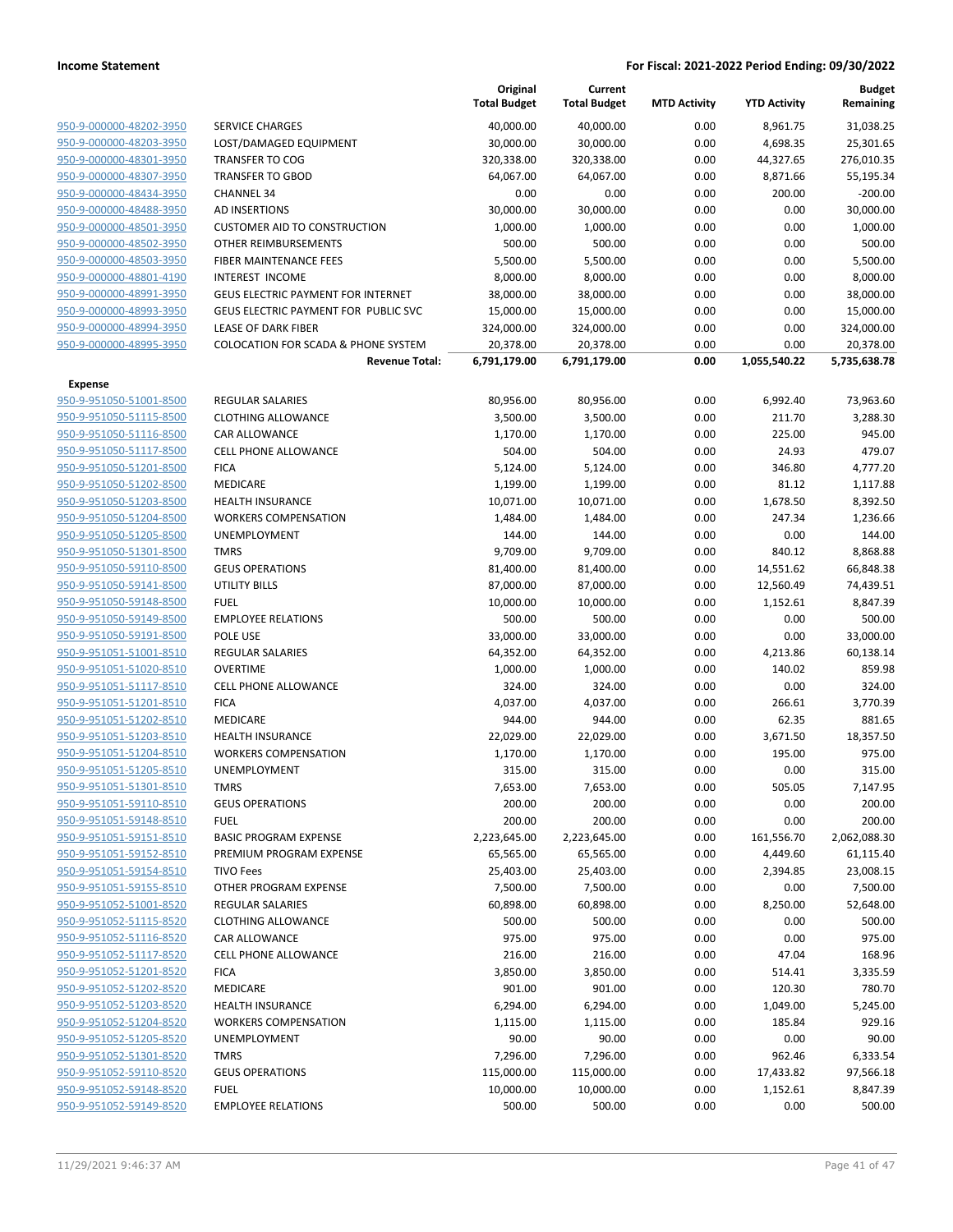| 950-9-951052-59150-8520        |
|--------------------------------|
| 950-9-951053-51001-8530        |
| 950-9-951053-51020-8530        |
| <u>950-9-951053-51102-8530</u> |
| 950-9-951053-51117-8530        |
| 950-9-951053-51201-8530        |
| 950-9-951053-51202-8530        |
| 950-9-951053-51203-8530        |
|                                |
| <u>950-9-951053-51204-8530</u> |
| 950-9-951053-51205-8530        |
| 950-9-951053-51301-8530        |
| 950-9-951053-59110-8530        |
| 950-9-951053-59146-8530        |
| <u>950-9-951053-59148-8530</u> |
| 950-9-951053-59149-8530        |
| 950-9-951053-59160-8530        |
| 950-9-951054-51001-8540        |
| 950-9-951054-51020-8540        |
| 950-9-951054-51102-8540        |
| 950-9-951054-51201-8540        |
|                                |
| 950-9-951054-51202-8540        |
| 950-9-951054-51203-8540        |
| 950-9-951054-51204-8540        |
| 950-9-951054-51205-8540        |
| <u>950-9-951054-51301-8540</u> |
| 950-9-951054-59110-8540        |
| 950-9-951054-59149-8540        |
| 950-9-951055-51001-8550        |
| 950-9-951055-51020-8550        |
| 950-9-951055-51115-8550        |
| 950-9-951055-51116-8550        |
| 950-9-951055-51117-8550        |
| 950-9-951055-51201-8550        |
| <u>950-9-951055-51202-8550</u> |
|                                |
| <u>950-9-951055-51203-8550</u> |
| 950-9-951055-51204-8550        |
| 950-9-951055-51205-8550        |
| 950-9-951055-51301-8550        |
| 950-9-951055-59110-8550        |
| 950-9-951055-59112-8550        |
| 950-9-951055-59158-8550        |
| 950-9-951060-51001-8600        |
| 950-9-951060-51010-8600        |
| 950-9-951060-51020-8600        |
| 950-9-951060-51115-8600        |
| 950-9-951060-51116-8600        |
| 950-9-951060-51117-8600        |
| 950-9-951060-51201-8600        |
|                                |
| 950-9-951060-51202-8600        |
| <u>950-9-951060-51203-8600</u> |
| 950-9-951060-51204-8600        |
| 950-9-951060-51205-8600        |
| 950-9-951060-51301-8600        |
| 950-9-951060-59201-8600        |
| <u>950-9-951060-59205-8600</u> |
| 950-9-951060-59231-8600        |
| 950-9-951060-59235-8600        |
| 950-9-951061-51001-8610        |
| 950-9-951061-51020-8610        |
|                                |

|                                                    |                                | Original<br><b>Total Budget</b> | Current<br><b>Total Budget</b> | <b>MTD Activity</b> | <b>YTD Activity</b> | <b>Budget</b><br>Remaining |
|----------------------------------------------------|--------------------------------|---------------------------------|--------------------------------|---------------------|---------------------|----------------------------|
| 950-9-951052-59150-8520                            | <b>ISP SERVICE EXPENSE</b>     | 742,640.00                      | 742,640.00                     | 0.00                | 132,635.40          | 610,004.60                 |
| 950-9-951053-51001-8530                            | <b>REGULAR SALARIES</b>        | 175,971.00                      | 175,971.00                     | 0.00                | 17,375.02           | 158,595.98                 |
| 950-9-951053-51020-8530                            | <b>OVERTIME</b>                | 1,000.00                        | 1,000.00                       | 0.00                | 99.96               | 900.04                     |
| 950-9-951053-51102-8530                            | <b>BILINGUAL PAY</b>           | 450.00                          | 450.00                         | 0.00                | 17.31               | 432.69                     |
| 950-9-951053-51117-8530                            | <b>CELL PHONE ALLOWANCE</b>    | 1,392.00                        | 1,392.00                       | 0.00                | 135.64              | 1,256.36                   |
| 950-9-951053-51201-8530                            | <b>FICA</b>                    | 11,025.00                       | 11,025.00                      | 0.00                | 1,109.10            | 9,915.90                   |
| 950-9-951053-51202-8530                            | <b>MEDICARE</b>                | 2,578.00                        | 2,578.00                       | 0.00                | 259.39              | 2,318.61                   |
| 950-9-951053-51203-8530                            | <b>HEALTH INSURANCE</b>        | 34,617.00                       | 34,617.00                      | 0.00                | 5,769.50            | 28,847.50                  |
| 950-9-951053-51204-8530                            | <b>WORKERS COMPENSATION</b>    | 3,193.00                        | 3,193.00                       | 0.00                | 532.16              | 2,660.84                   |
| 950-9-951053-51205-8530                            | <b>UNEMPLOYMENT</b>            | 495.00                          | 495.00                         | 0.00                | 0.00                | 495.00                     |
| 950-9-951053-51301-8530                            | <b>TMRS</b>                    | 20,894.00                       | 20,894.00                      | 0.00                | 2,085.00            | 18,809.00                  |
| 950-9-951053-59110-8530                            | <b>GEUS OPERATIONS</b>         | 17,350.00                       | 17,350.00                      | 0.00                | 20.00               | 17,330.00                  |
| 950-9-951053-59146-8530                            | <b>TRAINING AND TRAVEL</b>     | 4,500.00                        | 4,500.00                       | 0.00                | 0.00                | 4,500.00                   |
| 950-9-951053-59148-8530                            | <b>FUEL</b>                    | 2,250.00                        | 2,250.00                       | 0.00                | 0.00                | 2,250.00                   |
| 950-9-951053-59149-8530                            | <b>EMPLOYEE RELATIONS</b>      | 250.00                          | 250.00                         | 0.00                | 0.00                | 250.00                     |
| 950-9-951053-59160-8530                            | ADVERTISING                    | 28,850.00                       | 28,850.00                      | 0.00                | 0.00                | 28,850.00                  |
| 950-9-951054-51001-8540                            | <b>REGULAR SALARIES</b>        | 69,221.00                       | 69,221.00                      | 0.00                | 9,488.06            | 59,732.94                  |
| 950-9-951054-51020-8540                            | <b>OVERTIME</b>                | 3,000.00                        | 3,000.00                       | 0.00                | 311.94              | 2,688.06                   |
| 950-9-951054-51102-8540                            | <b>BILINGUAL PAY</b>           | 0.00                            | 0.00                           | 0.00                | 17.31               | -17.31                     |
| 950-9-951054-51201-8540                            | <b>FICA</b>                    | 4,292.00                        | 4,292.00                       | 0.00                | 598.70              | 3,693.30                   |
| 950-9-951054-51202-8540                            | MEDICARE                       | 1,003.00                        | 1,003.00                       | 0.00                | 140.01              | 862.99                     |
| 950-9-951054-51203-8540                            | <b>HEALTH INSURANCE</b>        | 25,176.00                       | 25,176.00                      | 0.00                | 4,196.00            | 20,980.00                  |
| 950-9-951054-51204-8540<br>950-9-951054-51205-8540 | <b>WORKERS COMPENSATION</b>    | 1,243.00                        | 1,243.00                       | 0.00                | 207.16              | 1,035.84                   |
| 950-9-951054-51301-8540                            | UNEMPLOYMENT<br><b>TMRS</b>    | 360.00<br>8,134.00              | 360.00<br>8,134.00             | 0.00<br>0.00        | 0.00                | 360.00<br>6,995.21         |
| 950-9-951054-59110-8540                            | <b>GEUS OPERATIONS</b>         | 7,000.00                        | 7,000.00                       | 0.00                | 1,138.79<br>144.38  | 6,855.62                   |
| 950-9-951054-59149-8540                            | <b>EMPLOYEE RELATIONS</b>      | 250.00                          | 250.00                         | 0.00                | 0.00                | 250.00                     |
| 950-9-951055-51001-8550                            | <b>REGULAR SALARIES</b>        | 104,303.00                      | 104,303.00                     | 0.00                | 11,983.51           | 92,319.49                  |
| 950-9-951055-51020-8550                            | <b>OVERTIME</b>                | 4,000.00                        | 4,000.00                       | 0.00                | 292.84              | 3,707.16                   |
| 950-9-951055-51115-8550                            | <b>CLOTHING ALLOWANCE</b>      | 100.00                          | 100.00                         | 0.00                | 0.00                | 100.00                     |
| 950-9-951055-51116-8550                            | CAR ALLOWANCE                  | 1,441.00                        | 1,441.00                       | 0.00                | 0.00                | 1,441.00                   |
| 950-9-951055-51117-8550                            | <b>CELL PHONE ALLOWANCE</b>    | 287.00                          | 287.00                         | 0.00                | 33.15               | 253.85                     |
| 950-9-951055-51201-8550                            | <b>FICA</b>                    | 5,556.00                        | 5,556.00                       | 0.00                | 472.41              | 5,083.59                   |
| 950-9-951055-51202-8550                            | MEDICARE                       | 1,535.00                        | 1,535.00                       | 0.00                | 178.48              | 1,356.52                   |
| 950-9-951055-51203-8550                            | <b>HEALTH INSURANCE</b>        | 16,996.00                       | 16,996.00                      | 0.00                | 2,832.66            | 14,163.34                  |
| 950-9-951055-51204-8550                            | <b>WORKERS COMPENSATION</b>    | 1,905.00                        | 1,905.00                       | 0.00                | 317.50              | 1,587.50                   |
| 950-9-951055-51205-8550                            | <b>UNEMPLOYMENT</b>            | 238.00                          | 238.00                         | 0.00                | 0.00                | 238.00                     |
| 950-9-951055-51301-8550                            | <b>TMRS</b>                    | 12,460.00                       | 12,460.00                      | 0.00                | 1,427.86            | 11,032.14                  |
| 950-9-951055-59110-8550                            | <b>GEUS OPERATIONS</b>         | 10,800.00                       | 10,800.00                      | 0.00                | 0.00                | 10,800.00                  |
| 950-9-951055-59112-8550                            | SAFETY                         | 2,410.00                        | 2,410.00                       | 0.00                | 0.00                | 2,410.00                   |
| 950-9-951055-59158-8550                            | C/I BILLING                    | 45,000.00                       | 45,000.00                      | 0.00                | 44,421.24           | 578.76                     |
| 950-9-951060-51001-8600                            | REGULAR SALARIES               | 221,449.00                      | 221,449.00                     | 0.00                | 25,018.22           | 196,430.78                 |
| 950-9-951060-51010-8600                            | PART TIME REGULAR              | 18,125.00                       | 18,125.00                      | 0.00                | 0.00                | 18,125.00                  |
| 950-9-951060-51020-8600                            | <b>OVERTIME</b>                | 10,000.00                       | 10,000.00                      | 0.00                | 1,010.97            | 8,989.03                   |
| 950-9-951060-51115-8600                            | <b>CLOTHING ALLOWANCE</b>      | 2,300.00                        | 2,300.00                       | 0.00                | 0.00                | 2,300.00                   |
| 950-9-951060-51116-8600                            | CAR ALLOWANCE                  | 1,950.00                        | 1,950.00                       | 0.00                | 450.00              | 1,500.00                   |
| 950-9-951060-51117-8600                            | CELL PHONE ALLOWANCE           | 1,672.00                        | 1,672.00                       | 0.00                | 174.45              | 1,497.55                   |
| 950-9-951060-51201-8600                            | <b>FICA</b>                    | 15,072.00                       | 15,072.00                      | 0.00                | 1,492.86            | 13,579.14                  |
| 950-9-951060-51202-8600                            | MEDICARE                       | 3,525.00                        | 3,525.00                       | 0.00                | 349.14              | 3,175.86                   |
| 950-9-951060-51203-8600                            | <b>HEALTH INSURANCE</b>        | 44,688.00                       | 44,688.00                      | 0.00                | 7,448.00            | 37,240.00                  |
| 950-9-951060-51204-8600                            | <b>WORKERS COMPENSATION</b>    | 4,363.00                        | 4,363.00                       | 0.00                | 727.16              | 3,635.84                   |
| 950-9-951060-51205-8600                            | UNEMPLOYMENT                   | 822.00                          | 822.00                         | 0.00                | 0.00                | 822.00                     |
| 950-9-951060-51301-8600                            | <b>TMRS</b>                    | 28,562.00                       | 28,562.00                      | 0.00                | 2,965.93            | 25,596.07                  |
| 950-9-951060-59201-8600                            | <b>BUILDINGS MAINTENANCE</b>   | 24,100.00                       | 24,100.00                      | 0.00                | 13,355.41           | 10,744.59                  |
| 950-9-951060-59205-8600                            | <b>EQUIPMENT MAINTENANCE</b>   | 25,000.00                       | 25,000.00                      | 0.00                | 5,681.58            | 19,318.42                  |
| 950-9-951060-59231-8600                            | CABLE PLANT MAINTENANCE        | 22,500.00                       | 22,500.00                      | 0.00                | 7,087.18            | 15,412.82                  |
| 950-9-951060-59235-8600                            | FIBER OPTICS PLANT MAINTENANCE | 45,000.00                       | 45,000.00                      | 0.00                | 0.00                | 45,000.00                  |
| 950-9-951061-51001-8610                            | REGULAR SALARIES               | 196,228.00                      | 196,228.00                     | 0.00                | 25,017.85           | 171,210.15                 |
| 950-9-951061-51020-8610                            | <b>OVERTIME</b>                | 10,000.00                       | 10,000.00                      | 0.00                | 1,010.98            | 8,989.02                   |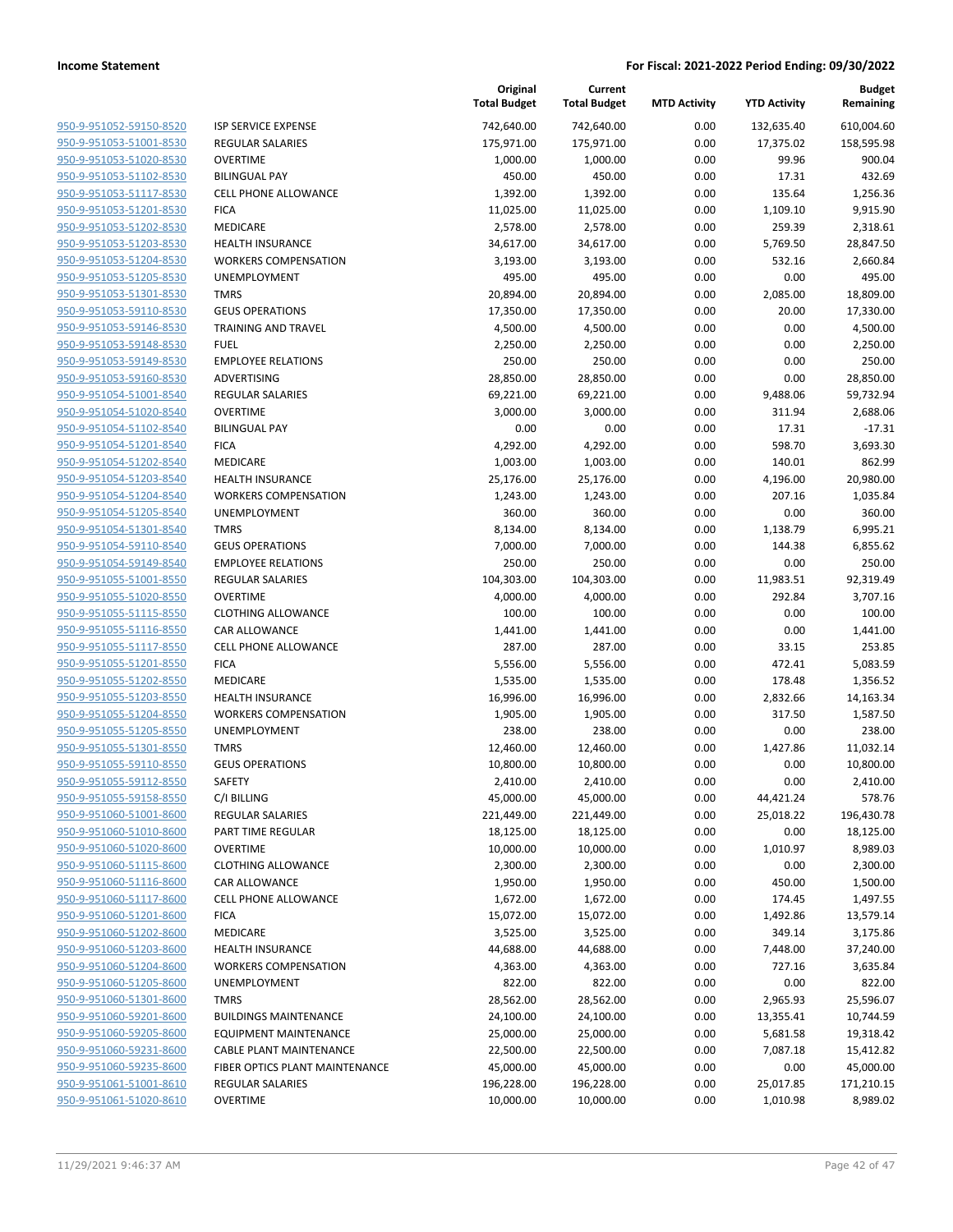|                         |                                                 | Original<br><b>Total Budget</b> | Current<br><b>Total Budget</b> | <b>MTD Activity</b> | <b>YTD Activity</b> | <b>Budget</b><br>Remaining |
|-------------------------|-------------------------------------------------|---------------------------------|--------------------------------|---------------------|---------------------|----------------------------|
| 950-9-951061-51115-8610 | <b>CLOTHING ALLOWANCE</b>                       | 2,300.00                        | 2,300.00                       | 0.00                | 0.00                | 2,300.00                   |
| 950-9-951061-51116-8610 | CAR ALLOWANCE                                   | 1,950.00                        | 1,950.00                       | 0.00                | 0.00                | 1,950.00                   |
| 950-9-951061-51117-8610 | <b>CELL PHONE ALLOWANCE</b>                     | 1,352.00                        | 1,352.00                       | 0.00                | 174.36              | 1,177.64                   |
| 950-9-951061-51201-8610 | <b>FICA</b>                                     | 12,373.00                       | 12,373.00                      | 0.00                | 1,540.97            | 10,832.03                  |
| 950-9-951061-51202-8610 | <b>MEDICARE</b>                                 | 2,894.00                        | 2,894.00                       | 0.00                | 360.39              | 2,533.61                   |
| 950-9-951061-51203-8610 | <b>HEALTH INSURANCE</b>                         | 39,338.00                       | 39,338.00                      | 0.00                | 6,556.34            | 32,781.66                  |
| 950-9-951061-51204-8610 | <b>WORKERS COMPENSATION</b>                     | 3,582.00                        | 3,582.00                       | 0.00                | 597.00              | 2,985.00                   |
| 950-9-951061-51205-8610 | UNEMPLOYMENT                                    | 565.00                          | 565.00                         | 0.00                | 0.00                | 565.00                     |
| 950-9-951061-51301-8610 | <b>TMRS</b>                                     | 23,447.00                       | 23,447.00                      | 0.00                | 2,913.70            | 20,533.30                  |
| 950-9-951061-59205-8610 | <b>EQUIPMENT MAINTENANCE</b>                    | 100.00                          | 100.00                         | 0.00                | 0.00                | 100.00                     |
| 950-9-951061-59233-8610 | <b>INTERNET PLANT MAINTENANCE</b>               | 15,000.00                       | 15,000.00                      | 0.00                | 0.00                | 15,000.00                  |
| 950-9-951090-59510-9900 | HEADEND, TRUNK & DISTRIBUTION SYSTEM            | 165,000.00                      | 165,000.00                     | 0.00                | 8,206.00            | 156,794.00                 |
| 950-9-951090-59511-9900 | <b>HEADEND EQUIPMENT</b>                        | 365,000.00                      | 365,000.00                     | 0.00                | 81,945.62           | 283,054.38                 |
| 950-9-951090-59512-9900 | <b>DROPS</b>                                    | 120,000.00                      | 120,000.00                     | 0.00                | 18,720.21           | 101,279.79                 |
| 950-9-951091-51001-9958 | <b>REGULAR SALARIES</b>                         | 36,480.00                       | 36,480.00                      | 0.00                | 3,469.11            | 33,010.89                  |
| 950-9-951091-51020-9958 | <b>OVERTIME</b>                                 | 4,500.00                        | 4,500.00                       | 0.00                | 298.89              | 4,201.11                   |
| 950-9-951091-51201-9958 | <b>FICA</b>                                     | 2,279.00                        | 2,279.00                       | 0.00                | 235.47              | 2,043.53                   |
| 950-9-951091-51202-9958 | MEDICARE                                        | 534.00                          | 534.00                         | 0.00                | 55.07               | 478.93                     |
| 950-9-951091-51205-9958 | UNEMPLOYMENT                                    | 130.00                          | 130.00                         | 0.00                | 0.00                | 130.00                     |
| 950-9-951091-51301-9958 | <b>TMRS</b>                                     | 4,322.00                        | 4,322.00                       | 0.00                | 440.54              | 3,881.46                   |
| 950-9-970000-59720-9705 | <b>CREDIT CARD &amp; BANK FEES</b>              | 17,400.00                       | 17,400.00                      | 0.00                | 1,384.38            | 16,015.62                  |
| 950-9-970000-59730-9250 | <b>INVENTORY LOSS/GAIN</b>                      | 1,000.00                        | 1,000.00                       | 0.00                | 0.00                | 1,000.00                   |
| 950-9-970000-59734-4210 | ASSET DISPOSAL LOSSES/GAINS                     | 1,000.00                        | 1,000.00                       | 0.00                | 0.00                | 1,000.00                   |
| 950-9-970000-59750-9260 | <b>ACCRUED PTO PAY</b>                          | 5,000.00                        | 5,000.00                       | 0.00                | 346.14              | 4,653.86                   |
| 950-9-970000-59770-9970 | CONTINGENCY                                     | 50,000.00                       | 50,000.00                      | 0.00                | 0.00                | 50,000.00                  |
| 950-9-970000-59771-9970 | PAYROLL CONTINGENCY                             | 10,000.00                       | 10,000.00                      | 0.00                | 0.00                | 10,000.00                  |
| 950-9-970000-59780-9240 | <b>PROPERTY INSURANCE</b>                       | 34,548.72                       | 9,332.15                       | 0.00                | 9,332.15            | 0.00                       |
| 950-9-970000-59781-9250 | <b>LIABILITY INSURANCE</b>                      | 10,136.00                       | 17,806.68                      | 0.00                | 12,384.03           | 5,422.65                   |
| 950-9-990000-59901-9270 | TRANSFER to COG - FRANCHISE FEES                | 298,700.90                      | 298,700.90                     | 0.00                | 0.00                | 298,700.90                 |
| 950-9-990000-59902-9200 | TRANSFER to COG - ADMIN EXPENSES                | 51,246.67                       | 51,246.67                      | 0.00                | 6,540.34            | 44,706.33                  |
| 950-9-990000-59903-4082 | TRANSFER to COG - PILOT                         | 36,393.00                       | 36,393.00                      | 0.00                | 0.00                | 36,393.00                  |
| 950-9-990000-59926-9330 | TRANSFER to COG - GARAGE                        | 13,392.00                       | 13,392.00                      | 0.00                | 2,139.84            | 11,252.16                  |
| 950-9-990000-59927-9200 | TRANSFER to COG - INSURANCE                     | 3,415.00                        | 3,415.00                       | 0.00                | 24.66               | 3,390.34                   |
| 950-9-990000-59928-9200 | XFER to COG - IT                                | 13,390.33                       | 13,390.33                      | 0.00                | 2,299.16            | 11,091.17                  |
| 950-9-990000-59930-9270 | <b>TRANSFER to GBOD</b>                         | 59,740.18                       | 59,740.18                      | 0.00                | 0.00                | 59,740.18                  |
| 950-9-990000-59954-8559 | <b>TRANSFER TO 910 - BILLING</b>                | 50,812.00                       | 50,812.00                      | 0.00                | 4,234.34            | 46,577.66                  |
| 950-9-990000-59955-8559 | TRANSFER TO 910 - CASHIERING                    | 68,089.00                       | 68,089.00                      | 0.00                | 5,674.09            | 62,414.91                  |
|                         | <b>Expense Total:</b>                           | 6,532,663.80                    | 6,515,117.91                   | 0.00                | 745,986.66          | 5,769,131.25               |
|                         | Fund: 950 - CABLE / INTERNET Surplus (Deficit): | 258,515.20                      | 276,061.09                     | 0.00                | 309,553.56          |                            |
|                         | <b>Total Surplus (Deficit):</b>                 | -53,993,551.19                  | -53,993,551.19                 | 0.00                | 8,209,986.13        |                            |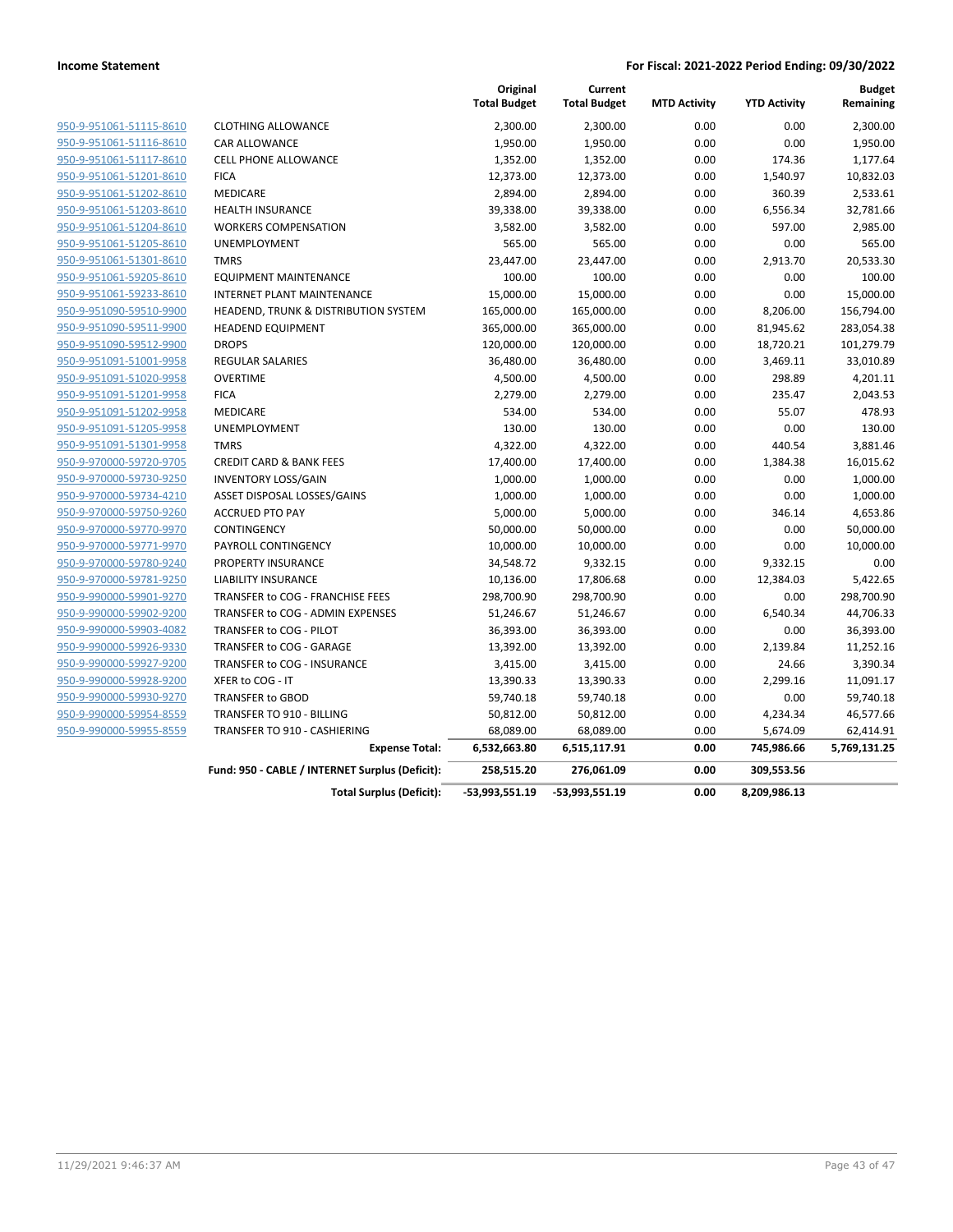# **Group Summary**

| <b>Account Type</b>                                                       | Original<br><b>Total Budget</b> | Current<br><b>Total Budget</b> | <b>MTD Activity</b> | <b>YTD Activity</b> | <b>Budget</b><br>Remaining     |
|---------------------------------------------------------------------------|---------------------------------|--------------------------------|---------------------|---------------------|--------------------------------|
| <b>Fund: 100 - GENERAL FUND</b>                                           |                                 |                                |                     |                     |                                |
| Revenue                                                                   | 27,976,074.00                   | 27,976,074.00                  | 0.00                | 7,819,736.25        | 20,156,337.75                  |
| Expense                                                                   | 31,811,180.36                   | 31,811,180.36                  | 0.00                | 4,131,847.46        | 27,679,332.90                  |
| Fund: 100 - GENERAL FUND Surplus (Deficit):                               | -3,835,106.36                   | $-3,835,106.36$                | 0.00                | 3,687,888.79        | $-7,522,995.15$                |
| Fund: 101 - MUNICIPAL COURT BUILDING SECURITY FEES                        |                                 |                                |                     |                     |                                |
| Revenue                                                                   | 0.00                            | 0.00                           | 0.00                | 413.91              | $-413.91$                      |
| Expense                                                                   | 0.00                            | 0.00                           | 0.00                | 1.44                | $-1.44$                        |
| Fund: 101 - MUNICIPAL COURT BUILDING SECURITY FEES Surplus (Deficit):     | 0.00                            | 0.00                           | 0.00                | 412.47              | $-412.47$                      |
| Fund: 102 - MUNICIPAL COURT TECH FUND                                     |                                 |                                |                     |                     |                                |
| Revenue                                                                   | 0.00                            | 0.00                           | 0.00                | 578.57              | $-578.57$                      |
| Expense                                                                   | 0.00                            | 0.00                           | 0.00                | 1.03                | $-1.03$                        |
| Fund: 102 - MUNICIPAL COURT TECH FUND Surplus (Deficit):                  | 0.00                            | 0.00                           | 0.00                | 577.54              | $-577.54$                      |
|                                                                           |                                 |                                |                     |                     |                                |
| Fund: 103 - MUNICIPAL COURT CHILD SAFETY FUND                             |                                 |                                |                     |                     |                                |
| Revenue<br>Expense                                                        | 30,060.00<br>25,010.00          | 30,060.00<br>25,010.00         | 0.00<br>0.00        | 25.00<br>7,893.81   | 30,035.00<br>17,116.19         |
| Fund: 103 - MUNICIPAL COURT CHILD SAFETY FUND Surplus (Deficit):          | 5,050.00                        | 5,050.00                       | 0.00                | $-7,868.81$         | 12,918.81                      |
|                                                                           |                                 |                                |                     |                     |                                |
| <b>Fund: 111 - RECREATION ACTIVITIES FUND</b>                             |                                 |                                |                     |                     |                                |
| Revenue                                                                   | 270,677.00                      | 270,677.00                     | 0.00                | 20,279.43           | 250,397.57                     |
| Expense                                                                   | 319,814.78                      | 319,814.78                     | 0.00                | 34,384.03           | 285,430.75                     |
| Fund: 111 - RECREATION ACTIVITIES FUND Surplus (Deficit):                 | $-49,137.78$                    | -49,137.78                     | 0.00                | -14,104.60          | -35,033.18                     |
| <b>Fund: 112 - GUN RANGE FUND</b>                                         |                                 |                                |                     |                     |                                |
| Revenue                                                                   | 1,500.00                        | 1,500.00                       | 0.00                | 240.00              | 1,260.00                       |
| Expense                                                                   | 2,160.00                        | 2,160.00                       | 0.00                | 380.00              | 1,780.00                       |
| Fund: 112 - GUN RANGE FUND Surplus (Deficit):                             | $-660.00$                       | $-660.00$                      | 0.00                | $-140.00$           | $-520.00$                      |
| Fund: 113 - HOTEL / MOTEL OCCUPANCY TAX FUND                              |                                 |                                |                     |                     |                                |
| Revenue                                                                   | 535,820.00                      | 535,820.00                     | 0.00                | 115,633.16          | 420,186.84                     |
| Expense                                                                   | 644,415.99                      | 644,415.99                     | 0.00                | 107,698.99          | 536,717.00                     |
| Fund: 113 - HOTEL / MOTEL OCCUPANCY TAX FUND Surplus (Deficit):           | -108,595.99                     | -108,595.99                    | 0.00                | 7,934.17            | -116,530.16                    |
| Fund: 114 - VENUE MANAGEMENT FUND                                         |                                 |                                |                     |                     |                                |
| Revenue                                                                   | 419,385.00                      | 419,385.00                     | 0.00                | 94,417.55           | 324,967.45                     |
| Expense                                                                   | 259,596.68                      | 259,596.68                     | 0.00                | 60,304.95           | 199,291.73                     |
| Fund: 114 - VENUE MANAGEMENT FUND Surplus (Deficit):                      | 159,788.32                      | 159,788.32                     | 0.00                | 34,112.60           | 125,675.72                     |
| <b>Fund: 123 - PTRAIN - POLICE REIMBURSEMENT GRANTS &amp; CONT EDUCAT</b> |                                 |                                |                     |                     |                                |
| Expense                                                                   | 0.00                            | 0.00                           | 0.00                | 390.10              | $-390.10$                      |
| Fund: 123 - PTRAIN - POLICE REIMBURSEMENT GRANTS & CONT EDUCAT Total:     | 0.00                            | 0.00                           | 0.00                | 390.10              | $-390.10$                      |
| <b>Fund: 124 - FIRE HAZMAT GRANT</b>                                      |                                 |                                |                     |                     |                                |
| Expense                                                                   | 0.00                            | 0.00                           | 0.00                | 0.02                | $-0.02$                        |
| Fund: 124 - FIRE HAZMAT GRANT Total:                                      | 0.00                            | 0.00                           | 0.00                | 0.02                | $-0.02$                        |
| Fund: 140 - DEBT SERVICE FUND                                             |                                 |                                |                     |                     |                                |
| Revenue                                                                   | 7,983,857.00                    | 7,983,857.00                   | 0.00                | 566,214.56          | 7,417,642.44                   |
| Expense                                                                   | 7,920,415.09                    | 7,920,415.09                   | 0.00                | 12.79               | 7,920,402.30                   |
| Fund: 140 - DEBT SERVICE FUND Surplus (Deficit):                          | 63,441.91                       | 63,441.91                      | 0.00                | 566,201.77          | -502,759.86                    |
| Fund: 160 - GENERAL CAPITAL IMPROVEMENT FUND                              |                                 |                                |                     |                     |                                |
| Revenue                                                                   | 20,008,008.00                   | 20,008,008.00                  | 0.00                | 468,956.85          | 19,539,051.15                  |
| Expense                                                                   | 19,985,928.00                   | 19,985,928.00                  | 0.00                | 3,565,668.72        | 16,420,259.28                  |
| Fund: 160 - GENERAL CAPITAL IMPROVEMENT FUND Surplus (Deficit):           | 22,080.00                       | 22,080.00                      | 0.00                | -3,096,711.87       | 3,118,791.87                   |
| <b>Fund: 161 - STREET CONSTRUCTION FUND</b>                               |                                 |                                |                     |                     |                                |
| Revenue                                                                   | 54,507,580.00                   |                                | 0.00                |                     |                                |
| Expense                                                                   | 54,500,200.00                   | 54,507,580.00<br>54,500,200.00 | 0.00                | 0.00<br>0.00        | 54,507,580.00<br>54,500,200.00 |
| Fund: 161 - STREET CONSTRUCTION FUND Surplus (Deficit):                   | 7,380.00                        | 7,380.00                       | 0.00                | 0.00                | 7,380.00                       |
|                                                                           |                                 |                                |                     |                     |                                |
| Fund: 164 - 2013 CO CAPITAL FUND                                          |                                 |                                |                     |                     |                                |
| Expense                                                                   | 0.00                            | 0.00                           | 0.00                | 0.62                | $-0.62$                        |
| Fund: 164 - 2013 CO CAPITAL FUND Total:                                   | 0.00                            | 0.00                           | 0.00                | 0.62                | -0.62                          |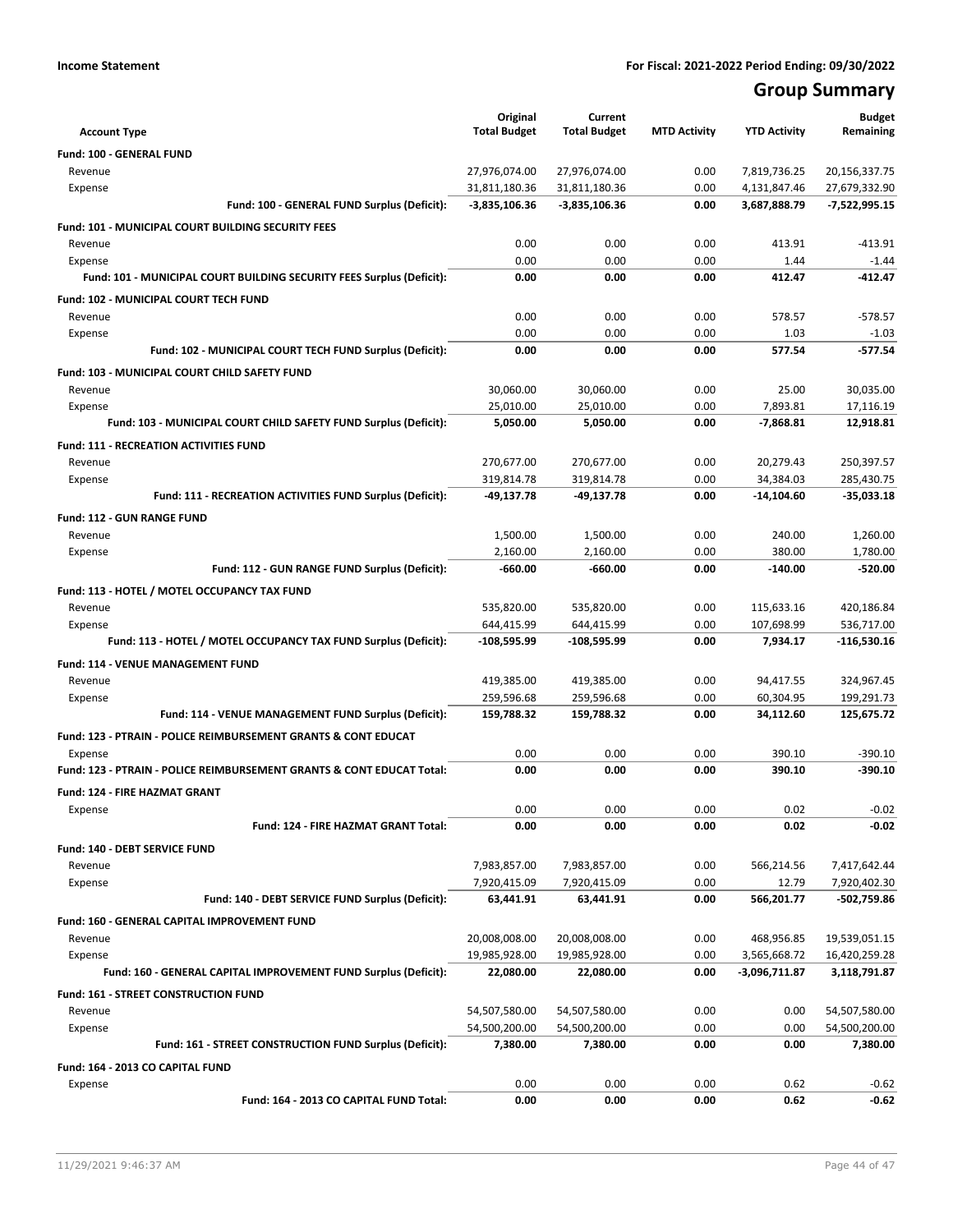| <b>Income Statement</b> | For Fiscal: 2021-2022 Period Ending: 09/30/2022 |
|-------------------------|-------------------------------------------------|

|                                                         | Original            | Current             |                     |                     | <b>Budget</b>   |
|---------------------------------------------------------|---------------------|---------------------|---------------------|---------------------|-----------------|
| <b>Account Type</b>                                     | <b>Total Budget</b> | <b>Total Budget</b> | <b>MTD Activity</b> | <b>YTD Activity</b> | Remaining       |
| Fund: 165 - 2014 GO FUND                                |                     |                     |                     |                     |                 |
| Revenue                                                 | 500.00              | 500.00              | 0.00                | 0.00                | 500.00          |
| Fund: 165 - 2014 GO FUND Total:                         | 500.00              | 500.00              | 0.00                | 0.00                | 500.00          |
| <b>Fund: 172 - MINOR GRANTS FUND</b>                    |                     |                     |                     |                     |                 |
| Revenue                                                 | 0.00                | 0.00                | 0.00                | 2,661.53            | $-2,661.53$     |
| <b>Fund: 172 - MINOR GRANTS FUND Total:</b>             | 0.00                | 0.00                | 0.00                | 2,661.53            | $-2,661.53$     |
| Fund: 200 - WATER / WASTEWATER FUND                     |                     |                     |                     |                     |                 |
| Revenue                                                 | 16,273,468.00       | 16,273,468.00       | 0.00                | 2,752,724.14        | 13,520,743.86   |
| Expense                                                 | 17,880,530.98       | 17,880,530.98       | 0.00                | 1,778,778.32        | 16,101,752.66   |
| Fund: 200 - WATER / WASTEWATER FUND Surplus (Deficit):  | $-1,607,062.98$     | -1,607,062.98       | 0.00                | 973,945.82          | $-2,581,008.80$ |
| Fund: 216 - UTILIITY CIP FUND                           |                     |                     |                     |                     |                 |
| Revenue                                                 | 51,315,500.00       | 51,315,500.00       | 0.00                | 216,666.66          | 51,098,833.34   |
| Expense                                                 | 51,302,350.00       | 51,302,350.00       | 0.00                | 169,240.30          | 51,133,109.70   |
| Fund: 216 - UTILIITY CIP FUND Surplus (Deficit):        | 13,150.00           | 13,150.00           | 0.00                | 47,426.36           | -34,276.36      |
| <b>Fund: 217 - WASTEWATER RECLAMATION FUND</b>          |                     |                     |                     |                     |                 |
| Revenue                                                 | 400.00              | 400.00              | 0.00                | 0.00                | 400.00          |
| <b>Fund: 217 - WASTEWATER RECLAMATION FUND Total:</b>   | 400.00              | 400.00              | 0.00                | 0.00                | 400.00          |
| <b>Fund: 300 - AIRPORT FUND</b>                         |                     |                     |                     |                     |                 |
| Revenue                                                 | 705,158.00          | 705,158.00          | 0.00                | 125,622.57          | 579,535.43      |
| Expense                                                 | 1,522,384.00        | 1,522,384.00        | 0.00                | 257,117.83          | 1,265,266.17    |
| Fund: 300 - AIRPORT FUND Surplus (Deficit):             | $-817,226.00$       | -817,226.00         | 0.00                | $-131,495.26$       | -685,730.74     |
| Fund: 360 - AIRPORT CAPITAL FUND                        |                     |                     |                     |                     |                 |
| Revenue                                                 | 1,300,000.00        | 1,300,000.00        | 0.00                | 216,666.66          | 1,083,333.34    |
| Expense                                                 | 1,300,000.00        | 1,300,000.00        | 0.00                | 11,435.36           | 1,288,564.64    |
| Fund: 360 - AIRPORT CAPITAL FUND Surplus (Deficit):     | 0.00                | 0.00                | 0.00                | 205,231.30          | -205,231.30     |
| Fund: 362 - AIRPORT FBO FUEL                            |                     |                     |                     |                     |                 |
| Revenue                                                 | 457,325.00          | 457,325.00          | 0.00                | 80,054.94           | 377,270.06      |
| Expense                                                 | 325,000.00          | 325,000.00          | 0.00                | 16,644.15           | 308,355.85      |
| Fund: 362 - AIRPORT FBO FUEL Surplus (Deficit):         | 132,325.00          | 132,325.00          | 0.00                | 63,410.79           | 68,914.21       |
| Fund: 400 - GOLF FUND                                   |                     |                     |                     |                     |                 |
| Revenue                                                 | 244,370.00          | 244,370.00          | 0.00                | 35,012.59           | 209,357.41      |
| Expense                                                 | 281,714.13          | 281,714.13          | 0.00                | 32,733.74           | 248,980.39      |
| Fund: 400 - GOLF FUND Surplus (Deficit):                | $-37,344.13$        | $-37,344.13$        | 0.00                | 2,278.85            | $-39,622.98$    |
| <b>Fund: 500 - SANITATION FUND</b>                      |                     |                     |                     |                     |                 |
| Revenue                                                 | 5,428,690.00        | 5,428,690.00        | 0.00                | 947,654.56          | 4,481,035.44    |
| Expense                                                 | 6,490,734.45        | 6,490,734.45        | 0.00                | 643,214.15          | 5,847,520.30    |
| Fund: 500 - SANITATION FUND Surplus (Deficit):          | $-1,062,044.45$     | -1,062,044.45       | 0.00                | 304,440.41          | $-1,366,484.86$ |
| <b>Fund: 601 - CENTRAL SERVICE FUND</b>                 |                     |                     |                     |                     |                 |
| Revenue                                                 | 1,108,646.00        | 1,108,646.00        | 0.00                | 184,774.32          | 923,871.68      |
| Expense                                                 | 1,081,673.00        | 1,081,673.00        | 0.00                | 135,633.13          | 946,039.87      |
| Fund: 601 - CENTRAL SERVICE FUND Surplus (Deficit):     | 26,973.00           | 26,973.00           | 0.00                | 49,141.19           | $-22,168.19$    |
| Fund: 602 - INSURANCE FUND                              |                     |                     |                     |                     |                 |
| Revenue                                                 | 6,759,952.19        | 6,759,952.19        | 0.00                | 1,097,937.81        | 5,662,014.38    |
| Expense                                                 | 7,000,917.00        | 7,000,917.00        | 0.00                | 1,738,665.47        | 5,262,251.53    |
| Fund: 602 - INSURANCE FUND Surplus (Deficit):           | -240,964.81         | -240,964.81         | 0.00                | -640,727.66         | 399,762.85      |
| Fund: 604 - MIS FUND                                    |                     |                     |                     |                     |                 |
| Revenue                                                 | 1,108,517.00        | 1,108,517.00        | 0.00                | 184,752.82          | 923,764.18      |
| Expense                                                 | 1,015,669.00        | 1,015,669.00        | 0.00                | 161,062.76          | 854,606.24      |
| Fund: 604 - MIS FUND Surplus (Deficit):                 | 92,848.00           | 92,848.00           | 0.00                | 23,690.06           | 69,157.94       |
| Fund: 660 - VEHICLE REPLACEMENT FUND                    |                     |                     |                     |                     |                 |
| Revenue                                                 | 977,509.00          | 977,509.00          | 0.00                | 162,918.18          | 814,590.82      |
| Expense                                                 | 977,509.00          | 977,509.00          | 0.00                | 25,493.30           | 952,015.70      |
| Fund: 660 - VEHICLE REPLACEMENT FUND Surplus (Deficit): | 0.00                | 0.00                | 0.00                | 137,424.88          | $-137,424.88$   |
| Fund: 800 - SPENCE FUND                                 |                     |                     |                     |                     |                 |
| Revenue                                                 | 300.00              | 300.00              | 0.00                | 0.00                | 300.00          |
|                                                         |                     |                     |                     |                     |                 |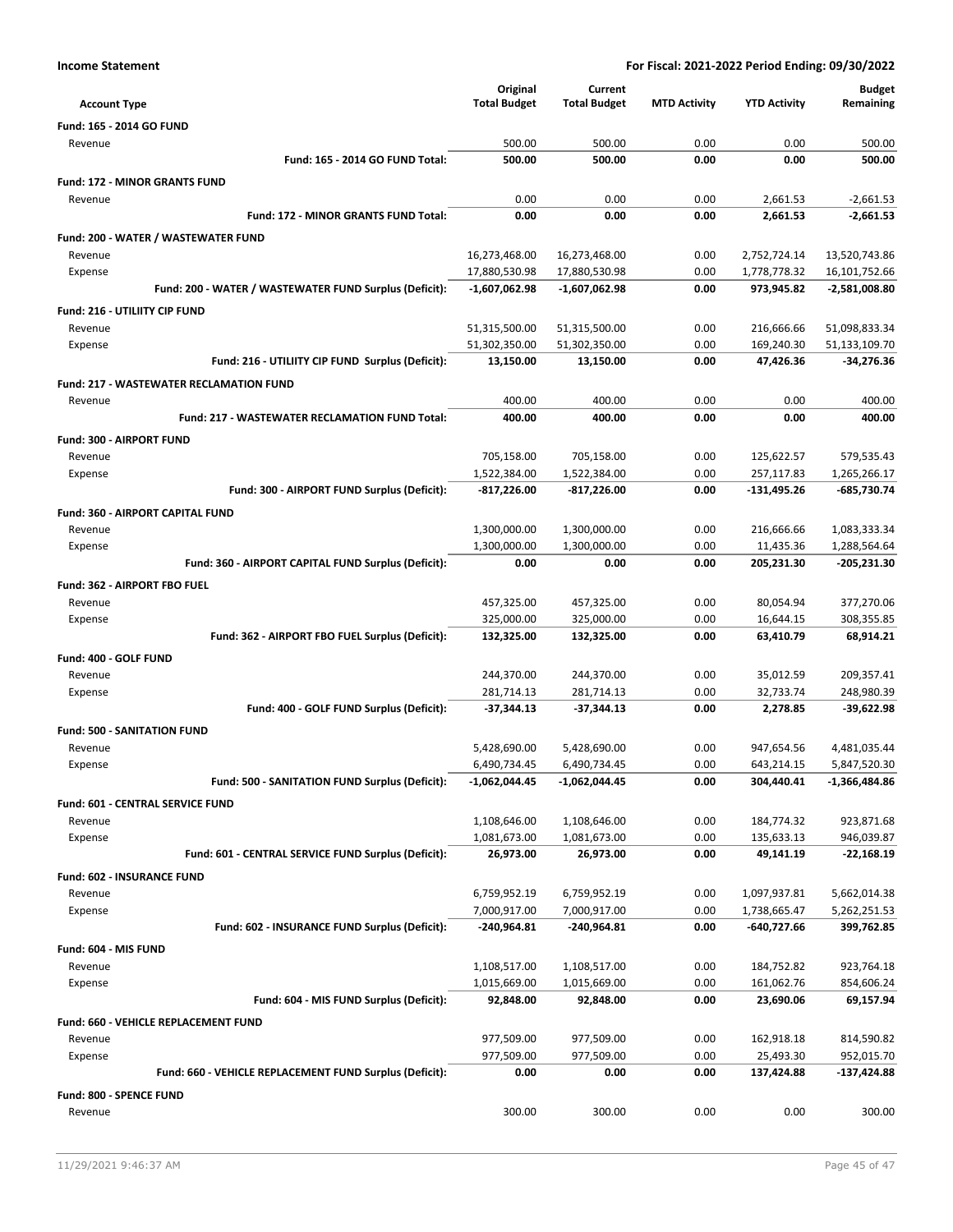| <b>Account Type</b>                            |                                                                            | Original<br><b>Total Budget</b> | Current<br><b>Total Budget</b> | <b>MTD Activity</b> | <b>YTD Activity</b> | <b>Budget</b><br>Remaining |
|------------------------------------------------|----------------------------------------------------------------------------|---------------------------------|--------------------------------|---------------------|---------------------|----------------------------|
| Expense                                        |                                                                            | 600.00                          | 600.00                         | 0.00                | 100.00              | 500.00                     |
|                                                | Fund: 800 - SPENCE FUND Surplus (Deficit):                                 | $-300.00$                       | $-300.00$                      | 0.00                | $-100.00$           | $-200.00$                  |
| <b>Fund: 801 - JONES LIBRARY TRUST</b>         |                                                                            |                                 |                                |                     |                     |                            |
| Expense                                        |                                                                            | 0.00                            | 0.00                           | 0.00                | 0.30                | $-0.30$                    |
|                                                | Fund: 801 - JONES LIBRARY TRUST Total:                                     | 0.00                            | 0.00                           | 0.00                | 0.30                | $-0.30$                    |
| <b>Fund: 810 - SEIZURE FUNDS - STATE RULES</b> |                                                                            |                                 |                                |                     |                     |                            |
| Revenue                                        |                                                                            | 250.00                          | 250.00                         | 0.00                | 0.00                | 250.00                     |
| Expense                                        |                                                                            | 75.00                           | 75.00                          | 0.00                | 425.11              | $-350.11$                  |
|                                                | Fund: 810 - SEIZURE FUNDS - STATE RULES Surplus (Deficit):                 | 175.00                          | 175.00                         | 0.00                | $-425.11$           | 600.11                     |
| Fund: 811 - SEIZURE FUNDS - FED RULES          |                                                                            |                                 |                                |                     |                     |                            |
| Revenue                                        |                                                                            | 150.00                          | 150.00                         | 0.00                | 0.00                | 150.00                     |
| Expense                                        |                                                                            | 75.00                           | 75.00                          | 0.00                | 4.08                | 70.92                      |
|                                                | Fund: 811 - SEIZURE FUNDS - FED RULES Surplus (Deficit):                   | 75.00                           | 75.00                          | 0.00                | $-4.08$             | 79.08                      |
|                                                | Fund: 820 - TIRZ FUND (Tax Increment Reinvestment Zone)                    |                                 |                                |                     |                     |                            |
| Revenue                                        |                                                                            | 820,002.00                      | 820,002.00                     | 0.00                | 3,226.89            | 816,775.11                 |
| Expense                                        |                                                                            | 190,947.00                      | 190,947.00                     | 0.00                | 58.93               | 190,888.07                 |
|                                                | Fund: 820 - TIRZ FUND (Tax Increment Reinvestment Zone) Surplus (Deficit): | 629,055.00                      | 629,055.00                     | 0.00                | 3,167.96            | 625,887.04                 |
| <b>Fund: 910 - ELECTRIC OPERATING FUND</b>     |                                                                            |                                 |                                |                     |                     |                            |
| Revenue                                        |                                                                            | 90,791,755.00                   | 90,791,755.00                  | 0.00                | 10,298,902.77       | 80,492,852.23              |
| Expense                                        |                                                                            | 85,110,280.12                   | 85,127,826.01                  | 0.00                | 6,856,756.46        | 78,271,069.55              |
|                                                | Fund: 910 - ELECTRIC OPERATING FUND Surplus (Deficit):                     | 5,681,474.88                    | 5,663,928.99                   | 0.00                | 3,442,146.31        | 2,221,782.68               |
| <b>Fund: 911 - ELECTRIC DEBT REDUCTION</b>     |                                                                            |                                 |                                |                     |                     |                            |
| Revenue                                        |                                                                            | 1,100.00                        | 1,100.00                       | 0.00                | $-0.16$             | 1,100.16                   |
|                                                | Fund: 911 - ELECTRIC DEBT REDUCTION Total:                                 | 1,100.00                        | 1,100.00                       | 0.00                | $-0.16$             | 1.100.16                   |
| <b>Fund: 912 - ELECTRIC DEBT SERVICE</b>       |                                                                            |                                 |                                |                     |                     |                            |
| Revenue                                        |                                                                            | -26,883,724.00                  | -26,883,724.00                 | 0.00                | 2,240,310.33        | -29,124,034.33             |
| Expense                                        |                                                                            | 26,446,316.00                   | 26,446,316.00                  | 0.00                | 0.00                | 26,446,316.00              |
|                                                | Fund: 912 - ELECTRIC DEBT SERVICE Surplus (Deficit):                       | -53,330,040.00                  | -53,330,040.00                 | 0.00                | 2,240,310.33        | -55,570,350.33             |
| <b>Fund: 913 - ELECTRIC CONSTRUCTION FUND</b>  |                                                                            |                                 |                                |                     |                     |                            |
| Revenue                                        |                                                                            | 600.00                          | 600.00                         | 0.00                | $-1.97$             | 601.97                     |
|                                                | Fund: 913 - ELECTRIC CONSTRUCTION FUND Total:                              | 600.00                          | 600.00                         | 0.00                | $-1.97$             | 601.97                     |
| Fund: 950 - CABLE / INTERNET                   |                                                                            |                                 |                                |                     |                     |                            |
| Revenue                                        |                                                                            | 6,791,179.00                    | 6,791,179.00                   | 0.00                | 1,055,540.22        | 5,735,638.78               |
| Expense                                        |                                                                            | 6,532,663.80                    | 6,515,117.91                   | 0.00                | 745,986.66          | 5,769,131.25               |
|                                                | Fund: 950 - CABLE / INTERNET Surplus (Deficit):                            | 258,515.20                      | 276,061.09                     | 0.00                | 309,553.56          | $-33,492.47$               |
|                                                | <b>Total Surplus (Deficit):</b>                                            | -53,993,551.19                  | -53,993,551.19                 | 0.00                | 8,209,986.13        |                            |